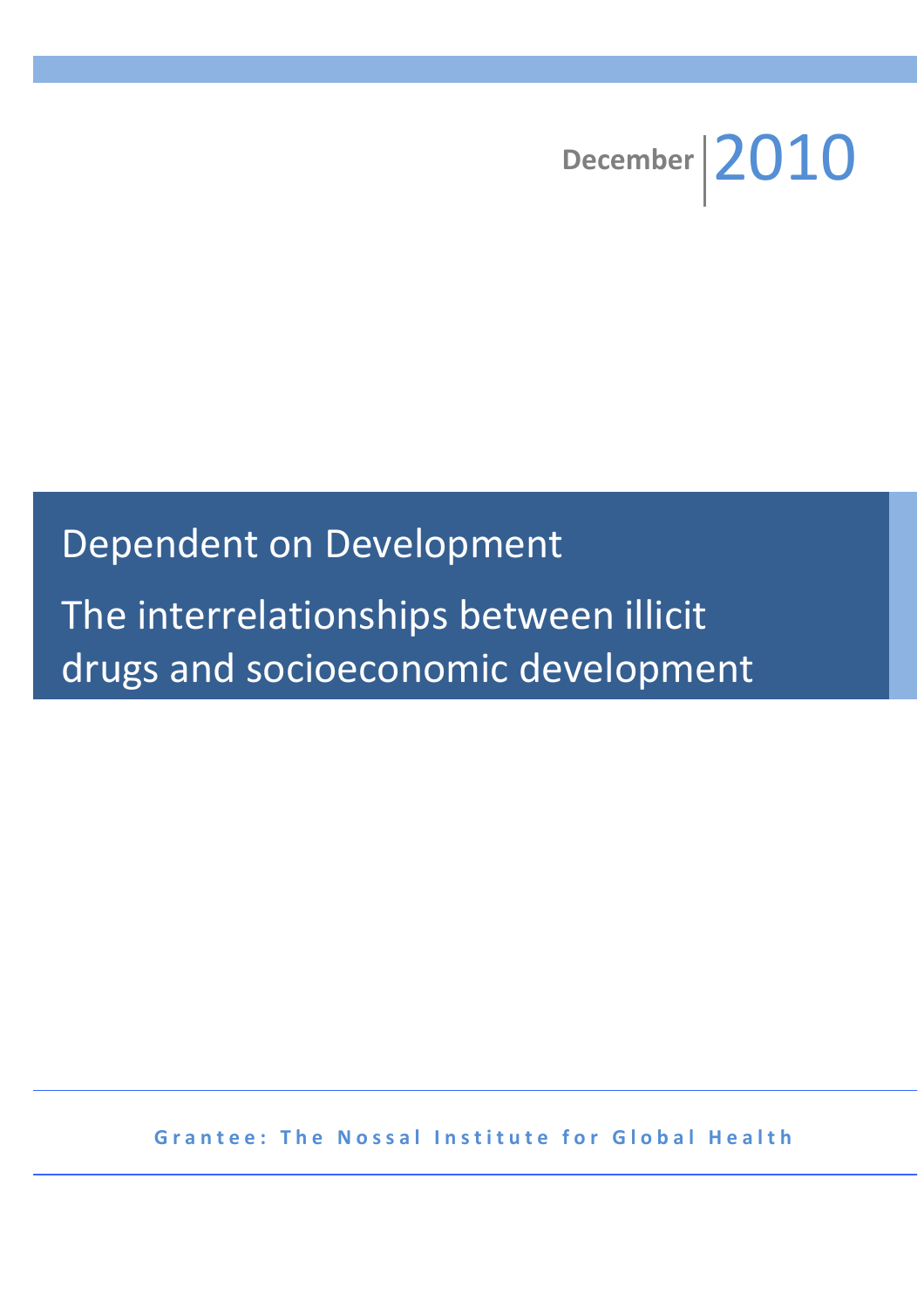## **The Drugs and Development Project**

This report forms part of the 'Drugs and Development Project,' funded by the Open Society Institute, and being undertaken by the Nossal Institute for Global Health in collaboration with Family Health International (FHI) branches in Vietnam and India.

The project seeks to examine the complex interrelationships between illicit drugs (production, trade and use), illicit drugs policies, human rights and social and economic development (SED), with a particular focus in the Asian regions. The overall aim is to highlight the inadequately acknowledged association between drug policy and development policy, and the need for a fundamental human rights based approach to be inherent in the implementation of drug policies in the context of SED. The ultimate goal of this project is to generate meaningful discussions between bilateral donors, drug law enforcement agencies and the development sector on the complex interrelationships of illicit drug policy and SED.

## **Authors & Acknowledgements**

Research and drafting of the report: *Priya Mannava, Sasha Zegenhagen, Nick Crofts* Research and drafting of South Asia case studies: *Deepankar Malik, Ashok Agarwal* Research and drafting of Southeast Asia case studies: *Nick Thomson, Simon Baldwin*

We would like to thank the following people for reviewing drafts of the report and/or the case studies: Arunkumar Moirangthem Cha, Patrick O'Gorman, Michelle Kermode, Ulrich Kohler, Martina Melis, Irene Salam Singh, Richard Tanter, Brigitte Tenni. We are also grateful to Jennifer Sainsbury, Program Officer at the Nossal Institute for Global Health, for her on-going support through out the duration of the project. We wish to also express our gratitude to Kasia Malinowska-Sempruch at the Open Society Institute for her valuable comments on the content of this report and the overall directions of the Drugs and Development project.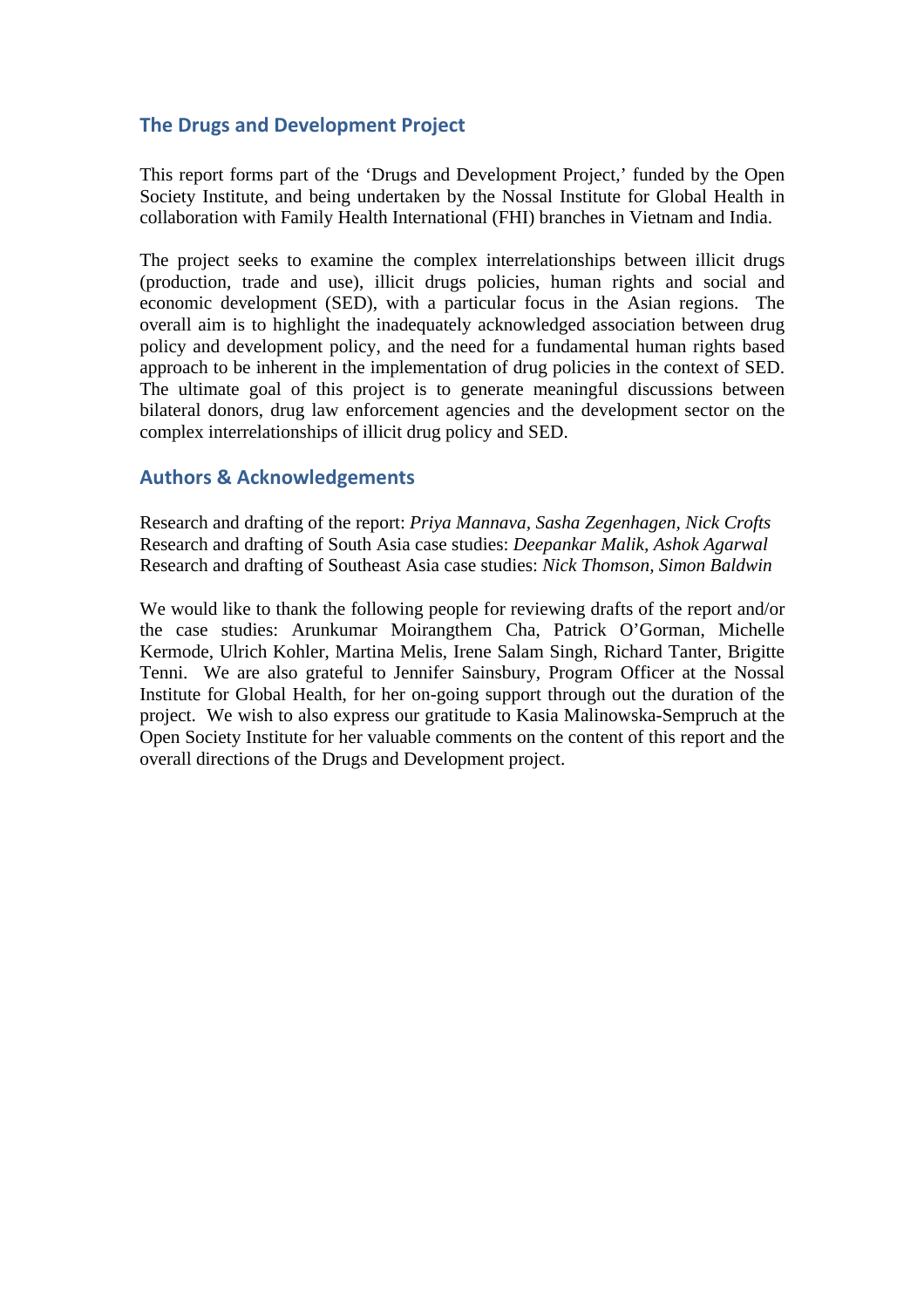## **Executive Summary**

## **1. Introduction**

In spite of the complex interrelationships between illicit drug production, trade and use and socioeconomic development (SED), drug control and development policies tend to occur in isolation of each other, as exemplified by the lack of inclusion of illicit drugs in the Millennium Development Goals. A failure to acknowledge the interconnections between these two areas hinders the effectiveness of both drug and development policies and also undermines a human rights based approach to both illicit drug policy and development policies and programs.

#### *1.1 Aims of the report*

This report highlights the multifaceted relationships between illicit drug production, trade and use, and SED, and then demonstrates the ways in which the implementation of illicit drug control policies often hinders development sector gains; and furthermore, the ways in which many development sector policies actually *increase* vulnerability to illicit drug production, trade and use. By raising awareness on the links between drugs, drug policy, and SED, this paper aims to facilitate future research as well as initiate dialogue and collaboration between development and drug control agencies.

#### *1.2 Approach & Terminology*

The report is based on the hypothesis that *'Equitable SED is necessary for successful control of illicit drugs,* while *effective and human rights based illicit drug control is required to foster sustainable SED'*. To test this hypothesis, we begin by examining the impact of SED on illicit drug production, trade, and consumption, and then conversely the affect of the three processes on SED. In so doing, we consider 'illicit drug production/trade/consumption' and 'SED' as independent variables, and expect that outcomes will hold true for diverse settings at various times and for different drugs. We also note that we are exploring associations rather than causality, expecting that there will be limited, and largely anecdotal, evidence available – at least these early formative research stages.

Here, we define 'socioeconomic development' as the processes of social and economic development in a society, whereby the 'socio-' in socioeconomic development consists of "social change designed to promote the well-being of a population as a whole" (Midgley 2005) while the 'economic' refers to "qualitative change and restructuring in a country's economy in connection with technological and social progress" (World Bank definition). 'Control' is referred to here as the processes undertaken in order to minimize the harms associated with the availability and use of drugs in a community at a given point of time. In line with the United Nations Office for Drugs and Crime, 'illicit drugs' are defined as drugs produced, traded, and consumed for purposes prohibited by law, as outlined by the international drug control conventions.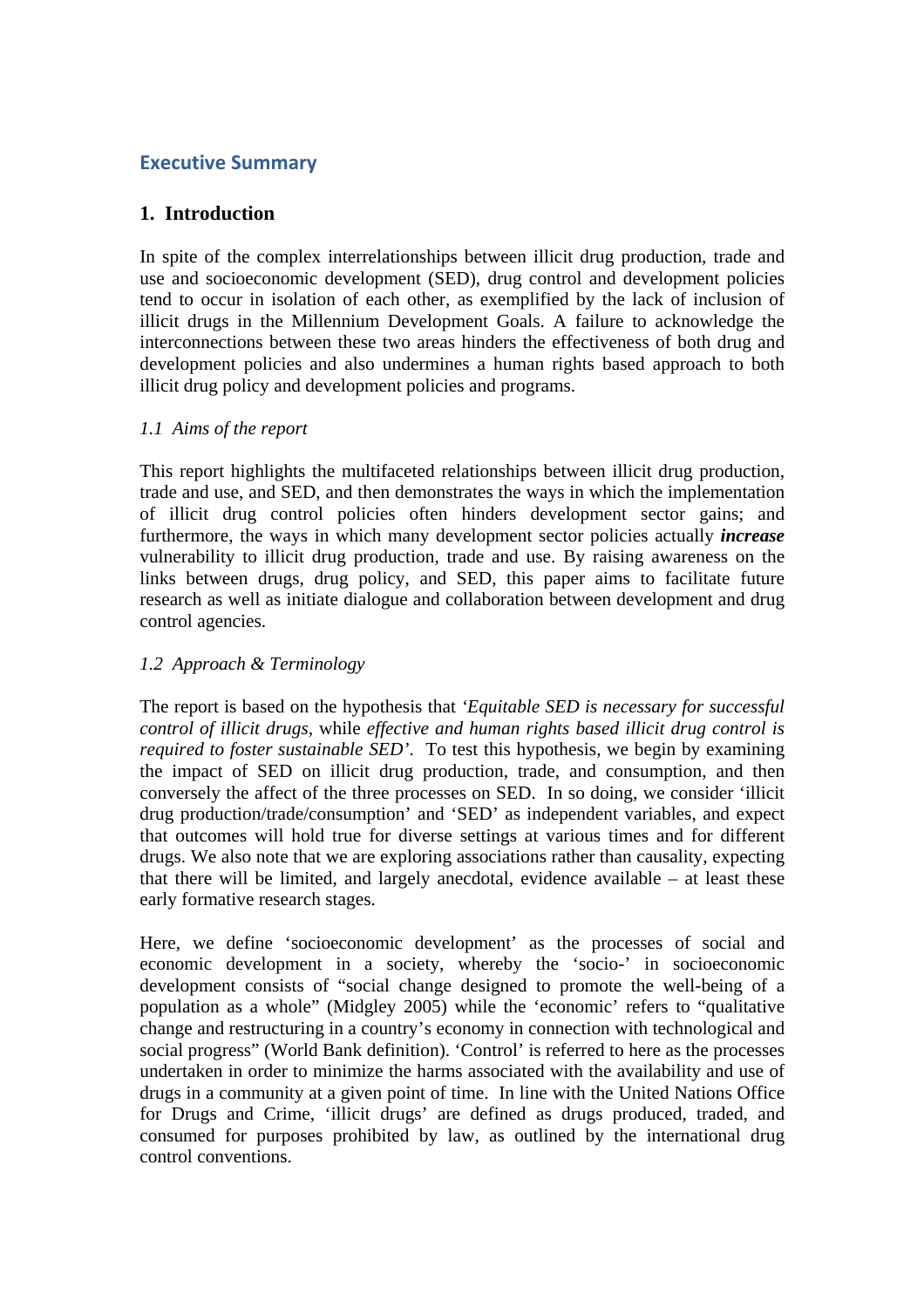## *1.3 Methods*

We conducted a review of formal and non-formal English language literature published between 1990 and 2010 on the relationships between illicit drug production, trade, and consumption, illicit drug policies, SED, and human rights.

## **2. Sizing the problem: illicit drugs – an overview**

#### *2.1 The need to control*

Policies and programs that aim to control or eradicate illicit drugs have been justified by the real and potential harms associated with illicit drugs: health problems, crime, decreased productivity, unemployment, and poverty. An international drug control system, based on three international conventions, specifies the types of illicit drugs and how these should be regulated. Despite control efforts, supply and demand of illicit drugs continue to be widespread.

#### *2.2 The extent of illicit drug use, production, and* trading

Noting the difficulties in measuring indicators related to illicit drugs, it is estimated that around 3.5% to 5.7% of the world's populations aged between 15 to 64 years (155 to 250 million) consumes illicit drugs. Consumption continues to be higher in the wealthier regions of North America, Western Europe, and Oceania, though sharp rises in use are being witnessed in East and West Africa, the Middle East, and South America.

Production of opium, which increased by 80% between 1998 and 2009, is highest in Afghanistan, which accounted for 60% of the world's supply during the same period. Supply of cocaine, largely produced in Bolivia, Colombia, and Peru, was reported to have increased during the period of 2004 to 2007 as compared to earlier years, though the increase was not as dramatic as that of opium. Production of cannabis, the most widely produced illicit drug globally, and amphetamine-type stimulants (ATS) is prevalent in countries world-over. The illicit drug trade is also widespread, though data on seizures suggest the problem is more acute in those surrounding nations where illicit drug production or consumption is high.

## *2.3 Understanding demand and supply*

Demand and supply of illicit drugs are influenced by many interrelated and complex factors. Various intrapersonal, micro-environmental, and macro-environmental elements create vulnerabilities to the use of illicit drugs, while the employment opportunities and profits arising from illicit drug production and trading act as incentives to supply. There are thus broader socioeconomic issues which impact on engagement with illicit drug economies.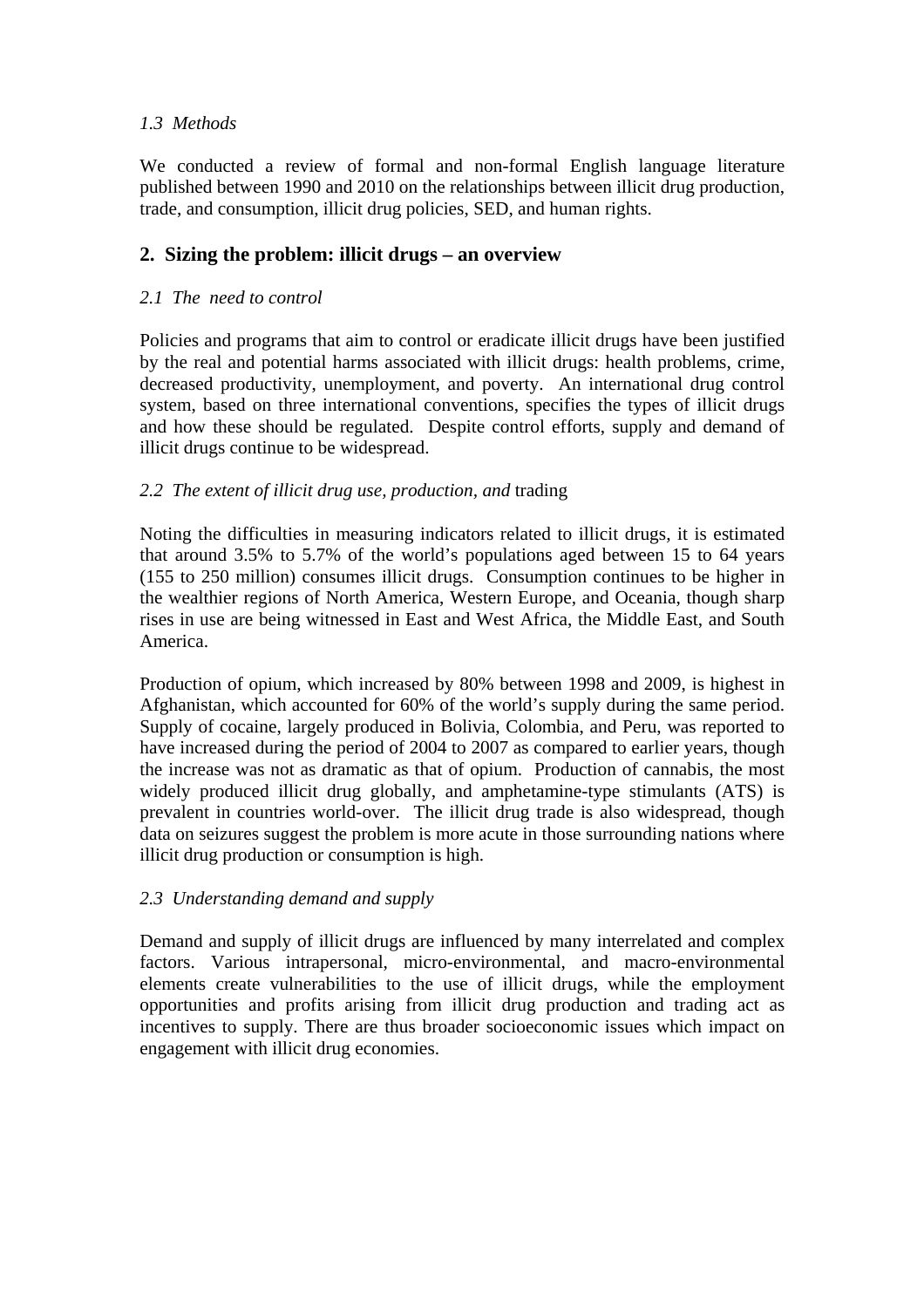## **3. The interrelationships between socioeconomic development and illicit drugs**

#### *3.1 Impact of socioeconomic development on illicit drugs*

Both poor SED and enhanced SED can fuel illicit drug production, trade and consumption. Rural underdevelopment, conflict and economic crises are all factors that contribute to farming of illicit drug crops. Characteristics of plant-based illicit drugs mean that these crops are often a more viable option than licit ones in settings of poor SED. In countries ranging from Afghanistan to Colombia, to Morocco and Myanmar, evidence suggests that regions cultivating illicit drug crops are geographically and/or socially isolated, underdeveloped with few economic opportunities, and may also be plagued by violent conflict. Conflict, and the resultant instability, not only helps to facilitate and proliferate illicit drug economies, but in turn, often sustains the conflict – creating a mutually reinforcing cycle. In countries such as Afghanistan, Colombia, and Myanmar, rebel and pro-government forces have used illicit drug economies to finance their activities.

Conditions which contribute to weak SED such as unemployment, poverty, and marginalization may also create vulnerable environments for illicit drug use in both wealthy and less developed countries. For example, in the United States and United Kingdom, illicit drug use has been linked to socially and economically deprived urban settings. Similarly, studies in various countries of South America found that drug users were generally poorer, unemployed, and less educated.

On the flip side, processes such as trade liberalization may in fact facilitate the flow of illicit drugs across borders. Though the type of association that exists between free trade and illicit drugs is yet to be understood, a modeling study suggests that in consuming countries, efforts to control trading may be hindered by free-trade policies. Modernization and the resultant change in values or norms that often accompanies SED may also lead to increased consumption of illicit drugs. In Indonesia and Pakistan, for instance, illicit drug use increased with newfound wealth and youth identifying themselves with images of Western popular culture. Within the socially marginalized Akha tribe in Laos, consumption of heroin and ATS increased following participation in the country's market economy and in parallel with the country's opium eradication program.

## *3.2. Impact of illicit drugs on socioeconomic development*

Simultaneously, illicit drug production, trade and consumption also affect SED. In the short-term, farmers and other members of impoverished communities benefit from illicit drug production and trade due to increased disposable income. At the national level, there may be a boost in the Gross Domestic Product (GDP), reduced unemployment, and multiplier effects in other sectors, either due to increased expenditure in local markets or increased demand for production inputs of illicit drugs. For instance, a study dating back to the early 1990s found that a 10% increase in cocaine production in Bolivia resulted in a 2% increase in GDP and 6% decrease in unemployment. In Colombia, multiplier effects arising from the illicit drug economy helped to fuel growth in the property market.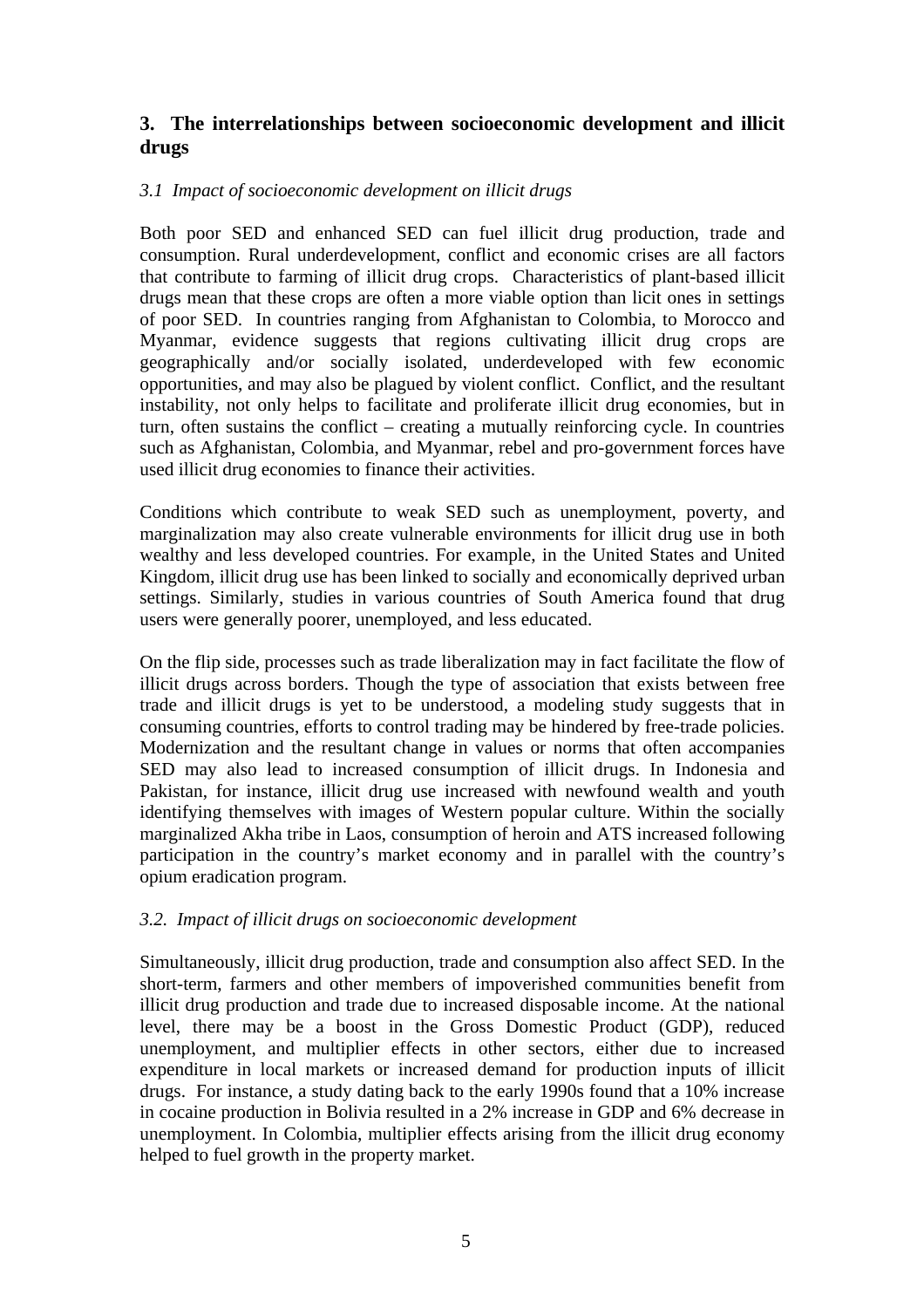However, most of these short-term benefits are offset by the myriad of long-term adverse affects triggered by illicit drug economies. Firstly, the sheer volumes of money flowing from illicit drug economies help to encourage corruption. In several settings, there are reports of government and law enforcement officials turning a blind eye to illicit drugs in exchange for bribes. Secondly, social structures are disrupted as carers, such as single mothers or the income earner of the family, engage in risky trading of illicit drugs. As members of communities who participate in drug economies become richer, tensions in traditional power dynamics are created, thereby disrupting social harmony. Macroeconomic instability may also occur as a result of decreased investment in licit sectors, strengthening of the real exchange rate, and weakened effectiveness of monetary and fiscal policies. The evidence to support these findings, however, is more limited.

Violence and conflict between drug gangs, as well as between gangs and members of law enforcement, causes substantial mortality and morbidity while also isolating communities. In Mexico for example, drug-related killings have reached 28,000 over the past four years. In the United States, homicide rates have fluctuated in tandem with crack cocaine markets in cities where consumption is high and market sizes are substantial.

There are considerable health costs associated with illicit drug use; for example, injecting drug use accounts for 10% of all HIV infections worldwide, and 30% outside sub-Saharan Africa. Drug users are also likely to be less productive; a study by the International Labor Organization (ILO) in 5 different countries found that occupational injuries were 2-4 times higher and absenteeism 2-3 times greater amongst drug users as compared to non-drug users.

The relationships between illicit drug economies and SED are thus two-way and simultaneous. Causality is more difficult to determine given that illicit drug economies and factors that contribute to SED can interact in a mutually reinforcing cycle. Corruption, violence and conflict can for example facilitate illicit drug production, trade and consumption, which in turn can sustain corruption, violence and conflict.

#### **4. Paradox on paradox: effects of illicit drug control policy on socioeconomic development**

International and national illicit drug control policies have traditionally focused on reducing demand and supply of illicit drugs. Policies that focus on minimizing the harms associated with drug use are increasingly being adopted by many nation states. Supply side policies comprise traditional law enforcement approaches, including attempts to eradicate illicit drug cultivation and production; this latter approach sometimes accompanied by 'alternative development' programs that focus on providing other economic opportunities to communities that farm illicit drugs. To date, evidence suggests that these policies have been largely ineffective in deterring cultivation of illicit drug crops, as supply of various drugs has either been maintained or increased. In response to eradication programs in Colombia and Mexico, for instance, farmers simply shifted to farming opium on smaller and more dispersed fields. These policies have largely been unsuccessful in part because of the weak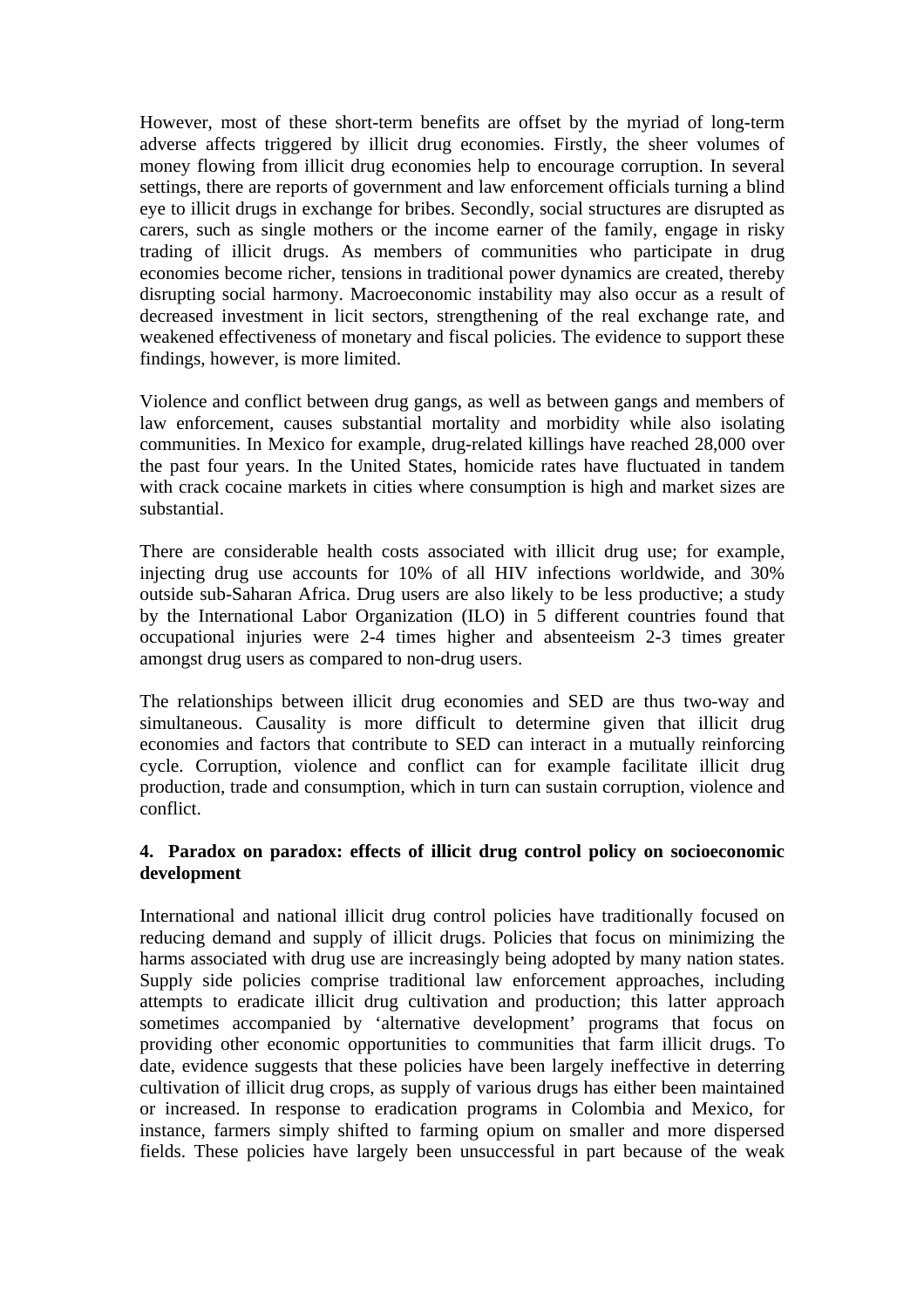acknowledgement of the fact that illicit drugs and associated harms are often a result of a broader range of political, cultural and socioeconomic factors.

By adopting approaches that are guided by narrowly defined goals and are not based on the political, social or cultural realties of a particular development context, law enforcement and eradication attempts actually cause further, multiple, harms and thereby weaken SED in communities. Examples from coca-producing Andean countries, as well as from Afghanistan and Myanmar where opium poppy cultivation is widespread, show how law enforcement and eradication programs actually wipe out the livelihoods of poor farmers social and economically disadvantaged communities. With few viable economic opportunities available, these households often resort again to farming of illicit drugs, simply from survival necessity. Successful alternative development programs are rare, although in Thailand a long-term (highly subsidized) approach has met with some success.

Interdiction – programs aimed at reducing or stopping trading – has contributed to a diversification of smuggling routes, often to countries where law enforcement is weak. For example, the low-income country of Guinea Bissau has become a new trading corridor for drugs being smuggled to Europe. Ironically, a systematic review that found a positive correlation existed between increased law enforcement and increases in violence and crime. This is explained in part by the fact that law enforcement activities can create a riskier environment in which illicit drug trading and dealing occurs, making the situation more volatile and prone to drug gang power dynamics when members or leaders are arrested.

There is even less evidence available on the impacts of demand side policies, which include primary prevention of drug use (mass media campaigns, community based programs, and education), treatment (secondary prevention), and law enforcement. While studies on the effectiveness of treatment for drug users have found that it helps reduce crime and risky injecting behavior, stringent law enforcement practices directed against drug users have only served to increase risky behavior, shift patterns in drug use, and deter health seeking. Studies examining the impact of law enforcement on drug use in Vancouver and Sydney found that drug use did not decrease, but riskier forms of use did. Following a 'war on drugs' campaign in Thailand, drug users reported increased reluctance to seek healthcare. Thus, social and economic costs to society are only sustained or even intensified, and are therefore likely to negatively impact SED.

Harm reduction (policies and programs aimed at reducing harms associated with drug use) encompasses many components in immediate impact, harm reduction as currently defined is cost effective and has positive impacts on social development. There is a need for harm reduction approaches to be further developed and integrated, and be more broadly defined so they can have more impact across the range of drug issues. Studies suggest that benefits include: reduced risky drug use behavior, decreased transmission of HIV, safer disposal of injecting equipment, and less public nuisance. These findings indicate that social and health costs to societies may thus be reduced, thereby helping to enhance SED.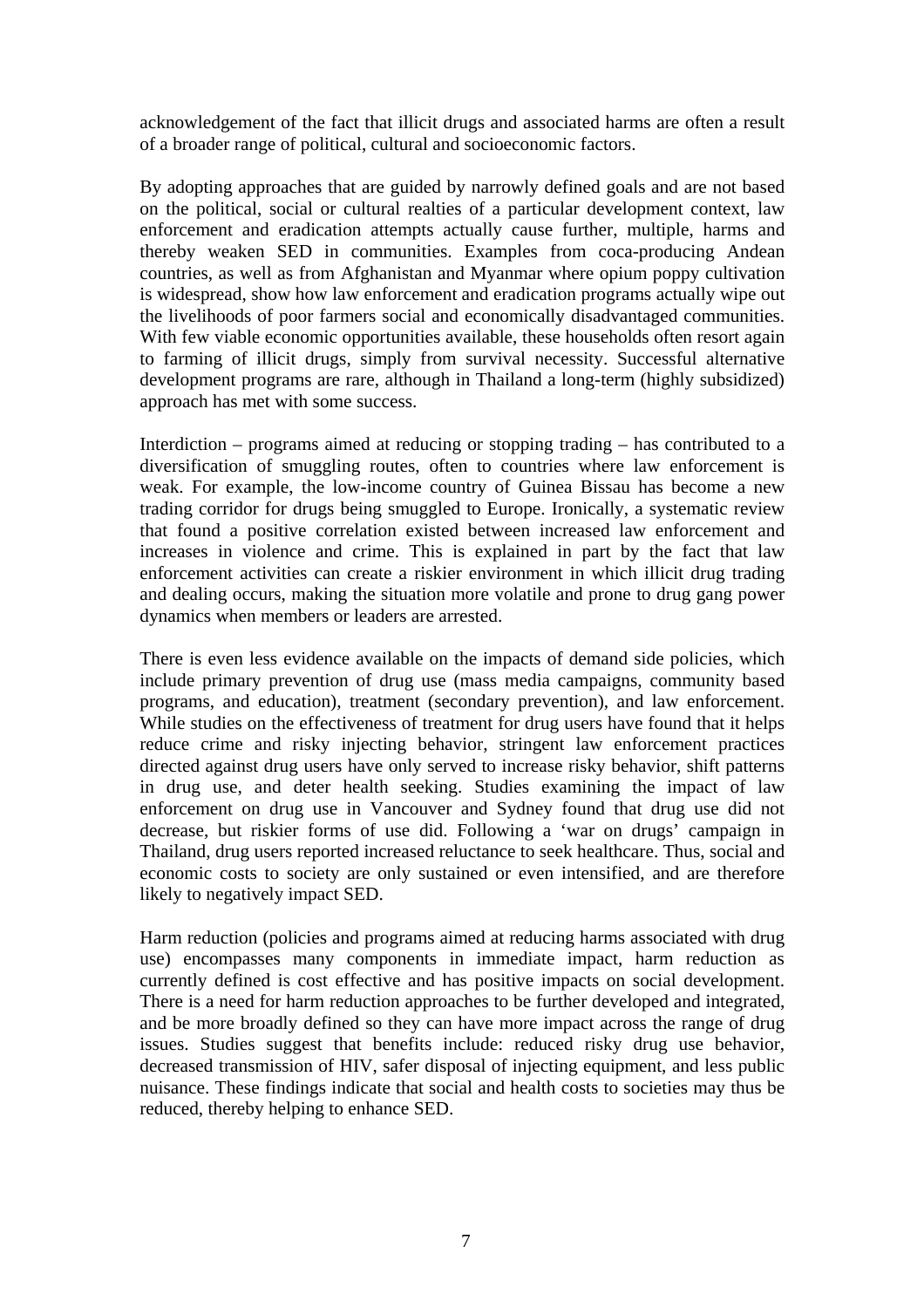#### **5. The forgotten victim: human rights**

Not only do some illicit drug policies have potential negative impacts on SED, but they also lead to violation of human rights. Eliminating families' main source of income without creating viable alternatives robs them of their livelihood and dignity. Harsh law enforcement and militaristic approaches to controlling supply and demand of illicit drugs have had serious human rights implications, with physical abuse, sexual assault, public humiliation, denial of legal representation, and mortality being reported in the name of law enforcement. Moreover, in many countries, drug users are forced to undergo 'treatment' which is not evidenced-based. Stringent drug laws have often been used as an excuse to discriminate against poor and marginalized groups of society, especially ethnic minorities. Worldwide, drug users continue to be discriminated against, and are denied treatment and other social rights on the basis of their consumption of drugs.

#### **6. Conclusions**

The interrelationships between illicit drug economies and SED are real and complex. Factors linked to SED may lead to or deter engagement with illicit drugs, while illicit drug economies negatively impact on SED in the long-term, despite possible shortterm benefits. By not acknowledging these linkages, illicit drug policies which focus solely on reducing demand and supply through law enforcement or forceful measures have often had consequences that adversely impact on SED, and also violate human rights – causing more harm than the drugs themselves. Thus, our original hypothesis that illicit drug policies are development policies are interdependent holds true based on the evidence available.

The limitations of our review must be recognized. Our findings are based on limited evidence, which includes very few quantitative and detailed studies on the interrelationships, as well as a lack of rigorous evaluations of drug control programs. Our expectation of limited data availability was therefore also validated. In addition, there are inherent issues with determining impact of and on SED, and in this study we have assumed impact based on anecdotal and qualitative information rather than modeling or quantitative analyses.

Having said this, our review substantiates the need for greater collaboration between illicit drug control and development agencies. It is imperative for development agencies and governments of developing and transitional countries to investigate and account for the impact of development on vulnerabilities to drug production, trade, and use. All aspects of development, ranging from infrastructure projects to education programs, especially if donor funded, must consider implications for illicit drug production, trade, and use, as is currently done with respect to poverty, the environment or gender dynamics. At the same time, current illicit drug policies need review in light of their inequitable and damaging effects in relation to social development. While acknowledgement of the link between both fields has been increasing, further research in the area will help to provide a stronger base for advocacy to ensure that theory is translated into practice.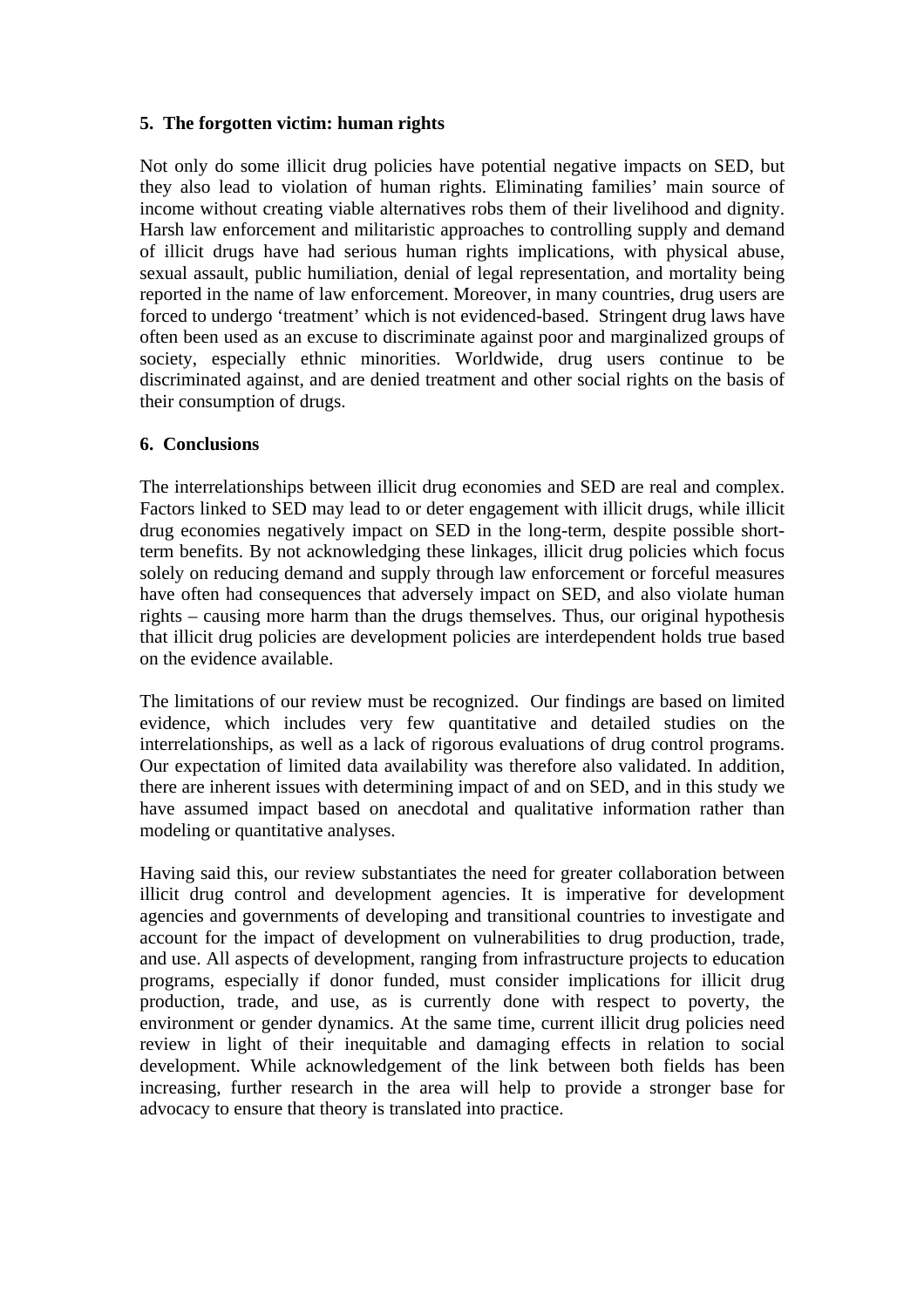# **Table of Contents**

| Figure 1: Exploring the interrelationships between SED and Illicit Drugs 1          |  |
|-------------------------------------------------------------------------------------|--|
|                                                                                     |  |
|                                                                                     |  |
|                                                                                     |  |
|                                                                                     |  |
|                                                                                     |  |
|                                                                                     |  |
|                                                                                     |  |
| 3. The interrelationships between illicit drugs and socioeconomic development       |  |
|                                                                                     |  |
|                                                                                     |  |
|                                                                                     |  |
| 3.2 The impact of illicit drug economies on socioeconomic development 22            |  |
|                                                                                     |  |
|                                                                                     |  |
| 4. Paradox on paradox: effects of illicit drug control policy on socioeconomic      |  |
|                                                                                     |  |
|                                                                                     |  |
|                                                                                     |  |
|                                                                                     |  |
|                                                                                     |  |
|                                                                                     |  |
|                                                                                     |  |
|                                                                                     |  |
|                                                                                     |  |
|                                                                                     |  |
|                                                                                     |  |
|                                                                                     |  |
|                                                                                     |  |
|                                                                                     |  |
|                                                                                     |  |
|                                                                                     |  |
| 6.1 The interrelationships between illicit drugs and SED are real and complex 50    |  |
| 6.2 Illicit drug policies do not address the very socioeconomic context which       |  |
|                                                                                     |  |
|                                                                                     |  |
|                                                                                     |  |
|                                                                                     |  |
| 6.3 All peoples have the right to pursue their economic, social, and cultural goals |  |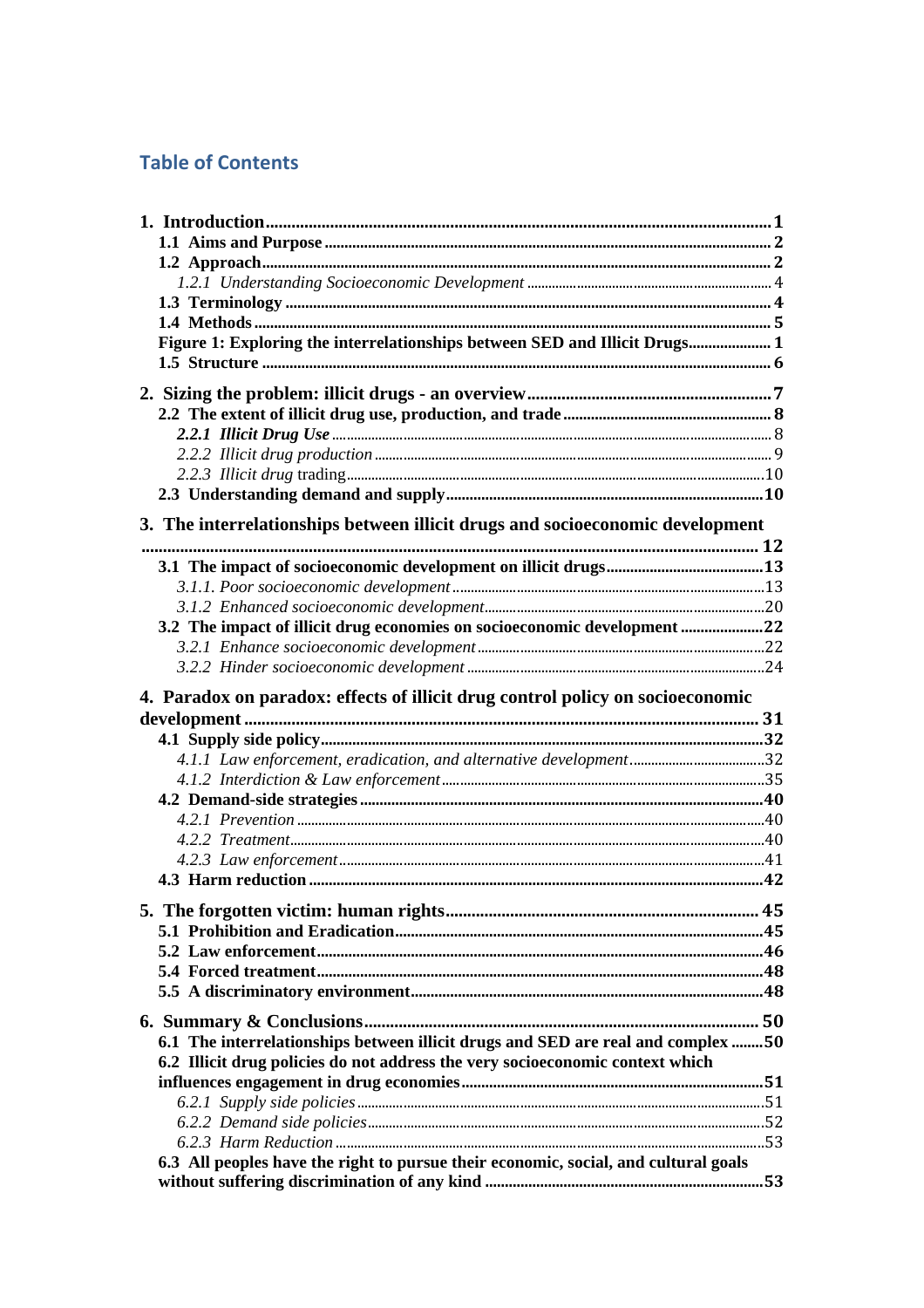| 6.5 Development policy and illicit drug policies are interdependent 54     |  |
|----------------------------------------------------------------------------|--|
| 6.6 Illicit drug control and development agencies need to work together 54 |  |
|                                                                            |  |
|                                                                            |  |

**[Understanding the interrelationships between illicit drug production, trade, and](#page-77-0)  [consumption and socioeconomic development in the context of South Asia](#page-77-0) ..... lxvi**

# **List of Figures**

# **List of Tables**

## **List of Boxes**

| 1. Key recommendations from the first Drugs and Development Conference  8      |  |
|--------------------------------------------------------------------------------|--|
| 2. Poor socioeconomic development and illicit drug production in Afghanistan21 |  |
| 3. Poor socioeconomic development and cannabis production in the Rif region22  |  |
|                                                                                |  |
|                                                                                |  |
| 6. Coping with law enforcement and alternative development39                   |  |
|                                                                                |  |
|                                                                                |  |
|                                                                                |  |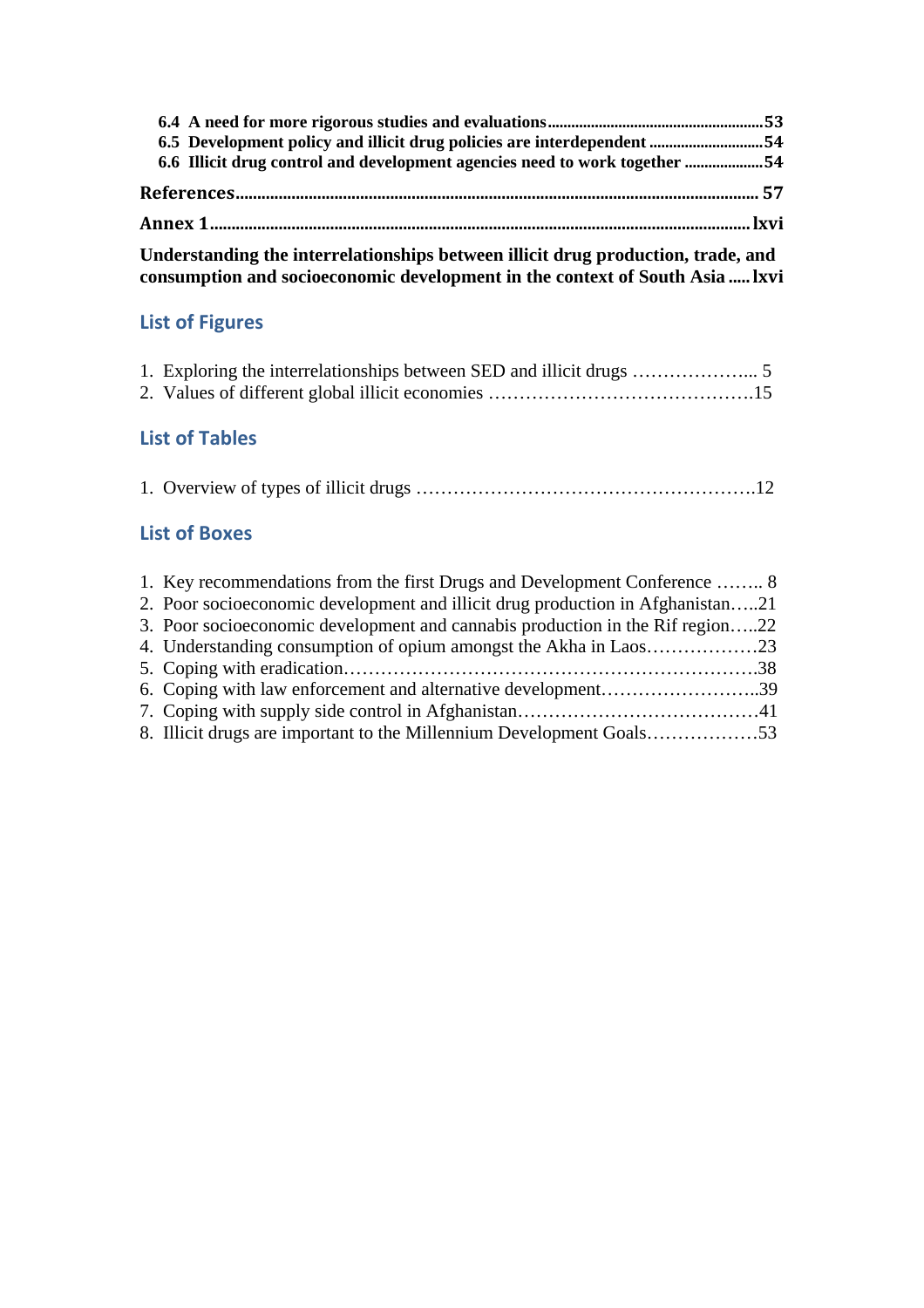# **List of abbreviations**

| <b>AIDS</b>   | Acquired Immunodeficiency Syndrome                   |  |  |
|---------------|------------------------------------------------------|--|--|
| <b>ATS</b>    | Amphetamine-type Stimulants                          |  |  |
| <b>CND</b>    | <b>Commission on Narcotic Drugs</b>                  |  |  |
| <b>DFID</b>   | United Kingdom Department for International          |  |  |
|               | Development                                          |  |  |
| EU            | European Union                                       |  |  |
| <b>FARC</b>   | Fuerzas Armadas Revolucionarios de Colombia          |  |  |
| <b>FDI</b>    | <b>Foreign Direct Investment</b>                     |  |  |
| <b>GDP</b>    | <b>Gross Domestic Product</b>                        |  |  |
| <b>GTZ</b>    | Deutsche Gesellschaft für Technische Zusammenarbeit  |  |  |
| <b>HAART</b>  | <b>Highly Active Antiretroviral Treatment</b>        |  |  |
| <b>HIV</b>    | Human Immunodeficiency Virus                         |  |  |
| <b>ICCPR</b>  | International Covenant on Civil and Political Rights |  |  |
| <b>ICESCR</b> | International Covenant on Economic, Social, and      |  |  |
|               | <b>Cultural Rights</b>                               |  |  |
| <b>IDPC</b>   | <b>International Drug Policy Consortium</b>          |  |  |
| IDU           | <b>Injecting Drug User</b>                           |  |  |
| <b>ILO</b>    | <b>International Labor Organization</b>              |  |  |
| <b>INCB</b>   | <b>International Narcotics Control Board</b>         |  |  |
| <b>MDG</b>    | Millennium Development Goal                          |  |  |
| <b>NAFTA</b>  | North American Free Trade Agreement                  |  |  |
| <b>NDLEA</b>  | Nigerian Drug Law Enforcement Agency                 |  |  |
| <b>NGO</b>    | Non Governmental Organization                        |  |  |
| <b>NSP</b>    | Needle and Syringe Program                           |  |  |
| <b>OSI</b>    | <b>Open Society Institute</b>                        |  |  |
| <b>OST</b>    | <b>Opioid Substitution Therapy</b>                   |  |  |
| <b>SAPs</b>   | <b>Structural Adjustment Policies</b>                |  |  |
| <b>SED</b>    | Socioeconomic Development                            |  |  |
| <b>TNI</b>    | <b>Transnational Institute</b>                       |  |  |
| <b>UK</b>     | <b>United Kingdom</b>                                |  |  |
| <b>UN</b>     | <b>United Nations</b>                                |  |  |
| <b>UNAIDS</b> | Joint United Nations Program on HIV/AIDS             |  |  |
| <b>UNDP</b>   | <b>United Nations Development Program</b>            |  |  |
| <b>UNODC</b>  | United Nations Office on Drugs and Crime             |  |  |
| <b>WFP</b>    | World Food Program                                   |  |  |
| <b>WHO</b>    | World Health Organization                            |  |  |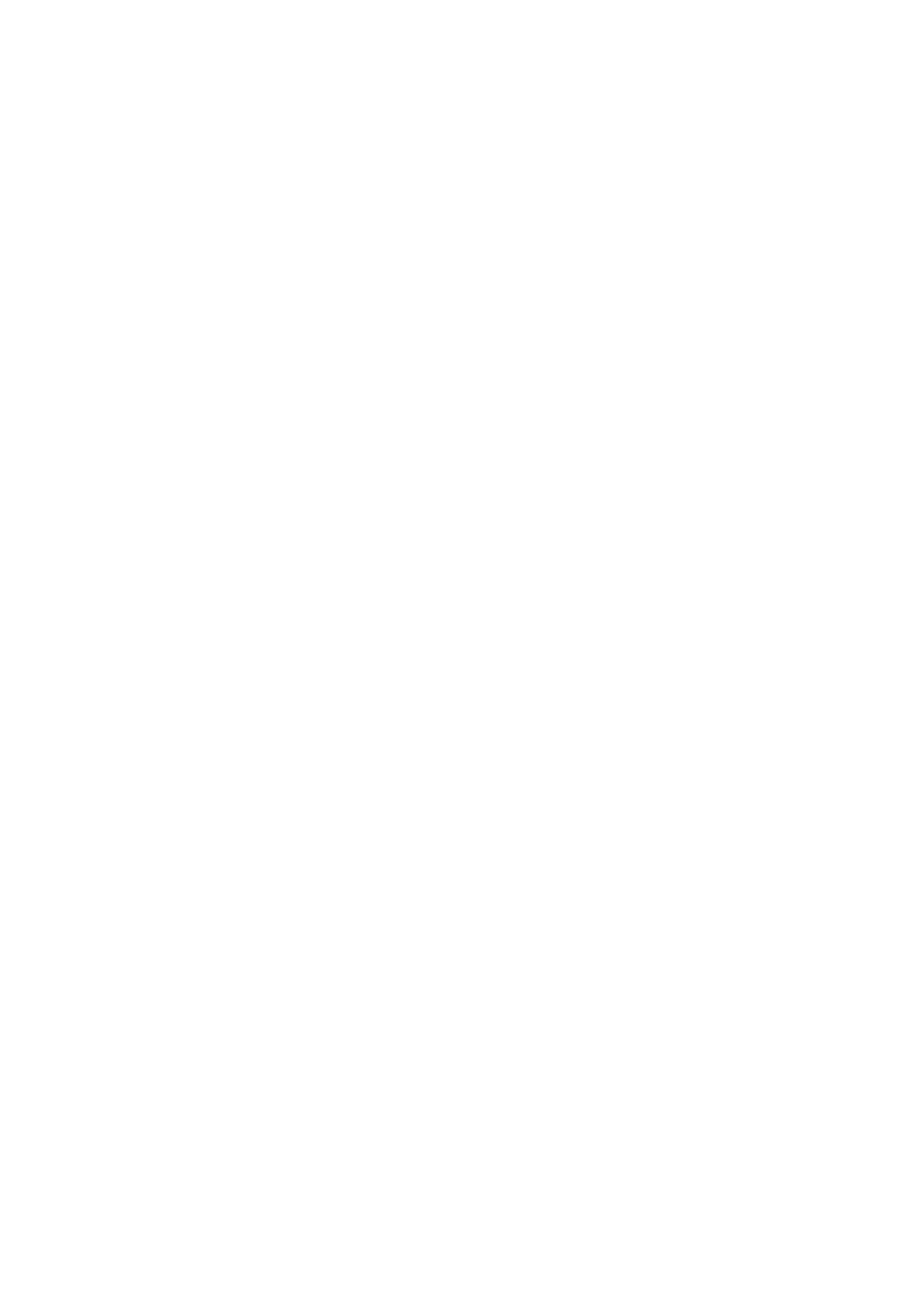## <span id="page-12-0"></span>**1. Introduction**

There is an intense relationship between illicit drugs and socioeconomic development - two way, complex, and not always apparent or clear. Drugs derived from plants, such as opium and its derivatives, or cocaine, become industries in failed or failing states, and livelihoods for very poor farmers with few other opportunities for subsistence. Ethnic minorities, often in border regions, who are often denied access to formal economies, turn to participation in informal economies such as drug production and trade. On the back of this, narco-regimes build narco-states, while strange bedfellows such as religious fundamentalists and opium warlords become normal. At the other end of the spectrum are newly rich classes of young people with massive disposable income, who are connecting with global youth culture, and in the absence of traditional, social organizing structures, engaging in recreational drug use – albeit mostly without deleterious sequelae, but still leaving a residuum of shattered lives.

Illicit drug trades cause corruption – it is an inevitable and necessary accompaniment. Corruption goes deep into society, into the people and organizations charged with maintaining social integrity and thereby hindering good governance. Due to the sheer amounts of money involved, far more than what is available to forces of law, the synergies between illicit drug trade and corruption become difficult to overcome. Illicit drug economies also fuel crime and violence, isolating communities and eroding social capital. Injecting drug use is acknowledged as one of the most efficient ways of transmitting HIV, which leads to AIDS at considerable costs to health systems and societies. Yet, the same countries with high prevalences of HIV may also have economies that are dependent, to various degrees, on illicit drug production and trade.

Adding to the complexity of these links is the impact of drug control policies, some of which may cause more harm than good. Measures to eradicate drug crops may wipe out the livelihoods of those who are most socially and economically disadvantaged, and thereby lead to political resistance and social unrest. Draconian law enforcement measures drive drug consumption further underground, creating an environment where forms of drug use may become riskier and deter drug users from seeking healthcare. Unfortunately, the incarceration of drug users many countries is the default response to the 'drug problem'. Incarceration is largely ineffective in halting drug use or preventing re-initiation upon release. Incarceration itself poses multiple risks for individual and public health and further drains limited public resources –such resources that create alternatives to imprisonment and drug treatment.

Despite the far-reaching effects and implications, these intertwined relationships are rarely examined in the developing world – where illicit drug economies may also be a boon (paradoxically, to some). Development agencies rarely consider the impact of development on vulnerabilities to drug production or use, or the impact of the drug trade on corruption and its undermining of equitable development. At the same time, drug control agencies rarely consider the development context in which their activities are implemented. More importantly, within all this, the rights of the persons engaged in the illicit drug economy are often violated.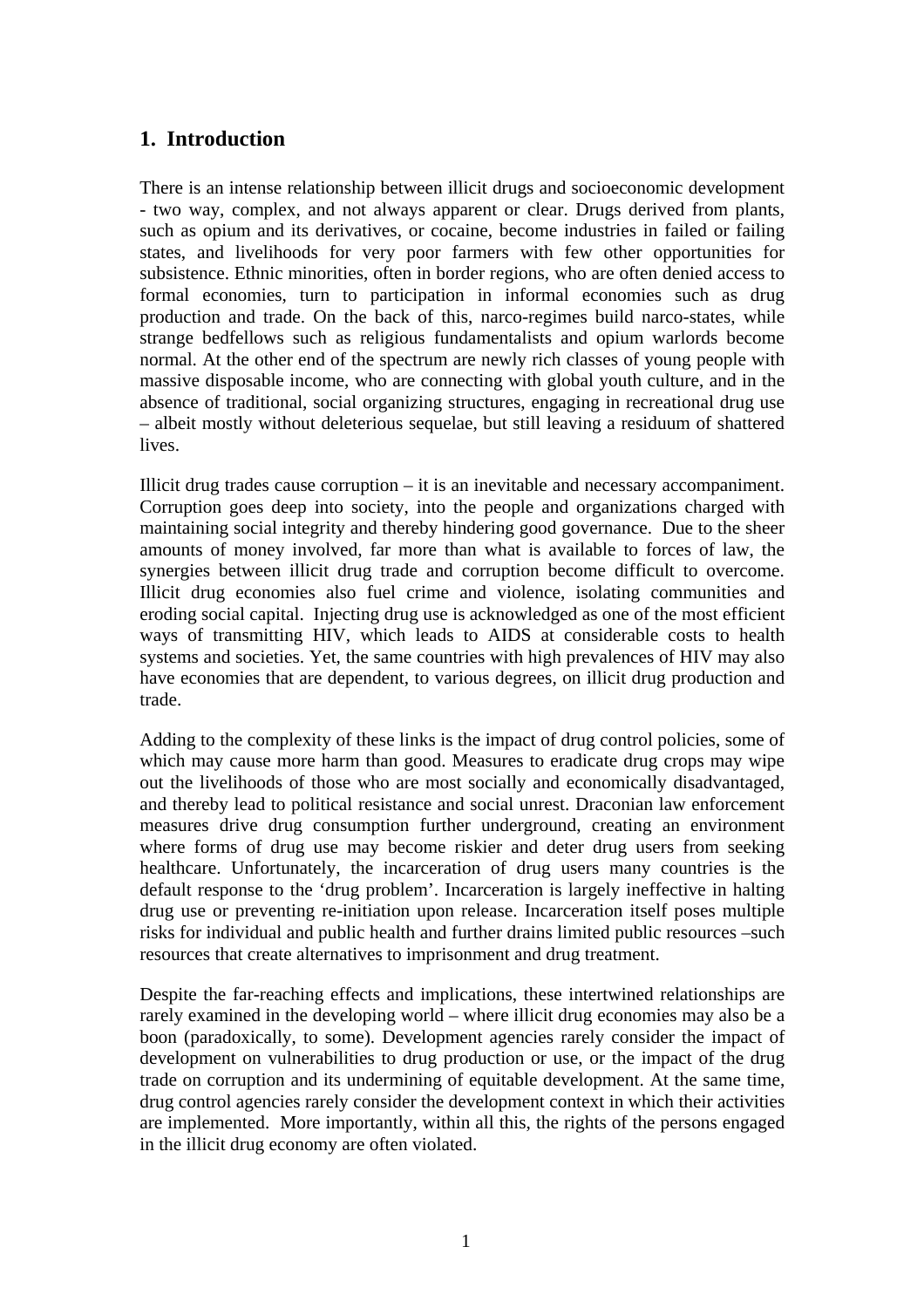## <span id="page-13-0"></span>**1.1 Aims and Purpose**

The aims of this report are to:

- 1. Highlight the complex interrelationships between illicit drugs production, trade, and consumption and socioeconomic development (SED); and
- 2. Illustrate (to date) the poorly acknowledged association between drug policy and SED, and the implications of these policies on human rights.

In fulfilling our aims, we adopt a 'high-level view', rather than going into the specifics of the various factors and issues surrounding illicit drugs, SED, and human rights. This is because the purpose of this report is to raise awareness and initiate dialogue on the links between illicit drugs and drug policy with SED, while also helping to identify areas which merit further exploration and research.

This report feeds into the 'Drugs and Development Project', the objective of which is to enhance bilateral donor and multilateral consciousness of and involvement in the areas of the interrelationships of illicit drug policy and SED. The project, acknowledging the discussions and recommendations of the first Drugs and Development Conference held in Canberra in 2005 (see Box 1), has an overall goal of ensuring that findings and research are translated into development policies and practices that promote humane, rational and effective drug policy.

## **1.2 Approach**

While there are several ways of exploring the interrelationships between illicit drugs, $<sup>1</sup>$  $<sup>1</sup>$  $<sup>1</sup>$ </sup> drug policy, and SED - we do so based on a hypothesis that '*Equitable SED is necessary for successful control of illicit drugs,* while *effective and human rights based illicit drug control is required to foster sustainable SED'*. To test our hypothesis, we begin by adopting a 'double sided' approach, whereby we examine the impact of illicit drug use, trade, and production on SED, and conversely, how SED affects all three. This thus allows us to look at both 'drugs' and 'development' as *independent* variables, creating four possible outcomes: illicit drug use/trade/production enhance or hinder SED, while SED either reduces or enhances the impacts of the three processes on society. We then explore how drug control policies reinforce or reverse these relationships and further explore the implications of these policies for human rights.

In adopting such an approach, we expect it to be possible that outcomes will hold true both across and within different societies at different times or for different drugs. We also understand that relationships will not simply operate in one direction or exclusively, rather that many opposing forces may function together at the same time. For example, while free trade may help to boost employment and economic development, thereby reducing reliance of rural families on illicit drug crop farming,

<span id="page-13-1"></span> $\overline{a}$  $1$  Note that when referring to illicit drugs in the context of relationships with SED, we are interested in production, trade, and consumption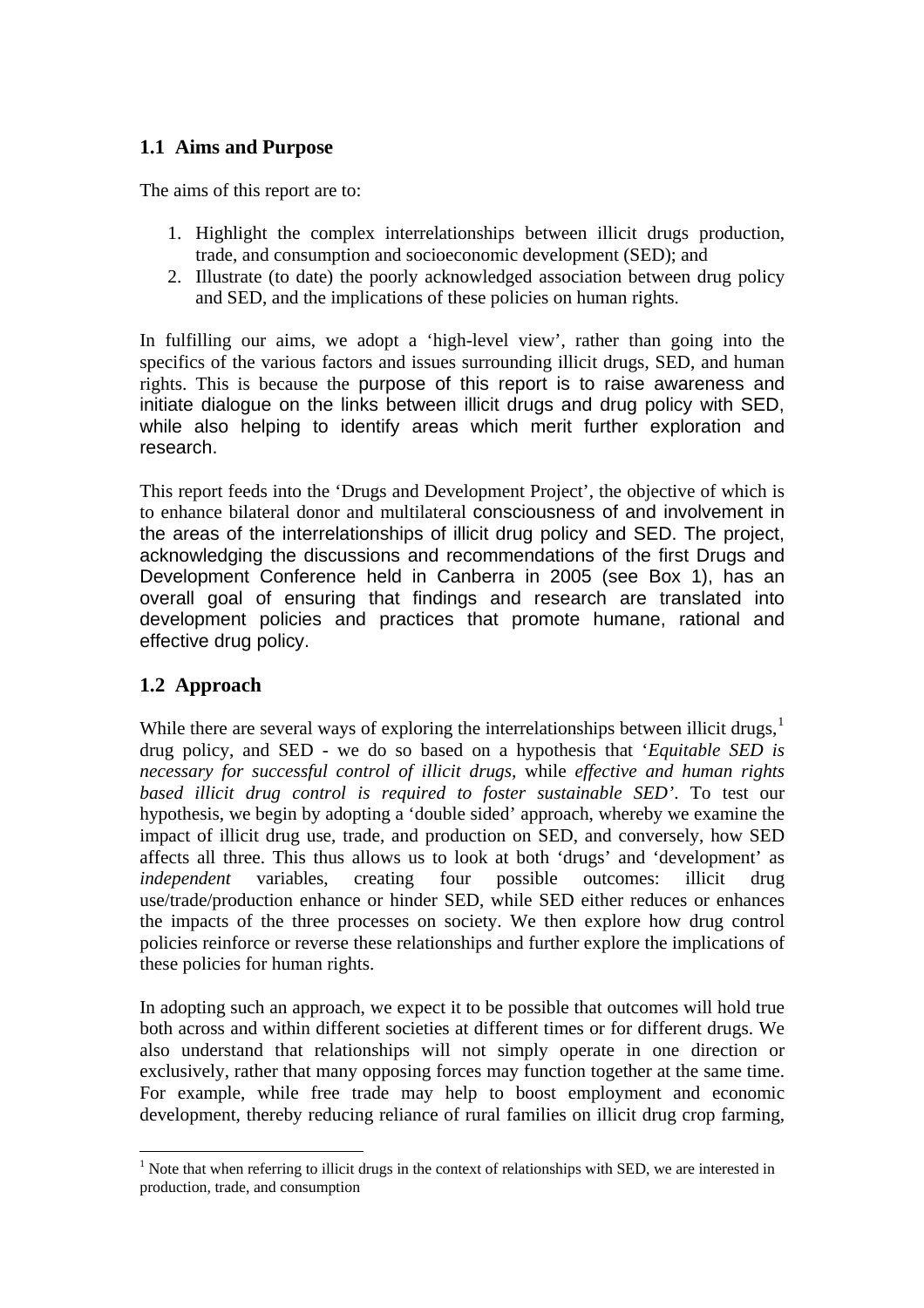it may also flood markets with cheap, illicit drugs. Similarly, while drug trading may be associated with corruption and violence, the employment and resultant income generated may be significant in certain economies. We also note that we are studying associations, rather than causal relationships. Proving cause and effect will require consideration of confounders, as well as detail and rigor that is beyond the scope of this report given that there is limited and largely anecdotal evidence available.

#### **Box 1: Key recommendations from the first Drugs and Development Conference, Canberra 2005**

- Greater focus be given to protection of human life in programmes addressing illicit drugs and harm reduction, and that this be incorporated into the discussion on addressing poverty in the Millennium Development Goals (MDGs);
- In addressing illicit drugs donor organisations give greater consideration to reducing vulnerability among the very poor, the displaced, dispossessed and internal or international migrants;
- The negative impacts of social and economic development and their relationship to drug use be recognised and ameliorated. Prevention programmes must address the fact that development is about change and that better and more attractive alternatives to drugs are needed to help people deal with change;
- A whole of government approach be adopted to include public health, legislation, law enforcement, and education, taking into consideration human rights and governance issues. It was strongly recommended that police and health officials work together to provide better understanding of harm reduction, how to prevent the spread of HIV/AIDS among intravenous drug users, and to provide greater clarity of their roles;
- National drug reduction networks be established among different government and non government organisations working in different aspects of drug reduction and development and that the responsibility for addressing illicit drugs and demand reduction incorporate health, education, development organisations and civil society in addition to law enforcement;
- Donors expand their economic emphasis on illicit drugs to include the social aspects of illicit drugs and the intersection between development, social behaviour and drugs;
- Programmes adopt a multi-faceted approach that deals in an integrated way with reducing drug supply, providing attractive livelihood alternatives, reducing drug use and demand, reducing the harms caused by drug use and the provision of treatment and support for existing drug users;
- Any programmes dealing with drug reduction incorporate an advocacy component to increase understanding of drug use, drug treatment and harm minimisation; and
- Appropriate research, monitoring and evaluation of illicit drug impacts in development programming/projects should be promoted and results made widely known.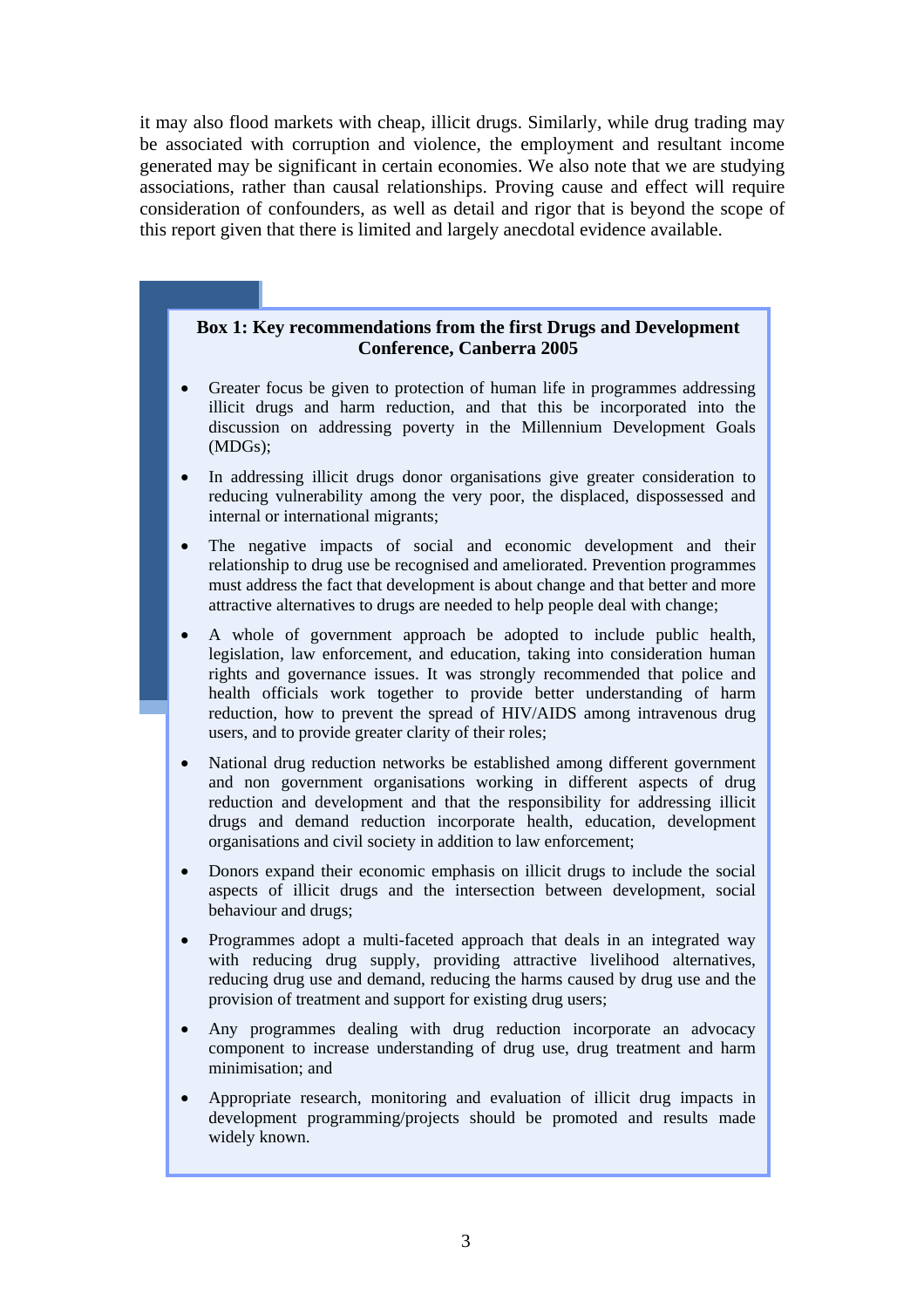## <span id="page-15-0"></span>*1.2.1 Understanding Socioeconomic Development*

Socioeconomic development is a complex and dynamic process, and correspondingly there are several views on what it comprises and how it should be measured (Szirmai 2005). Here, we define socioeconomic development as "*the process of social and economic development in society,*" where economic development refers to:

*"Qualitative change and restructuring in a country's economy in connection with technological and social progress. The main indicator of economic development is increasing GNP per capita (or GDP per capita), reflecting an increase in the economic productivity and average material wellbeing of a country's population"* (World Bank Definition)

And social development is defined as:

*Process of planned social change designed to promote the well-being of the population as a whole in conjunction with a dynamic process of economic development*. (Midgley, J. 1995: Social development: The developmental perspective in social welfare)

'*Further it is commonly understood that the ultimate goal of social development is to improve and enhance the quality of life of all people. It requires democratic institutions, respect for all human rights and fundamental freedoms, increased and equal economic opportunities, the rule of law, the promotion of respect for cultural diversity and the rights of persons belonging to minorities, and an active involvement of civil society. All members of society should have the opportunity and be able to exercise the right and responsibility to take an active part in the affairs of the community in which they live. Gender equality and equity and the full participation of women in all economic, social and political activities are essential*' (Report of the World Summit for Social Development, 1995).

From the above definitions, it is clear that SED is made up of many different components ranging from institutional and economic factors, to human rights and rule of law, to inclusion and participation in society. Given this multidimensionality, determining 'impact' or 'effect' on or of SED is therefore not straightforward. Thus, it is important to note that we present evidence that revolves around factors which contribute to SED such as economic growth, employment, health, food security, and social cohesion amongst may others (see Figure 1). Being able to measure and determine impact *per se* will require further rigorous research, data analysis and modeling studies.

## **1.3 Terminology**

As per UNODC definitions, here we define 'illicit drugs' as those which are produced, traded, and consumed for purposes prohibited by law, as opposed to 'licit drugs' where production, distribution, and use is regulated and permitted (UNODC definitions, see [www.unodc.org](http://www.unodc.org/)). The illicit drugs we are concerned with in this report are those outlined by international drug control conventions (mentioned later in the report), such as opiates, cannabis, coca, and amphetamine type stimulants. We do not refer to alcohol and tobacco which are consumed, produced, or sold illicitly, despite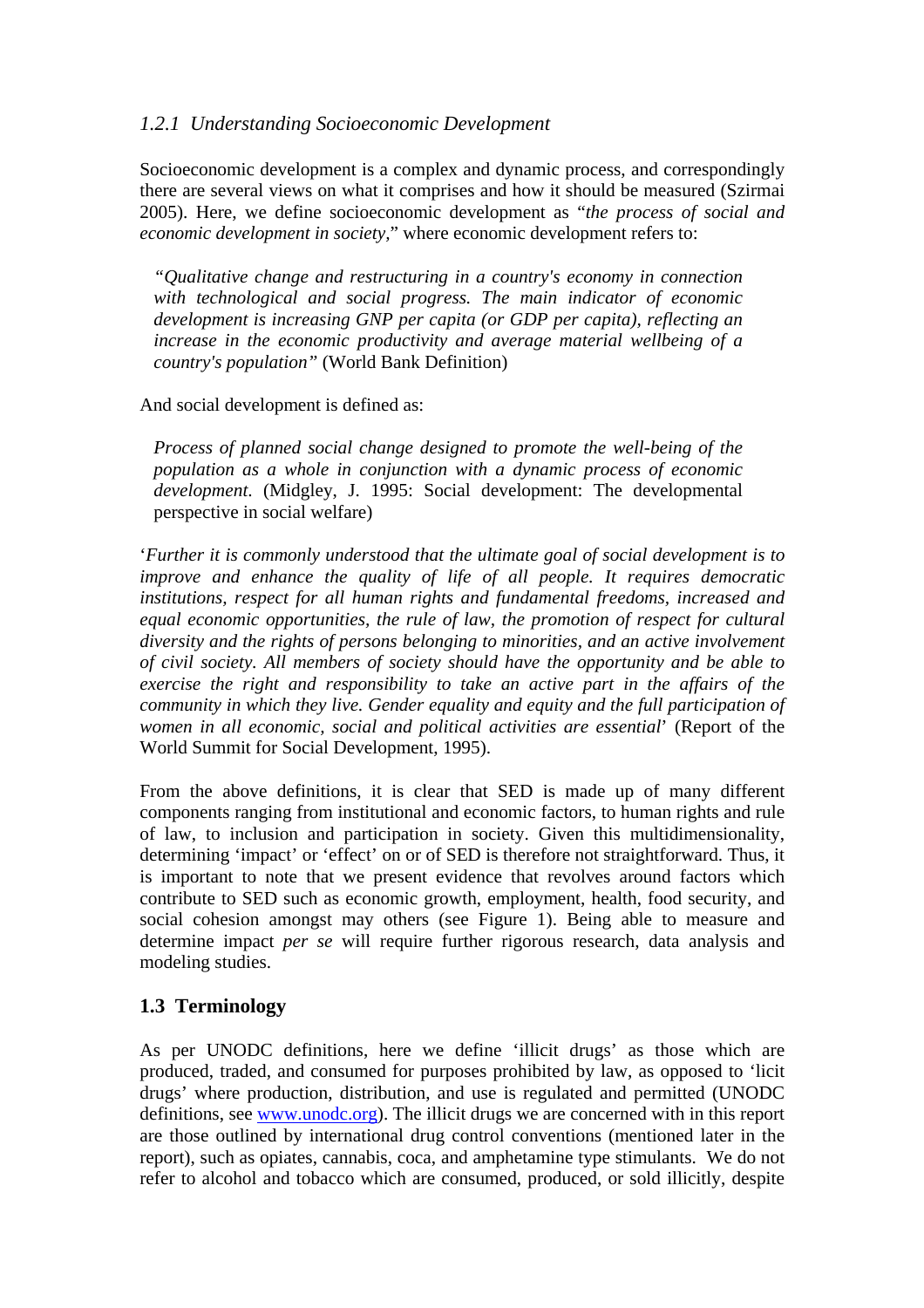<span id="page-16-0"></span>their often similar relationships with SED. 'Control' refers to the optimum combination of processes undertaken in order to *minimize harms associated with the availability and use of drugs* in a community at a given point of time. Control may involve decreases in the availability and use of a given drug; however in our use the term focuses more on preventable harms.

#### **Figure 1:** Exploring the interrelationships between SED and Illicit Drugs

In this review we present how SED affects and is affected by illicit drugs. Given the complexities in measuring SED, we do so by exploring how various components comprising SED are associated with illicit drug production, trade, and consumption.



\*Note: The list of components under SED is non-exhaustive, see Szirmai 2005 for a more in-depth review of SED. World Bank and UN Development Indicators also provide an overview of various components considered as part of development.

## **1.4 Methods**

This report is based on a review of formal and non-formal English language literature (books, papers, reports, journal articles, PhD theses) from 1990 through to the present (2010). No limits were placed on the type of illicit drug. Relevant literature was identified through library catalogue, database (such as PubMed and ScienceDirect), journal specific, and Internet searches, as well as through scanning of reference lists. The websites of key organizations working in areas directly or indirectly related to illicit drugs and development were also searched, such as Deutsche Gesellschaft für Technische Zusammenarbeit (GTZ), International Drug Policy Consortium (IDPC), International Narcotics Control Board (INCB), Open Society Institute (OSI),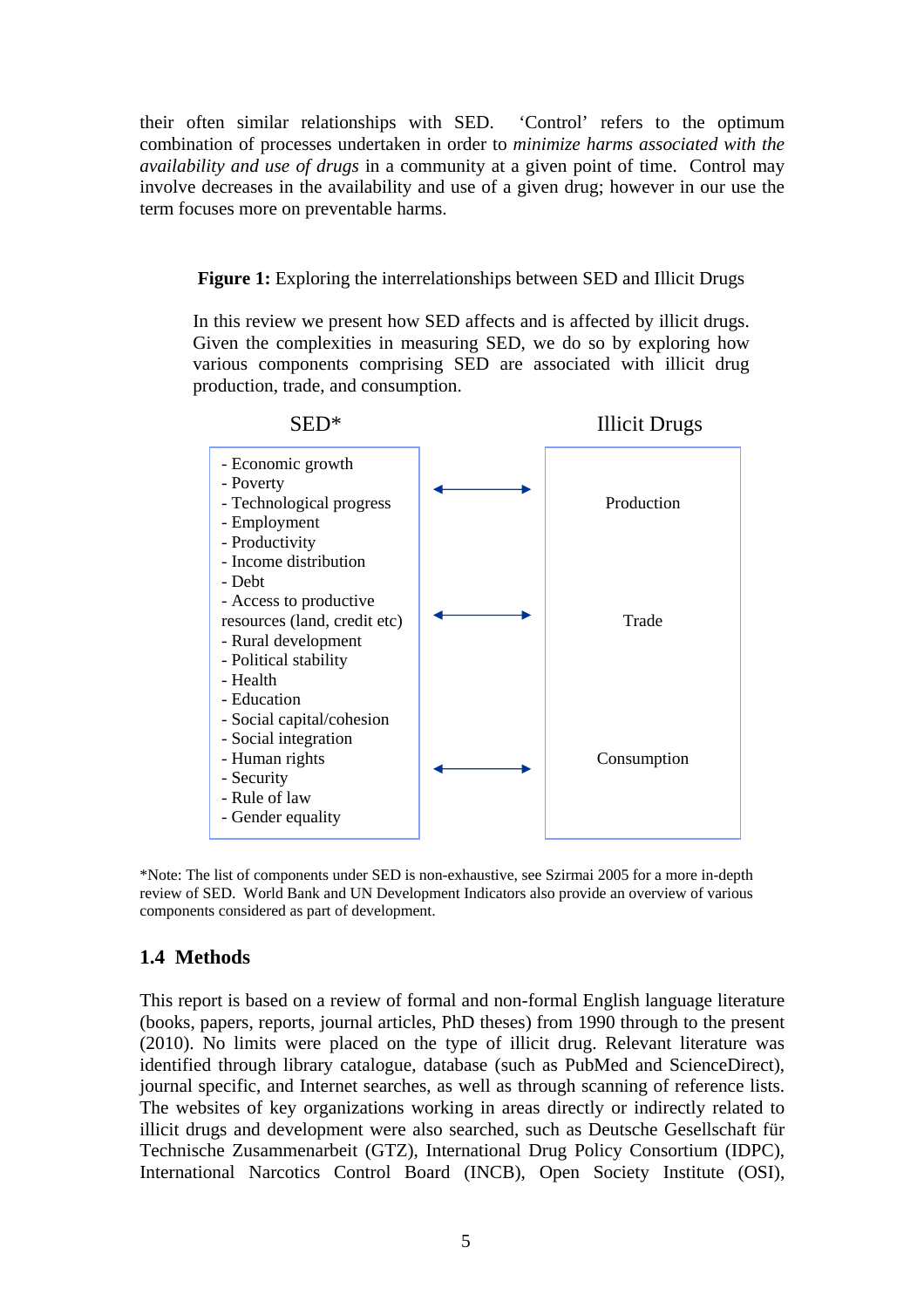<span id="page-17-0"></span>Transnational Institute (TNI), United Nations Office on Drugs and Crime (UNODC), and the World Bank. To capture grey literature, individuals working or interested in the area were contacted and requested to provide any relevant references. However, almost all literature used for this report was already published.

In order to ensure that relevant articles, reports, papers, and books were not missed, broad search terms were first used such as 'illicit drugs and economic/social development', 'impact of illicit drugs on economic/social development,' 'drug policy and development', and 'illicit drugs and human rights'. Search terms were subsequently made more detailed following identification of recurring themes, giving strings such as 'impact of trade on illicit drugs' or 'conflict and illicit drugs'.

## **1.5 Structure**

This remainder of this report is divided into five sections. In the next chapter, we review reasons for control of illicit drugs, and prevalence of drug use and production. Chapter 3 describes the interrelationships between illicit drugs (production, trade, and consumption) and socio-economic development, while Chapter 4 reviews the impact of illicit drug control policies in light of these interrelationships. The next chapter discusses the human rights impacts of drug policies, and finally, Chapter 6 concludes the report by bringing together findings from our review to discuss implications for drug control and development policy.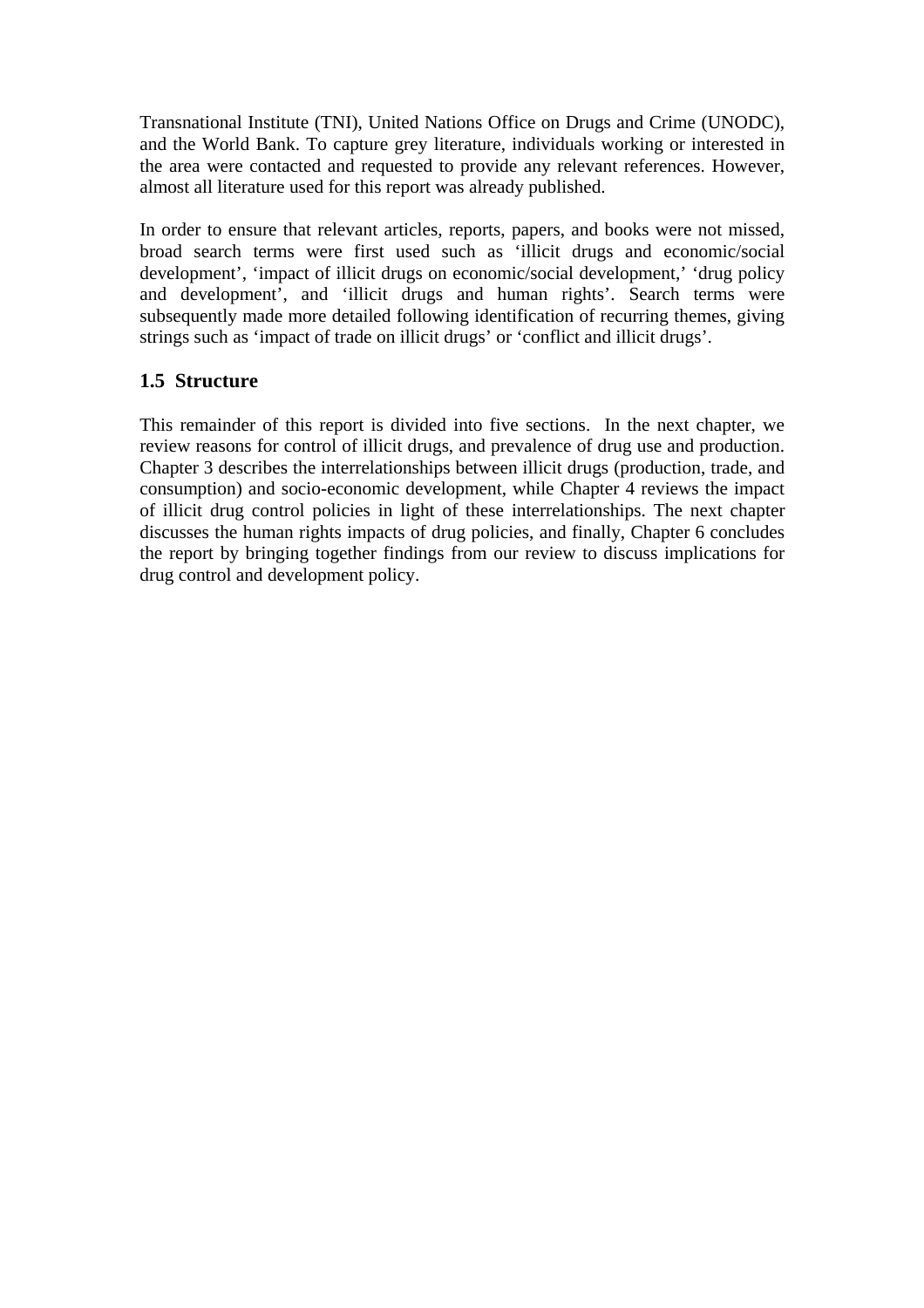## <span id="page-18-0"></span>**2. Sizing the problem: illicit drugs - an overview**

"*[A] World without drug users and dealers – is always already an impossible world."*  - M. Collison in Police, Drugs, and Communities (cited in Denton, 2001 p 1)

Psychotropic substances have been used by humans since the beginning of civilization (Buxton 2006). In fact, only four (of 327) cultures worldwide do not have records of consumption of psychotropic substances, and only because they consist of isolated communities living in areas where plants cannot be cultivated - as in the case of the Inuit living in the Arctic regions of Canada (Buxton 2006). Since psychoactive drugs have the potential to alter perception, mood, motor co-ordination, consciousness and judgment, they are valued as physical, and often symbolic, goods. Historically, drugs were consumed by humans for various reasons: pain relief and medicinal purposes, physical stimulation - particularly by those engaged in laborious jobs, as food during times of famine or food shortage, relaxation, pleasure (or recreation), and as a commodity that could be exchanged in bartering (Buxton 2006). In many traditional societies, particularly tribal and village communities, drugs were also used in religious rituals (Babor *et al* 2010).

As production and consumption of psychotropic drugs increased world-over between the sixteenth and nineteenth centuries, due to a multitude of factors including colonization and the quest of western empires to boost their revenues, as well as scientific and technological advancements, so did knowledge on the toxicity of these substances (Buxton 2006). With rising poison cases and addiction rates associated with some drugs, it became evident to some in the early twentieth century that psychotropic drug use and production needed some form of regulation (Buxton 2006).

## **2.1 The need to control**

Attempts to control and eradicate drugs currently classified as illicit are justified by the fact that there are harms (perceived, real and potential) to individuals and communities associated with any drug and its use. These harms will differ depending on the type of drug used and mode of administration (Babor *et al* 2010), as well as the inherent biological characteristics of the individual and the socio-cultural context within which it is used. For example, the stigma and discrimination often associated with drug use do not stem from use of the drug itself, but from social norms and values (Babor *et al* 2010).

In general, uncontrolled illicit drug use is often associated with:

1. Health problems: injury, poisoning (or overdose), unintentional injuries, spread of infection (especially HIV and Hepatitis C), cardiovascular problems, mental disorders and suicide – all resulting in significant morbidity and mortality. The World Health Organization's (WHO) Global Burden of Disease Project estimated that 0.8% of the world's burden of disease, measured in disability-adjusted-life years (DALYs) in 2000, and 0.5% of global deaths were attributable to illicit drugs;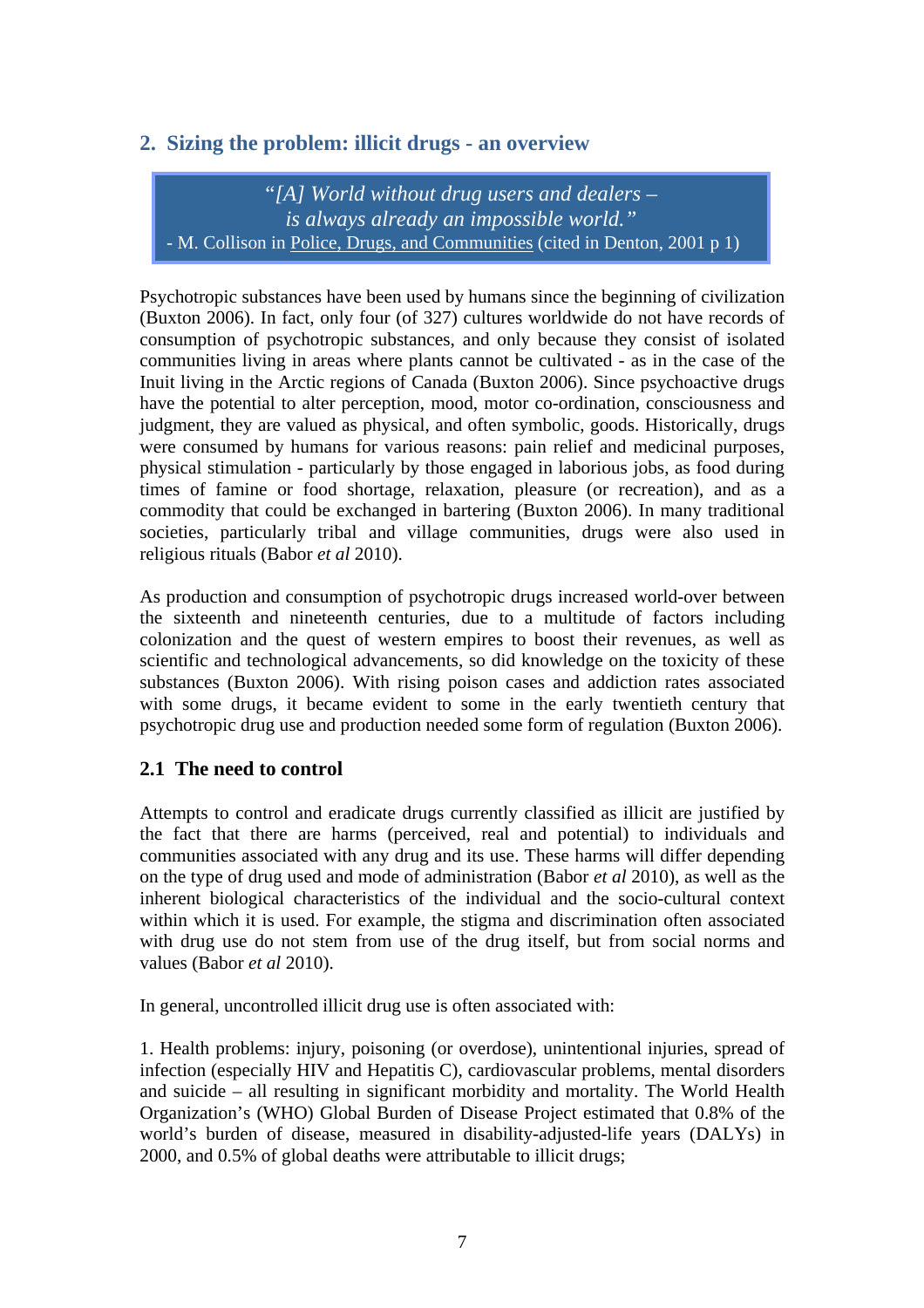<span id="page-19-0"></span>2. Crime: ranging from small-scale activities (theft, robbery) to systemic violence (armed violence, homicides, domestic violence) to public disorder (unsafe discarding of drug equipment like syringes) and institutionalized corruption; and

#### 3. Decreased productivity, unemployment, and poverty. (Babor *et al* 2010)

In recognition of the economic and social costs resulting from uncontrolled drug use, states worldwide came together to establish an international drug control system. Three conventions, 'The Single Convention on Narcotic Drugs' (1961), 'Convention on Psychotropic Substances' (1971), and 'Convention against Illicit Traffic in Narcotic Drugs and Psychotropic Substances' (1988) (see [www.unodc.org](http://www.unodc.org/) for more information), outline which drugs,

classified as narcotics and

psychotropic substances, are to be strictly controlled based on therapeutic value, risk of abuse, and health threats. The range of illicit narcotics and psychotropic substances existent today is summarized in Table 1 – these are ingested orally, snorted, inhaled, or injected. Despite control efforts, these drugs continue to be widely produced and consumed.

## **2.2 The extent of illicit drug**  use, production, and trade

Illicit drug economies now affect all countries of the world. While production of plant derived drugs is confined to select regions, trade and use of illicit drugs are widespread.

## *2.2.1 Illicit Drug Use*

| <b>Table 1:</b> Overview of types of illicit drugs |
|----------------------------------------------------|
| (Source: Barbor <i>et al</i> 2010 p 14; UNODC)     |

| <b>Type of drug</b> | Origin of  | <b>Examples of</b>   |
|---------------------|------------|----------------------|
|                     | drug       | derivatives          |
|                     | Opium      | Heroin, morphine,    |
| Opioids             | poppy      | codeine, methadone   |
|                     | plant      |                      |
| Cannabis            | Cannabis   | Hashish, marijuana,  |
|                     | plant      | ganja, bhang, hemp   |
| Cocaine             | Coca plant | Crack, rock          |
|                     | Naturally  | Dexamphetamine,      |
|                     | occurring  | metamphetamine,      |
| Amphetamines        | plants     | methylphenidate,     |
|                     | Synthetic  | phenmetrazine,       |
|                     |            | diethylpropion       |
|                     |            | Benzodiazephines,    |
| Hypnotics           | Synthetic  | barbiturates,        |
|                     |            | methaqualone         |
|                     |            | Lysergide (LSD),     |
|                     | Naturally  | Dimethyltriptamine   |
| Hallucinogens       | occurring  | (DMT), psilocybin,   |
|                     | Synthetic  | mescaline, MDMA,     |
|                     |            | phencyclidine        |
|                     |            | Industrial solvents, |
| Psychoactive        | Synthetic  | glue, aerosol,       |
| inhalants           |            | paints, petrol,      |
|                     |            | cleaning fluids,     |
|                     |            | amyl nitrate         |

Estimating prevalence of drug use is difficult, largely as a result of the legal and social (marginalization, discrimination) issues surrounding drug use itself. The prevalence of occasional drug users is estimated based on surveys in the general population, which may be biased as a result of false reporting by illicit drug and non-drug users (Babor *et al* 2010). Estimates of the number of 'problem drug users', defined as those who use drugs on a frequent or regular basis and who are dependent on drugs or have suffered social or health consequences' (UNODC 2010) are derived from a number of sources including mortality statistics, police records, hospital records, and population surveys (Babor *et al* 2010). Depending on data systems and policing practices, the method applied and accuracy of estimates may differ by country (Babor *et al* 2010).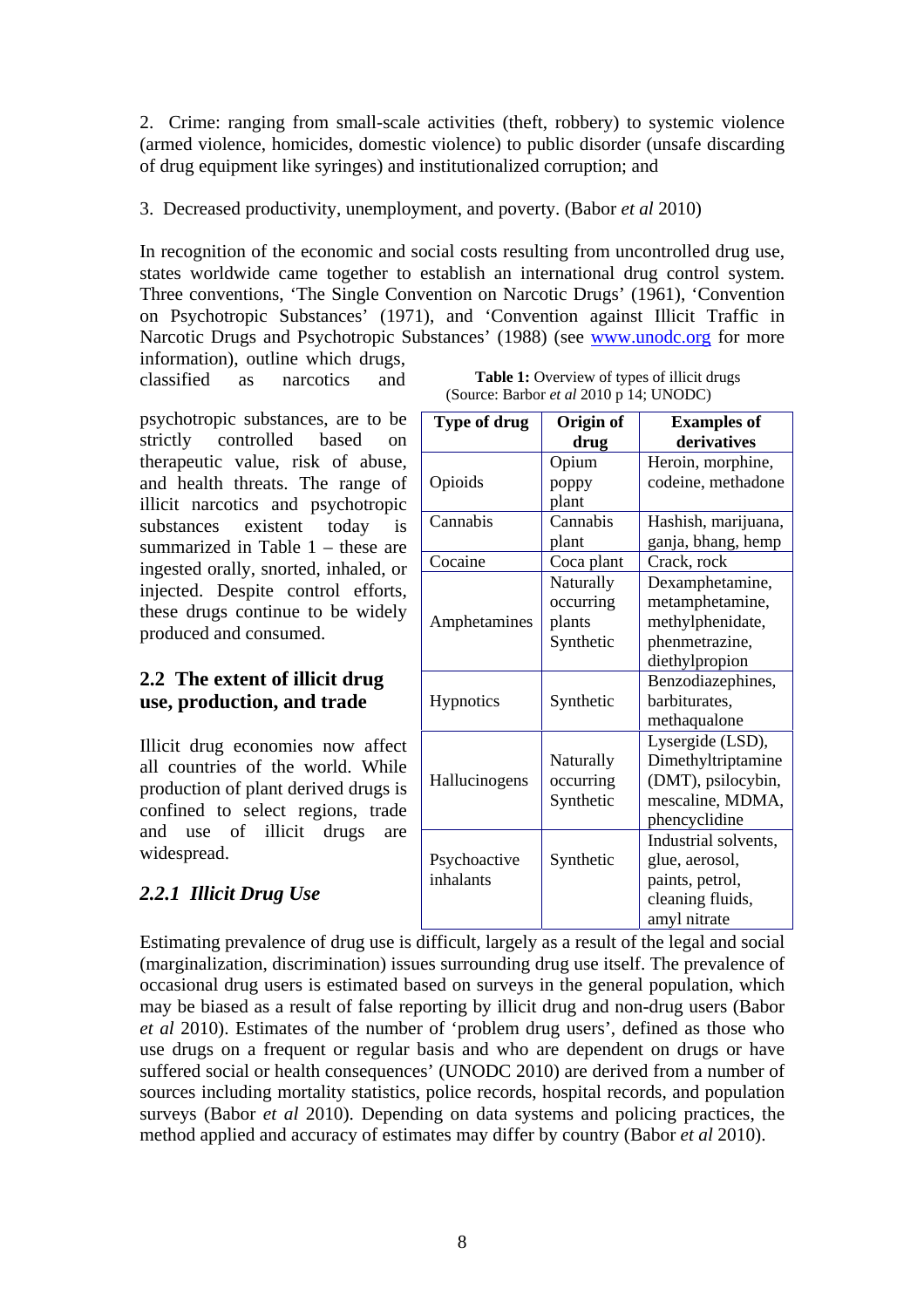<span id="page-20-0"></span>Bearing in mind the limitations surrounding estimates of illicit drug use, UNODC estimates that between 155 and 250 million people would have used illicit drugs at least once in 2009, corresponding to around 3.5% - 5.7% of the world's population of persons aged between 15–64 years (UNODC 2010). This range is not easily comparable to figures from previous years, however data suggest that illicit drug use may in fact be increasing, given the booms in consumption being reported in East and West Africa, the Middle East, and South America (Buxton 2006; UNODC 2010). Still, the prevalence of drug use remains higher in the wealthier regions of North America, Western Europe, and Oceania compared to lower income countries, with the exception of societies where drug use has long been embedded within the culture prior to being deemed illicit, such as the case of chewing coca leaves in the Andean region (Babor *et al* 2010).

Of the total number of drug users, approximately 16–38 million (10–15%) are thought to be problem drug users and 15.9 million (10%) are estimated to be injecting drug users (IDUs) (UNODC 2010). Only 12–30% of problem drug users would have ever received treatment,<sup>[2](#page-20-1)</sup> leaving a range of  $11-33.3$  million who have not been treated (UNODC 2010). In terms of type of illicit drugs used, the highest in prevalence is cannabis, followed by amphetamine type stimulants, opiates, and cocaine (UNODC 2010). However, this masks considerable regional variation: the primary drug for which users have received treatment over the past decade is cannabis in Africa, cocaine in South America, and opiates in Asia and Europe (UNODC 2010). In North America there is no dominant drug, while in the Oceania region the there has been a shift in consumption from opiates to cannabis (UNODC 2010).

## *2.2.2 Illicit drug production*

 $\overline{a}$ 

Significant production of drugs for scientific and medical purposes is done in countries around the world, such as in Australia, China, France, Germany, Japan, India, Poland, Romania Spain and Turkey. Licit production is monitored by the INCB and must be carried out in accordance with regulations of the 1961 Single Convention on Narcotics Drugs of 1961. Drugs produced for illicit reasons, however, are more difficult to monitor, and estimating quantities is problematic due to the clandestine nature of production and trade.

Estimates of the supply of cannabis and amphetamine-type stimulants (ATS) are difficult to derive given that production is dispersed world-over and the existence of several sub-markets, both at national and regional levels (Buxton 2006; UNODC 2010). Moreover, for ATS, monitoring is complicated by the ease, as well as covert and evolving nature, of the manufacturing process (UNODC, 2010). Nonetheless, it is known that cannabis is the world's most widely produced drug, and that ATS manufacturing is increasing with more countries reporting production activity (UNODC 2010). Opium production increased by 80% between 1998 and 2009, with Afghanistan accounting for at least over 60% of the world's annual production during this period (90% in more recent years) – except in 2001, following a ban on production in the country (UNODC 2010). Other major opium producing countries

<span id="page-20-1"></span> $2$  Note the definition of what constitutes 'treatment' in calculations is often not stringent, with simple detoxification, for example, also qualifying as 'treatment'. It should be noted that there is great concern that what constitutes 'treatment' in many countries is in fact not evidenced-based, is coerced and it not under medical management.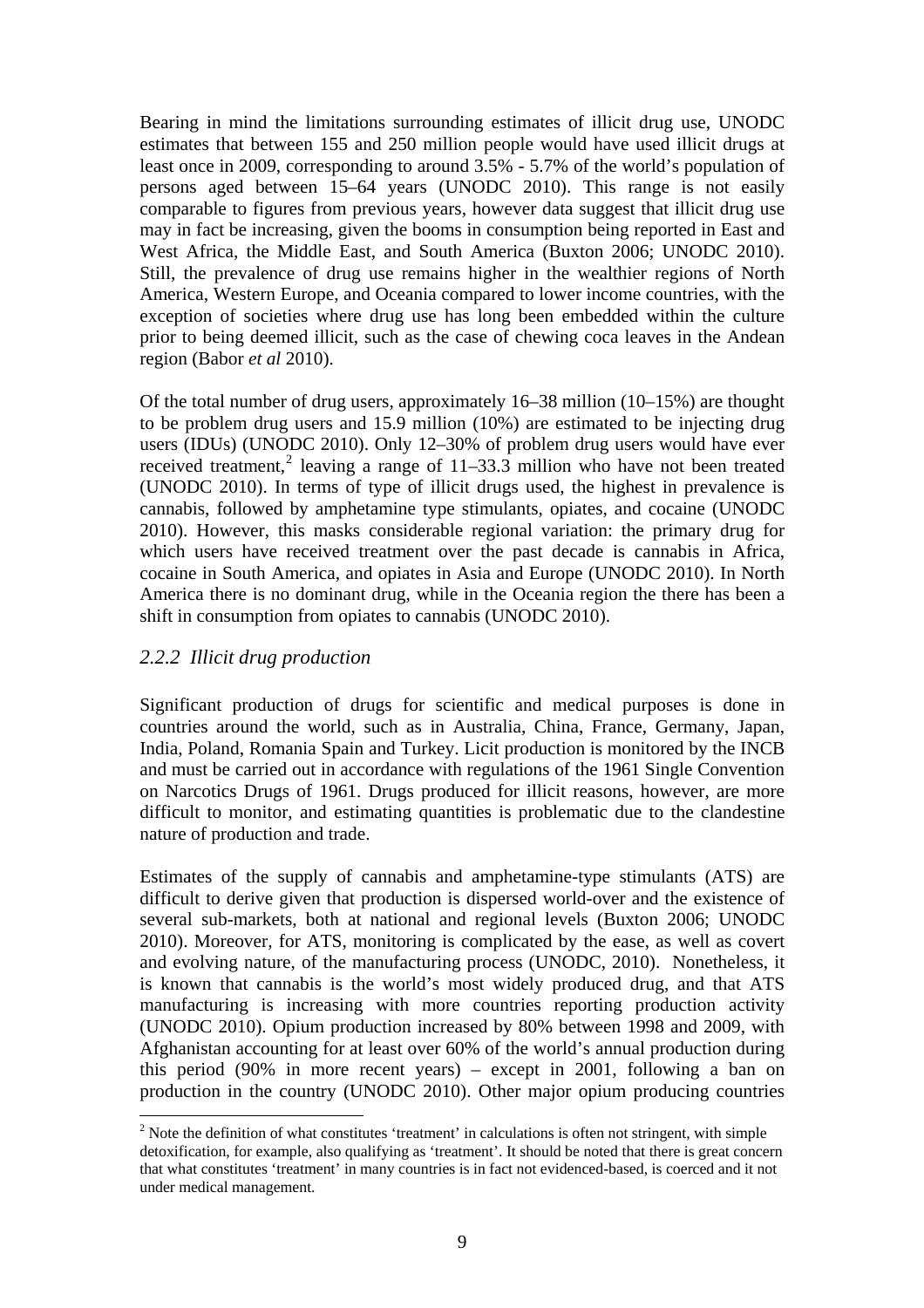<span id="page-21-0"></span>include Colombia, Mexico, Myanmar, Pakistan and the People's Democratic Republic of Laos (Laos) – this excludes those countries where opium production is permitted for legal purposes<sup>[3](#page-21-1)</sup> (CIA Factbook; GTZ 2003b; UNODC 2010). Cocaine production has not seen the same explosive increase as for opium, with similar levels in 1998 as in 2008 – though supply was higher during the period of 2004 to 2007 (UNODC 2010). Bolivia, Colombia, and Peru are the world's largest producers of cocaine. In fact, low-income countries continue to be the main producers of plant derived illicit drugs (UNODC 2010).

## *2.2.3 Illicit drug* trading

Estimating the amount of illicit drugs traded annually is difficult given the covert nature of operations, the various and varying trading routes, and the large volume of transactions involving small quantities of drugs. Figures on seizures of illicit drugs can be used as an indication of amounts being traded, and the countries which are used as trading corridors (Reuter *et al* 2004). However, seizure estimates also have limitations in that reported large amounts of intercepted drugs may simply be the result of improved law enforcement rather than an increase in trading volumes (Reuter *et al* 2004). The UNODC reported that in 2008 a total of 1,301 metric tons (mt) of opium and its derivatives were seized, mainly in Iran (785 mt), Turkey (109 mt), Pakistan (91 mt), and Afghanistan (66 mt) (UNODC 2010).

Interceptions of cocaine (unadjusted for purity) in the same year totaled 712 mt, with similar amounts reported in the four previous years (UNODC 2010). Cocaine is typically traded through countries surrounding the Andean production centers, Mexico, the Caribbean, countries of west and southern Africa, and countries acting as 'gateways' into mainland Europe – Spain, Portugal, Netherlands, Belgium, and more recently the Balkan countries (UNODC 2010). The total amount of ATS seized in 2008 was 51.3 mt, a small decrease since the year before (51.7 mt), but an increase since 2004 when seizures totaled to 44.3 mt (UNODC 2010). Due to the synthetic nature of ATS, and the relative ease of production, trading occurs in numerous countries worldwide. In fact, the proportion of member states of the UNODC reporting ATS seizures rose from 36% in 1999 to 50% in 2008 (UNODC 2010).

## **2.3 Understanding demand and supply**

If illicit drugs by very definition are prohibited by law, why do people continue to consume or produce the substances? The answers are complex and involve several interrelated factors.

Psychotropic drugs have the potential to alter behavior, mood, and also relieve pain. There are many reasons why a person might seek to experience these changes outside of monitored medical environments, which together create vulnerable environments for drug use (Spooner & Hetherington 2005). Rhodes *et al* suggest that 'risk factors' associated with drug use can be understood on three levels: intrapersonal, microenvironmental, and macro-environmental (Rhodes *et al* 2003). While exploring all factors is beyond the scope of this paper, examples include: antisocial or problematic behavior, quality and structure of the family environment, peer influence, social and

<span id="page-21-1"></span> $\overline{a}$  $3$  For medical and scientific purposes, for instance in Australia, India, and Turkey. This can result into leakages into the illicit markets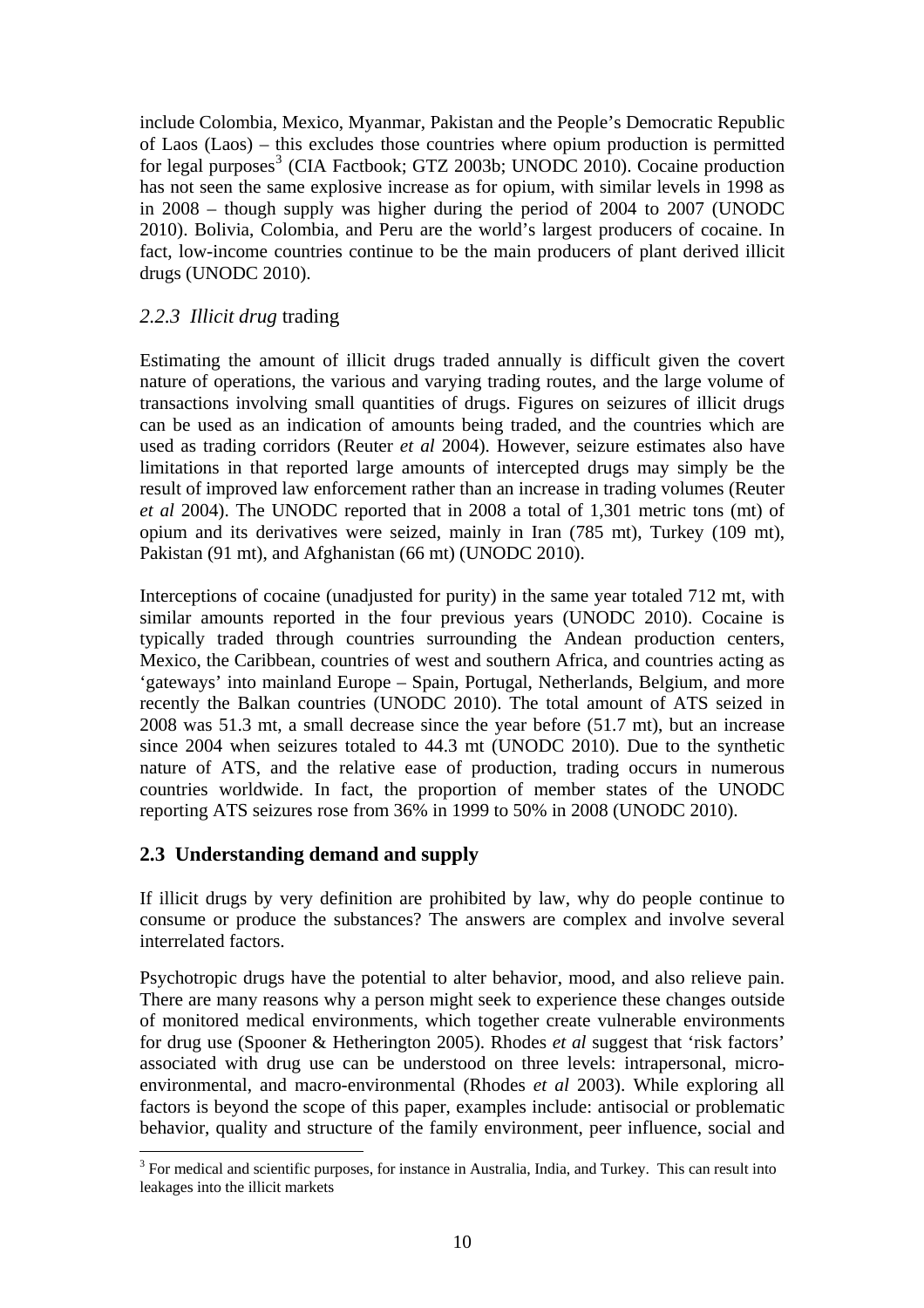economic deprivation, as well as diffusion of drug cultures (Rhodes *et al* 2003). Another important micro-environmental factor associated with drug use is psychosocial integration in society, lack of which is known as 'dislocation' (Alexander 2001). A means of coping with severe dislocation may lead to establishment of alternative lifestyles, which frequently revolves around addiction and drug use (Alexander 2001).

In terms of production and trading, illicit drugs are all saleable commodities with a largely inelastic demand (i.e. where changes in demand are relatively small in response to changes in price), given their addictive nature, thus providing producers and traders with a stable and profitable market (Becker 2005). In its 2005 'World Drug Report,' the UNODC estimated that the value of the global illicit drug economy was around US\$ 320 billion in 2003, based on retail prices and taking into account seizures and other losses (UNODC 2005). The 2007 World Drug Report builds on this, by comparing the value of the global illicit drug economy with those of the illicit economies of diamonds, firearms, and human beings (see Figure 1). Unlike the other three, the report states that illicit drugs are more profitable because "drug supply is consumed each year and in need of continuous renewal" (UNODC 2007a).

Moreover, apart from synthetic drugs, all other illicit drugs are derived from plants or crops, which require human labor as production inputs (Chao-Tzang 1993). Consequently, for those with few employment opportunities, the illicit drug economy offers the chance to earn a livelihood (Babor *et al* 2010).

There are thus many factors that lead individuals to produce, trade in, or consume illicit drugs. In the next chapter we examine how economic and social factors (macroenvironment) are interrelated with illicit drugs.





## **KEY FACTS RELATED TO AN OVERVIEW OF ILLICIT DRUGS**

- Psychotropic substances have been produced and used since the dawn of civilisation yet the need to control these substances did not become an issue of international control until 1911.
- Since the UN drug conventions of 1961, 1971 and 1988 were enacted, drug production, trading and consumption of illicit drugs has actually increased and the illicit drug economy is a more significant part of the global economy than it was before.
- The illicit drug market is robust due to the value of its economy and the fact that people will use illicit drugs for a host of reasons. Neither the UN drug conventions nor any other UN conventions have been able to address the host of factors that lead to peoples' involvement in either the illicit drug economy or in the use of illicit drugs.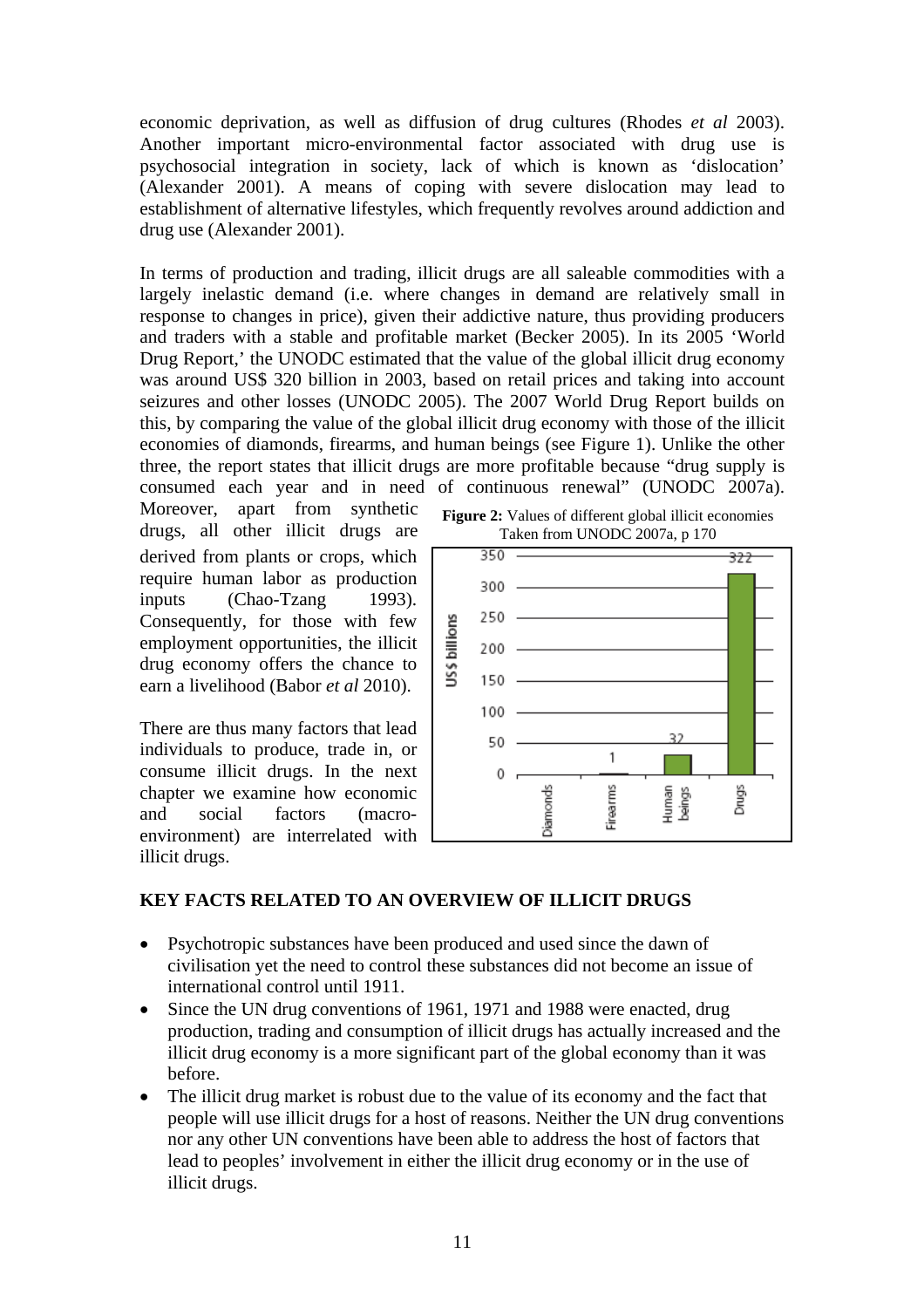# <span id="page-23-0"></span>**3. The interrelationships between illicit drugs and socioeconomic development**

# *"Opium is simultaneously a conflict good, an illicit commodity, and a means of survival"* - Jonathan Goodhand 2005

Traditionally, approaches to enhancing SED have generally focused on boosting economic growth and generating additional income. SED policies and programs have therefore involved, for example, investments in infrastructure, policy reform, and strengthening of governance, as well as provision of services to address the basic needs of populations: healthcare, education, and water and sanitation facilities. Illicit drug control, however, has not typically been a component. Rather, illicit drugs have primarily been considered as a domain of law enforcement, though more recently there has been increased recognition that drug use is also a public health issue.

The interrelationships between development and illicit drugs are less well acknowledged, if not ignored – as illustrated by the fact that discourse around the implications of drug use on development does not figure within the discourse on the Millennium Development Goals (MDGs). If however we examine the countries or regions where illicit drugs are grown we find common development issues: weak governance, civil strife or conflict, food insecurity, underdevelopment – often specifically in agricultural infrastructure. Furthermore, illicit drugs are often grown in isolated geographical locations by or socially isolated and marginalized populations (Chouvy & Laniel 2006). All these issues are either directly or indirectly (by leading to consequences which then impact on other factors) related to attainment of the MDGs, namely the goals of eradication of extreme poverty and hunger, universal education, gender equality, and maternal and child health. Box 8 in this report provides more detail on how illicit drugs are related to the MDGs. These observations, combined with the acknowledged macro-environmental influences on illicit drug use (Rhodes *et al* 2000), thus suggest an important link between SED and illicit drugs. Understanding how both areas are associated will help to inform the design of effective and complementary policies and programs.

In this section, we review the complex interrelationships between SED and illicit drugs. We do this by considering how SED affects illicit drug production, trade, and consumption, and then conversely, how the latter three impact on SED. The limitations associated with measuring 'impact' of or on SED, as highlighted in the introduction, must be remembered when considering the findings below. It is also important to note that the relationships highlighted are not one-to-one correlations per se given the quality of evidence available; rather they serve to illustrate that one factor can facilitate emergence of the other (Thoumi 2003).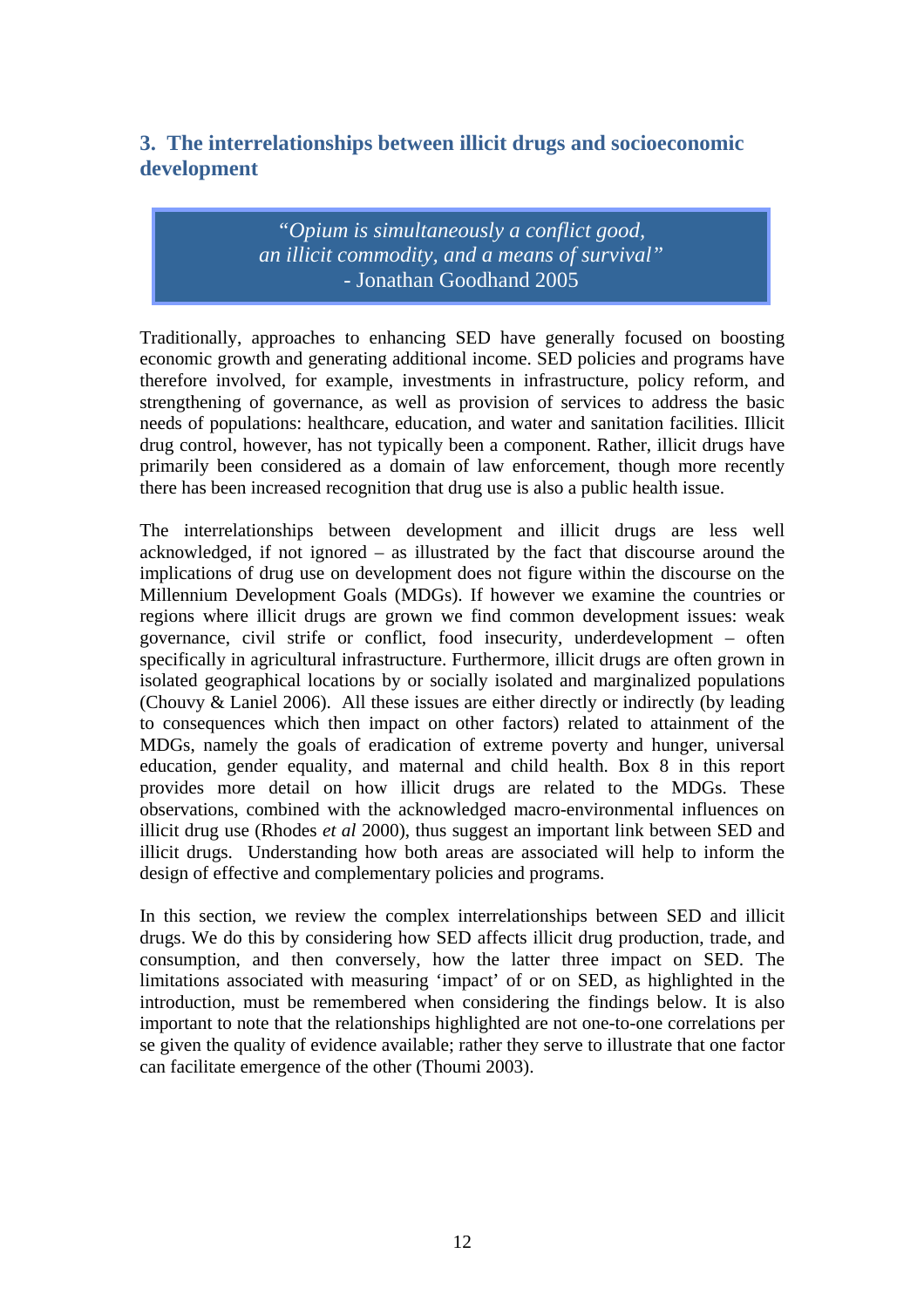## <span id="page-24-0"></span>**3.1 The impact of socioeconomic development on illicit drugs**

#### *3.1.1. Poor socioeconomic development*

#### (i) Production and trading

#### **Rural underdevelopment**

Our literature review suggests that rural underdevelopment is an important factor associated with illicit drug production. Illicit drug crops are cultivated in the poorest regions of low-income countries; for example, communities farming opium in the highlands of Vietnam have the lowest household income in the country (Melis & Nougier 2010). In these destitute and often isolated regions, agriculture is the main economic activity, yet infrastructure and available facilities are unconducive to agricultural growth. These regions are often characterised by soils unsuitable to many licit crops, poor irrigation systems, weak transport systems, small landholdings, and lack of access to markets and credit facilities. In addition, broader social issues such as poor access to health or education are also prevalent (Chouvy & Laniel 2006; Melis & Nougier 2010). With few other economic alternatives available, farmers in these regions thus turn to farming of illicit drug crops out of need to earn a livelihood and maintain food security (Chouvy & Laniel 2006; GTZ 2000b; UNRISD 1994).

The characteristics of illicit drug crops make them a financially more attractive option in comparison to other crops. Firstly, drug crops such as coca, cannabis, and the opium poppy grow in soils of varying qualities, including steep slopes, and at a range of altitudes and temperatures in comparison to many licit food crops (Whynes 1991; Chouvy & Laniel 2006; Dion & Russler 2008), while also requiring relatively less water and land (Byrd 2010). \Secondly, other than coca, drug crops do not perish quickly and are easily stored for long periods of time (Chouvy and Laniel 2006). This means that households can maintain stockpiles of drug crops and then sell these during seasons when harvests are poor. In addition, drug crops produced for illicit reasons often sell at a higher price than licit crops, enabling otherwise destitute families to afford basic necessities even if only a very small proportion (less than 1%) of the profits made from sales of illicit drugs flows back to farmers<sup>[4](#page-24-1)</sup> (Buxton 2006; Flynn, 1993; Singer 2008). For instance, in 2002, one hectare of opium poppy in Afghanistan was worth eight times more than one hectare of potatoes, at US\$ 16,100 compared to US\$ 2,000 (Buxton 2006). More recently, it was reported that a UNODC survey found that 2.5 acres of opium yielded US\$ 4,900 compared to US\$ 770 for wheat (Lally, 2010). In Lebanon, the price difference was much higher, with one kilogram of cannabis selling at US\$ 300 compared to a mere US\$ 0.20 for the same amount of potatoes (Buxton 2006).

The price difference between licit and illicit crops provides an important incentive to grow illicit drugs for reasons of higher profitability. Farmers do not need to worry about transport facilities and being able to access markets, as illicit drug traders have established routes and networks – even to the most remote areas. Also, illicit drug

<span id="page-24-1"></span> $\overline{a}$ <sup>4</sup> Prices of illicit drugs are largely determined by the risks involved at each stage up till retail, and the distance between production and retail sites. The bulk of profits go to traders and retailers (Buxton 2006)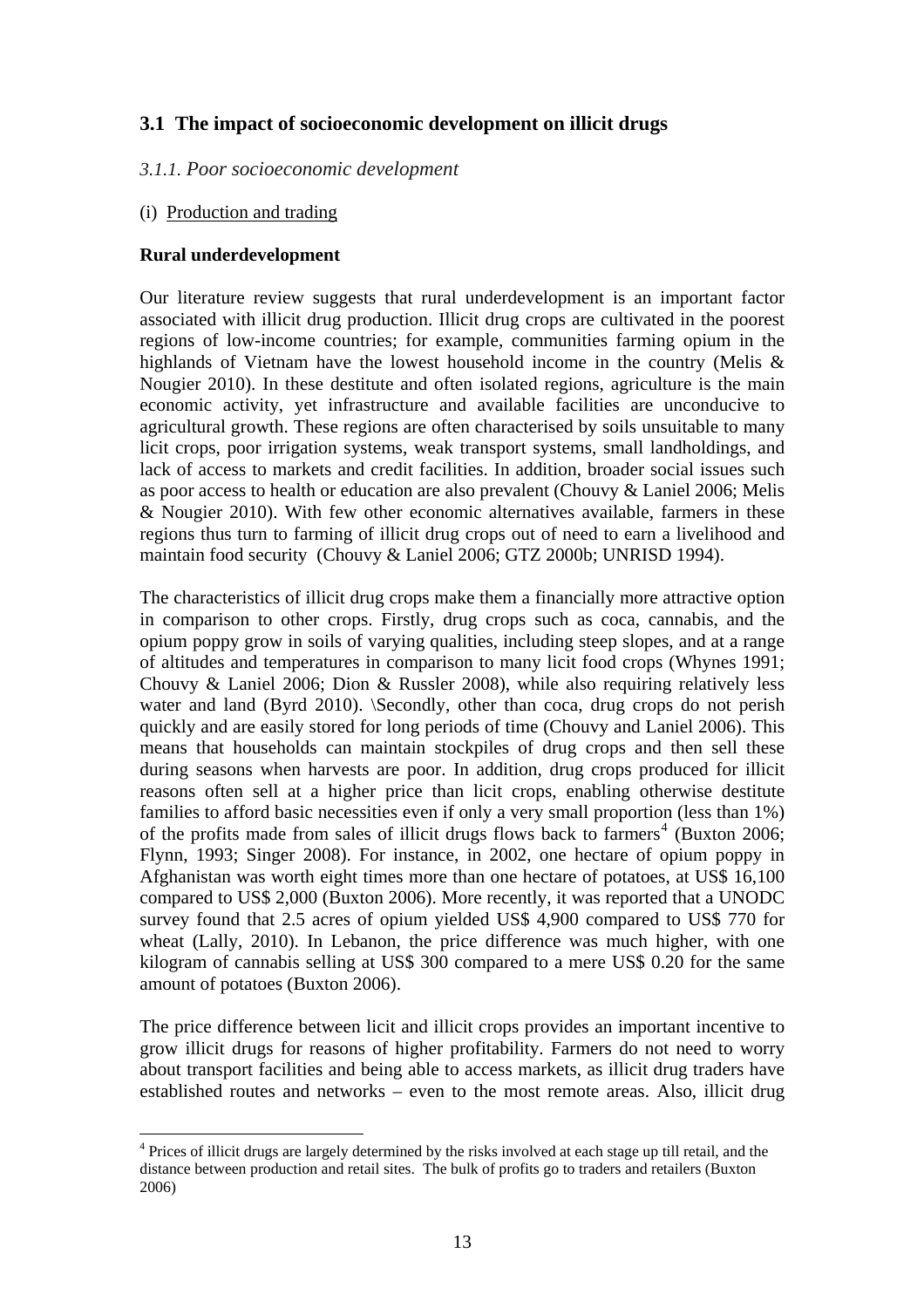crops are often used as a form of currency or credit, whereby crops can be exchanged for household commodities or used as a basis to obtain loans from local brokers (Chouvy & Laniel 2006b). In the Shan State of Myanmar, for instance, opium was more than a cash crop, it was a local currency used as a form of exchange as there was little confidence in the paper form of money during the 1980s and early 1990s. Local creditors, as well as tradesmen who sold manufactured goods like clothes, salt, oil, medicine, utensils etc, preferred opium over paper cash as a means of payment (Chao-Tzang 1993). Likewise, in Afghanistan, farmers are able to take loans based on forecasts of illicit drug crop yields (Chouvy & Laniel 2006b). Drug traders themselves may also provide credit and agricultural inputs (such as seeds) to farmers as an incentive to farm (Byrd 2010; Dion & Russler 2008). Lastly, as mentioned before, the market for illicit drugs is relatively stable.

In the context of rural underdevelopment, the properties of illicit drug crops make them a more appealing option. Indeed, studies conducted on influences on household farming decisions, namely by Mansfield and Pain in Afghanistan, show that profitability is not the sole factor driving cultivation of illicit drug crops. Other elements related to rural underdevelopment that also appear critical include: food security, agricultural infrastructure particularly with regards to irrigation systems, household assets (livestock, tractors, vehicles etc), access to land, number of incomeearners, proximity to markets, regular wage opportunities (example government jobs with monthly salaries), and access to credit (Mansfield 2007; Mansfield & Pain 2006; Mansfield & Pain 2007). In households and communities where these elements are missing, illicit drug farming becomes the most reliable means by which to earn a livelihood (Mansfield 2007; Mansfield & Pain 2006; Mansfield & Pain 2007; Tullis 1995; UNRISD 1994). The link between lack of rural development and illicit drug production can be found in other illicit drug producing countries.

In some African countries cannabis production is said to have become an economic necessity for farmers due to a lack of agricultural employment opportunities propelled by the collapse of licit agricultural industries – such as the peanut and cacao industries in Mali and Ivory Coast (Mac Gregor 1993). Dion & Russler argue that in Colombia, coca cultivation thrives in regions that are often far away from markets, located in jungle areas or rugged terrain with poor road infrastructure, because quickly perishable and less sturdy licit crops do not survive in such environments (2008). In fact, regression analyses found that having few paved roads and poor access to legal markets was statistically associated with increased coca cultivation in Colombia (Dion & Russler 2008). Similarly, in Myanmar, Laos, and Thailand, the opium poppy has mainly been cultivated in remote and poor mountainous regions, home to ethnic tribes such as the Akha who are socially marginalized and denied citizenship (TNI 2008). These areas are characterized by sloping lands, and poor agricultural and transportation infrastructure such as a lack of irrigation systems (TNI 2008). In such conditions there are few other crops that could compete with the opium poppy in terms of farming practicalities. As such, the poppy has become an important cash crop, enabling households to avoid food shortages, and pay for education and healthcare (TNI, 2008).

In the Wa region of Myanmar, 82% of farmers used income from opium poppy cultivation to buy food, with sales of opium accounting for 72% of the household income (TNI, 2008). In Myanmar particularly, food insecurity was closely linked to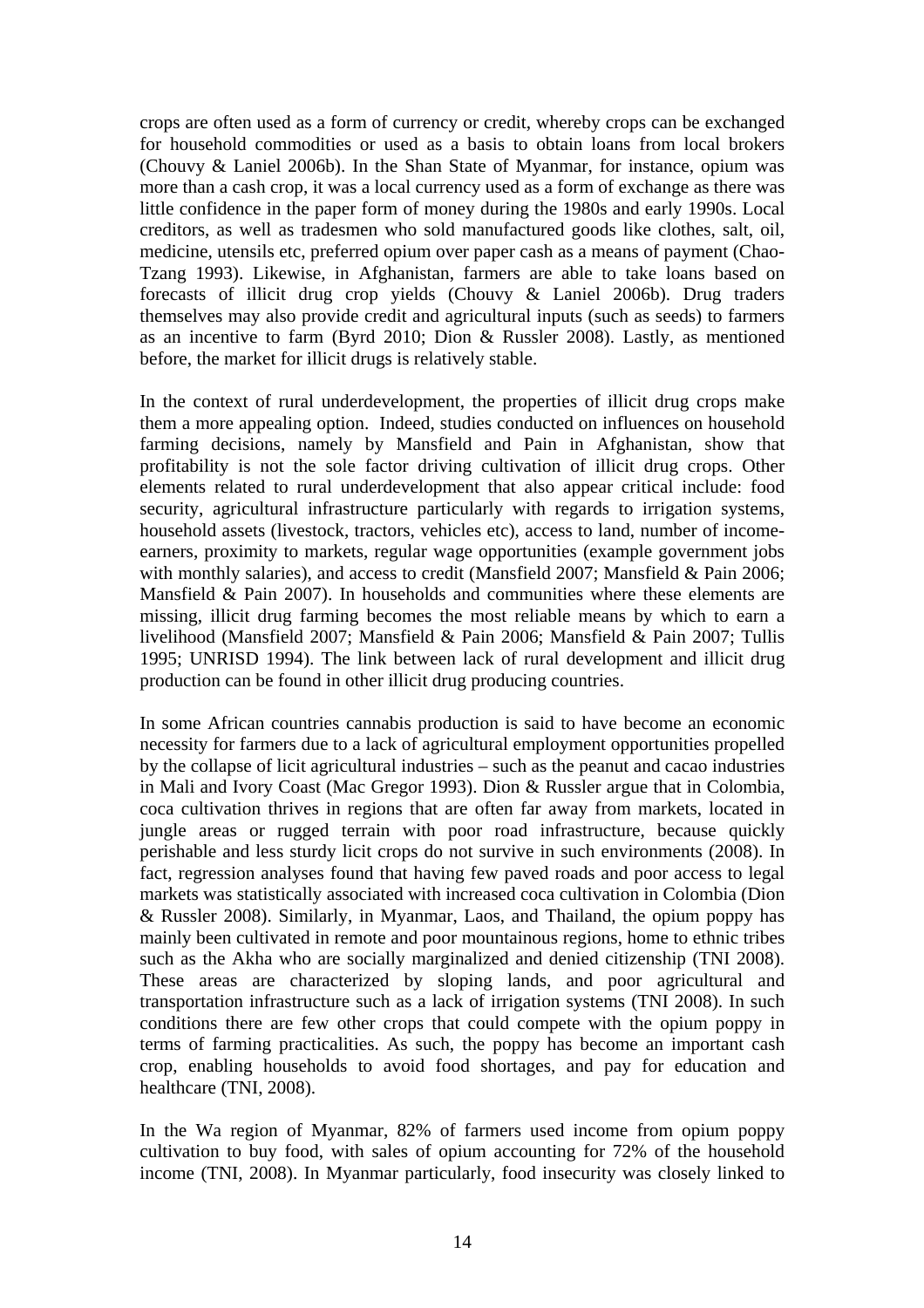opium cultivation. A study by the UNODC found that in East Shan State, 79% of households in villages where opium was not farmed were food secure for 12 months as compared to 52% in farming villages (UNODC 2006). Disparities in food security between opium and non-opium cultivating areas were also found in other states: 65% versus 11% in North Shan State, 48% versus 14% in Kanchin State, and 29% compared to 20% in Kavah State (UNODC 2006). The majority of households which grow illicit drug crops were destitute and continue to be so, the crops are simply a means of sustenance (Melis & Nougier 2010).

We thus find that illicit crop production can be considered a consequence rather than or as well as, a cause of poor SED (Chouvy and Laniel 2006). Nonetheless, it must also be recognized that there are several other elements acting in combination with SED to fuel production, including geopolitical, historical, and social factors such as the country's geographical position, history of illicit drug farming, or illicit drugs being an inherent component of the culture and/or the economy.

#### **Poor macroeconomic conditions**

Illicit drug production may also emerge in conditions of economic crises fuelled by ineffective economic policies (in many cases structural adjustment programs), which increase unemployment and reduce income (amongst other consequences) (UNRISD 1994). Indonesia's financial crisis, for instance, is said to have led to a surge in both illicit drug production and trading (Irwanto 2004; Irwanto & Sarasvita 2004 cited in Irwanto 2006). In an attempt to curb excessive inflation caused by the debt crisis in 1985, the Bolivian government adopted an economic policy comprising the freezing of wages, privatization, opening of borders for imports, and prohibiting bank staff from questioning the origin of foreign dollar deposits. While this had the desired effect of reducing inflation to a manageable level, it had the adverse effect of causing a recession and significant unemployment. Indeed in the tin industry, 20,000 of 26,000 miners and their families were made redundant - many of whom subsequently migrated to the coca producing areas in search of employment (Labrousse 1990; Chouvy & Laniel 2006).

Likewise, in Peru, soaring unemployment and inflation caused migration to the coca growing areas of Selva Alta (Chouvy and Laniel 2006). In Colombia, unemployment was one of the key determinants in seeking employment as a contract killer with drug cartels (Tullis 1995). A more recent report in late 2010 suggests that illicit production of opium has increased in countries of the 'Golden Triangle' - Laos, Myanmar, and Vietnam - following the global financial crisis due to loss of jobs, as well as despair resulting in increased consumption of opium and therefore demand for opium (Kruger 2010). Overall, while evidence is limited, examples from Andean countries suggest that in environments where illicit drug economies are already existent, conditions which weaken economic development, namely high unemployment, may facilitate further engagement in production and trading.

## **Violent conflict**

In settings with a history of illicit drug production or trading, violent conflict can easily facilitate a growth in drug economies (Graubner 2007). Afghanistan, Colombia, and Myanmar, all major illicit drug producing countries, are examples of where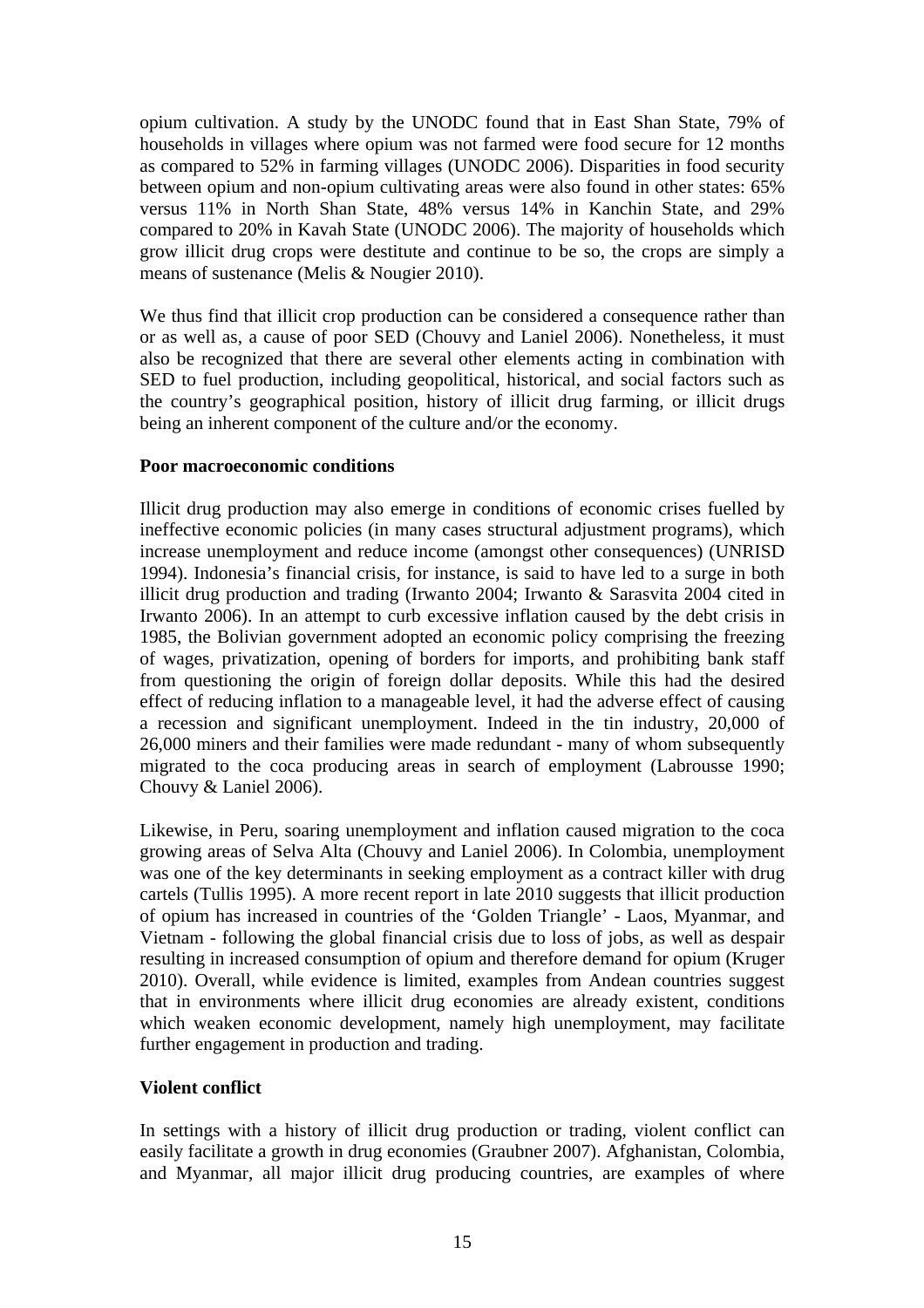conflict has facilitated growth of drug production and trading (GTZ 2003a). In fact, 95% of opium production occurs in countries currently experiencing war or have a history of war (UNDP 2003). The link between illicit drug economies and conflict can be explained by several factors.

Firstly, violent conflict causes considerable damage to infrastructure, destroys livestock and farming land, results in the mass displacement of populations, leads to social instability, loss of members within a household either due to recruitment into the conflict or because of death, and human rights violations (Graubner 2007). It is thus evident that SED is undermined. Due to some of the properties of drug crops, and the fact that farming these does not require intense physical strength, production of illicit drugs becomes a viable source of income (Graubner 2007). In the Wa region of Eastern Myanmar, for example, rice growing farmers began producing opium poppies to counter-balance increased food insecurity caused by armed conflict and resultant weak economic development in the region (Graubner 2007). Moreover, with most of the men away fighting, little available fertile land, and continuing demand for opium from drug traders, farming of opium poppies became a feasible and real source of income for the women and children left behind (Graubner 2007). A similar situation was found in Afghanistan (see Box 2).

Secondly, rebel factions and warlords engaged in conflict require income in order to finance their activities. With few opportunities to engage in licit activities controlled by governments, these groups often try to fulfill their economic needs through robbery, trade, and control over lucrative activities or resources (GTZ 2003a). Resources preferred most are those which can be easily transported, stored, and concealed, and also yield maximum profit – illicit drugs match these requirements (GTZ 2003a). In many instances around the world, warring factions have used and continue to use illicit drug economies as a source of income. For example in Colombia, activities of the Fuerzas Armadas Revolucionarios de Colombia (FARC) are sustained by revenue from taxes imposed on illicit drugs within FARC controlled areas (Buxton 2006; Graubner 2007).

In Afghanistan, the Mujahidin and the Northern Alliance financed their activities through opium poppy sales during the 1980s and 1990s (Buxton 2006). Indeed approximately 30-40% of the Northern Alliance's income originated from taxation on opium production and trade (Chouvy 2009), while the Taliban imposed a tax of 10- 20% on opium sales and consequently earned annual revenues of between US\$35 and 70 million annually (Lubin *et al* 2002). Similarly in Tajikistan, 70% of the armed opposition's income stems from opium production (UNDP 2003). Armed groups in the Shan State of Myanmar use revenue from opium production and trade to fund purchasing of uniforms and food, and other activities (Chouvy 2009; TNI 2008). In Algeria, bans from collecting donations at Mosques as well as the increasing cost of supporting families of 'martyrs,' has forced terrorist groups to resort to illicit drug production (Block 2001). Thus, illicit drug economies are sustained as a result of the interests of parties involved in violence and conflict.

Finally, during times of violence and conflict there is weak governance and law and order – which may be both a cause and consequence of the former. In a regression modeling study, Dion & Russler found that in Colombia, the association between strong 'state presence' and reduced coca cultivation was statistically significant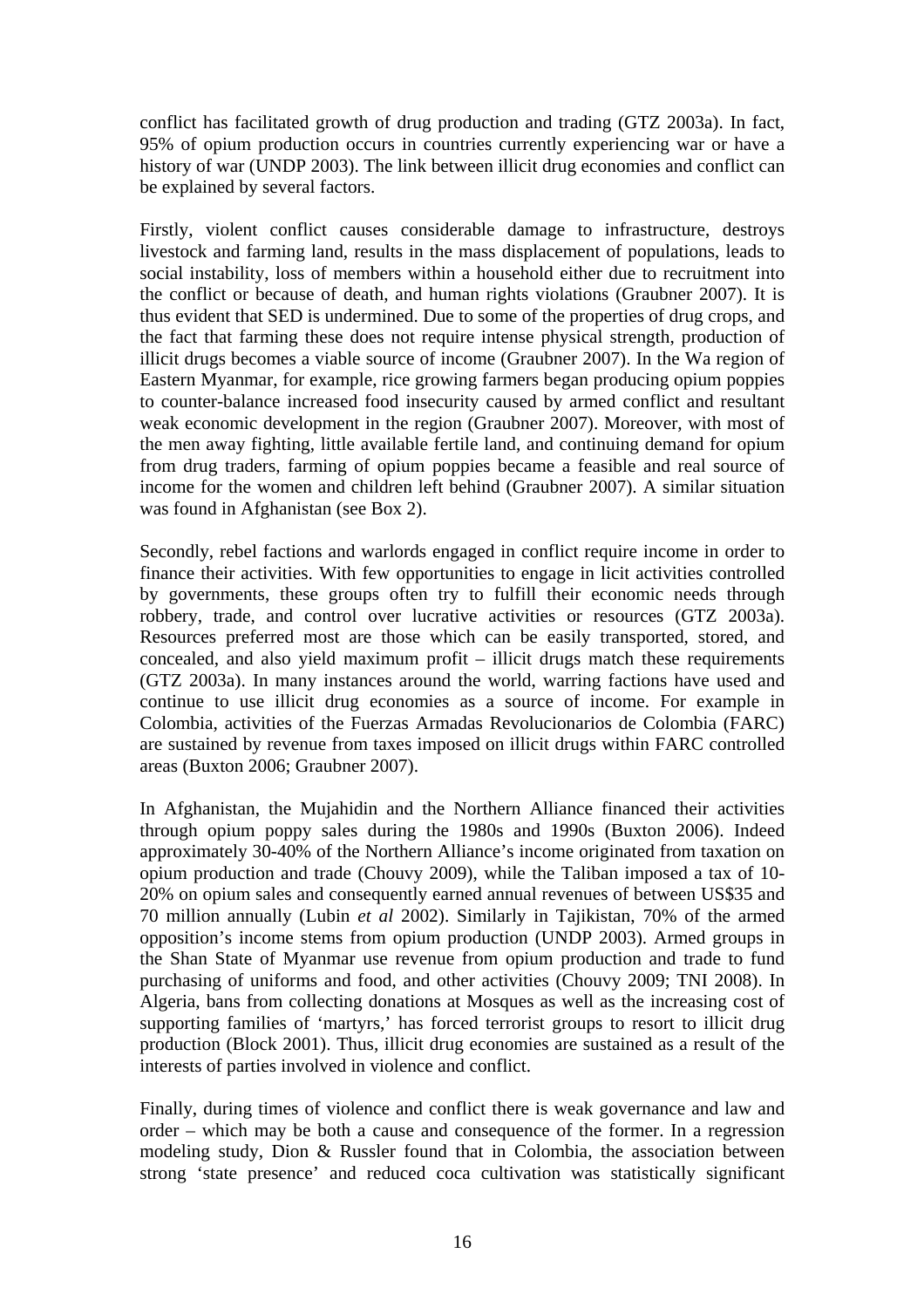(2008). The explanation put forward was that weak state presence created an environment conducive to illicit activity, and thereby permitted armed groups such as the FARC and the United Self-Defence Groups of Colombia (AUC) to use illicit drug economies to finance their activities (Dion & Russler 2008). Moreover, policing illicit drugs in areas of conflict or controlled by rebel groups can prove impossible, thus assisting trade and production to proceed unabated. Flynn also states that conflict impedes border control cooperation and intelligence thus facilitating cross-border drug trading (Flynn 1993).

In summary, there are several ways in which violent conflict and the resultant instability provide an ideal platform for the proliferation of illicit drug production and trading. This in turn causes and sustains further violence, for example through financing the activities of rebels. Conflict and illicit drug economies thus engage in a mutually reinforcing cycle, which poses considerable challenges to SED (Chouvy 2009; Chouvy & Laniel 2007; Graubner 2007; GTZ 2003a). We explore how illicit drug economies fuel conflict and violence later in this chapter.

The conditions of poor socioeconomic development explored above – rural underdevelopment, economic crises, and conflict – are also interrelated, and often act together to promote illicit drug economies. For example, conflict in itself undermines rural development. Poor socioeconomic development is also shaped by broader political and historical issues. Boxes 2 and 3 illustrate some of these relationships.

#### **Box 2: Poor socioeconomic development and illicit drug production in Afghanistan**

Afghanistan is presently the world's largest producer of opium, with production in 2009 accounting for around 66% of global supply (UNODC 2010). It has been suggested that production has stemmed mainly from underdevelopment and poor governance in the country, which in turn, have been exacerbated by years of war and civil conflict (Chouvy & Laniel 2006; Mansfield & Pain 2007).

The opium poppy has been grown in Afghanistan for hundreds of years for medicinal and social purposes (Graubner 2007). However, following the Soviet invasion in the late 1970s and the subsequent civil war, the opium poppy became a cash crop by which operations of opposition groups against the Soviet communists could be funded (Graubner 2007). Opium, a crop that can be cultivated in a range of soils and environmental conditions, also became a means of survival for poor farmers, as substantial land, livestock, and agricultural infrastructure had been destroyed by the on-going conflict (Graubner 2007; World Bank 2004). In fact, in 1985 more than 50% of Afghani farmers reported that their villages had been bombed, and over 25% reported that irrigation systems had been destroyed or livestock had been shot (Chouvy 2009). Not surprisingly, between 1978 and 2000, cereal production almost halved in Afghanistan (Graubner 2007).

Today, in a country struggling to rebuild itself and restore security, the opium poppy still constitutes a bread-winner in an environment of constant risk for numerous poor, rural families. Faced with few economic opportunities, poor infrastructure, violence and conflict, and food insecurity, the opium poppy is a 'low risk crop in a high risk environment' (Mansfield & Pain 2007). Opium grows in a range of soils, there are established trading networks, and fluctuations in demand are less compared to other licit crops (Buxton 2006).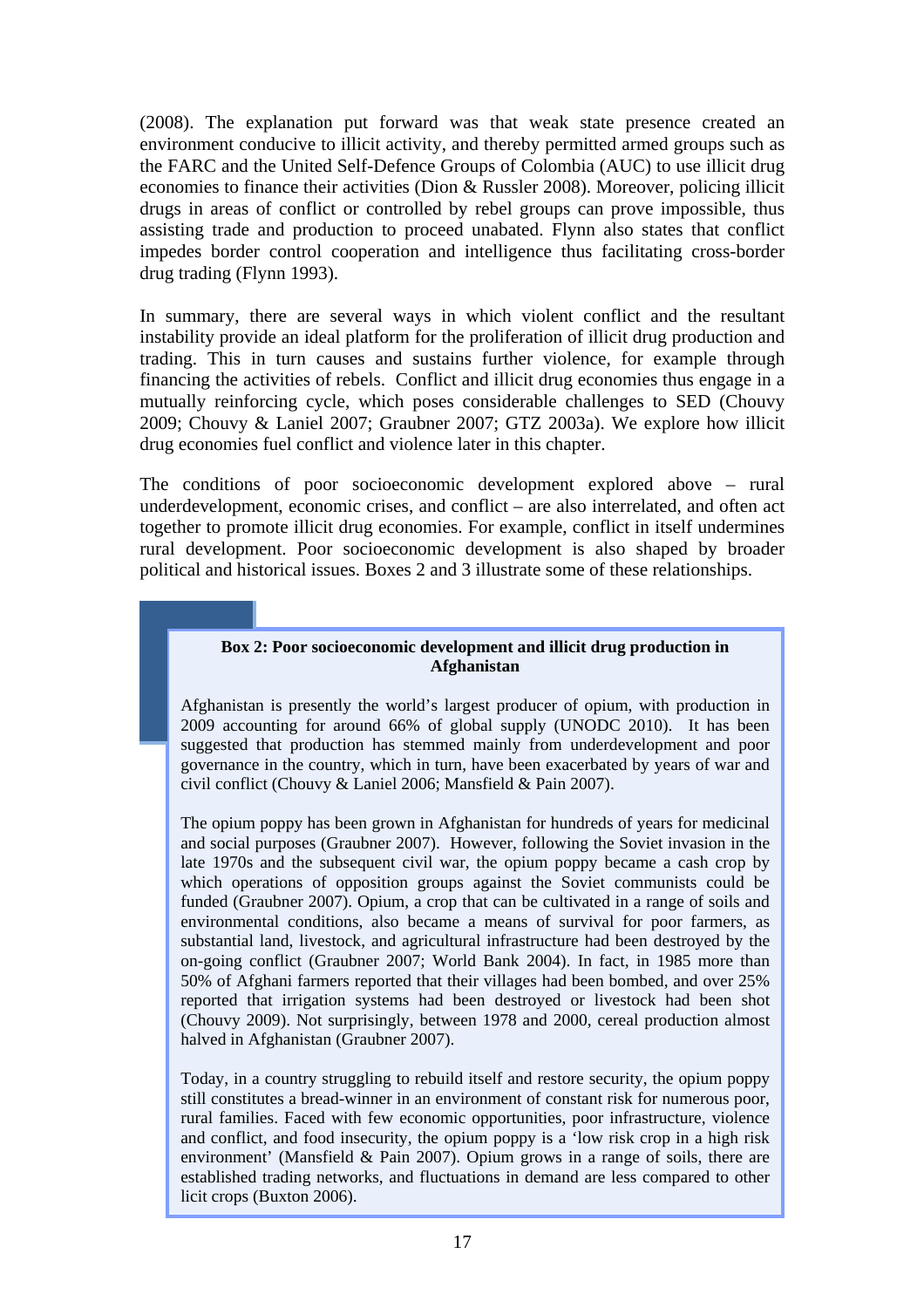#### (ii) Consumption

Rhodes and colleagues cite studies, conducted in the United States and the United Kingdom, which demonstrate linkages between illicit drug consumption and urban settings of 'social and economic deprivation' (2003). Various conditions which constitute poor SED, including poverty, unemployment, crime, poor housing and low

#### **Box 3: Poor socioeconomic development and illicit cannabis production in the Rif Region, Morocco**

Rif, a mountainous region in northern Morocco, is home to the Berber tribe who have historically largely resisted both foreign rule and Arab rule (Chouvy 2009). The Berber figure amongst the country's poorest, and investment in the development of Rif has largely been sidelined by Moroccan governments, unlike in the Arab coastal and urban regions (Chouvy 2005a). As a result, agricultural infrastructure is poor in Rif and there are few non-agricultural employment opportunities (Chouvy 2005a; Chouvy & Laniel 2006). Moreover, it is a hilly region with irregular rainfall and poor quality/infertile soils that are easily eroded, and hence not suitable for intense agricultural production (Chouvy 2005a; UNODC 2007b). These economic and environmental conditions demand a crop that is easily grown and not labour intensive, while also yielding the highest possible economic gains. Cannabis meets all these criteria.

Today, cannabis cultivation in Rif is amongst the highest in the world (UNODC 2007a; UNODC 2010). Rif is possibly also the world's largest producer and exporter of *hashish*, an illicit drug derived from cannabis resin (Chouvy 2009; UNODC 2010). Marginalization of the Rif region, a Moroccan economic crisis during the 1960s and 1970s, and demand for hashish in Europe, fuelled production of hashish from cannabis - that was already being cultivated in the region for local and domestic use (Chouvy & Laniel 2006). Since then, cannabis cultivation and hashish production has increased, from 25,000 hectares in the mid 1980's, to 60,000 hectares in 1990, and to 120,500 ha by 2004 (Chouvy 2005a; UNODC 2007). As a result of eradication and other supply reduction measures, cannabis cultivation decreased to 72,500 ha in 2005 (UNODC 2007b).

Cannabis cultivation and hashish production are the main economic activities in Rif, providing employment to many farmers and helping to prevent mass migration to regions where economic prospects are better (Chouvy & Laniel 2006). Due to political, social, and economic factors, leaders are thought to have turned a blind eye to the illicit drug activities in Rif. Chouvy argues that cannabis cultivation in Rif can be explained by the "failure of the state to control its territory, by economic development, political integration, and law enforcement" (Chouvy 2009).

levels of education are associated with illicit drug use and diffusion of illicit drugs (Rhodes *et al* 2003). The same associations can be found in different countries worldwide (see Box 4 for an example). For instance, marijuana and psychotropic drug consumption increased in youth and labor workers in Indonesia following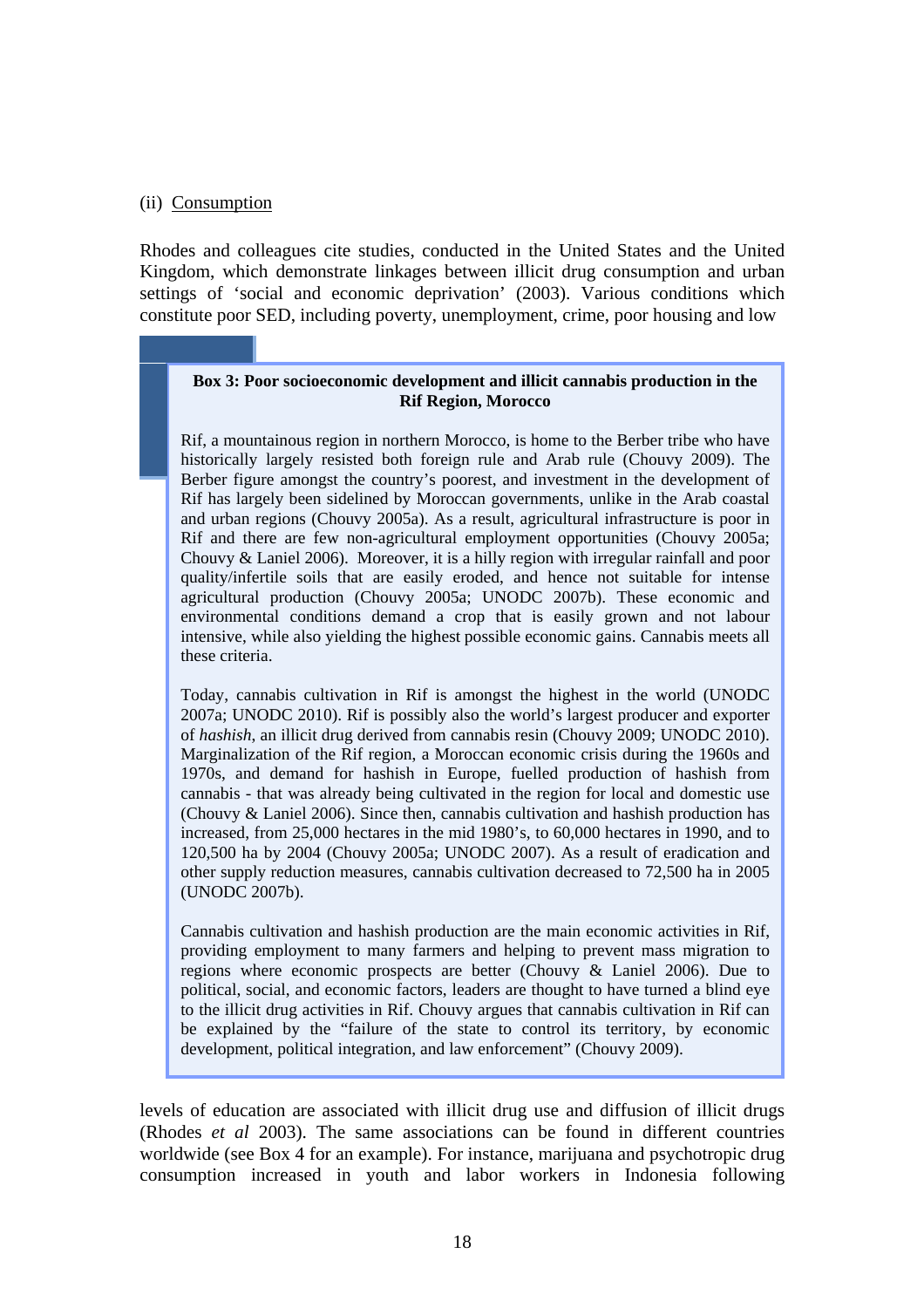unemployment (Irwanto 2006). In the Southern cone of South America, IDUs typically live in the poorer outskirts of middle-class neighborhoods in large cities (Bastos *et al* 1999). Several studies have shown that high unemployment, poor housing and disruption of social structures are associated with increased risky drug use behavior and the spread of HIV (Strathdee *et al* 1997a, 1997b; Wallace 1993 cited in Bastos *et al*, 1999). In a Brazilian study, 58.6% of IDUs interviewed reported earning less than US\$ 90 per month (minimum wage) and 45.8% had no secondary school education (Oliveira 2005). Bastos *et al* point to the 'impoverishment' of HIV in South America, stating that transmission is increasingly linked to IDUs living in poorer areas where education levels are low (Bastos *et al* 1999). As rightly pointed out by Rhodes *et al* however, it is important to recognize that for all examples mentioned above and below, the evidence highlights associations and not causality (2003).

Poor SED is also linked with illicit drug consumption amongst children. Those living in socially isolated and poor areas, often plagued by violence, such as street children, may use illicit drugs as a means to escape the harsh realities of life (UNODC 1994; Block 2001). In the Great Lakes region of Eastern Africa, 43.5% of street children reported both consuming illicit drugs and sharing injecting material (Reid 2009). Developing countries, home to 80% of the world's youth, also experience high rates of unemployment (Singer 2008a). Lack of employment opportunities for youth who move from rural areas to cities may lead to isolation and low self-esteem; this dislocation may encourage drug consumption (Flynn 1993; Singer 2008a). Street children or unemployed youth may also become involved in drug trading out of economic necessity (UNODC 1994).

#### **Box 4: Understanding consumption of opium amongst the Akha in Laos**

The Mung Sing district in northern Laos is home to several tribes, including the Akha who cultivate and consume opium. The Akha predominantly live in the high-lying mountainous areas of the district, and therefore are fairly isolated from the capital city as a result of poor transport networks and rugged treks. They are also economically underprivileged compared to other ethnic tribes. Prior to the opium ban in Laos, Epprecht reported that the Akha farmed opium mainly for local consumption, with only 10% of production exported. Around 12% of the Akha population in Mung Sing smoked opium on a daily basis, while on average, about 50% of Akha households had an opium addict. The high addiction rate is mainly attributed to a weak primary healthcare system, poor access to treatment, disillusionment with the realities of life including marginalization, as well as depression. Opium was consumed by the Akha like a medicine, in order to heal emotional and physical pain. Until the opium ban, authorities were said to have tolerated production and consumption in the region due to the lack of alternative economically viable options for survival.

Source: Epprecht 2000

'Transitioning societies' in which widespread economic and social reforms are being implemented, and old norms are being replaced with new cultural norms, may create vulnerable environments to illicit drug consumption and abuse (McKee 2002). The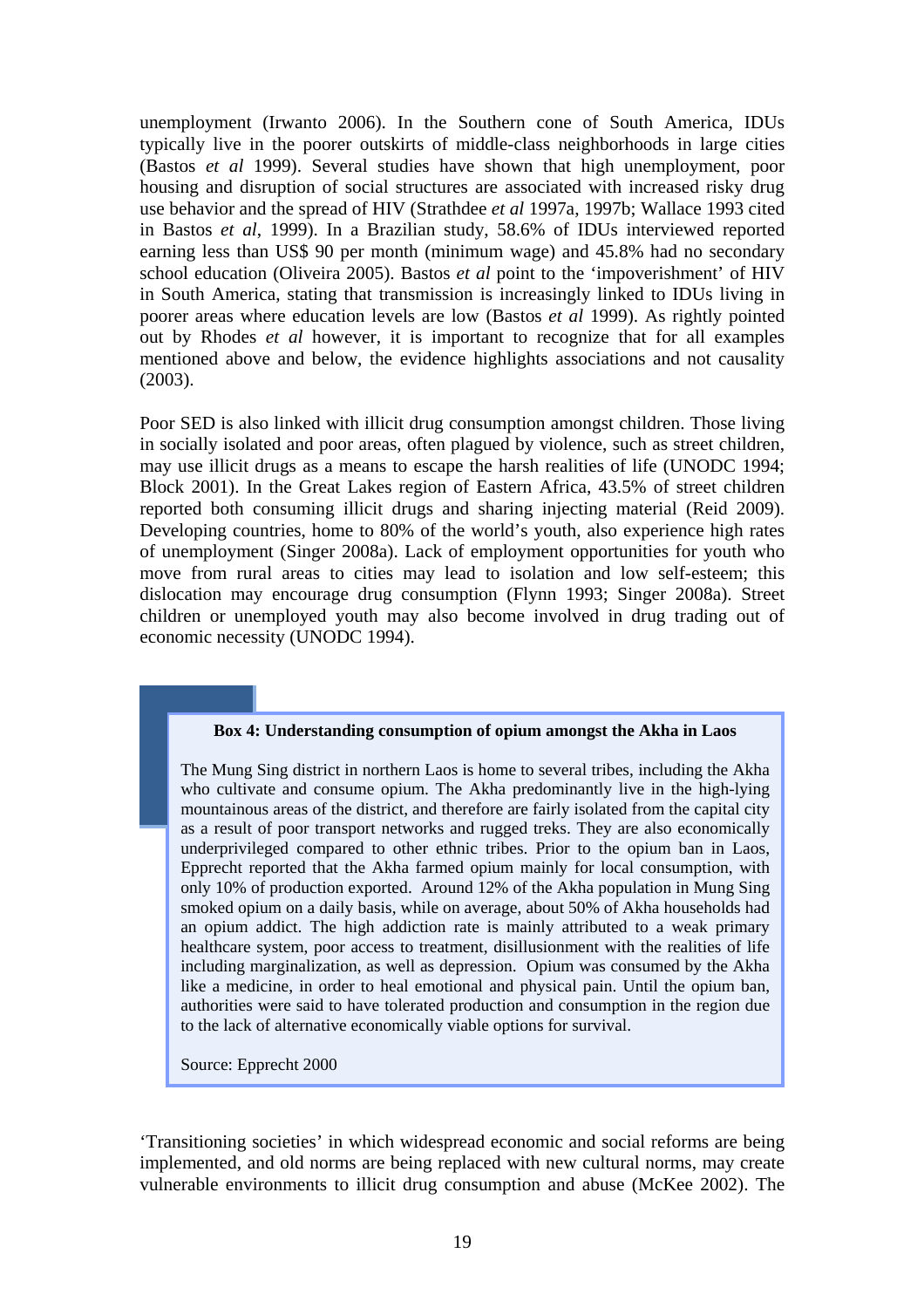<span id="page-31-0"></span>transition period following the collapse of the Soviet Union, for example, has been associated with increased illicit drug use (McKee 2002; Poznyak *et al* 2002). During this time, there were dramatic economic, political, and social changes (Poznyak *et al* 2002). Old systems of social control disintegrated, and unemployment increased resulting in an abundance of people with non-transferable skills (McKee 2002). In the absence of social support and confronted with new values and practices, many, particularly unemployed youth, turned to consumption of drugs in order to cope with hopelessness and the difficulties of life (Garrett 2000; McKee 2002). Drug lords took advantage of the turmoil and breakdown in social and political structures to targ*et al*ienated youth with cheap drugs (Garrett 2000; Poznyak *et al* 2002). As countries previously 'behind the iron curtain' were now open to drug trading, types of drugs available in the markets also increased – as seen in Russia and Ukraine (Poznyak *et al* 2002). Dramatic increases in cases of drug dependence and illicit drug use were seen in Russia, Ukraine, and Belarus (Poznyak *et al* 2002). In Russia, newly registered people with drug dependence increased from 3.4 per 100,000 in 1991 to 50.7 per 100,000 in 2000, while prevalence levels of drug use increased by 17% among young adolescents (Poznyak *et al* 2002).

## *3.1.2 Enhanced socioeconomic development*

Determination of what constitutes as 'enhanced' or 'strong' SED is a complex task, because changes in the factors which contribute to development, such as increased income or improvements in health. may not necessarily be equally enjoyed by all members of a society – SED is not always equitable. In this section, we look at processes thought to contribute to enhanced SED, such as trade liberalization. Whether the resultant development benefits all persons remains questionable.

#### (i) Trading

Bearing in mind country and regional differences, trade liberalization involving opening of markets and reduction in trade barriers, has been associated with increased foreign direct investment, as well as economic growth and development (Wacziarg & Welch 2008). At the same time, others argue that trade openness results in loss of jobs and a decrease in wages (Bartilow & Eom 2009). Likewise, there are conflicting views on the impact of trade liberalization on illicit drug trading – Bartilow & Eom provide a good overview of the current debates (2009). They explain that there are three broad opinions, trade liberalization: facilitates illicit drug trading, reinforces interdiction, a law enforcement measure which aims to reduce trading, or lastly, has no effect on trading.

It has been argued that the increased volume of goods being transported across borders as a result of free trade enables drug traders to conceal illicit drugs more easily while also challenging law enforcers' ability to detect and monitor them (Bartilow & Eom 2005; Flyn 1993; Garrett 2000). For example, the North American Free Trade Agreement (NAFTA), Asia-Pacific Economic Cooperation and Mercosul free trade zones are all said to have facilitated the flow of illicit drugs across borders (Flynn 1993; Singer 2008). Similarly, illicit drug trading between Afghanistan and Western Europe increased following the collapse of the Soviet Union, as countries that were previously inaccessible now had open borders (Garrett 2000). In Vietnam, the emergence of heroin trading routes was aided by improved regional trade and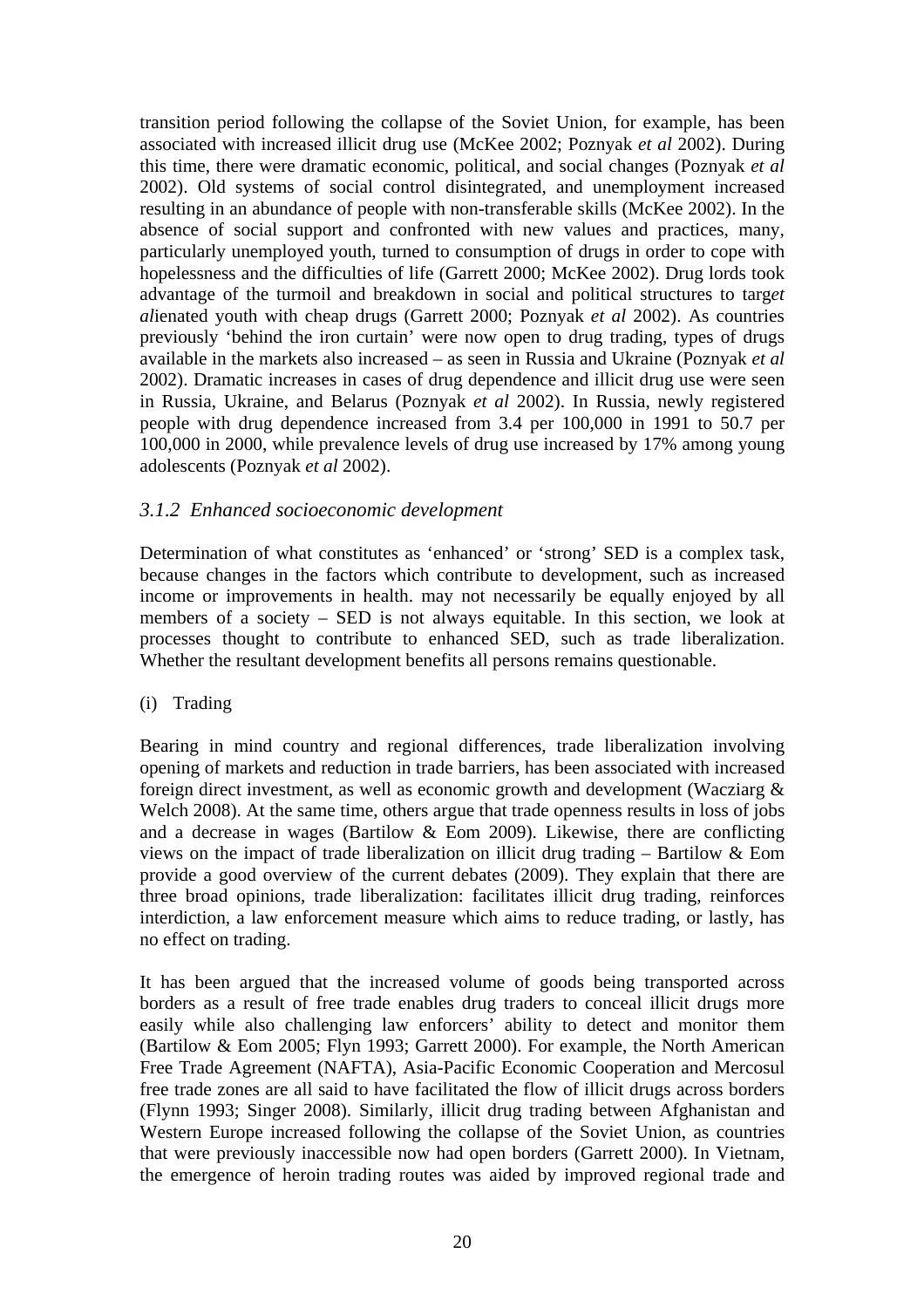transportation networks (Griffiths 2005). In addition, open markets have enabled drug gangs to expand operations on a global scale by increasing opportunities for money laundering and investments – in legal or illegal activities (Bartilow & Eom 2005; UNRISD 1994). Illicit drug gangs are able to set up enterprises under the guise of investing in local industries while actually producing and trading illicit drugs (Yongming, 1999). This occurred in the Fujian province of China, where 2,600 kg of 'ice' was seized in 1995 following alleged 'business investments' by Taiwanese (Yongming, 1999).

A statistical modeling study by Bartilow & Eom on countries in the Americas suggests that the degree of impact varies depending on the country and its strategic importance within the illicit drug production chain (2009). Results indicated that trade liberalization reinforced interdiction measures in drug producing countries and negatively impacted on interdiction efforts in drug consuming states, at levels of statistical significance. Bartilow & Eom argue that this is because the economic growth afforded by free trade will create an expansion of the licit economy in producing countries, creating job opportunities which will help to deter potential engagement in illicit drug economies (2009). At the same time, increases in national revenue can be used to strengthen interdiction operations and law enforcement. In consuming countries however, the dual conditions of strong demand for illicit drugs and trade liberalization will result in a larger flow of both licit and illicit goods which, in turn, will weaken interdiction. These findings could carry important implications for illicit drug policy but further in-depth studies are required to explore the interrelationships between trade liberalization and illicit drug trading.

(ii) Consumption

SED is accompanied by significant cultural and political changes, including modernization (Inglehart & Welzel 2005). While definitions vary, modernization is generally characterized by the creation of a consumer society centered around autonomy, individual choice and pleasure (Ingelhart & Welzel 2005; Lyttleton, 2004). Traditional norms are replaced with new identity formations and values, which in turn may influence vulnerabilities and decisions to consume illicit drugs.

According to Lyttleton, 'patterns of drug use and abuse evolve as socioeconomic modernization and increased engagement in a globalised commodity culture create new markets' (2004). Indeed, economic opportunities arising from SED have led to the emergence of a new middle class in many developing countries, in addition to an influx of Western pop culture. With a sudden increase in wealth, these emerging middle-class citizens are able to access new forms of leisure activities including psychotropic drugs (Smith at al 1992; Irwanto 2006). This was seen in Indonesia between 1968 and 1981, where a 7% growth of the economy gave rise to a suddenly new affluent class of society which now had the financial and social means to access illicit drugs (Irwanto 2006). Western pop culture became increasingly popular, influencing the types of drugs being consumed: use of heroin, marijuana, psychotropic pills and mushroom consumption increased (Irwanto 2006).

Similarly in Pakistan, modernization is said to have contributed to increased heroin consumption in the 1980s which Smith *et al* claim 'came to the middle classes and the affluent through pop music and the jeans generation' (Smith *et al* 1992).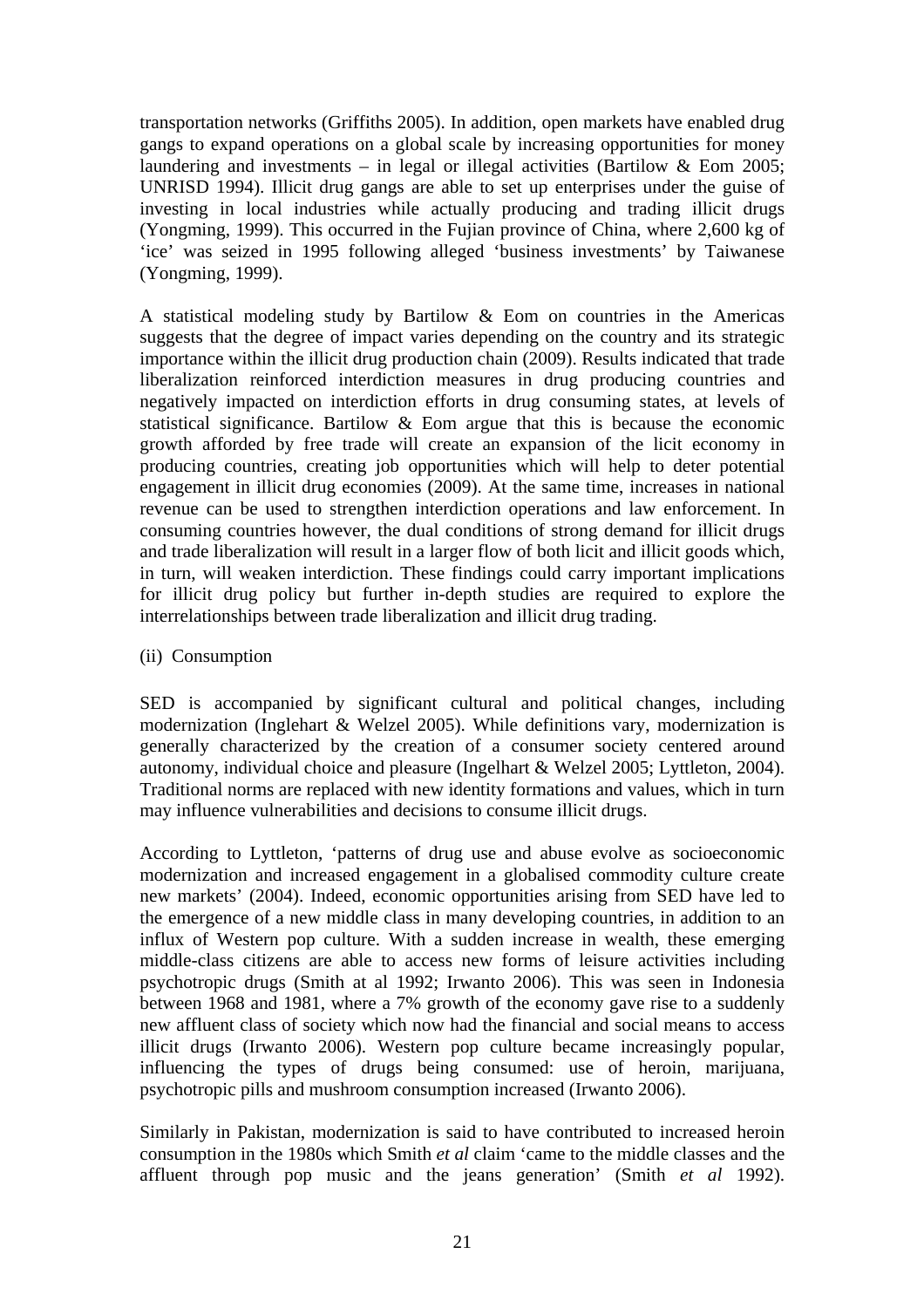<span id="page-33-0"></span>Globalization has enabled media outlets to distribute Western film and television, disseminating images of illicit drug consumption throughout developing countries. Many youth then associate illicit drugs with the West, modernity and wealth, regardless of whether the negative impacts of illicit drug consumption are also acknowledged and communicated to the public (Flynn 1993). Indeed Singer refers to the status-symbol of illicit drugs in developing countries as representing 'the doorway to the promised land' (Singer 2008a). Klein claims this holds true for Nigeria, where illicit drugs are seen as a symbol of modernity (Klein 1999). The internet has also facilitated access to information regarding drugs and their various forms of consumption, including the injecting of illicit drugs (WHO 2005).

More traditional and isolated societies may not be as well equipped to adjust to economic, infrastructure development and other changes to their social environment that threaten their traditional values and practices. For instance in Laos, the Akha who had faced decades of discrimination including exclusion from education, employment services, and property rights, suddenly had to abandon subsistence economies to participate in the nation's market economy (Lyttleton 2006). In order to cope with the demands of a new lifestyle, these ethnic groups have often resorted to consumption of illicit drugs particularly ATS and heroin consumption – due to their properties of boosting physical strength and psychosocial pleasure (Lyttleton 2006). Activities such as prostitution also increased, thereby impacting on HIV infections (Lyttleton 2006).

## **3.2 The impact of illicit drug economies on socioeconomic development**

## *3.2.1 Enhance socioeconomic development*

While more difficult to grasp, illicit drug production, particularly crop cultivation, can have a positive effect on the social and economic circumstances of an individual, which in turn can have important short term positive effects on national economies.

The illicit drug sector attracts the under- or unemployed rather than those already employed full time, (De Franco and Godoy 1992) providing important economic opportunities particularly for those with limited skills or education such as small farmers and unskilled laborers (INCB 2002). Despite the difficulty in obtaining accurate figures due to the illicit nature of the sector (Tullis 1995), estimates indicate that 2.5% of Peru's and 16% of Bolivia's labor force are employed within the illicit drugs economy (Buxton 2006). Moreover, in Afghanistan and Myanmar in the early 2000's, approximately 3.3 million people were dependent on the illicit drug industry for their livelihood (Buxton 2006). Illicit drug production and trade have also provided nations 'a cushion of employment' and an 'economic safety net', particularly during periods of crisis as previously mentioned (Whynes 1991).

When sanctions were imposed in Myanmar there was increased reliance on highprofit generating activities such as illicit drugs (Buxton 2006). Similarly in Colombia and Bolivia, collapses in the textile and tin industries respectively during the 1980s did not necessarily result in equivalent increases in unemployment as workers made redundant joined illicit drug economies (De Franco and Godoy 1992). In addition to minimizing the negative impact of an economic crisis, limited evidence suggests that the illicit drug sector may also reduce further impoverishment. MacGregor (1993) states that in Colombia, the illicit drug industry assisted in raising the standard of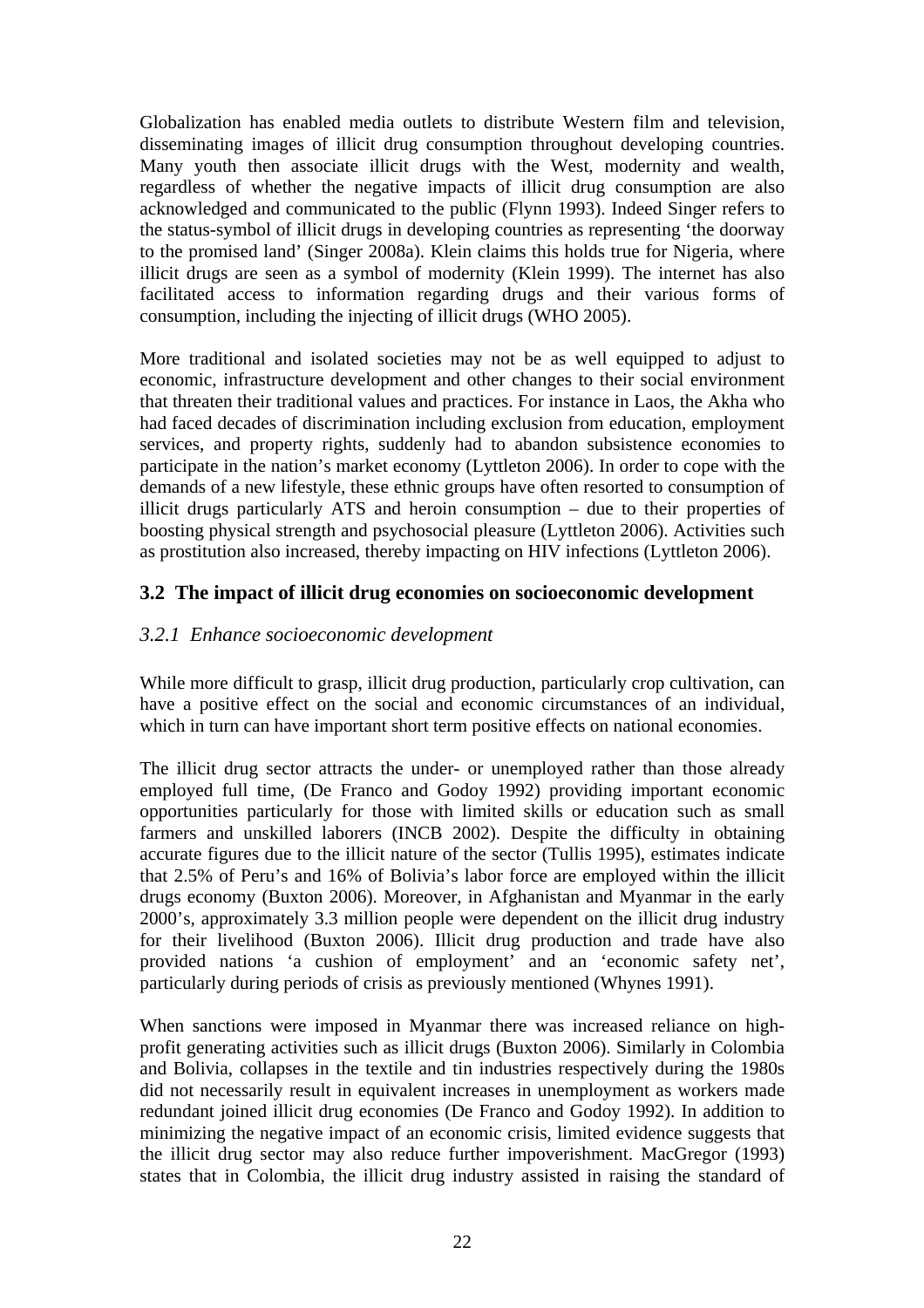living of 1 million Colombians, and led 40% of the nation out of extreme poverty, either directly through farming or from stimulated aggregate demand.

Additionally, the illicit drug industry creates multiplier effects within the economy which further increases employment within legitimate sectors, stimulating economic activity and growth. Multiplier effects occur from both increased income of producers who are then able to purchase more essential and luxury goods, as well as an increased demand for production inputs. While the multiplier effect will be diluted depending on the proportion of extra income that is spent on imported goods, the overall net effect generally remains positive (INCB 2002). In Bolivia, for example, demand for inputs of kerosene, sulfuric acid (De Franco and Godoy, 1992) and even toilet paper, a material used to filter cocaine, increased significantly, with 60% of Bolivian toilet paper destined for the coca growing region of Chapare (Tullis 1995). In Colombia, multiplier effects translated into a boom in land and property due to 'narcodollars' being reinvested in the economy (Thoumi 2002). One Colombian cartel owned 700 properties in 1989, while another focused investment in urban infrastructure and businesses, both of which subsequently improved legitimate employment opportunities in their respective regions (Tullis 1995).

Some countries, such as Afghanistan and Pakistan, have experienced more localized multiplier effects. For instance opium poppy production provided Afghan cultivators with increased disposable income which generated additional spending at local markets thereby assisting the local economy, local producers and simultaneously improving liquidity (INCB 2002). A similar scenario occurred in Pakistan, where improved local incomes from drug production helped to develop service industries and sustain the growth of local markets (Tullis 1995). However UNODC claims that while revenue generated from illicit drug sales in Pakistan is primarily derived from low-income earners, this is rarely reinvested in poor communities and flows to middle and upper class individuals instead (1995). At the same time, multiplier effects can also occur in non-productive sectors that fail to promote sustainable development including gambling and brothels (INCB 2002).

Aggregate effects of employment and expenditure translate into increased Gross Domestic Product (GDP). In fact, in Afghanistan, the opium economy alone was estimated to be worth \$100 billion in 2000 (Lubin *et al*, 2002), and accounted for 61% of licit GDP in 2004, 52% in 2005, 46% in 2006, and 53% in 2007 (Chouvy, 2009). Similarly, an estimated 4% of the Pakistani GDP in the 1990s was accounted for by the opium trade (Buxton 2006). In the 1980s it was estimated that 15% of Bolivia's annual GDP, averaging to around US \$700 million, was generated from cocainerelated sales, though Bolivian Minister for the Interior, Honorable Cámara de Diputados estimated that this figure was as high as 53% to 66% in 1986 (Cited in Labrousse 1990). In a study conducted in the early 1990s, De Franco found that a 10% increase in cocaine production in Bolivia led to a 2% increase in GDP and 6% decrease in unemployment (De Franco and Godoy, 1992). Increases in GDP are often matched with decreases in unemployment (De Franco and Godoy, 1992). Tullis further claims that this combined effect of increased economic stability and employment can actually diminish resentment and dissatisfaction towards the government, thus creating a period of stability (Tullis 1995). This is supported by De Franco and Godoy who suggest governments have actually endorsed migration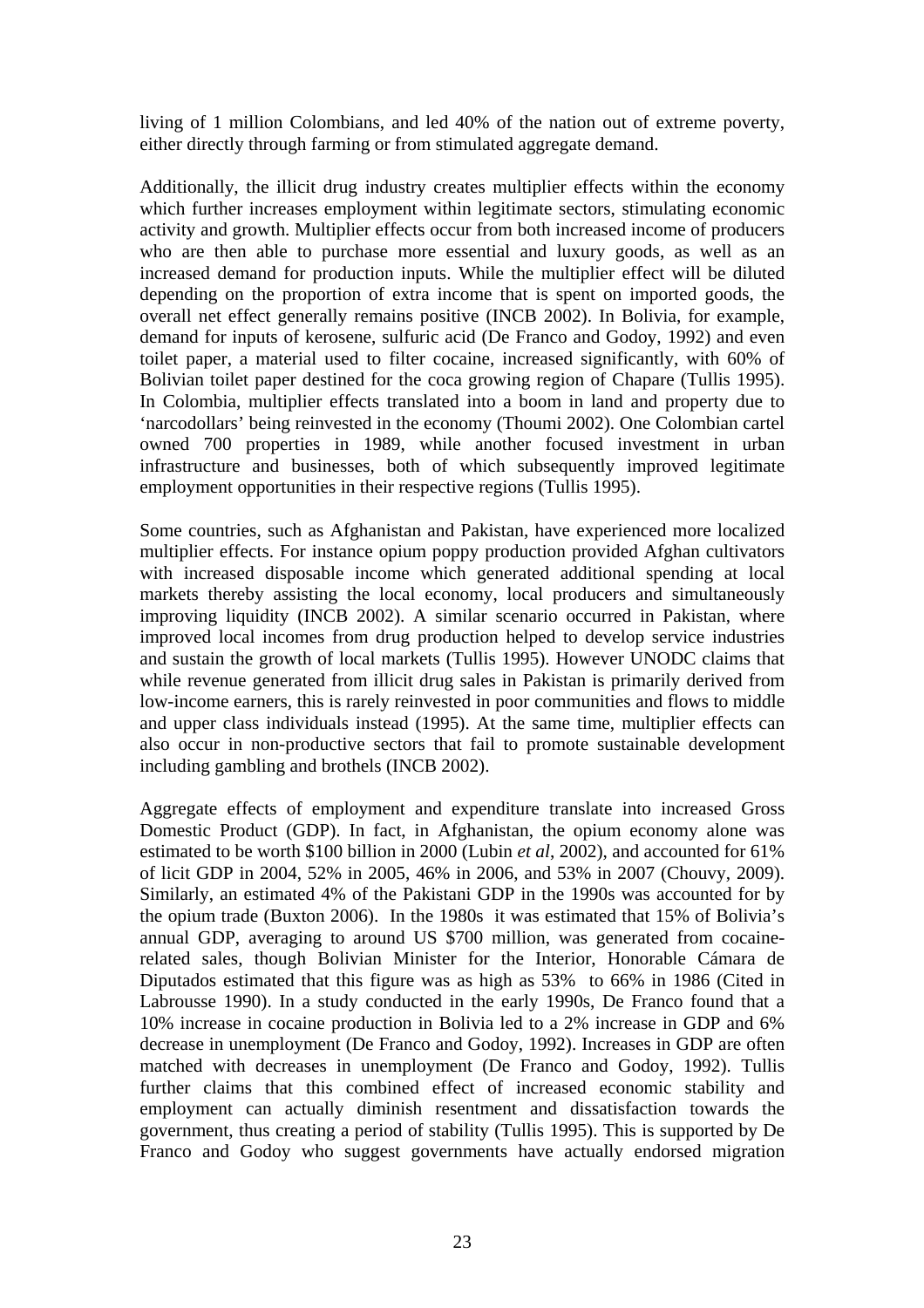<span id="page-35-0"></span>policies to coca growing areas in the hope this will deter political dissent stemming from unemployment (De Franco and Godoy, 1992).

Our review suggests that the positive effects of the illicit drug trade and its production are mainly in the short-term, and offset by the investments required to control and mitigate the negative impacts of illicit drug economies. Therefore, illicit drug economies are highly unlikely to support long-term sustainable socioeconomic development. Indeed Thailand, Laos, Lebanon, Bolivia, Peru and Vietnam have all experienced economic growth in periods of decreased illicit drug crop production (INCB, 2002).

## *3.2.2 Hinder socioeconomic development*

Despite the aforementioned benefits of illicit drug production and trade, in the long run the industry can seriously impede SED. The negative consequences can be classified in several different ways. For example, a 1994 UNODC report identifies three main opportunity costs of illicit drug production and consumption including (1) forgone investment in licit activities; (2) reduced human capital investment; and (3) increased costs on the quality of the workforce (UNODC 1994). Singer outlines six key areas by which drugs adversely impact on development: (1) interpersonal crime and community violence; (2) corruption of public servants and the disintegration of social institutions; (3) emergence of new or enhanced health problems; (4) lowering of worker productivity; (5) engagement of youth in drug distribution and away from productive education or employment; and (6) skewing of economies to drug production and money laundering. Here, we follow Singer's classification, considering the various areas based on whether they stem from production and trading or consumption of illicit drugs.

(i) Production & Trading

## **Corruption**

Noting the difficulties in determining causality, as well as issues with defining corruption and thereby obtaining appropriate data (Thoumi 2003), there are repeated examples of the connection between the illicit drug industry and corruption. All illicit drug producing countries also are plagued by chronic corruption, which is exacerbated by the drug industry regardless of whether it is the root cause (Reuter *et al* 2004). The United States Bureau of International Narcotic Matters (INM, now Bureau of International Narcotics and Law Enforcement Affairs) claims that while "corruption of narcotics involvement is individual, not institutional…it is endemic in some governments that it has neutralized the controlling forces of the country" (Alvarez 1995). For instance drug trading from Central Asia to Europe is facilitated by a myriad of corrupt government officials including policemen, border guards and customs officials (Lubin *et al* 2002).

The profitability and accessibility of the illicit drug trade encourages low paid government officials and law enforcement employees to engage in corruption to supplement their meager wage, at times at the expense of human rights. For example, law enforcement officials in countries world-over have been known to intentionally hold people on suspicion of possession, even when this is not the case, and then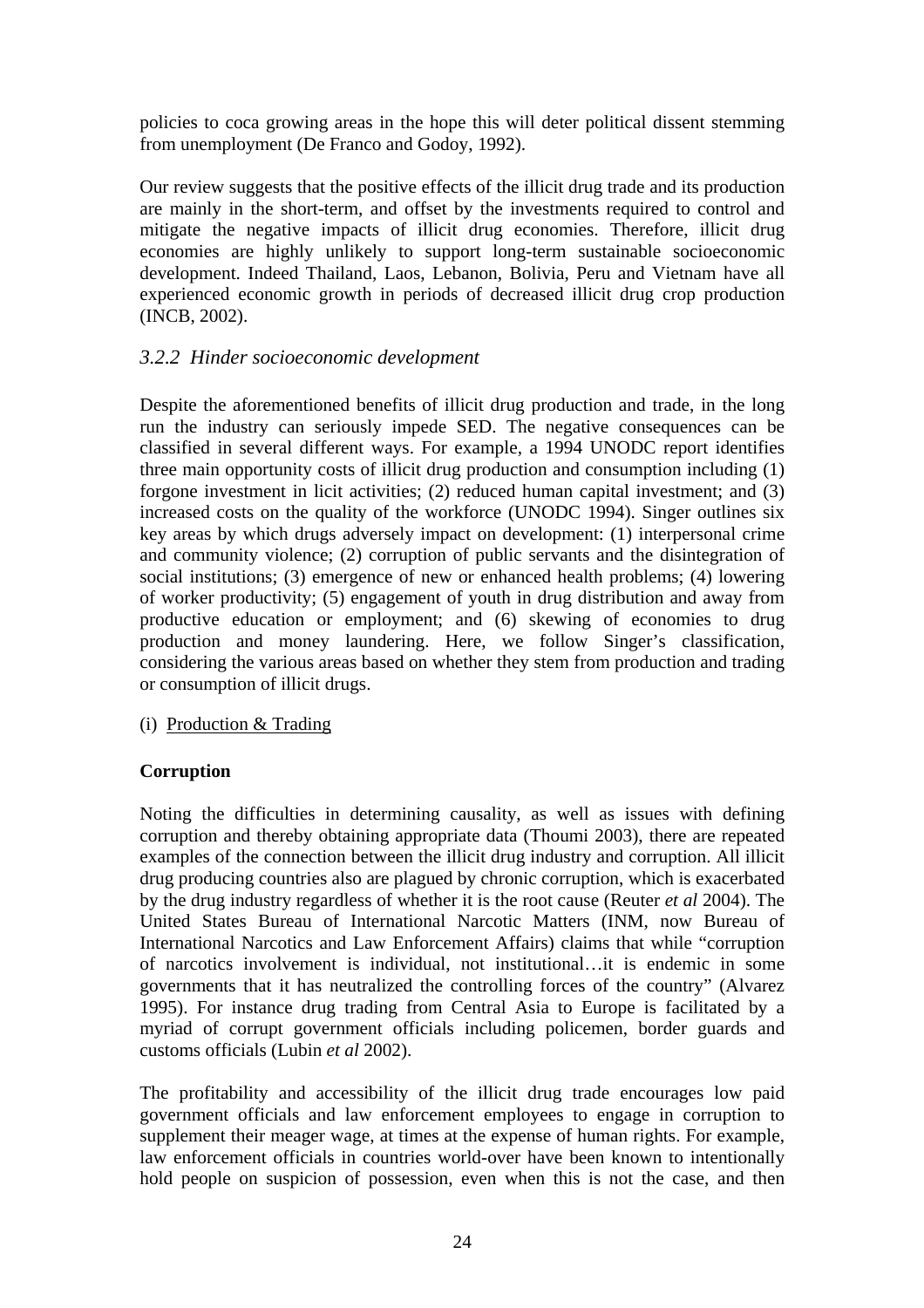released them in exchange for money (Lubin *et al* 2002). In Brazil in 1998 police were even paid bonuses to execute drug traders (Moraes de Castro e Silva & Nougier 2010). In Nigeria, Nigerian Drug Law Enforcement Agency (NDLEA) employees have been reported to take advantage of punitive laws which hand-over arrested individuals' assets to the state, by embarking on 'arresting to loot' in order to supplement their approximate \$1 per day income (Klein 1999). There have also been instances of law enforcement officials re-selling confiscated drugs (Singer 2008b). Again, in Nigeria, only 12 of 637 NDLEA confiscated heroin parcels were accounted for in 1993 (Klein 1993).

However it is not merely poorly paid individuals who are involved in corruption, but also high-ranking government officials including prime ministers. Examples include previous ministers in Guinea Bissau, Colombia and also Myanmar, where "drug traders who once spent their days leading mule trains down jungle tracks are now leading lights in Burma's new market economy and leading figures in its new political order" (Singer 2008b; Dupont 1999). Even election campaigns in Andean countries have been funded by drug cartels in exchange for favorable policies (Thoumi 2002).

Furthermore, corruption and violence stemming from the illicit drug trade has led to the weakening of institutions, particularly within the legal system. For example in Colombia during the 1990s social justice was substituted with private justice. The integrity of the justice system collapsed and human rights abuses prevailed, all as a direct consequence of corruption and blackmail (Mac Gregor 1993). Corruption is a severe impediment to sustained socioeconomic growth since, as the above examples demonstrate, it can penetrate the political system, as well as judicial and economic structures, thereby weakening social integrity. This, in turn, can fuel further drug trade, thus creating a vicious circle (GTZ 2003a; Allen 1999).

#### **Disruption of social structures**

The illicit drug trade disrupts social structures. Firstly, a family member's involvement within the illicit drug industry can tear families apart, causing them to struggle socially and financially particularly if a primary care giver is incarcerated for drug related offences (Singer 2008b). Children left behind may then engage in criminal activity or drug use as they struggle to cope with living in institutions, foster care, or with relatives (Bewley-Taylor *et al* 2009). Women in particular are made vulnerable from the drug trade, yet gender inequalities are largely absent from discourse on the illicit drug trade (Melis & Nougier 2010). Female involvement in drug trading has been steadily increasing due to economic circumstances, such as single mothers needing a means by which to feed their family, and the perception, in some regions such as Central Asia, that law enforcement authorities will be more lenient on women in comparison to men (Lubin *et al* 2002). However, as a result, women are more likely to be subject to violence or harassment including invasive searches (Lubin *et al* 2002). For instance in Kazakhstan, police who were engaged in cavity searches of females suspected of drug possession, often returned the seized drugs in exchange for sex (Pinkham & Malinowska-Sempruch 2008).

Secondly, the illicit drug trade can also affect income inequality, which may then disturb power structures within communities. For example, Graubner claims that in north-eastern Afghanistan traditional local leadership is waning as younger village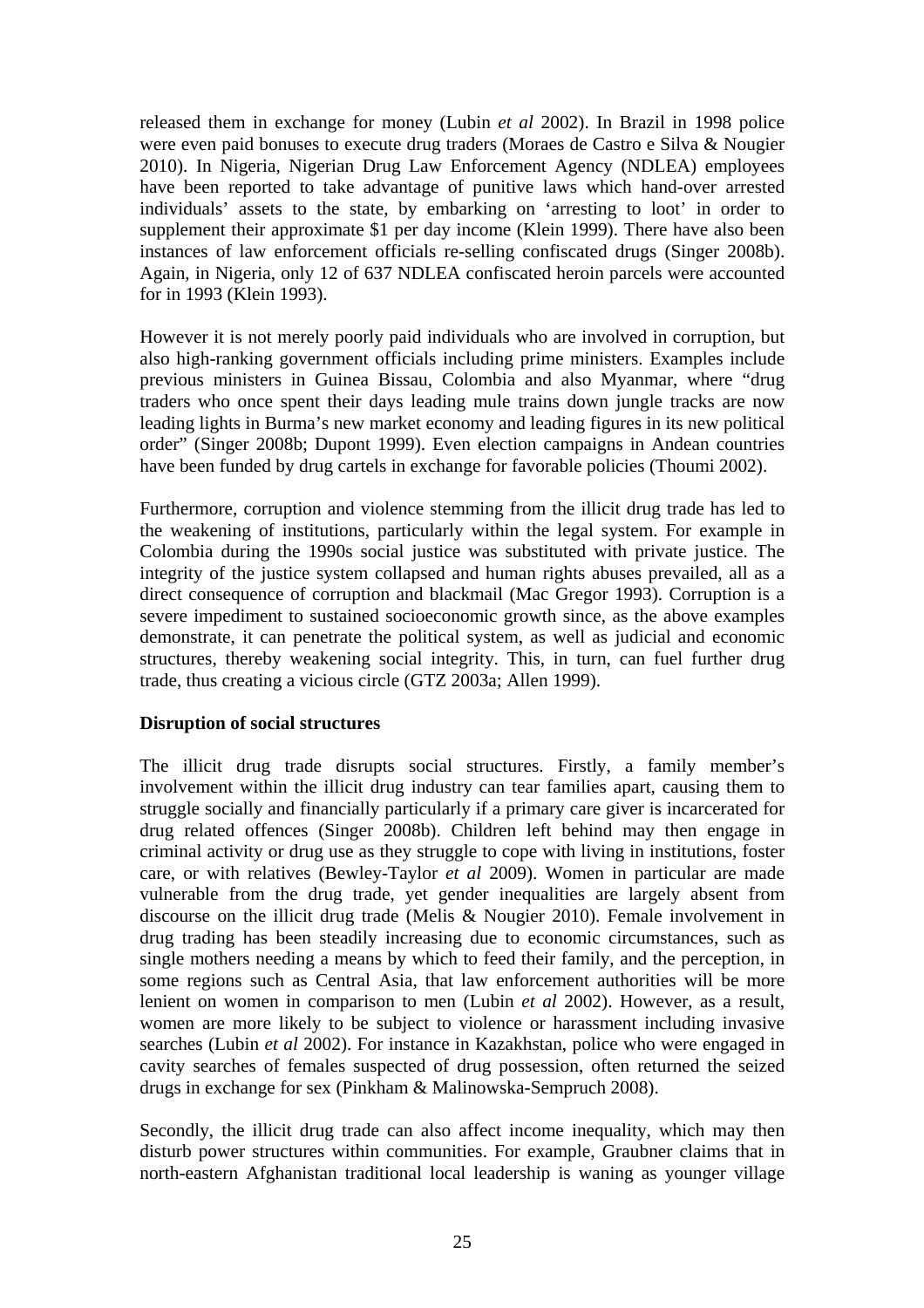members involved in the drug trade are becoming wealthier and consequently demanding more authority and power. This has eroded the traditional social structures where elders are village leaders, causing social tension and resentment (Graubner 2007). Moreover, visible income differences encourage more people to enter the illicit drug industry (INCB 2002). The connection between wealth and power has also led to the establishment of political and social movements. For instance, increased income amongst coca farmers has granted them increased political power, thereby restructuring the political power bases of the country (Tullis 1995).

#### **Macroeconomic instability**

Despite potential short term benefits, there are numerous adverse affects of the illicit drug industry that thwart sustainable development in an illicit drug producing country. Negative affects, as cited in literature, include decreased investment, reduced national income, Dutch disease, weakened effectiveness of fiscal and monetary policy, slower growth in legitimate sectors, increased credit rates, increased supply of black market products, food insecurity, higher costs of production inputs, increased expenditure on law enforcement at the expense of investment in social services such as health and education, and distortions to the economy at large. Indeed MacGregor claims it was the illicit drug sector that was a decisive factor in the 1970s and 1980s Peruvian economic crisis (Mac Gregor 1993). However, evidence to demonstrate all of the above is limited, and thus here we explore those factors for which information was relatively more accessible.

Financial and human resources invested in the illicit drug sector erode the potential for long-term sustainable SED (INCB 2002). This is evident in the case of Colombia, Bolivia and Peru where decreased investment occurred simultaneously with increased coca production (INCB 2002). Finances earned through the illicit drug industry are largely invested in unproductive sectors based primarily on the potential to launder money (Dupont 1999; Thoumi 1992; Tullis 1995). Increased money laundering also means that there is an influx of black market goods sold below cost price, preventing local businesses from competing in the market (Tullis 1995).

Speculative investments can similarly increase; as was the case in Bolivia where the collapse of a building society worth US\$56 million, caused by connections with the cocaine industry, left many of its 20,000 depositors penniless after some had invested their life savings (Tullis 1995). This then triggered the collapse of other building societies (Tullis 1995). Other destabilising factors associated with the illicit drug industry include violence that leads to escalating security costs, the weakening of institutions, money laundering and corruption, and can cause private investment in licit and productive areas to decrease. Businesses seek opportunities in safer and more stable environments while wealthy nationals place financial assets elsewhere from fear of extortion (Buxton 2006). Decreased investment serves to hinder economic industrialization and employment opportunities within the licit sector, thereby increasing individual incentive to partake in the illicit drug economy (GTZ 2003a).

Reliance on the illicit drug industry is exacerbated further by 'Dutch disease' (Buxton 2006). This occurs due to the illicit drug trade creating an inflow of foreign exchange which strengthens the domestic real exchange rate (Buxton 2006; De Franco and Godoy 1992). Smith *et al* claim that even if those employed in the illicit drug trade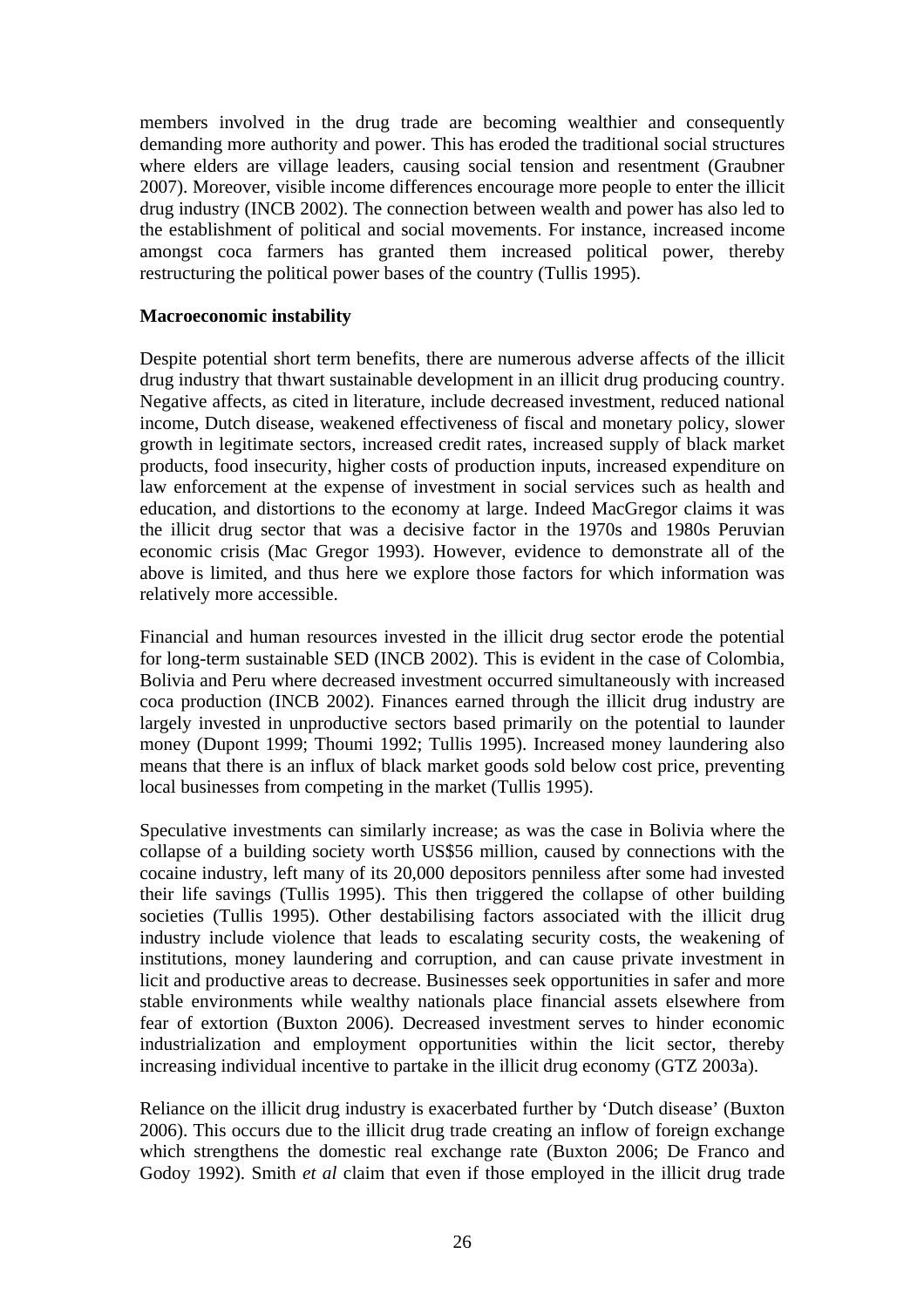keep a small proportion of their profits within their country, these could still cause the local currency to appreciate by 10-20% (Smith *et al* 1992). This then makes imports relatively less expensive while causing export markets to suffer as they are no longer able to compete with world prices (DeFranco 1993; Tullis 1995). Examples of Dutch disease occurrences have been seen in Colombia and Bolivia, with the latter experiencing collapses in the textile and manufacturing industries as a result (Tullis 1995).

The illicit drug industry may also increase costs of production of inputs such as labor and land, as these increasingly become devoted to drug production. For example the Colombian Medellin cartel bought significant amounts of land, increasing land prices from US\$500 to US \$2000 per hectare during the 1980s (Buxton 2006). This also occurred in the coca growing sector in Peru and Bolivia, where increased labor costs made it more difficult for farmers cultivating licit crops to afford hiring labor.

### **Violence**

Just as violence and conflict can fuel growth of illicit drug economies, the reverse relationship also exists. While the presence of drug markets does not necessarily guarantee the prevalence of violence, numerous studies have found a correlation between the two (Stevens & Bewley-Taylor 2009). Violence caused by illicit drug economies threatens peace and security, weakens social institutions, and undermines state legitimacy – which together prevent SED (ICOS 2007).

Drug cartels or gangs often engage in violence to protect and control the production and trading of illicit drugs (Block 2001). It is partly the illicit nature of illicit drugs that leads to violence, as gangs are willing to use whatever means necessary to covertly protect their share of the market and ensure all processes required for drug trading are operating effectively (Buxton 2006). For example in Afghanistan there have been accounts of drug warlords engaging in violence to protect their opium fields and stocks (Chouvy 2009), while in Jamaica there have been numerous killings associated with drug trading. In the poor slums, or favelas, of Rio de Janeiro, armed gangs patrol illicit drug selling points in case of raiding by police or attacks by rival gangs (Moraes de Castro e Silva & Nougier 2010). Between 2001 and 2008 alone, Brazilian police seized 87,033 weapons, while in 2009 70,000 people were serving sentences for drug related offences (Moraes de Castro e Silva & Nougier 2010).

Drug gangs also resort to intimidation of state authorities and violence in order to achieve their desired objective. For instance, when the Colombian government refused the Medellin cartel's offer to repay the country's national debt in exchange for protection and greater government cooperation, the cartel responded by killing three presidential candidates, police, journalists, and over 200 judges and court officials (Buxton 2006). Violence is also used to take revenge for illicit drug convictions. For instance in Nigeria, contract killers were often hired by convicted prisoners seeking revenge on judges (Block 2001), while in Colombia in January 1990, monthly kidnappings were estimated to be 158 (Tullis 1995). Even within drug gangs, conflict often arises as a result of disagreement regarding payments and profits (Reuter *et al* 2004; Singer 2008b).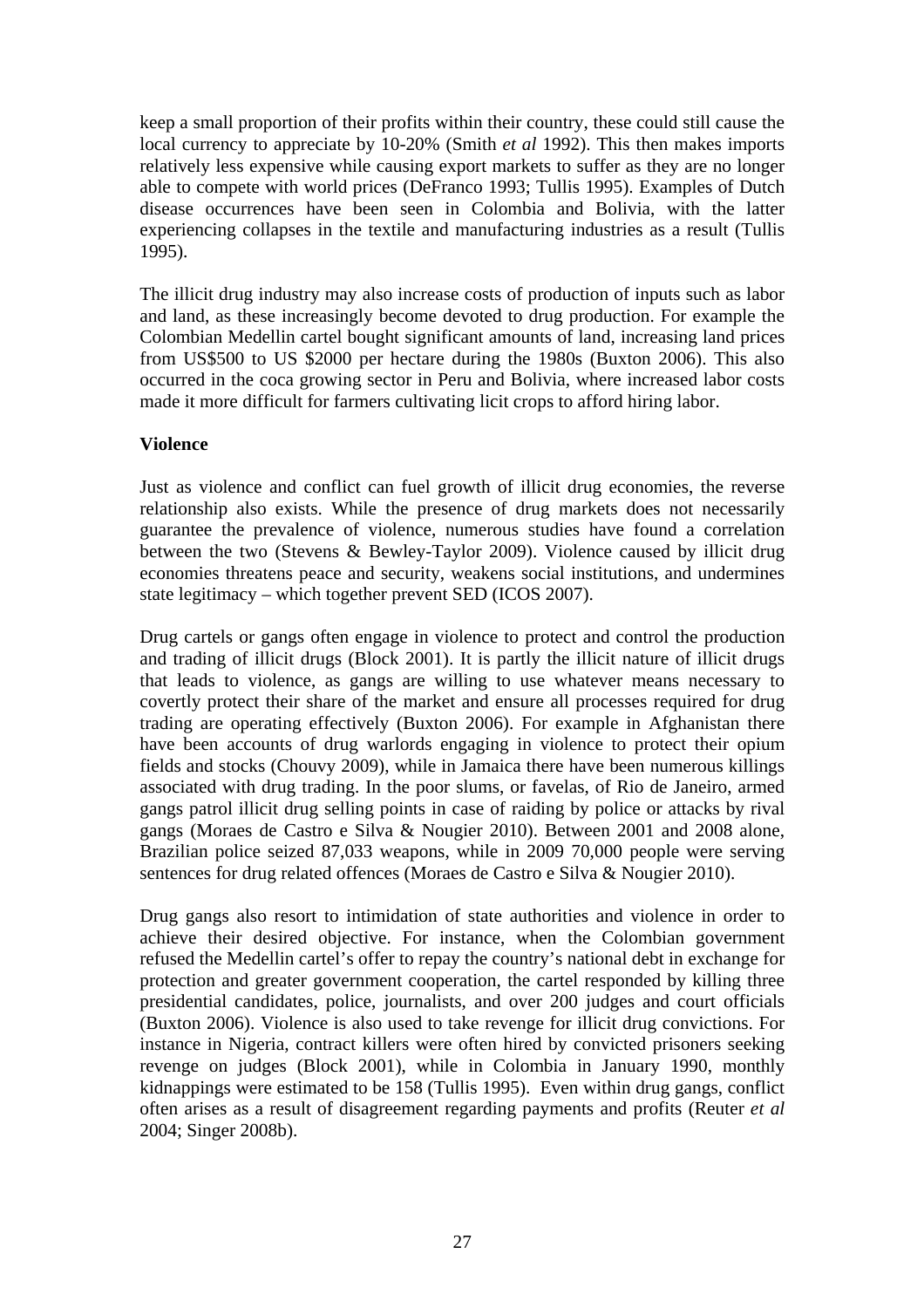Innocent civilians suffer the most from drug fuelled violence (GTZ 2003a). One only needs to cite Mexico's 28,000 drug-related killings in the past four years to illustrate this point (Morris 2010). In the U.S, city violence has fluctuated with crack-cocaine markets, for example cities with extensive crack cocaine markets had higher homicide rates (Stevens & Bewley-Taylor 2009). In the favelas of Rio de Janeiro, 3,937 minors were killed in drug-related violence between 1987 and 2007, which is particularly poignant when considering that 467 minors were killed from gun related violence in the Israel-Palestine conflict during the same period (Buxton 2006). Such violence severely impacts children growing up in favelas, many of whom subsequently become involved in the illicit drug trade themselves and reproduce the violence they witnessed during their childhood (Moraes de Castro e Silva & Nougier 2010). Poor households living in coca and opium growing regions have often been rendered homeless as a result of violent disputes between rival warlords, guerrillas or law enforcement groups (GTZ 2003a). This occurred in Colombia where intimidation and violence incited by drug-funded guerrilla and paramilitary groups was largely responsible for the displacement of 281, 230 people between 2000 and 2005. As violence continues in a particular area, wealthier inhabitants and businesses leave for safer environments, in turn leaving behind a poorer segment of the community to face deteriorating and abandoned facilities and infrastructure, increased unemployment, and decreased social mobility due to fear of bloodshed (Buxton 2006). With few remaining economic opportunities, those originally employed in legitimate sectors often seek economic opportunities in the illicit drug industry (GTZ 2003a).

(ii) Consumption

#### **Productivity**

Illicit drug consumption results in considerable social and economic cost to society (Tullis 1995). Loss of productivity from drug consumption occurs at both an individual and societal level. In the former, those involved in illicit drug consumption have been found to have increased occupational injuries and absenteeism (UNODC 1994; Singer 2008b). For example in an International Labor Organization (ILO) study conducted on Egypt, Mexico, Namibia, Poland and Sri Lanka, the prevalence of occupational accidents was 2-4 times higher and absenteeism was 2-3 times higher amongst drug users compared to non-drug users (UNODC 1994; Drugs and Development 2008b). A decrease in productivity also occurs amongst drug producers, who are affected by hazardous work conditions and exposure to chemicals, with side effects including asthma, diarrhea, and gastro problems (Singer 2008; Melis & Nougier 2010). At a national level, illicit drug consumption is particularly prevalent among 15–44 year-olds, which is also the most productive sector of an economy. According to Singer, this means that rather than contributing to the national economy, an important source of a country's productivity is instead becoming a financial and social burden (2008b). Exacerbating this, many drug traders are also within this productive age group and are often arrested while smuggling, further reducing the size of the population of productive labor (Singer 2008b).

#### **Health**

Health effects of illicit drug consumption are numerous, including blood borne infections such as Hepatitis C and HIV, increased risk of bacterial infections,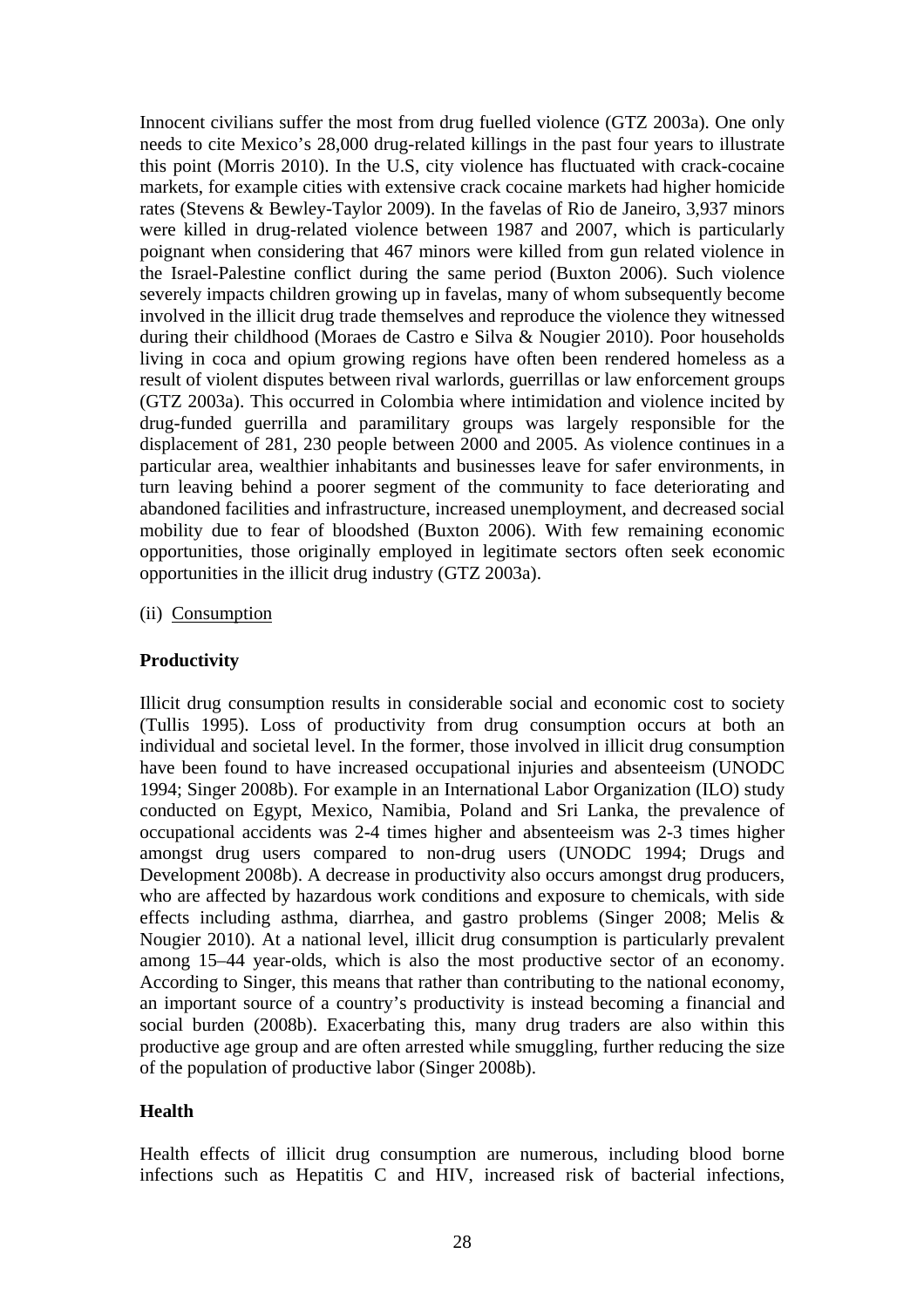tuberculosis, embolisms, thrombosis, cardiovascular toxicity leading to stroke or aneurysms, mental illness including psychiatric disorders, overdose, and suicide (Chen 2009; Elliot *et al* 2005; UNODC 2007). The gravity of illnesses will depend on biological characteristics of the individual, as well as environmental and contextual factors (Chen 2009).

Of the health consequences, viral infections are widely recognized. Risk of transmission of HIV is high amongst IDUs, due to sharing of injection equipment and engagement in unprotected sex. The latter can either be in exchange for drugs, to gain income in order to afford drugs, or while under their effects which can lead to feelings of sexual arousal and lack of inhibitions (Bastos *et al* 1999; UNODC 2007). Risky sexual behavior can also increase exposure to sexually transmitted diseases such as chlamydia, gonorrhea and syphilis (UNODC 2007). It is estimated that injecting drug use accounts for 10% of all HIV cases globally (IHRA 2010), while close to 20% (3 million<sup>[5](#page-40-0)</sup>) of the estimated 15.9 million (11-21 million) IDUs are HIV positive (UNODC 2010). Injecting drug use is responsible for an estimated 50-90% of HIV infections in Eastern Europe, central Asia, the Pacific and eastern Asia, 25-50% in North America and Western Europe, 10-25% in Latin America, 1-10% in southern and south-east Asia, and less than 1% in sub-Saharan Africa (WHO 2005).

Injecting drug use is also a risk factor for hepatitis A, B, C and D – particularly for B and C. In the U.S., IDUs account for over 60% of all hepatitis C infections (probably a large underestimate), while in Australia and Thailand, prevalence of the infection is as high as between 80 to 90% amongst IDUs (Matthews *et al* 2005; Hansurabhanon *et al* 2002; Taketa *et al* 2003). In fact, an estimated 90% of the 170 million people worldwide who have hepatitis C are current or former IDUs (Hunt *et al* 2003). Hepatitis B is less prevalent amongst IDUs in comparison to hepatitis C, as it is often contracted sexually rather than through sharing of needles (Hunt *et al*). That said, hepatitis B infection is likely to lead to co-infection of hepatitis D, which cannot be contracted on its own (Hunt *et al* 2003).

Drug overdose is yet another significant health issue associated with drug use, with five times as many people in Europe dying from overdose than AIDS in 2000 (Hunt *et al* 2003). In the European Union approximately 8,000 to 9,000 deaths per year are attributed to overdose (Hunt *et al* 2003). Drug-related suicide is also a risk, estimated to be 14 times more likely to occur amongst drug users compared to the general population (Peterson & Best 2005).

### **Violence & Crime**

Illicit drug users may be more likely to engage in violent behavior and crime for two main reasons: due to the pharmacological effects of the drugs which trigger increased aggression or anxiety, or out of financial need to sustain their drug habit (Hoaken & Stewart 2003). At the same time, others argue that crime actually predates, and also exacerbates, illicit drug consumption as users purchase drugs with the income derived from criminal activities (Stevens *et al* 2005). In this way drug addiction and crime are likely to sustain each other (Stevens et. al 2005).

<span id="page-40-0"></span> $\overline{a}$  $5$  Within a range of  $0.8 - 6$  million, recognizing limitations and uncertainties surrounding estimations Source : UNODC, 2010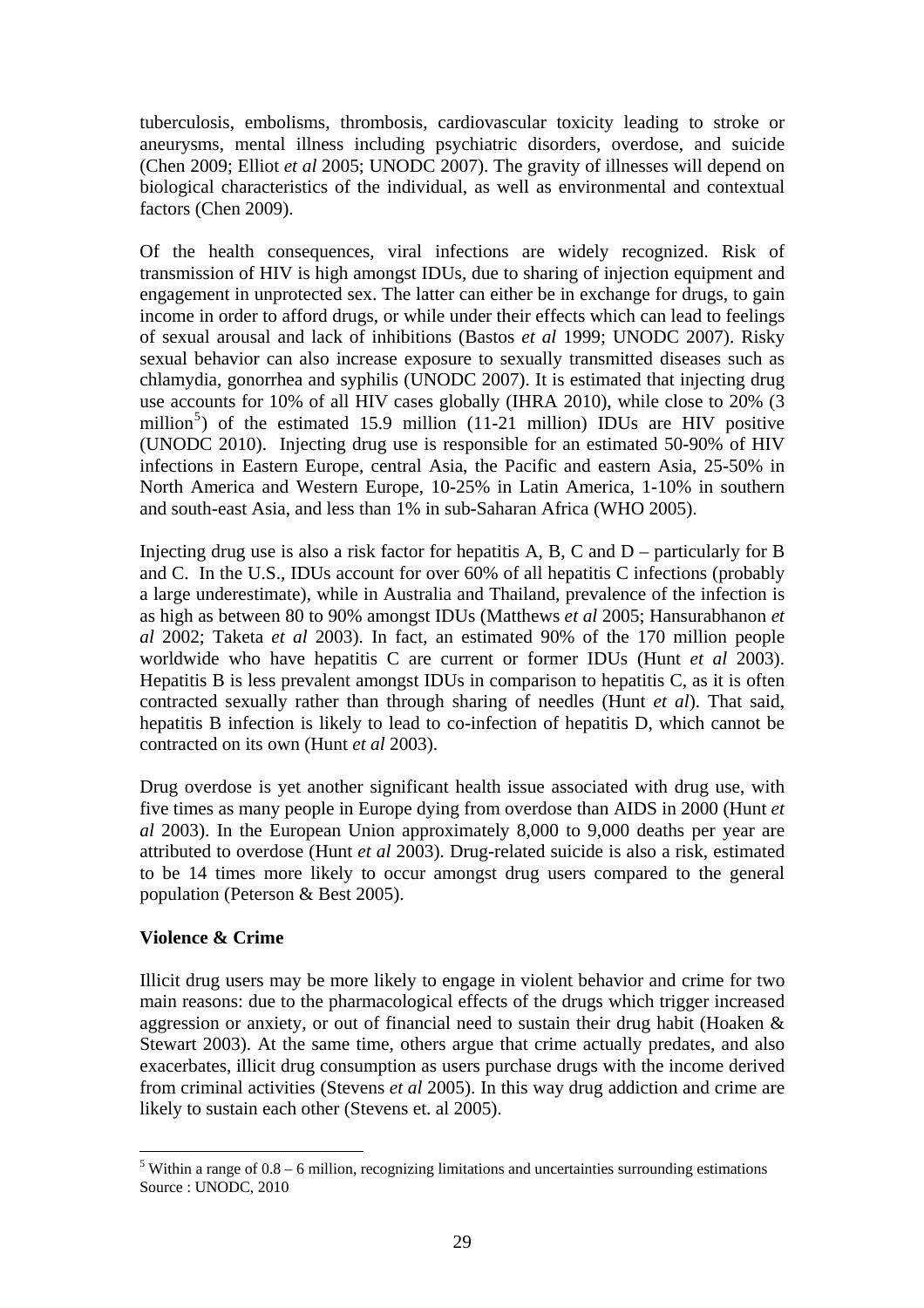Determining the effects of illicit drug consumption on violent and criminal behavior is challenging, given that multiple drugs may be taken at any one time and because pharmacological effects will differ according to type of drug and mode of administration (Parker & Auerhahn 1998). For instance, cannabis is likely to actually decrease aggressive behavior, while crack cocaine is likely to increase the likelihood of violent behavior (excluding rape and robbery), more so when the drug is smoked rather than injected or snorted (Parker & Auerhahn 1998). In most part however, evidence is insufficient and often conflicting on the links between specific drugs and aggression or violence (Hoaken & Stewart 2003).

While there is a connection between crime and drugs, the relationship is not necessarily causal as a delinquent lifestyle and socioeconomic marginalization are also important factors influencing criminal behavior (Stevens *et al* 2005). Parker and Auerhahn support this notion, claiming a person's social environment is a far more influential factor than the pharmacological effects of illicit substances (1998). Thus strong welfare systems and policies aimed at improving social development and cohesion may be more effective crime reduction policies than law enforcement against drug users. While anecdotal evidence suggests a link between illicit drug consumption and violence, more research needs to be conducted in order to find a direct causal link between the various illicit drugs and violence and crime. Indeed the main drug found to lead to violent behavior is alcohol.

## **KEY FACTS RELATED TO THE INTERELATIONSHIP BETWEEN ILLICIT DRUGS AND SOCIAL ECONOMIC DEVELOPMENT**

- **The extraordinary economic value of illicit drug crops compared to other farmed crops means that primary producers of illicit drug crops have an opportunity to potentially be able to house, feed, educate and provide health care to their families, in essence, achieve a level of existence as spelled out by the MDGs. Without these crops, this becomes infinitely more difficult.**
- **The relationship between illicit drug production and armed conflict is perpetual and recursive meaning that without significant investments in conflict resolution and state building, SED will be hindered not just as a result of conflict but the illicit drugs that either result from it or fuel the conflict.**
- **Without significant investments in addressing the structural determinants of drug use such as poor housing, low employment, lack of health and education opportunities, poor and marginalized populations in society will be vulnerable to illicit drug use and its harms.**
- **As a countries move from developing to transitional economies they are likely to see shifts in the types of drugs used. National drugs and development policies and programs need to be able to adjust to these shifts in illicit drug consumption so that they do not adversely hinder SED.**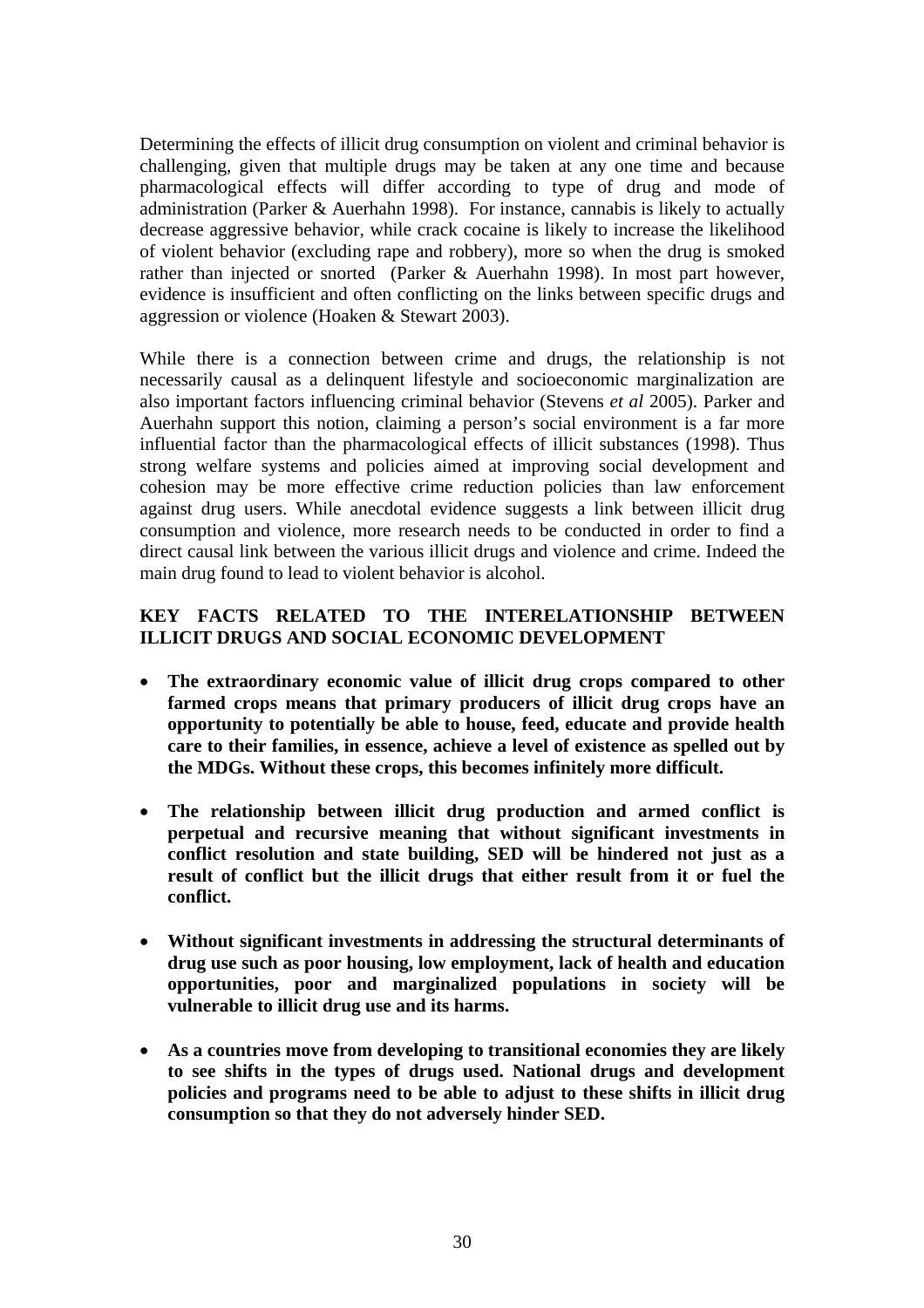# **4. Paradox on paradox: effects of illicit drug control policy on socioeconomic development**

*"Today, many Afghans believe that it is not drugs, but an ill-conceived war on drugs that threatens their economy and nascent democracy."*  - Ashraf Ghani, former Finance Minister of Afghanistan (cited in TNI 2005 p 4 )

Building on the findings presented in the previous section, this chapter reviews the impact of illicit drug control policies in the context of the interrelationships between SED and illicit drug economics. We have seen that the very socioeconomic factors that lead to growth of illicit drug economies, such as poverty, conflict, and marginalization, are in turn further exacerbated once drug markets are established – thus SED, whether weak or strong, is a both a 'cause' and a 'consequence'. Here, we seek to understand whether policies are taking into account this broader developmental context by addressing the socioeconomic issues which lead to engagement in production, trade, or consumption, while also minimizing the social and economic costs of drug economies. For example, if farmers are growing illicit drug crops out of need to reduce food insecurity, are supply side measures tackling broader developmental issues in order to reduce production? Similarly, if injecting drug use is fuelling explosive HIV epidemics worldwide, are demand side policies helping to reduce these health costs on society?

A range of different illicit drug control measures are adopted by countries, few of which have been systematically and rigorously evaluated (Reuter *et al* 2004). Here we consider the various approaches based on whether they focus on reducing supply, demand, or 'harm'. We begin by providing an overview of each policy, and then discuss the effectiveness of each within a SED context.

Given that the social benefits of various policies are still largely unclear while the costs more widely acknowledged (Keefer *et al* 2010); this section is inevitably skewed towards presenting the negative impacts of drug policy on SED. Though this may possibly be a reflection of the ineffectiveness of drug policies, the lack of evidence highlights the need for more rigorous evaluations across a variety of settings: to date most evaluations of drug policy have been in high-income countries (Keefer *et al* 2010). In addition, this section is more focused on supply side policy, a reflection of the evidence available and the fact that the vast majority of funds for drug control are allocated toward decreasing supply. This also demonstrates the weak acknowledgement of the relationships between illicit drugs and development, which applies to more than just poor rural development and drug crop cultivation. As in the previous chapter, the similar cautions in terms of understanding 'impact' on SED are applicable here.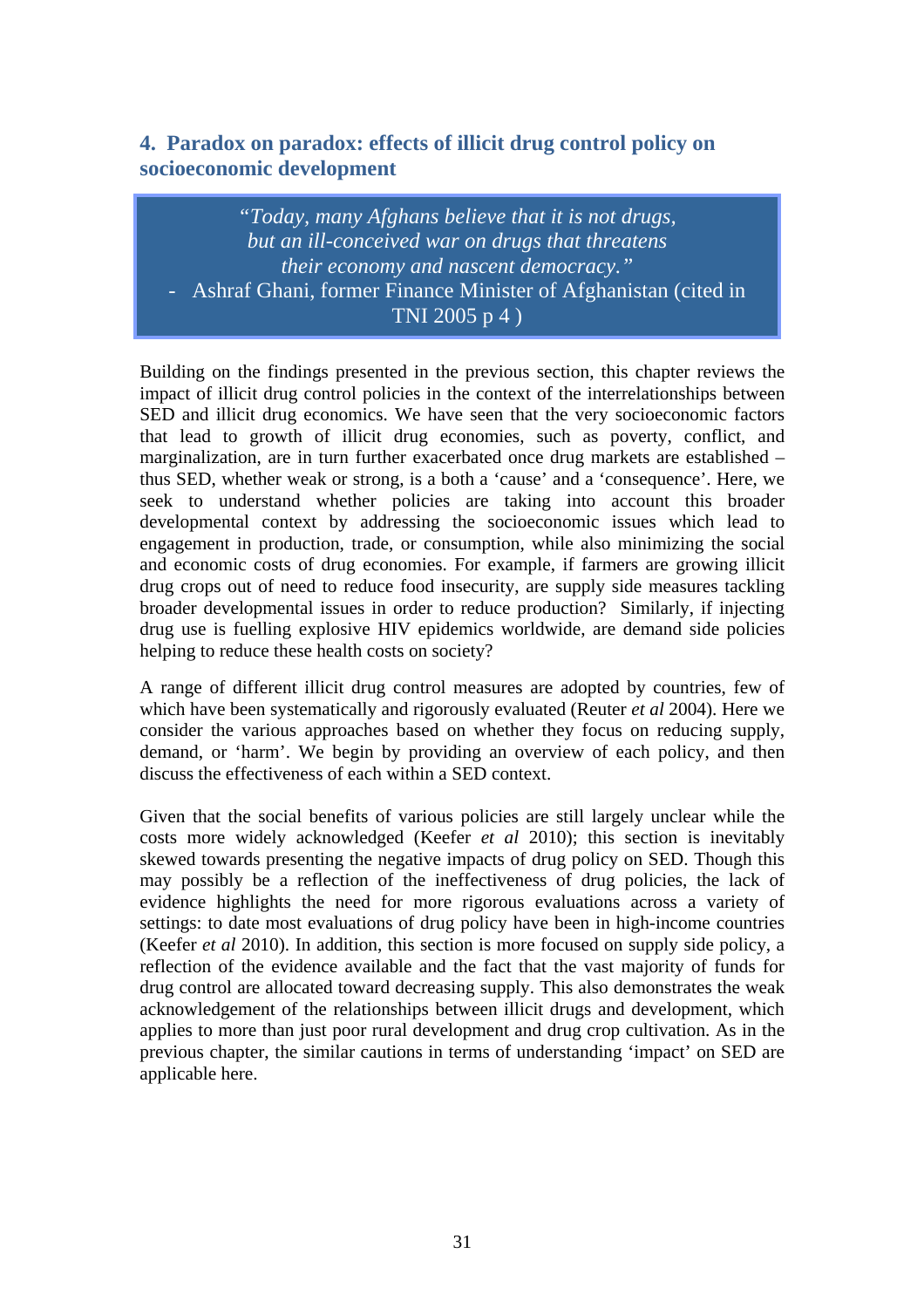## **4.1 Supply side policy**

Drug control strategies have mainly focused on curbing supply of illicit drugs, based on the logic that decreased availability and distribution of drugs will reduce use and the associated harms (Roberts *et al* 2004a). The social and economic costs linked with supply side policies are significant – these are highlighted below according to type of control strategy.

## *4.1.1 Law enforcement, eradication, and alternative development*

In countries producing drugs derived from plants, three main policies have been adopted to reduce farming: law enforcement, eradication, and alternative development. Law enforcement involves prohibiting cultivation of illicit drug crops, with failure to comply deemed as a criminal offence. Examples include the ban imposed by the Taliban on opium poppy farming in Afghanistan in 2001, as well as a ban on poppy cultivation in the Shan and Wa states of Myanmar in 2003 and 2005 respectively (TNI 2005). Eradication consists of using manual, mechanical (by tractor, helicopter, or plane), chemical (herbicides), or even biological (fungi or mycoherbicides) means to destroy illicit drug crops, often done forcefully rather than with the consent of farmers (Chouvy 2009). At times, there may also be 'voluntary eradication' whereby the farmer is offered money in exchange for destroying crops (Reuter *et al*, 2004). Alternative development is meant to be a more 'farmer-friendly' approach compared to the first two policies, as it is based on the premise of creating alternative economic opportunities in order to reduce engagement in illicit drug farming. Based on the UN General Assembly definitions, alternative development is "*a process to prevent and eliminate the illicit cultivation of plants containing narcotics and psychotropic substances through specifically designed rural development measures in the context of sustained national growth and sustainable development efforts in countries…"* (see UNODC website [www.unodc.org\)](http://www.unodc.org/). Thus as the name suggests, alternative development is an approach that is theoretically meant to be rooted in socioeconomic development. Projects have been implemented in countries such as Afghanistan, Laos, Myanmar, and Thailand.

In general, these three policies have had limited success in reducing the global supply of illicit drugs. As noted in chapter three, the vast majority of poor farmers in drug producing countries grow illicit drugs out of need; mainly in order to achieve a basic level of food security. In law enforcement and eradication, households suddenly find that they have lost their principal source of income. This is particularly the case with eradication as farmers lose entire fields of crops, as opposed to law enforcement where there is loss of revenue but still opportunity to grow alternative crops (Chouvy 2009). Income loss is more acute when eradication occurs prior to harvest, as investments in human labor and other inputs of production have already been made (Chouvy 2009). Thus, as a result of these policies, farmers and their families struggle to survive with no other alternatives by which to earn a living in often underdeveloped and/or conflict-ridden areas. In cases where compensation is provided, this is often grossly inadequate. In the long term, SED is hindered – particularly in those areas which are highly reliant on the illicit drug economy. Indeed, research on the impacts of eradication in Konkang, Myanmar found that it had negatively impacted on the economic and social conditions of the concerned regions, while in the Aguatía region of Peru, a voluntary eradication program led to a decreased quality of life (Barrett *et*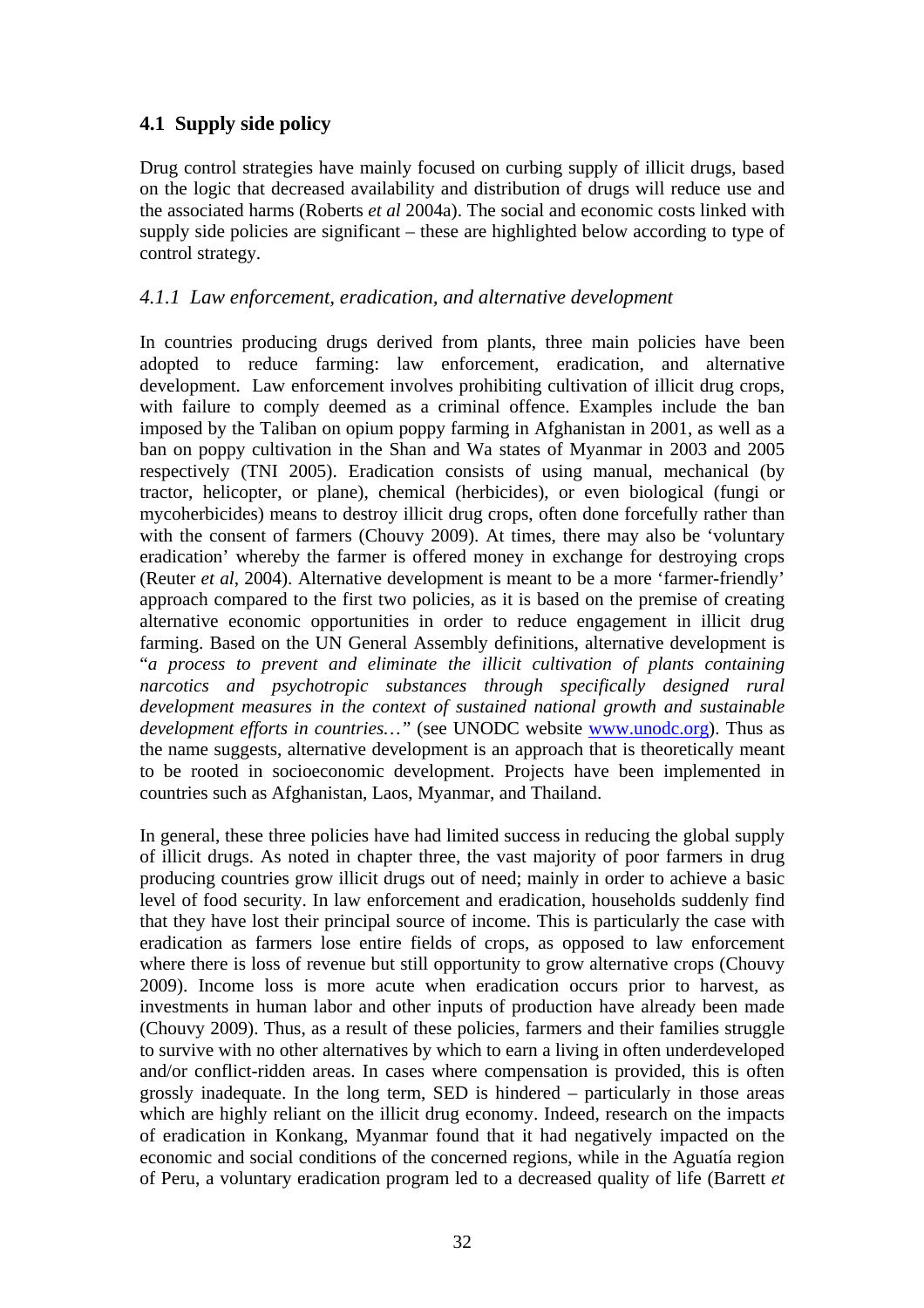*al* 2010). Here, drug policies are actually counter-productive to the aims of development agencies such as the UNDP and the World Bank (Barrett *et al* 2010).

Reports from different producing countries show that responses to bans on cultivation or eradication programs are generally the same: expenditure is decreased including on food and healthcare, assets are sold, and migration occurs. In Colombia, aerial spraying was found to be statistically associated with displacement of people, which in itself, has important economic and social consequences (Dion & Russler 2008). In fact, the displacement of 75,000 people in Colombia between 2001 and 2002 has been attributed to fumigation efforts (Dion & Russler 2008). Decreased expenditure in other sectors of the economy can result in considerable losses. For example, following eradication of coca fields as part of the 'Plan Dignidad' (Dignity Plan), implemented in Bolivia in 1998, the Bolivian economy experienced an annual loss of approximately US\$ 500 million (Graubner 2007). Economies of the regions of Cochabamba and Chapare, where coca farming constituted as high as 90% of household incomes, were virtually destroyed (Graubner 2007). The loss of income, unemployment, and food insecurity resulting from supply control programs often leads to frustration, antipathy to authorities, and social instability. Eradication of coca cultivation through military-police force in Bolivia during the late 1990s, for instance, led to social upheaval and protests by 'cocaleros' – the coca farmers (Graubner 2007).

Experiencing hardship and with no other options on hand, households often resume cultivation. Farmers disperse fields more widely or move to more remote locations (Babor *et al* 2010). Opium poppy spraying programs in Mexico during the mid 1970s for example, did result in an actual decline in production for five years. However, by the early 1980s production levels had bounced back to pre-eradication efforts, as farmers had moved to other areas or cultivated on many widely scattered, small fields (Babor *et al* 2010; World Bank 2004). Likewise, despite aggressive eradication measures implemented under 'Plan Colombia' between 2001 and 2005, coca cultivation only increased by 36% during the same period (Dion & Russler 2008). Moreover, 44% of fields where coca cultivation was reported in 2005 in Colombia had previously been unidentified (Dion & Russler 2008). Even if farmers directly affected by supply side policies do not re-cultivate, production may increase in other regions – known as the 'ballooning effect' (Buxton 2006).

Alfred McCoy, for instance, reports that isolated heroin prohibition efforts in various areas of opium-producing regions in Asia by the US Drug Enforcement Administration (DEA) simply shifted production from the Golden Triangle to countries of the 'Golden Crescent' – Afghanistan, Iran, and Pakistan, and then back again (McCoy 1991). Similarly, when opium production decreased in Mexico in the 1990s, it rose in Colombia – with a reversal in the early 2000's (Buxton, 2006). Decreases in supply may in fact lead to an increase in the farm gate prices of illicit drug crops, which then acts as an incentive for poor farmers in other regions to grow the crops (Buxton 2006; Jonglez & Byrd 2006). In Afghanistan, for example, prices of opium sharply increased from between US\$ 30 – 100 per kilo to US\$ 700 per kilo, incentivizing farmers in regions where production was relatively low to grow opium (Jonglez & Byrd 2006). Box 7 provides a detailed overview of the consequences of law enforcement in Afghanistan.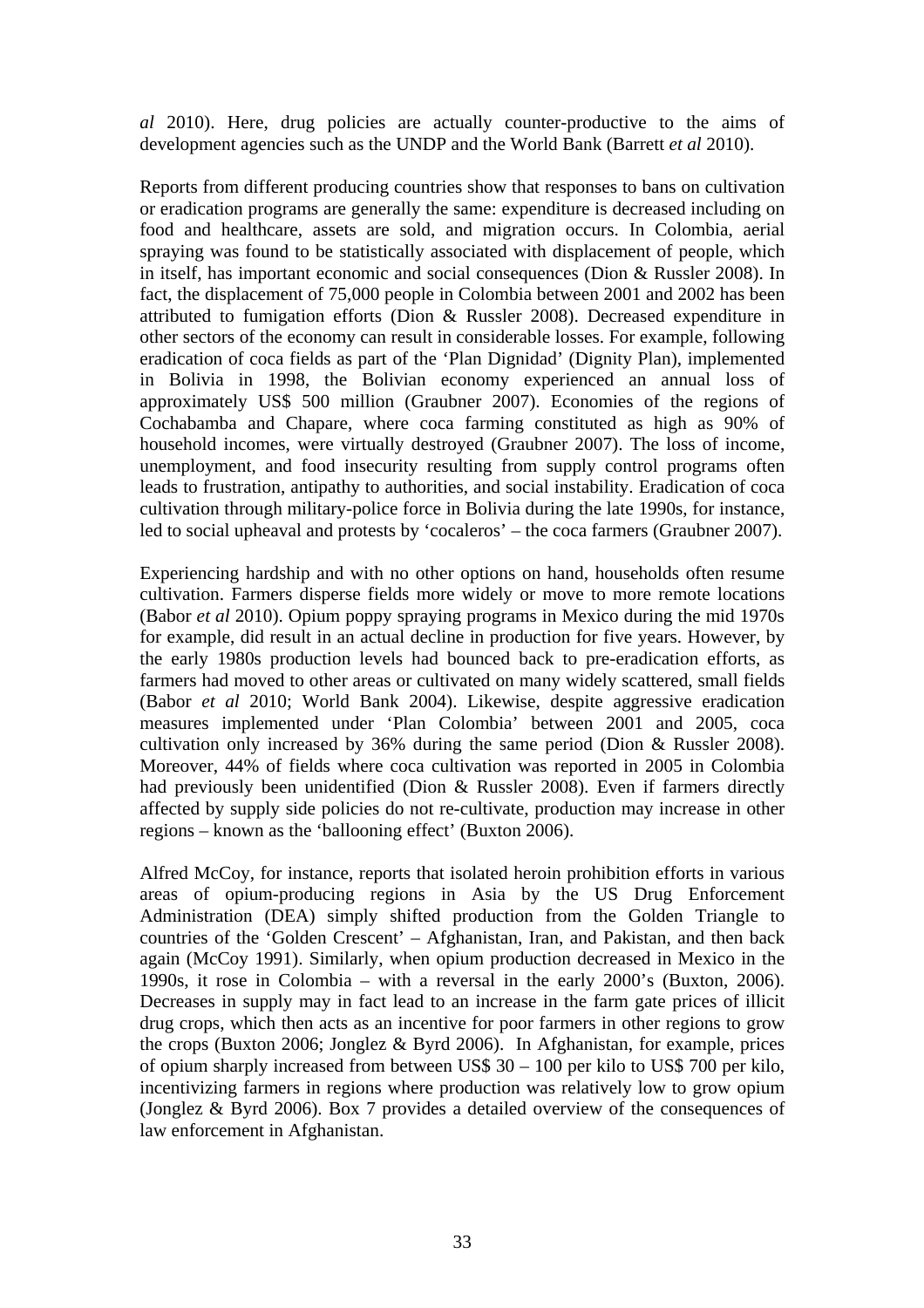While alternative development projects were based on intentions to improve socioeconomic conditions of farmers growing illicit drug crops, to date these have met with mixed success. In Thailand, for example, several alternative development projects have been implemented since 1969, including the 'Royal Highland Development Project,' the 'Doi Tung' development project, and the Thai-German Highland Development Program (UNODC 2005a). These have been successful in shifting farming to illicit drug cultivation to licit crops such as fruits, vegetables, and flowers, while also helping to increase household income and access to health, education, drinking water (Buxton 2006; Smith *et al* 1992; UNODC 1995; UNODC 2005a). These projects were broader in focus, and involved activities such as building of infrastructure, establishment of credit facilities, and training to boost local skills and capacities (Buxton 2006; Smith *et al* 1992; UNODC 1995; UNODC 2005a). In other settings some successes have been noted but these have often been at a scale inadequate to the needs; timelines have been brief and funds too little (UNODC 2005a).

Melis & Nougier argue that alternative development programs have often been implemented with narrowly defined short-term goals, and without a comprehensive understanding of the overarching context of the area or with a clear strategy in mind (2010). In certain settings such as in the northern highlands of Laos or Thailand, implementing projects within ethnic minority communities requires addressing other fundamental and complex issues such statelessness and access to mainstream education and health services. Gender perspectives also need to be considered, as certain tribes are matriarchal (UNODC 2005a). In certain hill tribes in south east Asia, women are the income earners of the household and therefore cultivate opium poppy. When cultivation is no longer allowed, the balance of gender roles is disturbed and there are negative repercussions – for example women engaging in sex work instead (UNODC 2005a). While the adverse consequences of alternative development on SED do not seem as strong as compared to the eradication or law enforcement, this policy has still fallen short of its goal of boosting development.

Lyttleton argues that supply side policies and programs may in fact change values and practices within a traditional society, and thereby impose new demands (2004). Members struggle to cope and illicit drug consumption either increases or patterns change (Lyttleton 2004). For instance, tribes living in the highland villages of Thailand bordering Laos and Vietnam, have switched from opium to heroin and then to ATS consumption (Lyttleton 2004). This switch was the result of many factors including prohibition of opium cultivation, marketing tactics of traders, hopelessness and depression, and desire to boost physical strength and psychosocial pleasure as a result of changing values and practices (Lyttleton 2004). Box 5 provides more detail. Supply side strategies may also change consumption patterns as drug addicts seek to sustain their dependency when prices increase or availability of a particular illicit drug decreases. In Thailand, for instance, consumption of heroin, particularly via injection, was rare during the late 1970s, while opium consumption was more prevalent. However, a ban on opium production, in an environment where heroin consumption was prevalent, led drug users to switch from opium to heroin in order to meet their opiate needs (Griffiths 2006). A switch to heroin injection particularly is said to have contributed to the rapid spread of an HIV epidemic in Thailand (Griffiths 2006). Similarly, increases in prices of heroin following the Taliban's ban on opium cultivation in Afghanistan, resulted in some European drug users switching from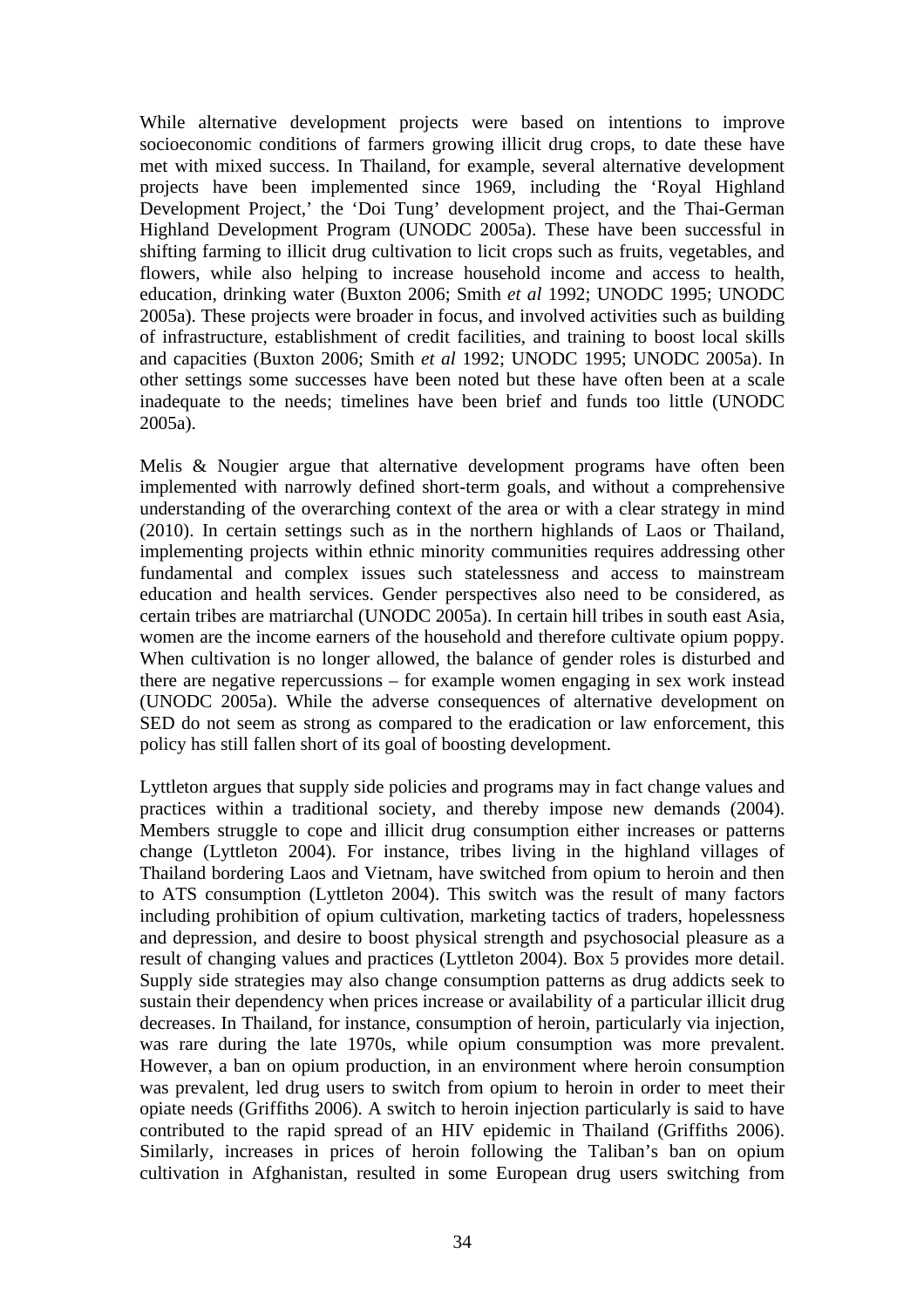smoking heroin to the use of other illicit drugs such as cocaine and amphetamines, or transitioning to heroin injection (OSI 2003).

Issues discussed above are illustrated through country examples provided in Boxes 5, 6, and 7.

#### **Box 5: Coping with eradication The case of northern Laos**

In the Akha villages of the Long and Sing districts of northern Laos, an enforced eradication of opium poppy crops in 2002 led to shortages in rice (Cohen, 2006). In 2003, international NGOs and the World Food Program (WFP) had to provide emergency assistance in the form of food-for-work programs in order to address the acute rice shortages in Northern Laos (TNI, 2008). The Akha villagers responded to food insecurity by resuming opium cultivation, either in their present location or moving to more remote locations, engaging in trading of other drugs, or migrating to the lowlands where rice production was more viable (Cohen 2006; Lyttleton, 2004). TNI quotes that around 15 villages, together comprising of around 2,000 people, were deserted as a result of migration to the lowlands (TNI, 2008). However, such coping methods only served to further marginalize the Akha, either because of their involvement in the illicit drug economy or as a result of exploitation by other ethnic tribes settled in the lowlands for several years prior to arrival of the Akha. Those who moved to the lowlands began to consume ATS, instead of opium, due to its physical stimulation properties in order to cope with the demands of the new life (both social and physical). Lyttleton provides accounts of Akha villagers who worked in the palm fruit trade taking ATS in order to remain alert during night long journeys in the forest. He also cites an example of Akha labor, working on rice fields of the Tai Lue in the lowlands, being given drinking water mixed with ATS in order to enhance productivity (Lyttleton, 2004). Drug consumption patterns changed in order to facilitate transition into a new environment (Lyttleton, 2004).

In 2007, two years after Laos was declared 'opium free', TNI reports that rural households were still struggling to make ends meet as poor access to credit and market facilities, agricultural extension services, as well as transportation systems, meant that alternative agricultural activities were not necessarily translating into a livelihood (TNI, 2008). Families were forced to adopt various coping strategies including decreased food consumption, withdrawing children from schools, and selling household assets - which were already few to start off with. Several communities continued to migrate from the highlands to the lowlands, but in the process, sold assets, incurred greater debt, and also suffered from higher mortality rates namely due to contraction of malaria (TNI, 2008). Little assistance was provided by the government in helping families to deal with the withdrawal of their livelihood (TNI, 2008).

### *4.1.2 Interdiction & Law enforcement*

Interdiction includes programs aimed at stopping trading or smuggling of illicit drugs, both at the final destination (importing country) as well as along the trading route (Babor *et al* 2010). Interdiction poses additional costs on the smuggler, who may have to replace the seized shipment or bribe enforcement officials to avoid incarceration –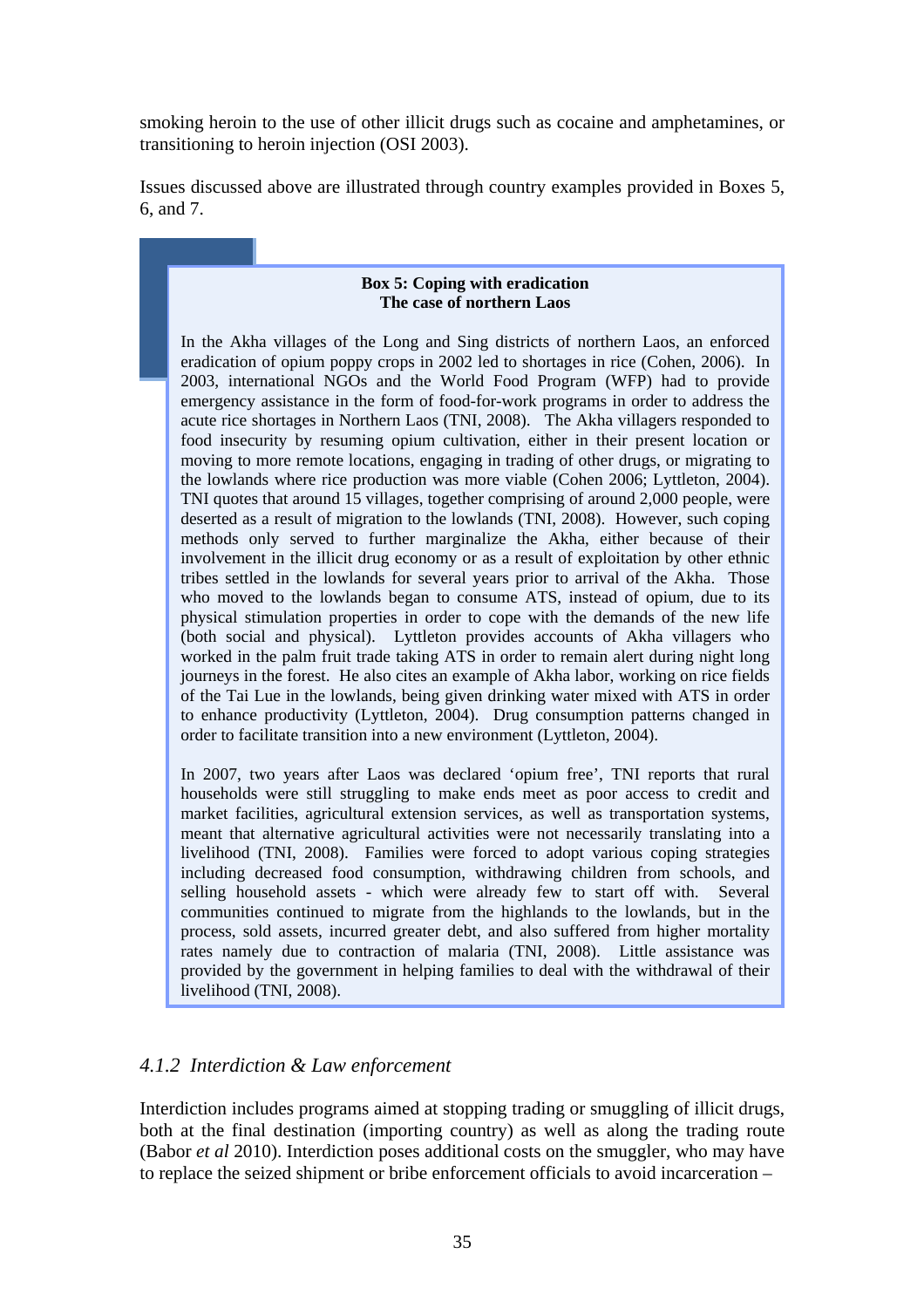#### **Box 6: Coping with law enforcement and alternative development The case of Shan State**

The isolated (geographically and politically), mountainous regions of Kokang and Wa in the northern Shan state of Myanmar figure among the world's largest producers of opium. The ban on cultivation of opium, since 2003 in Kokang and 2005 in Wa, has denied many farmers a livelihood (TNI 2005; TNI 2009). Farmers in these already impoverished regions relied on opium income to buy medicines, clothing, and fertilizer, as well as to pay for children's education (TNI 2005). In fact, opium was, until the ban, the main source of income, accounting for around 70% of total cash income, for an estimated 2 million people in both regions (TNI 2005). An assessment done in Kokang two years after the ban found that around a quarter of the population had emigrated, two-thirds of privately run clinics and pharmacies had shut down, and 30% of schools in the northern areas closed resulting in 6,000 children being out of school – thereby halving the number of children in school (TNI 2005). Some of those who migrated moved to other areas where they could cultivate opium poppy (TNI 2009). Over 50% of the population in Kokang, were guaranteed food for only six months. Children suffered the most, as a result of no education and increased vulnerability to malnutrition (TNI 2005). Poor nutrition meant that parents' productivity also weakened (TNI 2008).

A UNODC report in 2006 and a 2009 TNI report stated that in the Wa region, family income had decreased by as much as 50 to 70% (TNI 2009; UNODC 2006b). Families were unable to afford basic necessities such as rice, oil, salt, and clothing (UNODC 2006b), and therefore decreasing food consumption or consuming less nutritious food (TNI, 2009). Before the ban, just over half of all households were able to afford rice for 3 months, and the other proportion for anywhere between 3 to 12 months (UNODC, 2006). In 2005, following the ban, the poorest families were only able to produce enough rice for 3 months, and the average household just for marginally longer at  $4 - 6$  months (UNODC, 2006b). In fact, the WFP has been providing food assistance to ex-opium poppy farmers in Shan since 2003 in the form of food-for-work, food-for-training, and food-for-education programs (TNI, 2008; www.wfp.org).

Several families in both regions are also deep in debt, and struggling to make repayments. Opium was previously used as a form of currency and an exchange commodity, and was a means by which credit could be accessed (TNI, 2009). In certain townships of the region, there were reports of half of the shops having to close down because of lack of business – a reflection of the economic conditions (UNODC, 2006b). Very few households reported benefits from the ban, and these were mainly due to the fact that there was an addicted member in the family or because these households were not reliant on poppy cultivation prior to the ban (TNI, 2009). The most vulnerable households in both regions were those without land, isolated and with no access to transportation, or with little opportunities for other forms of employment (TNI, 2009).

Bans were imposed mainly due to international pressure from the United States, China, and Thailand, and it was hoped that in exchange, greater aid would be provided in order to compensate for the losses (TNI, 2005). In the Wa region, rubber was promoted as an alternate cash crop, with Chinese companies investing in commercial plantations for rubber cultivation (TNI, 2009). However, despite the potential for making significantly higher profits compared to opium, ordinary farmers were unable to afford the initial investment required and did not have the patience or means to wait seven years for harvest (TNI, 2009). Another problem was that in areas of rubber plantation, arable land was becoming increasingly rare to poor farmers, as Chinese investors were buying land for rubber plantations (TNI, 2009). Other alternative development projects implemented by international organizations continue to be small in scale or are inadequately addressing the needs of local farmers, who are unable to leverage on opportunities to diversify crop production (TNI, 2009).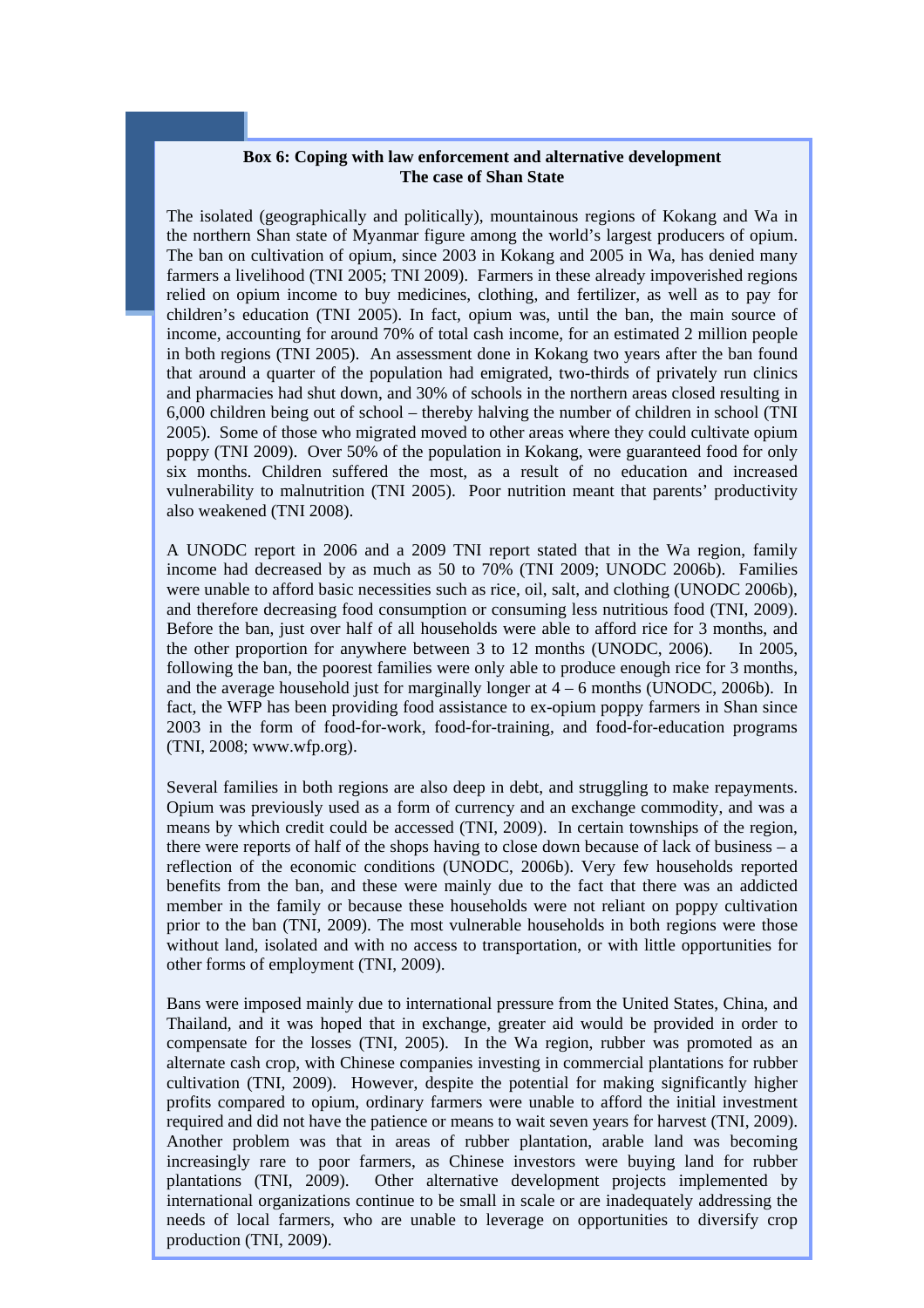which are then reflected in the final retail price (Babor *et al* 2010; Reuter *et al* 2004). However, the effectiveness of interdiction as well as efforts to make it more stringent, have been questioned. A modeling study by Reuter and colleagues on cocaine and marijuana imported in the US found that a doubling of import price only translated into a 10–20% increase in retail price (Babor *et al* 2010), while another study by Crane *et al* found that seizures did not significantly rise retail price (Reuter *et al* 2004).

Moreover, illicit drug traders have responded to interdiction by diversifying and using increasingly sophisticated modes of transport, as well as changing routes. The latter often involves shifting trading to states where the capacity to monitor trade and consumption is weak (Keefer *et al* 2010). With large amounts of illicit drugs available and little cost involved in distribution, transit countries often also experience an increase in drug consumption – which in turn can lead to an increased burden on the health system (Keefer *et al* 2010). For instance, lax border control and corruption has meant that Guinea-Bissau has become an important transit point for illicit drugs being smuggled into Europe over the last decade. Accordingly, cocaine use is said to have increased in the country (Keefer *et al* 2010).

Similarly, trading of drugs from Afghanistan to Europe through Central Asia, following the disintegration of the Soviet Union, led to sharp rises in illicit drug use (Garrett 2000; Keefer *et al* 2010). Countries such as Kazakhstan and Kyrgyz Republic, which had no drug addiction problems prior to the 1990s, are now said to have rates higher than in western Europe (Keefer *et al* 2010). The subsequent explosive HIV epidemics witnessed in countries of Central Asia has been largely attributed to injecting drug use. Thus, stringent policies and corresponding programs aiming to curb illicit drug trading have largely only served to create new trading routes, often in 'vulnerable' or low-income countries, where the impacts on socioeconomic development are not easily mitigated given limited resources and weak social systems.

Limited evidence available also suggests that law enforcement of illicit drug traders, in settings where the 'profitability' of criminal activities is high and costs of bribing relatively low, only leads to an intensification of violence and criminal activities – particularly of organized crime (Keefer *et al* 2010). This, in turn, simply undermines social welfare and development. In fact, a systematic review found that 9 out of 11 studies involving statistical analyses of data uncovered a positive correlation between law enforcement and increased violence (ICSDP 2010). Another study by Miron in the United States, which adjusted for confounders, found that expenditure on law enforcement is 'a strong predictor' of homicide rates (ICSDP 2010). MacGregor claims that daily killings and military involvement in the drug trade are 'the most serious threats to a constitutional state and the rights and liberty of the citizens' (MacGregor 1993).

It has been suggested that this phenomenon of law enforcement actually resulting in increasing levels of violence can be explained by the fact that trading and dealing become more volatile in riskier environments, and as a result the number of violent disputes rises (ICSDP 2010). Furthermore, by destabilizing the illicit drug market structure, by either imprisoning or killing leaders of gangs and organizations, States actually replace what was previously a monopoly or oligopoly with a market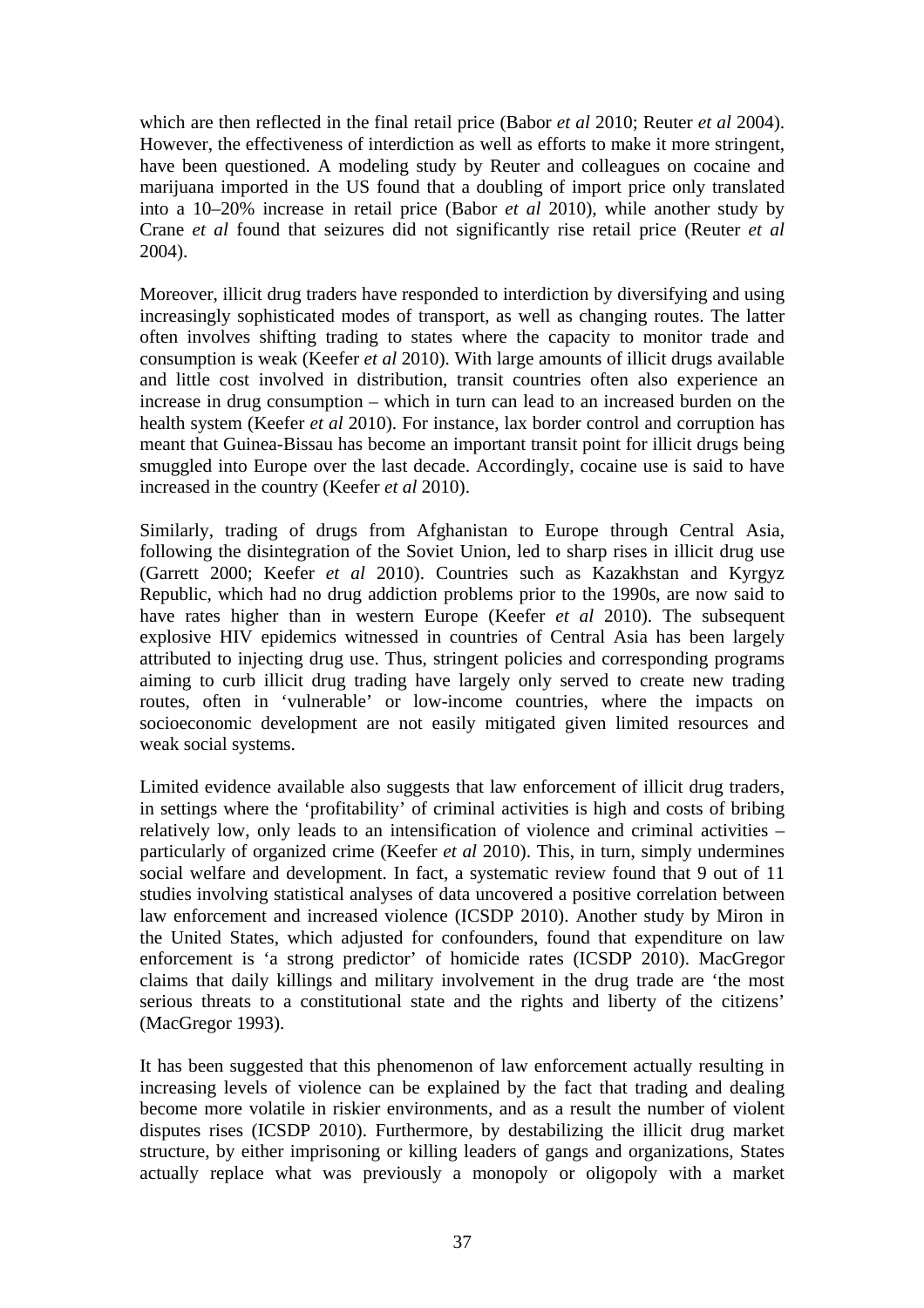consisting of several rival competitors instead (ICSDP 2010; Keefer *et al* 2010). Removal of the Cali and Medellín cartels in Colombia during the 1990s created opportunity for new entrants in the illicit drug market (Dion & Russler 2008), which eventually led to increased violence as gangs tried to defend their market share (Keefer *et al* 2010). Drug related violence result in an estimated 27,000 deaths each year during the 1990s (Keefer *et al* 2010). Lastly, there is also the violence and mortality that occurs as a result of clashes between State forces and those involved in illicit drug economies. In the favelas of Rio de Janeiro for example, "invasive and siege like" approaches used by the State to control illicit drug trading and sales have resulted in an increase in mortality (Stevens *et al* 2009). The number of deaths recorded as 'resistance to authorities' during police operations rose from 427 in 2000 to 1,330 in 2007. Similarly, conflicts between state authorities and traders have intensified violence in the Caribbean - quadrupling the murder rate in Trinidad & Tobago between 1995 and 2005 (Stevens *et al* 2009). A clamp-down on illicit drug traders launched by the President of Mexico in 2006, involving military forces, caused 10,000 deaths by 2009, with a doubling of mortality in 2008 compared to 2007 (Keefer *et al* 2010).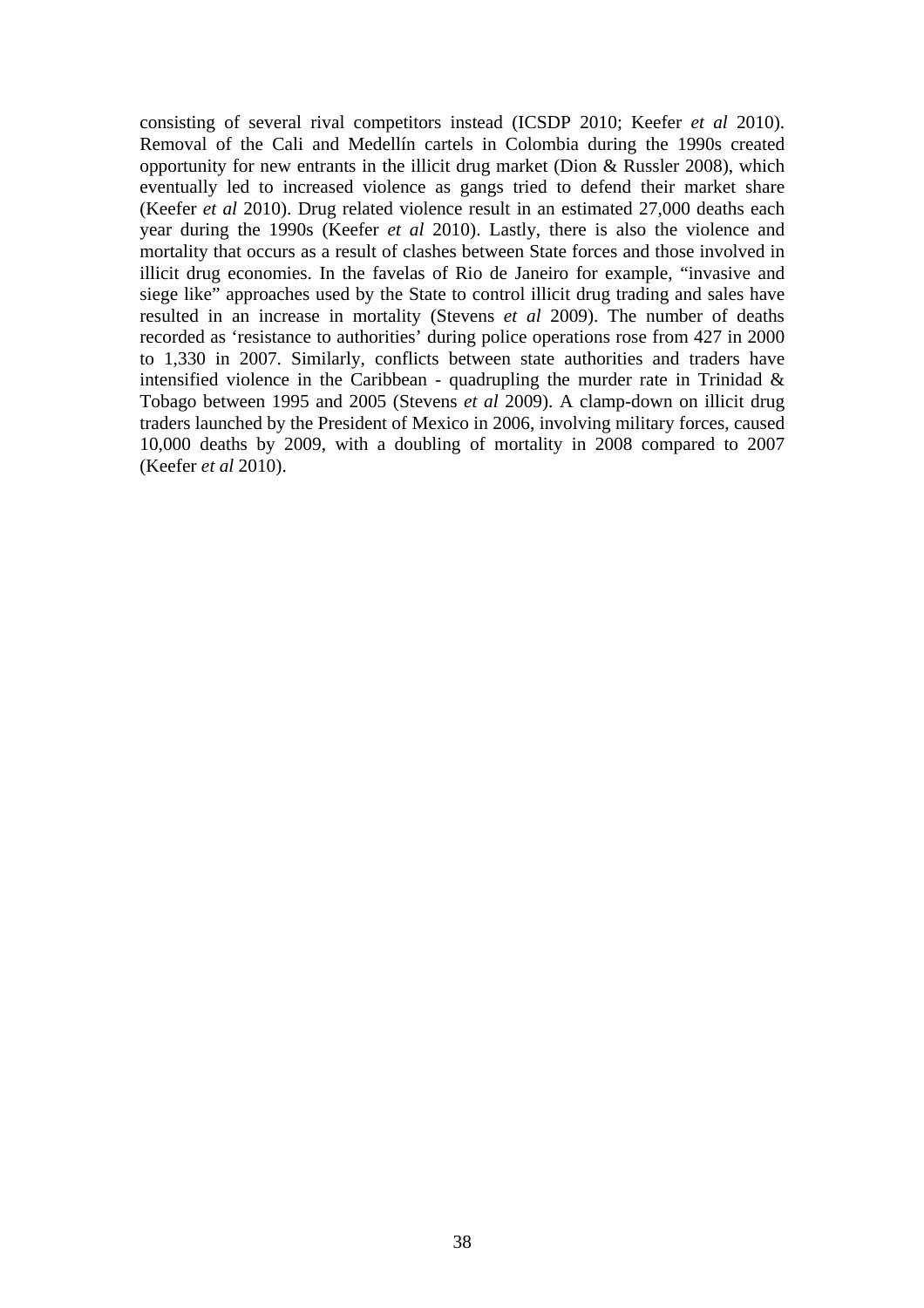#### **Box 7: Coping with supply side control in Afghanistan**

Following a ban implemented in 2005, as well as coercion and pressure, opium poppy cultivation in Nangahar, a traditional poppy producing region in Afghanistan, decreased by 97% between 2004/05 and 2005/06 (Mansfield & Pain, 2007). Production halted based on the promise of assistance – which was either unfulfilled or inadequate. Some farmers who had access to markets as they lived closer to the provincial center, Jalalabad, were able to grow and sell high value vegetables (Mansfield & Pain, 2007). Others, who were poorer or living in remote areas were increasingly finding it difficult to survive (Mansfield & Pain, 2007).

With their source of income withdrawn, as opium accounted for around 75% of total household cash income (Mansfield, 2005), families, particularly those with few assets, used different strategies to cope. Households decreased expenditure on both essential (such as food and medicines) and non-essential (diesel, ceremonies like funerals or weddings) goods. The nutritional value and quantities of food consumed decreased: cheaper grains and vegetables were eaten, while meat and fruits became a rarity (Mansfield, 2005). Healthcare was not sought, even when required, due to cost of treatment (Mansfield, 2005). Though education was free, some families still had to withdraw their children from school due to a need for additional labour (Mansfield, 2005). Families also had to sell off assets, such as livestock and at times even daughters, in order to repay loans and buy food. Many also temporarily or permanently migrated from Nangahar, namely to Iran and Pakistan (Jelsma, 2005; Mansfield, 2005). In fact, Mansfield reported that one third of households in five districts of Nangahar had at least one member who had migrated (Mansfield, 2005). Many farmers switched to cultivating wheat, however the resultant income earned was insufficient to meet needs (Mansfield & Pain, 2007). Another drawback with wheat cultivation was the decreased access to land for poor families, as wheat is less labour intensive in comparison to opium poppy, and so leasing of land or sharecropping became less attractive to landowners (Mansfield, 2005). One of the biggest consequences of the ban was inaccessibility to a system of credit as lenders were no longer confident that repayments would be made (Mansfield, 2005). This only served to exacerbate households' debt.

Decreased cultivation did not only affect the agricultural sector, but the wider economy of Nangahar as well. With one hectare of opium poppy estimated to create around 5.6 jobs in the rural non-farm sector, unemployment increased in other sectors (Mansfield, 2005). Unskilled workers suffered the most with very few opportunities to earn a living, while other businesses such as shops, fuel stations, car garages, taxis, and construction experienced loses as people were spending less (Mansfield, 2005). The poorest of the unemployed, with no other choice, were lured into the illicit activities of perpetuators of violence (Graubner, 2007). Social unrest and protests also increased as a result of economic problems, with certain tribes voicing their anger against the ban openly (Mansfield & Pain, 2007). Soon, farmers living in remote areas resumed opium poppy farming, many seeking the protection of armed groups in order to avoid punishment (Mansfield & Pain, 2007). By the 2006/07 growing season, opium poppy cultivation was on the rise again; cultivation increased by 1,650% compared to in 2004/05 (Mansfield & Pain, 2007). Jelsma suggests that debt was an important factor that drove households back into opium poppy production (Jelsma, 2005).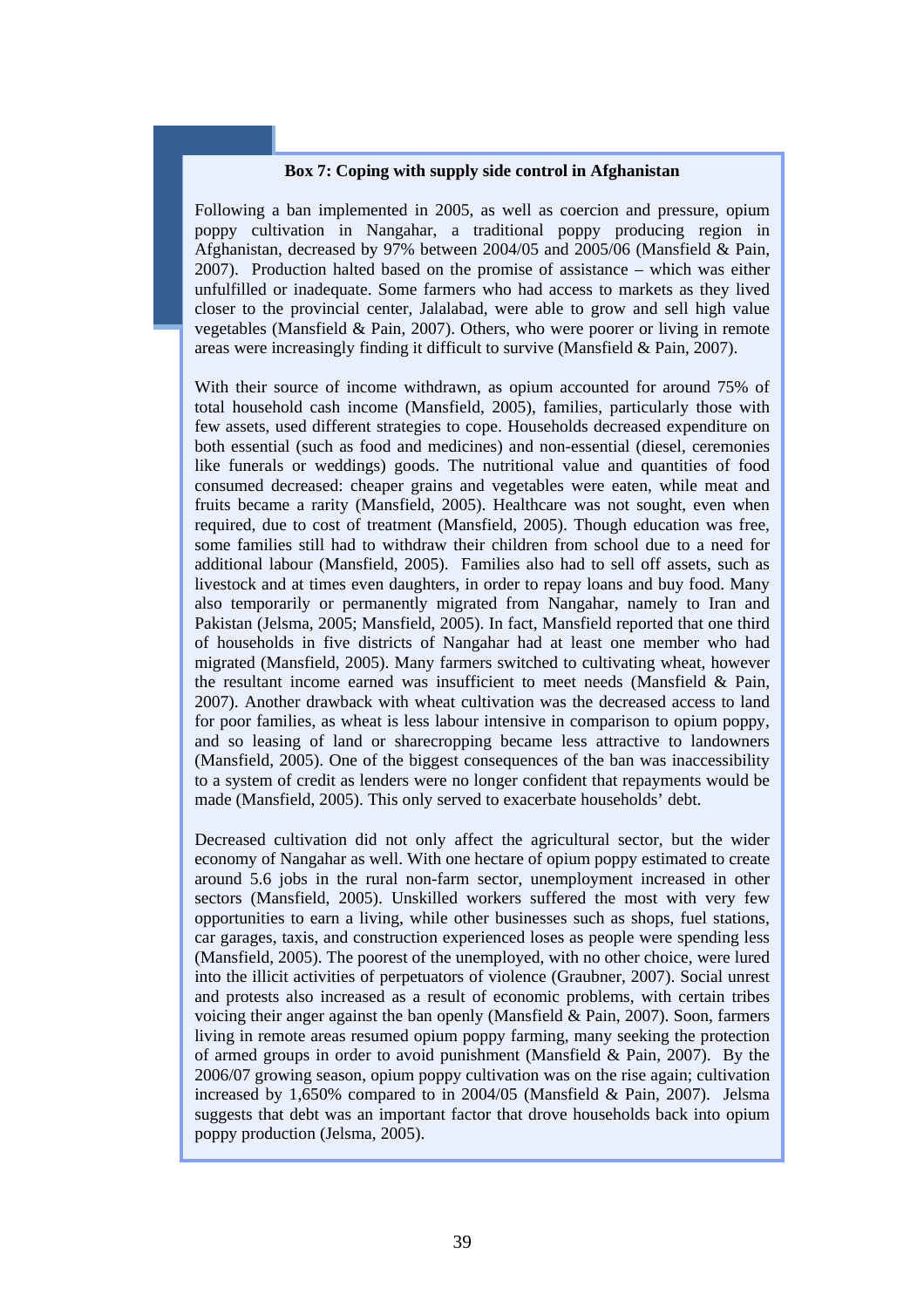In summary, the evidence available on supply side drug policies and programs, suggests that these have largely been ineffective. Not only has SED been negatively affected, but the goals of supply side policies have not been achieved either. Data from the US and Europe shows that while the intensity of control measures have increased over the years, prices of heroin and cocaine have either remained the same or even decreased and demand has not declined either (Keefer *et al* 2010). Similarly, aggressive eradication and interdiction measures in Bolivia, Colombia, and Peru did not lead to an increase in wholesale prices of cocaine in the US, rather prices actually decreased (Dion & Russler 2008). Financial resources devoted to supply side strategies are also considerable, and come at an opportunity cost of investments in public services such as health and education. For example, US\$ 9 billion is spent by the Mexican government on controlling drug trading each year, triple the amount spent by the United States relative to GDP (Keefer *et al* 2010).

## **4.2 Demand-side strategies**

Demand-side strategies, as the name suggests, aim to reduce demand for and hence consumption of illicit drugs. These can be broadly divided into: prevention which aims to deter potential users or discourage increased or riskier forms of use; treatment which focuses on reducing or terminating consumption by regular drug users (Reuter *et al* 2004), as well as law enforcement.

## *4.2.1 Prevention*

Prevention activities have included mass-media campaigns, community based programs, and education programs in schools. To date, rigorous evaluation studies on such prevention programs have either not been conducted or have not shown widescale effects (Reuter *et al* 2004) – most certainly not in developing country settings.

### *4.2.2 Treatment*

 $\overline{a}$ 

There have been few controlled experimental studies which have explored the effectiveness of treatment in reducing illicit drug use and associated harms (risky behavior, crime, HIV transmission etc). However, the studies done to date suggest that substitution therapy with drugs like methadone and buprenorphine, for heroin and other drugs, has proven to be effective in reducing criminal activity of drug users, as well as in improving their health status – particularly in terms of reducing spread of HIV (Reuter *et al* 2004). Reductions in crime by as much as 70% have been reported amongst drug users undergoing treatment (Reuter *et al* 2004). Likewise, Kimber and colleagues found that there is evidence to support that opioid substitution therapy (OST) helps to decrease transmission of HIV, frequency of injection, sharing of injecting equipment, and risk of death from overdose $6(2010)$  $6(2010)$ . Indeed several cycles of treatment and relapse may have to ensure before long-term behavioral changes occur (Reuter *et al* 2004). A RAND Corporation cost-effectiveness study on cocaine markets found that providing treatment for cocaine users was 10 times more effective

<span id="page-51-0"></span><sup>&</sup>lt;sup>6</sup> Note that this study distinguishes between OST delivered in community and prison settings. Evidence for effectiveness in prison settings is not as conclusive, see Kimber *et al* 2010. There are however other positive effects of drug treatment provision in prison – see WHO technical series on this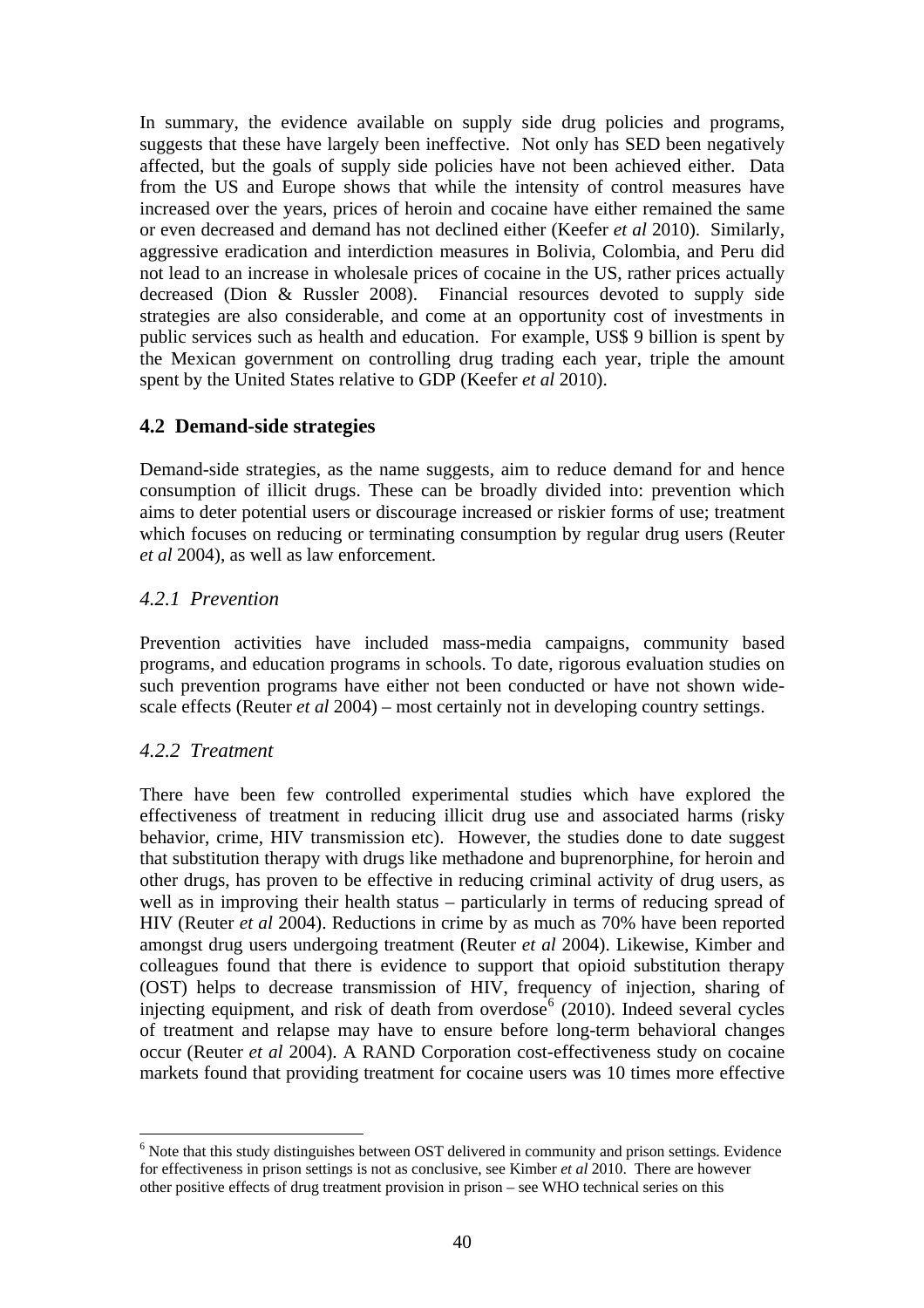in reducing drug abuse compared to law enforcement and 23 times more effective than eradication (Chouvy 2009).

### *4.2.3 Law enforcement*

Demand-side strategies have often heavily concentrated on law enforcement and prohibition of possession or consumption, in the hope that severe punishments will deter potential drug users and encourage current users to give up consumption. While studies have shown that minor penalties may work in reducing drug use amongst felony probationers, research and evidence on the effectiveness of law enforcement measures are either limited or specific to high-income countries such as the US and UK (Babor *et al* 2010).

Available studies show that police crackdowns on possession or consumption of drugs have not necessarily decreased consumption or reduced the social and health harms associated with illicit drug use. In response to law enforcement, drug dealing is often displaced to neighboring areas where drug use and associated crime then emerge (Wood *et al* 2004). A study examining the effect of law enforcement on illicit drug use in Vancouver found that frequency of injection did not change, injection was shifted to different areas and increasingly done in public areas, and that willingness to use safe injection facilities decreased – thereby increasing unsafe injecting and the sharing of injecting equipment and thus the risk of transmission of blood borne diseases (Wood *et al* 2004). Another study on street policing in Sydney found that drug users were likely to engage in riskier behavior out of fear of being caught (Maher & Dixon 1999). With the need to inject quickly in policed areas, drug users were more likely to share needles or use non-sterilized ones, inject larger doses, cause more harm to oneself, and unsafely dispose of needles (Maher & Dixon 1999). As in Vancouver, drug dealing and use was also dispersed to new locations (Maher & Dixon 1999).

It is now widely acknowledged that punitive drug laws drive drug use further underground, forcing drug users to switch to more covert or riskier forms of drug use, such as pills which can be easily consumed or injection where pharmacological effects can be achieved quickly (OSI 2003).\ Penalizing environments also serve to further marginalize drug users within society (Elliot *et al* 2005; OSI 2003). Out of fear of being disclosed to authorities, imprisoned, or coerced into forced treatment, drug users often do not seek health services or treatment as information registered in hospitals and clinics is often shared with law enforcement agencies – particularly in countries with stringent illicit drug regulation, such as in the former Soviet Union (Barrett *et al* 2008; OSI 2003; United Nations General Assembly 2010).

This was illustrated by Thailand's 'War on Drugs' launched in February 2003 to tackle increasing use of ATS, heroin, and cocaine. While the campaign was deemed successful in December of 2003, evidence suggests that low-income drug users switched to substitute drugs which were cheaper and widely available such as lacquer, while high-income users may have continued to use the same drugs (Roberts *et al* 2004b). Another consequence was decreased healthcare seeking behavior amongst drug users, even amongst those who had previously sought treatment (Barrett *et al* 2008). Such conditions are conducive to the development of other serious social and health problems such as the spread of HIV (OSI 2003). Indeed, injecting drug users in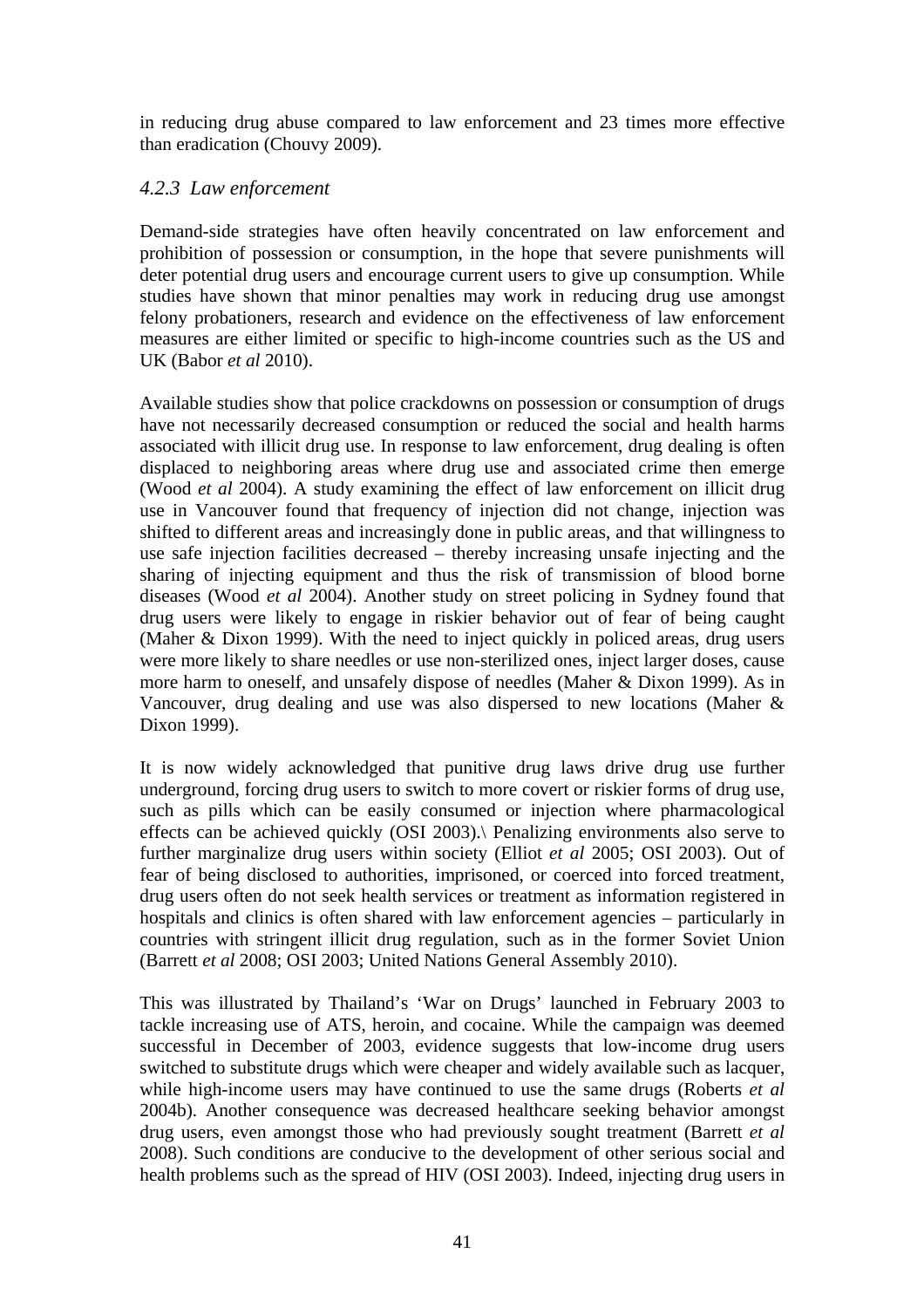Thailand reported sharing of injecting equipment because of lack of access to sterile syringes (Barrett *et al* 2008).

Incarceration of illicit drug users (and traders, dealers) also carries considerable economic and social costs, while evidence on its success in deterring consumption is minimal (Bewley-Taylor *et al* 2009; Dolan *et al* 2007). In high-income countries, drug users, particularly IDUs, account for a large proportion of prisoners – as high as 50% in federal prisons in the United States and over 25% in the European countries of Cyprus, Italy, Luxembourg, Portugal, Spain, and Iceland (Bewley-Taylor *et al* 2009). In the US, this high rate has been attributed to stringent drug control policies (Bewley-Taylor *et al* 2009). Interestingly, as Keefer and colleagues point out, the productivity costs of imprisoning drug offenders can be considerable, even when taking into account that they are unlikely to significantly contribute to licit economies when not in prison (Keefer *et al* 2010). In the US, it was estimated that productivity loss resulting from incarceration of drug offenders could still amount to around US\$ 40 billion annually (Keefer *et al* 2010). In terms of social costs, risk of HIV and viral hepatitis transmission is higher in prisons compared to in general communities, as confirmed in prison settings in North America and countries of western Europe, as well as in Australia, Brazil, Iran, Russia, and Thailand (Dolan *et al* 2007).

Given that HIV/AIDS prevention and treatment services are generally weak and inadequate in prisons, interaction of drug users with other members of communities once released means that transmission can then spread into the general population (Dolan *et al* 2007). These health costs will only worsen conditions in already socioeconomically deprived communities. Secondly, as we have seen before, incarceration disrupts social structures and the resultant adverse consequences may negatively impact on the development of communities. Lastly, it has been found that offence rates of drug users do not decrease upon release from prison, and that users who had served longer sentences were in fact more likely to engage in criminal activity (Bewley-Taylor *et al* 2009; Dolan *et al* 2007).

## **4.3 Harm reduction**

As per the International Harm Reduction Association (IHRA), harm reduction is made up of policies and programs which aim to reduce the 'harms' caused by drug use, rather than drug use itself, amongst people who use drugs on an on-going basis (see IHRA website, www.ihra.net). IHRA, in its definition, mentions reducing the 'health, social, and economic consequences' from use of psychoactive drugs, thereby implying that harm reduction is concerned with more than just the health of the individual drug user but also the welfare of society at large. Of course what constitutes as 'harm' is itself a matter subject to debate, and indeed various taxonomies have been developed which define levels of harm, types of harm, and 'bearers of harm' (Ritter & Cameron 2005).

Harm reduction programs are a 'package of interventions' and will differ depending on the type of drug and setting. However, those for illicit drugs typically include these components: needle and syringe programs (NSPs), supervised injecting facilities, noninjecting routes of administration (promoting reduced initiation of injecting or a shift away from injecting), outreach, HIV education and testing and counseling, overdose prevention, and psycho-behavioral/cognitive therapy (Ritter & Cameron 2005). As a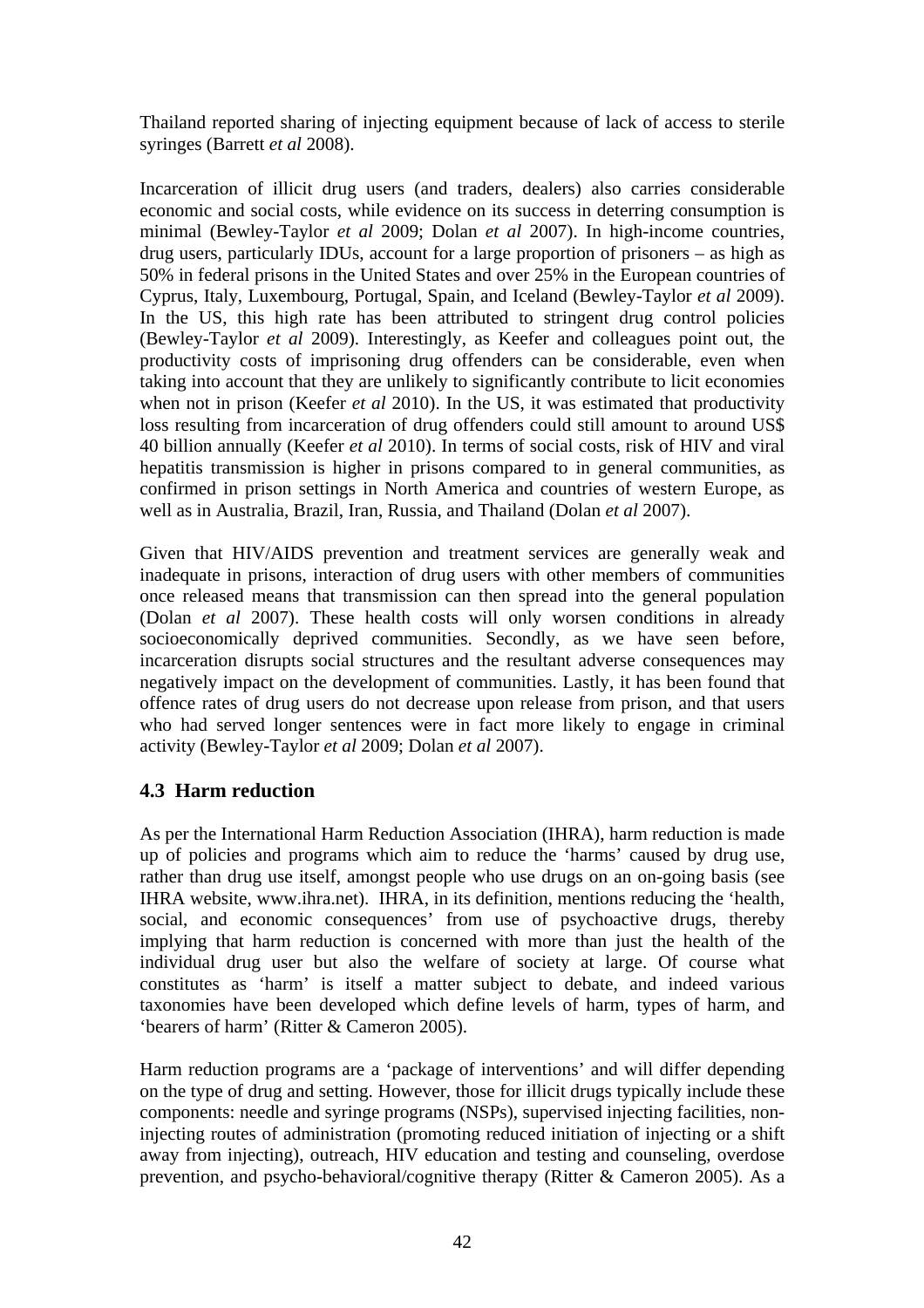result, evaluating the effectiveness of harm reduction programs has been more complex given the different interventions and the difficulty in determining how and what 'proportion of the effectiveness' is contributed by each one (Ritter & Cameron 2005).

Ritter and Cameron did a systematic review of evaluations of these individual components, results of which showed that the body of evidence available differs greatly according to type of intervention (2005). Evidence was strongest for NSPs but lacking for non-injecting route of administration, psycho-behavioral therapy, overdose prevention, and education interventions (Ritter & Cameron 2005). Across the different interventions for which evidence was substantial (NSPs, supervised injecting facilities, and outreach) benefits of harm reduction programs included: reduced risk behavior, decreased transmission of HIV, less injecting in public places, safer disposal of injecting equipment, and decreased 'public nuisance'. A 'review of reviews' done by Kimber and colleagues found that there was 'tentative evidence' to suggest that primary level NSPs helped to decrease transmission of HIV, while evidence was inconclusive for other types of NSPs such as in prisons, as well as needles and syringes dispensed through vending machines or obtained in pharmacies (Kimber *et al* 2010). The same review found that evidence demonstrating that supervised injecting facilities led to decreased injecting behavior was also tentative (Kimber *et al* 2010).

These different findings highlight the difficulties in evaluating the effectiveness of harm reduction, but nonetheless strongly suggest that these programs decrease social costs relative to other policies and strategies such as law enforcement. For example, by decreasing HIV transmission, particularly in settings where epidemics are primarily fuelled by injecting drug use, harm reduction programs have been shown to be very cost effective thus having a positive impact on SED.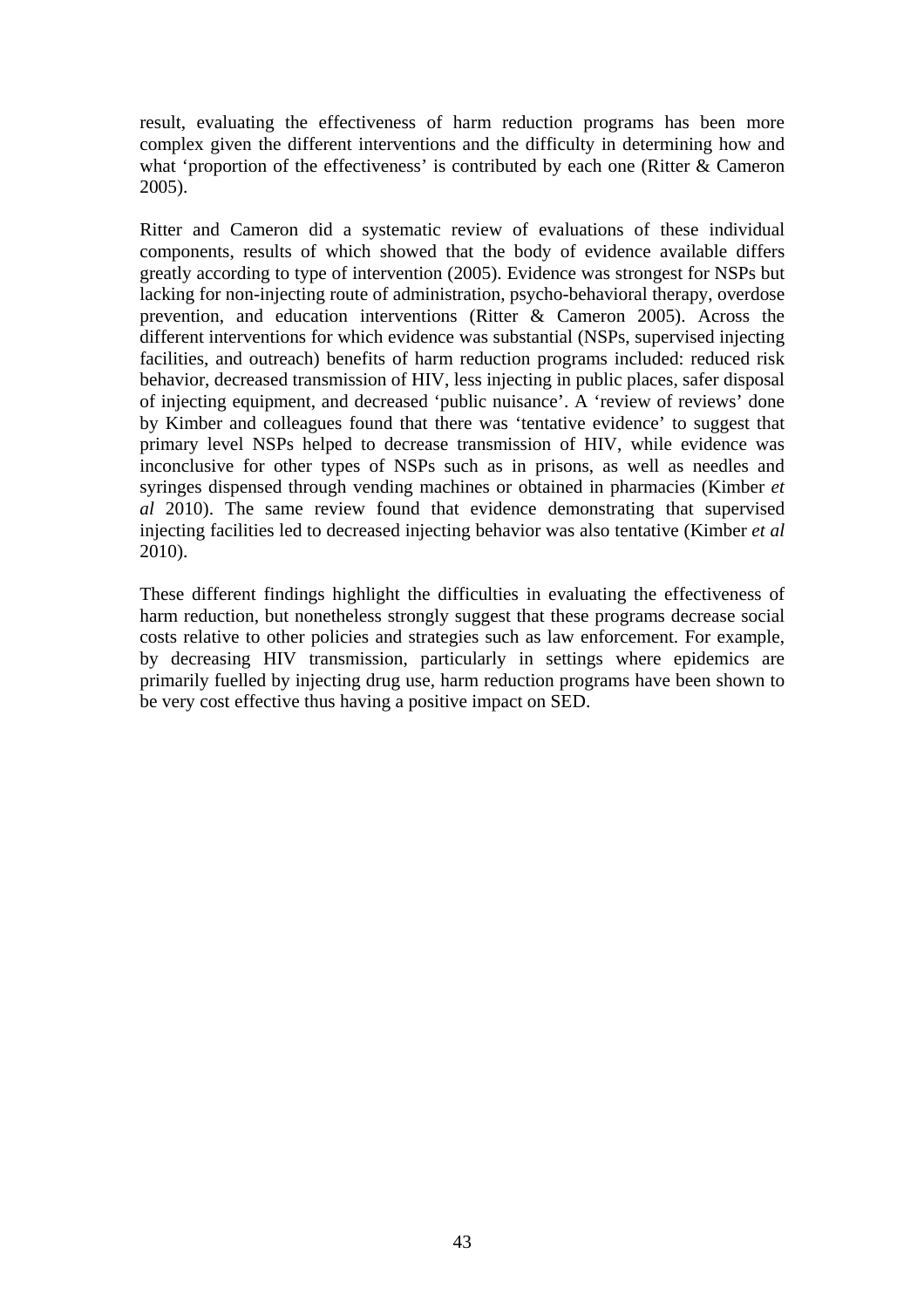#### **KEY FACTS RELATED TO THE EFFECT OF ILLICIT DRUG CONTROL POLICY ON SOCIOECONOMIC DEVELOPMENT**

- **Drug control programs targeting the production of illicit crops can lead to significant loss of income to the farmers who are involved which can directly affect their food security and livelihood. Furthermore, some drug control programs have had adverse effects on both the surrounding environment and the health of the communities surrounding the crops that are being eradicated.**
- **Alternative development programs have for the large part failed to provide an alternative income because the programs fail to take into account the broader social, cultural, political or environmental context in which they are operating. Successful alternative development programs are those programs that take a long term in outlook that includes ongoing subsidization.**
- **Despite the significant global investments in drug demand strategies, evidence is either non-existent or weak as to their effectiveness in either preventing drug use or stopping relapse into drug use.**
- **High rates of incarceration of drug users either through imprisonment or forced detention in "treatment" programs leads to a host of negative consequences for the individual and the collective society including increased exposures to infectious disease and reducing the size of the productive labour force.**
- **The definition of harm reduction programs needs to expand so that the harm reduction strategies and philosophies can be incorporated into drugs and development policies so that drugs and development policies do not result in adverse impacts on SED including the violation of human rights.**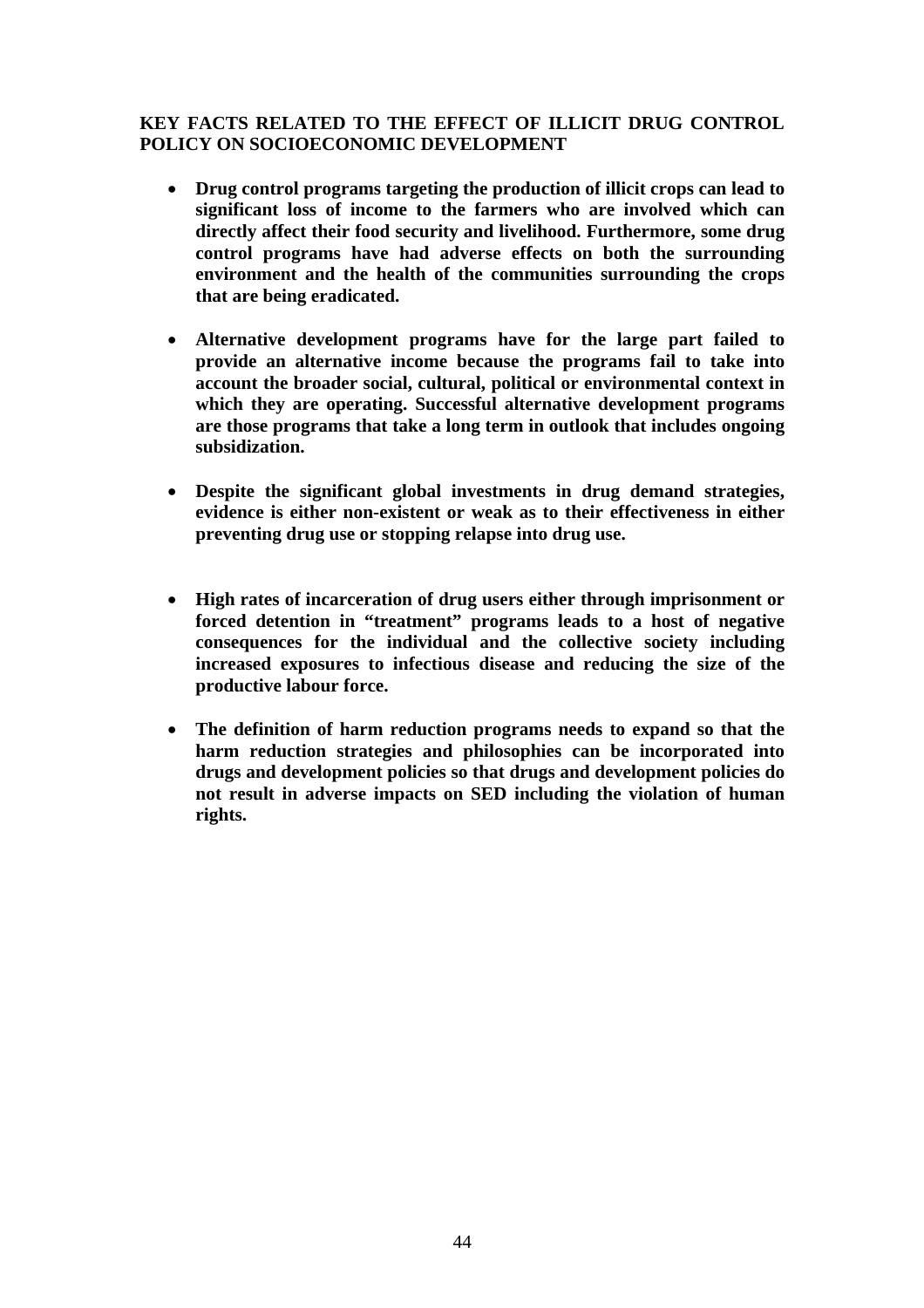# **5. The forgotten victim: human rights**

*"Around the world, harsh national and international drug laws and repressive drug policies are implemented in a manner that makes the violation of drug users' human rights inevitable." - Protecting the Human Rights of Injection Drug Users: The Impact of HIV and AIDS, OSI Report 2005, p 5*

At the nexus of illicit drugs policies and socioeconomic development is the issue of human rights. As Navarette-Frías and Thoumi note, human rights violations arise due to the manner in which illegal drug economies operate and also stem from drug policies and the ways in which the policies are implemented (2005). In this section, we are interested in the latter.

The human rights aspect, despite being fundamental, has often been ignored or overlooked in implementation of illicit drug control policy even though the international drug control system was put into place for the 'health and welfare of mankind' (1961 Single Convention on Narcotic Drugs, available at http://www.incb.org/pdf/e/conv/convention 1961 en.pdf). Ironically, conventions under this same system have enabled countries to justify and defend draconian drug policies (Barrett *et al* 2008; OSI 2003; UNGASS 2010). The 1988 Convention against Illicit Traffic in Narcotic Drugs and Psychotropic Substances, for instance, states that all signatory countries should implement the 'necessary measures' to ensure that possession of illicit drugs, when done intentionally, is deemed as a criminal offence under domestic law.

'Necessary Measures' were never defined and countries have often used compliance with the convention as a justification or excuse for repressive law enforcement (OSI 2003; Barrett *et al* 2008). At the same time the UNODC, tasked with overseeing drug control, has failed to act on widespread, acknowledged human rights violations worldwide or provide detailed guidance on how best to implement rights based drug control strategies (Barrett *et al* 2008).

Thus, human rights continue to be violated on the basis of use of illicit drugs or engagement in illicit drug economies. Implementation of certain drug policies has resulted in marginalization and discrimination of drug users, violence and torture, inhumane treatment in prisons, denial of healthcare, and loss of livelihoods. Here we provide a broad overview of human rights violations associated with drug policies detailed accounts and discussions are provided elsewhere (see The Beckley Foundation Drug Policy Report Series, OSI human rights and drug policy publications, Human Rights Watch releases).

## **5.1 Prohibition and Eradication**

Prohibition and eradication of drug crops, without adequate compensation or aid to develop alternate livelihoods, robs families of their very means of sustenance and a life with security and dignity. Such policies, which often leave families to cope with food insecurity, poor health, and increasing debt, are a critical violation of human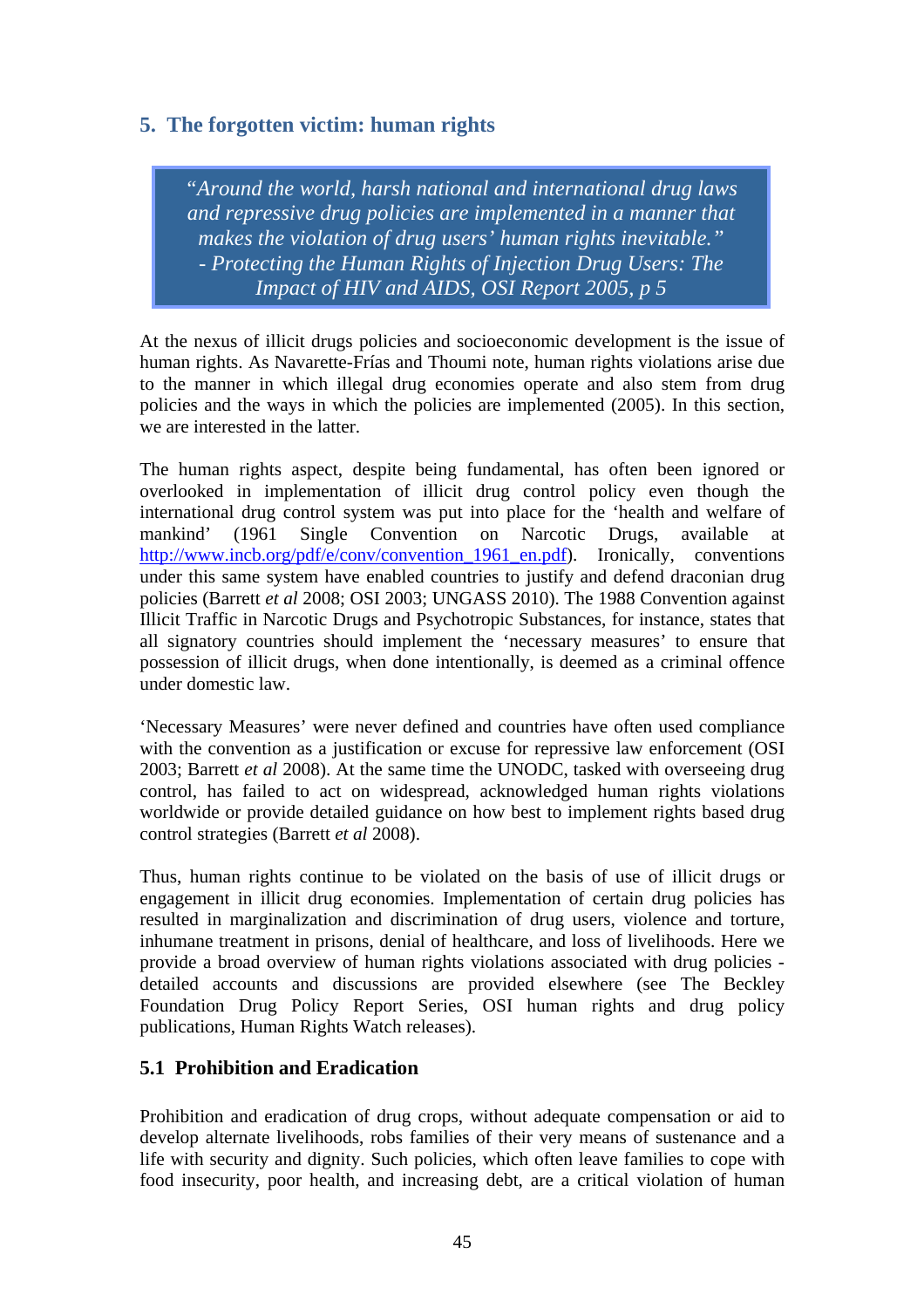rights. In addition, implementation of eradication, often involving the military, has been reported to result in human rights abuses including physical abuse, burning of fields and houses, and stealing of food and other assets (OSI 2010b).

Eradication that involves aerial fumigation, presently done only in Colombia, can affect the health of farmers and their families, destroy legal cash crops, harm livestock, and cause environmental degradation – all of which only cause further suffering to farmers and their families (Chouvy and Laniel 2007). Indeed, a visit by the UN Special Rapporteur on the Right to Health to Ecuador in 2007 confirmed that there was substantial and valid evidence showing that fumigation in areas along the Colombia-Ecuador border had caused harm to health (OSI 2010b). Of concern is also how aerial spraying seems to affect the health of children and other vulnerable groups of communities most (Barrett *et al* 2008). Another investigation conducted between 2002 and 2003 found that aerial spraying had caused considerable damage to licit food crops, pastures, and livestock (Barrett *et al* 2008).

## **5.2 Law enforcement**

Harsh law enforcement of illicit drug use has had appalling human rights consequences worldwide. As possession and use of drugs is an illegal offence in the majority of countries worldwide, drug users, dealers, and traders, have often been subject to severe and brutal treatment. For example, 60% of IDUs interviewed in Indonesia reported physical abuse by police: beating of the feet, hands, chest, and head by officers using their hands, fists, boots, pistol butts, iron rod and folded chairs (Davis *et al* 2009). One reported being beaten with a wrench and flat side of a saw while others reported being burned by cigarettes, had their toe nails pulled out, were publically humiliated, threatened, and even given electric shocks (Davis *et al* 2009). Six percent reported sexual harassment or assault. Moreover, reports written in the police station were often inaccurate and those accused were denied access to a lawyer (Davis *et al* 2009).

Similarly in the Ukraine there have been reports of police capitalizing on withdrawal in order to extract testimonies from drug users, or abusing their power by extorting money from users (Barrett *et al* 2008). In countries such as China, Indonesia, Malaysia, Singapore, Thailand, and Vietnam, a considerable number of executions have been carried out for drug offences – even minor ones (Barrett *et al* 2008). In fact, despite the fact that capital punishment has increasingly been stopped in many countries, the number of states that included execution as a penalty for drug offences increased from 22 in 1985 to 34 by 2000. This is in clear violation of the UN Human Rights Declaration which states that everyone has the right to life, liberty and security of person*,* and the International Covenant on Civil and Political Rights (ICCPR) which outlines that death penalties should only be enforced in the case of the most severe and heinous of crimes (Barrett *et al* 2008).

In countries where corruption is widespread, law enforcement might be used as an excuse to target particular communities such as ethnic minorities. For example in Uzbekistan, Tajik or Afghan immigrants may be unfairly detained in connection to illicit drug possession when in fact they do not even posses any illicit drugs (Lubin *et al* 2002). On a similar note, most of the deaths resulting from law enforcement on drug trading in Brazil are poor, black youth living in the favelas (OSI 2010c). In other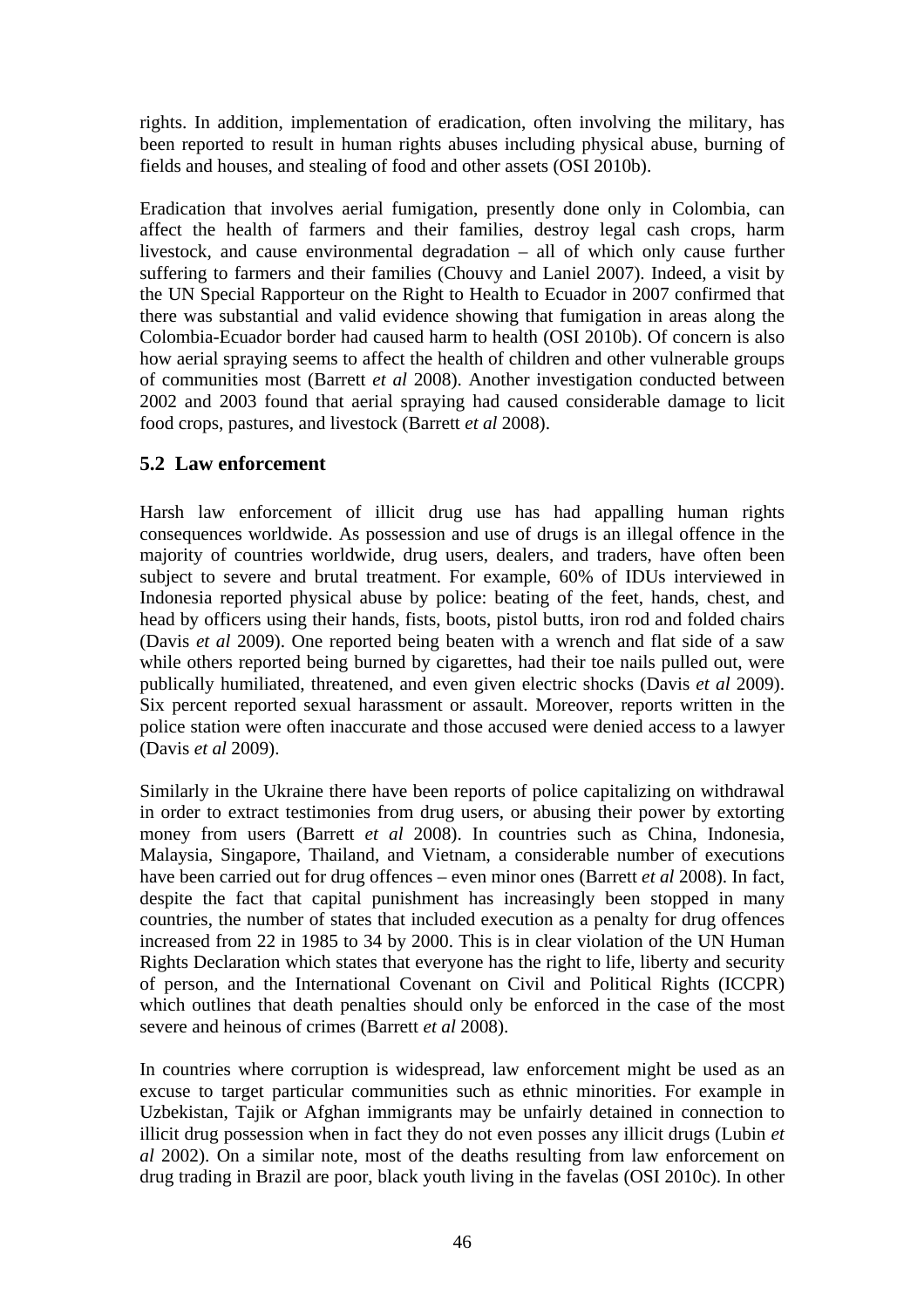countries, drug related arrests may simply be used to strengthen an autocratic regime and spread fear such as in Sudan where arrests and seizures specifically occur in regions where political opponents to the government opponents live - seriously bringing in to question civil liberty (Allen 1999).

The same vested political interests argument can be extended to an international context, where drug control policy may be used more as a foreign policy tool. Certain donor organizations of western countries, for instance, have known to use recipient countries' drug policies as a means of withholding foreign aid – indirectly meant to put pressure on 'problematic' governments (Klein 1999). Likewise, it has been argued that American aid and the country's 'war on drugs' was used as an excuse to intervene in Colombia's internal affairs (Mac Gregor 1993).

In the United States, there are reports of punitive drug laws in the United States disproportionately affecting poor and the marginalized groups of the community (Buxton 2006). According to 2005 figures, 44.8% of all state prisoners incarcerated for illicit drug offenses were African American, while 28.5% were white – even though rates of illicit drug use and offences are similar to white Americans (Bewley-Taylor *et al* 2009; Moore & Elkavich 2008). Such discrimination further marginalizes a particular segment of society (Bewley-Taylor *et al* 2009; United Nations General Assembly 2010). Moreover, the vast majority of arrests are due to possession of small quantities of drugs, rather than sales or trading, which has no impact on the large volumes being traded (Buxton 2006).

## *5.3 Militaristic approaches*

Due to failures of traditional law enforcement strategies, increases in terrorist activities, or violence used by drug gangs, some countries have entrusted the military/army with drug control or used military weaponry and strategies to combat illicit drug activities (Buxton 2006). Yet, militarization of drug control has not been successful in combating illicit drug use or trading. While production of illicit drugs did decrease in Colombia and Thailand following use of the armed forces drug control, low supplies were offset by increased production in neighboring countries (Buxton 2006). In addition, innocent citizens are often the victims of forceful approaches or as a result of conflict between drug gangs and the military. Evidence shows that there is often violation of human rights when drug control is militarized, especially when the rule is 'shoot to kill' or 'shoot on sight' (Buxton 2006).

In Bolivia, for instance over 200 people were killed due to protests against forced crop eradication between 1999 and 2002 (Buxton 2006). A similar, tragic situation was felt in Brazil, when a militaristic approach was used to control illicit drug trade: over 15,000 people 'disappeared' after being held by security forces, and people shot by the forces had an average of 4.6 bullets – the majority of which were in the head. Policies and rules enacted by the Brazilian government gave more power to the forces and allowed their actions to go unchecked (Buxton 2006).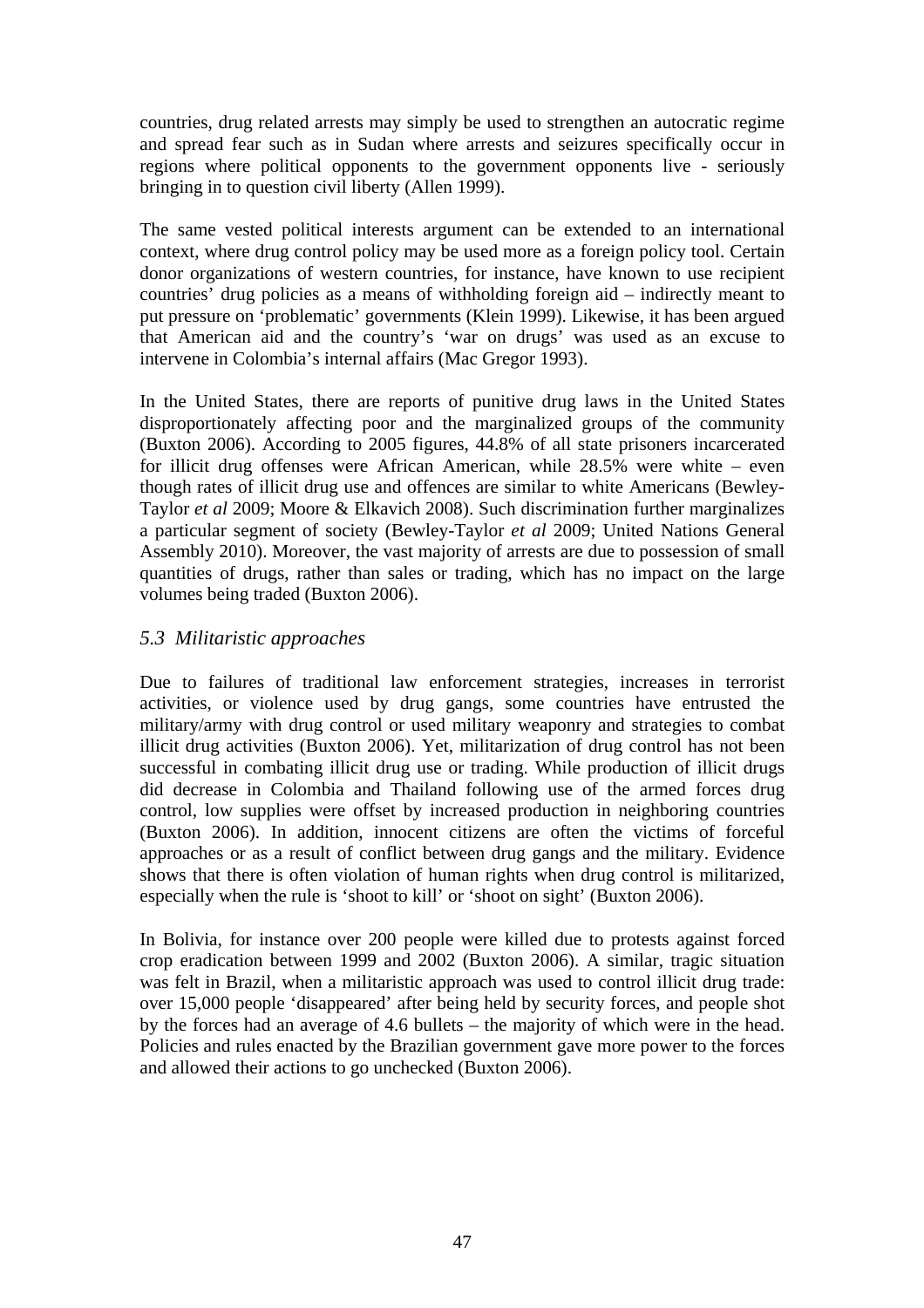## **5.4 Forced treatment**

In many countries worldwide, people incarcerated for the use or possession of illicit drugs may be forced to undergo treatment (Barrett *et al* 2008). The 1961 Single Convention on Narcotic Drugs allows countries to 'provide' for drug users who have committed an offence to undergo treatment (Barrett *et al* 2008). The problem is the that 'treatment' is often not based on medical evidence, and instead is often forced labor, military-like drills, torture, and experimental treatment – a clear violation of the right to enjoy health and access appropriate services and treatment (United Nations General Assembly 2010). Moreover, it is estimated that anywhere between 90 to 100% of drug users who undergo forced treatment later resume drug use (United Nations General Assembly 2010).

In China, for instance, arrested drug users are obligatorily sent for rehabilitation, which also involves "treatment" consisting of forced unpaid labor for as long as 18 hours per day, and sometimes executing violence on fellow inmates (Barrett *et al* 2008; Human Rights Watch 2010). It thus comes as no surprise that some Chinese drug users adopt extreme measures to avoid treatment: findings from a survey conducted in 2004 revealed that 9% of 3,213 heroin users had taken steps such as swallowing glass (Barrett *et al* 2008). In Thailand, thousands of drug users were forced to attend drug treatment during the 2003 crackdown, those who did not show up were arrested or blacklisted (Barrett *et al* 2008). It was reported that several people underwent treatment simply out of fear of being arrested otherwise, even if they had never taken illicit drugs or had stopped use prior to the campaign (Barrett *et al* 2008). According to a recent Human Rights Watch Report, serious human rights abuses occur in compulsory drug treatment centers in Cambodia including: beatings, sexual violence, and forced labor lashings (OSI 2010a).

## **5.5 A discriminatory environment**

The illegal nature of drug use, as created by international and national policy and regulation, has result in considerable stigma and discrimination. Suwannawong notes that in village communities of Thailand, drug users are often refused loans, falsely accused of crimes, and can even be denied their post-death Buddist rites and rituals (Suwannawong 2010). Internationally, many drug users are subject to prejudice within the healthcare system and denied treatment. For example in the United Kingdom drug users have been refused treatment for Hepatitis C, contrary to guidelines, based on the argument that they will not adhere to treatment (United Nations General Assembly 2010). The UK is not the only case, there are millions of drug users world-over, as stated in chapter 2, who are not being treated  $-$  a gap attributable to a range of factors including stigma and discrimination (Melis & Nougier 2010).

In countries like Russia and Ukraine, there have been reports of pregnant drug users being denied healthcare, forced into undergoing abortions, or asked to face legal recourse at the risk of losing parental rights (Melis & Nougier 2010). Human rights violations are intensified when the drug user is also HIV positive. In Thailand, HIV positive drug users are often denied treatment, both by medical and government authorities (Suwannawong 2005). World-over, HIV positive drug users continue to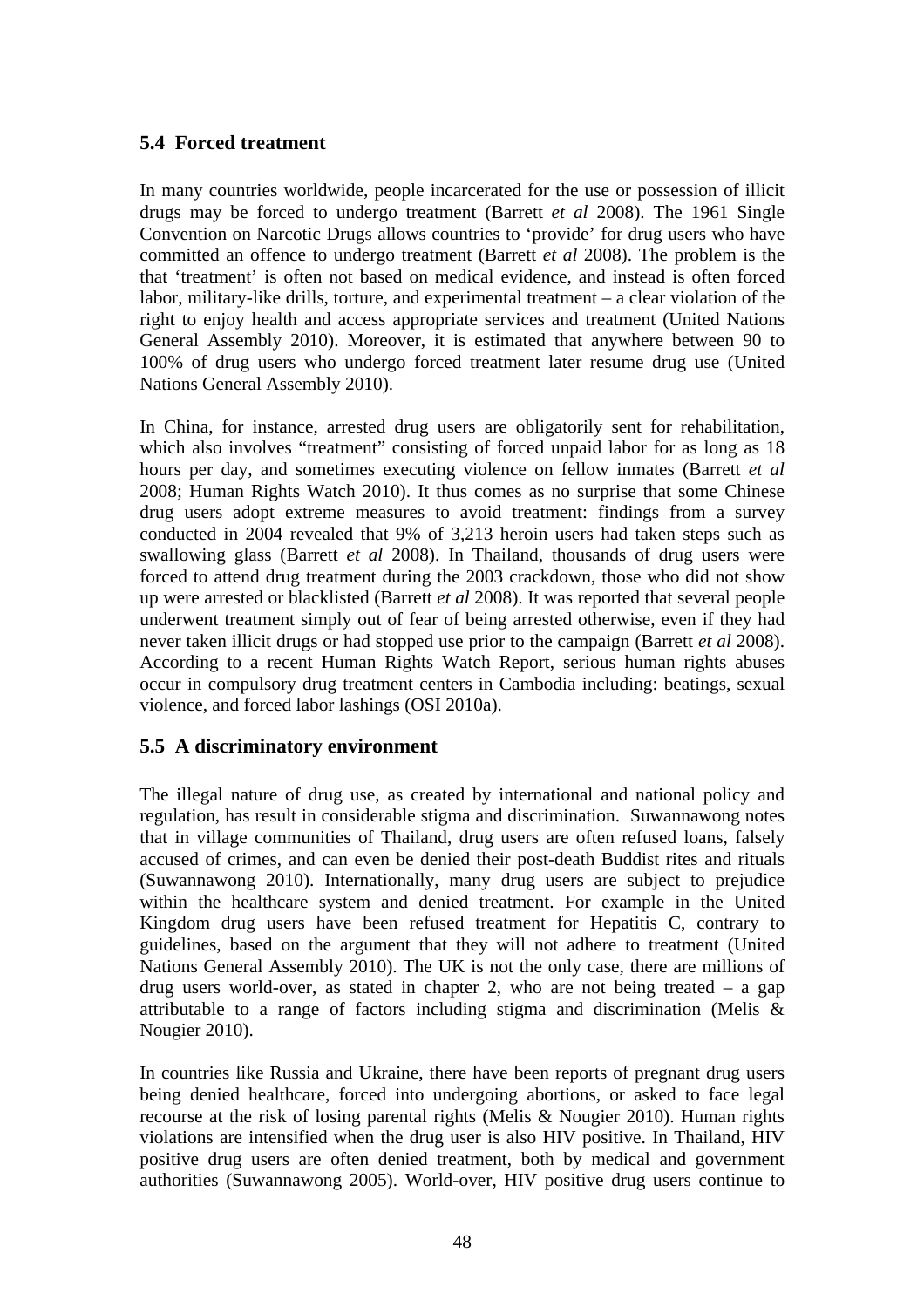have disproportionate access to treatment compared to the need, particularly in Eastern Europe and China (Barrett *et al* 2008).

### **KEY FACTS RELATED TO THE IMPLEMENTATION OF ILLICIT DRUG POLICIES AND THEIR IMPACTS ON HUMAN RIGHTS**

- **Drug eradication programs and law enforcement crackdowns have resulted in wide spread violations of human rights that include compromising the food security of poor and marginal people or beatings, intimidation and murder of people who may or may not be involved in aspects of illicit drug production, trade or use at the hands of the state.**
- **Drug treatment that is conducted compulsorily, without scientific evidence of effectiveness, by people who are not medically trained to deliver treatment and in conditions that can only be described as inhumane, is itself a gross violation of human rights.**
- **Any human rights violations conducted in the name of drug eradication programs, alternative development, law enforcement and treatment can only lead to poor outcomes in terms of the socioeconomic development.**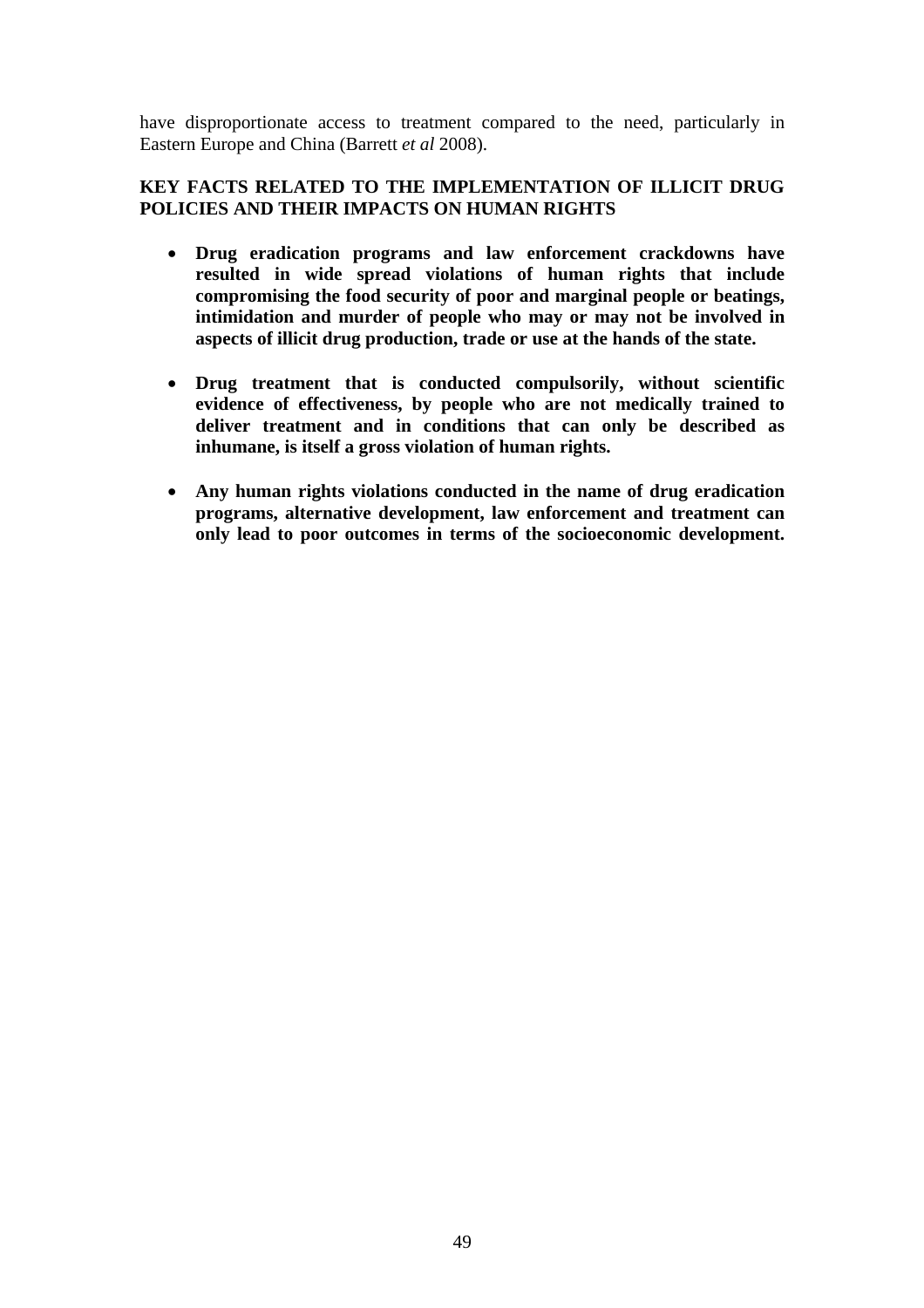## **6. Summary & Conclusions**

*"…it is essential to promote development in drug-growing regions. Our work to achieve the Millennium Development Goals and fight drugs must go hand in hand." - Ban Ki moon, Secretary General of the United Nations*

As the first international convention to control the use of narcotic drugs turns fifty next year, we find that all countries of the world are now affected by illicit drug economies – be it production, trade, or consumption (or a combination of any of these). Societies have long grappled with the issue of how to control the social and economic costs arising from illicit drugs, pursuing strategies to decrease, supply, demand or harm. It has been acknowledged that involvement in illicit drugs is a product of broader social, economic, and cultural factors while illicit drugs themselves also act as an impediment to progress within the same spheres. Translation into practice, however, has been lacking or inadequate, suggesting that there is a need for greater recognition of the interactions between illicit drugs and development. As part of a larger project that aims to increase awareness so as to ensure that theory is put into practice, this report has sought to illustrate the complex relationships between illicit drugs, drug policies, SED, and human rights.

## **6.1 The interrelationships between illicit drugs and SED are real and complex**

Our literature review shows that SED and illicit drug production, trade, and use are associated through several intertwined and opposing pathways. Rural underdevelopment, conflict and economic crises can drive illicit drug production. Poverty, unemployment, marginalization, and changing social norms create vulnerable environments for drug use. At the same time free trade, modernization, and greater disposable income resulting from enhanced SED may encourage consumption of illicit drugs and facilitate trading. Illicit drug economies may sustain and boost economic development in the short-term, however this is likely to be offset by longerterm consequences of corruption, crime, erosion of social capital, increased health costs and reduced productivity in the long term.

These relationships are particularly important in developing countries, many of which are affected by prevalent drug consumption, trade, and production, as well as poor SED. In these cases poverty, weak governance, corruption, and other factors that constitute a poor environment for SED create the conditions for illicit drug economies to thrive. Further the corrupting influence of these very economies inhibits any attempt to tackle poverty and impose law and order. Afghanistan is a classic example where conflict, lawlessness, and poor development have fuelled opium cultivation and establishment of strong trading networks. At the same time, the corruption, narcoregimes, insecurity, organized crime and violence resulting from the illicit drug economy has hindered attempts at state building, restoration of peace, and enhancing development in the country. Still, the opium economy, which accounts for a significant proportion of the country's economic activity, is also critically important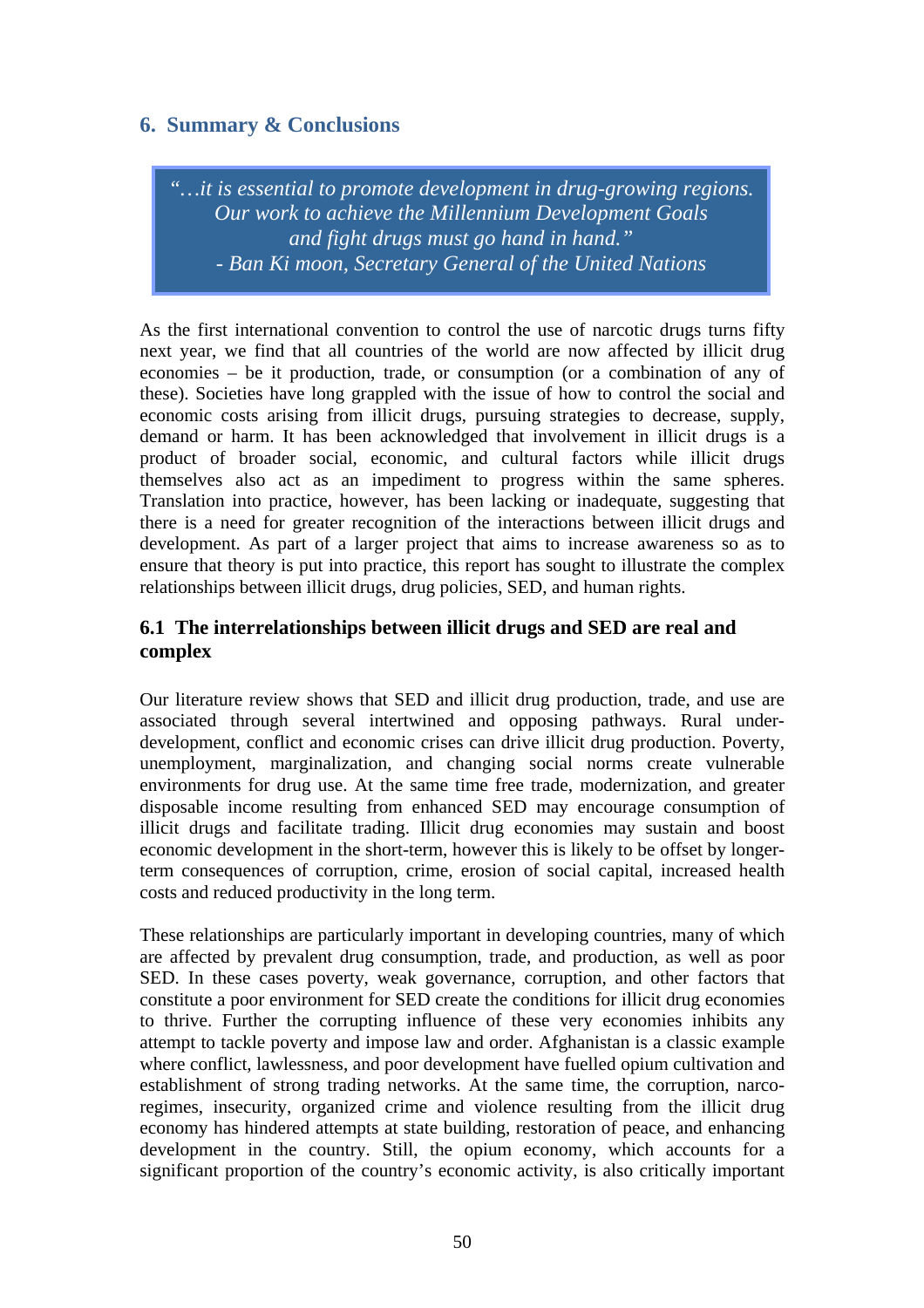in providing livelihoods. This case highlights with striking clarity the complexity with which the illicit opium economy and SED are inherently linked. Afghanistan is not the only case in point, similar situations can be found in other countries – albeit at a different scale.

## **6.2 Illicit drug policies do not address the very socioeconomic context which influences engagement in drug economies**

Illicit drug control policies, largely championed by the wealthier, 'consuming' countries, have mainly comprised of stringent and often zero-tolerance strategies aimed at eradicating supply and demand of illicit drugs, which in turn, is supposed to reduce the associated harms. However, as Roberts and colleagues argue, the relationship between prevalence and harm is not linear or simple (Roberts *et al* 2004c). Indeed, as we have seen in this report, illicit drugs are a function of broader socioeconomic issues, and reductions in availability or use do not necessarily entail a decrease in harms caused to societies. In fact, such policies which aim to create a 'drug free world' have mostly either exacerbated the social and economics costs associated with illicit drugs, or paradoxically, reversed the 'security' offered by illicit drug economies, while also violating human rights. These consequences continue to be overlooked however, with success of drug control programs primarily measured in terms of amounts of illicit drugs produced and consumed (Roberts *et al* 2004c).

## *6.2.1 Supply side policies*

Available evidence shows that supply side policies and programs have, more often than not, failed to curb production of illicit drugs. Studies show that farm-gate price is but one of the many factors that lead farmers to cultivate drug crops, food insecurity, access to credit and land, poor agricultural infrastructure, and environmental conditions are also important. Underlying these factors are issues of social and political marginalization as illustrated by the examples of Rif in Morocco and the Akha tribe in countries of the Golden Triangle, as well as conflict and violence, as in Myanmar and Afghanistan. Consequently, as highlighted by the several examples illustrated in Chapter 4, the non-development oriented measures of law enforcement and eradication only weaken SED in already poor communities by decreasing income and increasing food insecurity, in addition to disrupting traditional norms and practices. Since the problem of poor development persists, so does illicit drug production.

Mansfield and Pain argue that law enforcement and eradication failed to stem production in Afghanistan because there was no difference in opportunity cost. Switching to cultivation of wheat meant that there was still likely be food insufficiency for most Afghan families. At the same time, growing opium poppy and then having the crop destroyed in eradication, produced the same end result of food insecurity. Consequently, it was still worth the risk to most families to grow opium and try to reduce insecurity (Mansfield & Pain 2006; Chouvy 2009). Similarly, Chouvy explains that in light of the size of the Afghan illicit drug economy and its importance in providing rural families access to credit, cash income, and relative food security and protection in a highly unstable environment, schemes such as compensation from the government (which is resource poor) in return for stopping cultivation will be highly unattractive (Chouvy 2009). These same arguments can be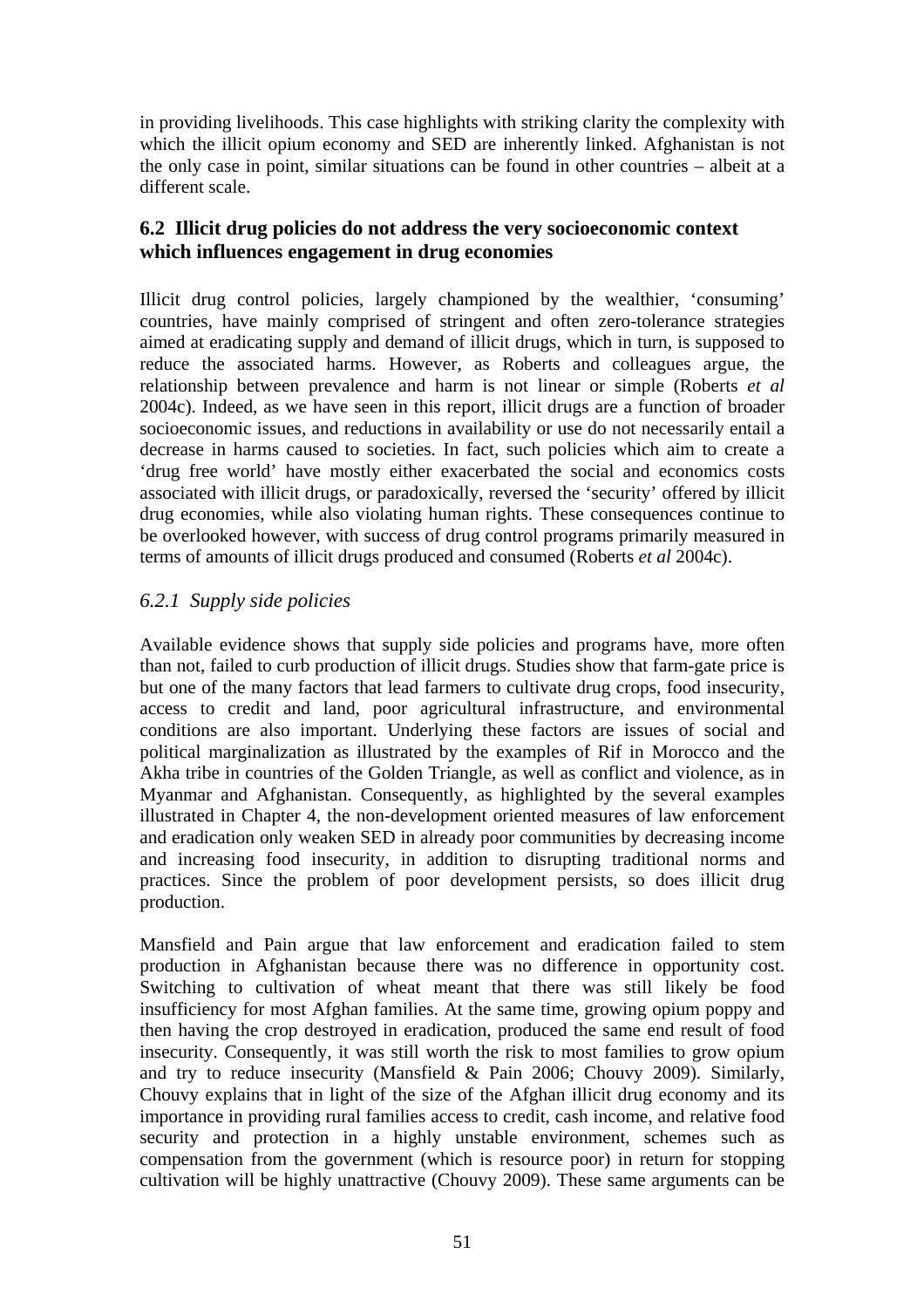applied to the contexts of Shan State in Myanmar or in the northern regions of Laos and Thailand, where farmers resumed cultivation of illicit drug crops out of sheer need because alternative options did not meet their immediate requirements. Where communities have access to commodity markets and other sustainable economic activities, supply side strategies may work (Mansfield & Pain 2007; Chouvy 2009). Households with relatively higher-income, assets, and access to land are more likely to eschew drug crop farming (Mansfield & Pain 2007; Chouvy 2009). Poorly developed communities and the most deprived households however are less likely to, even when faced with legal penalties.

Alternative development projects which have tried to root themselves within broader development frameworks but have largely been unsuccessful because, as Byrd argues, 'have been not only narrow but also far too short term in their orientation' (Byrd 2010). While such projects were meant to focus on areas such as infrastructure, and access to markets and credit facilities, the emphasis has mainly been on short-term outcomes instead (Byrd 2010). 'Cash-for-work programs,' whereby agricultural inputs are provided free of cost so as to compensate for immediate losses in income are an example (Byrd 2010). Such projects only act as a palliative, alleviating burdens in the short-term but not addressing the deeper, persistent development problems (Byrd 2010). The shift in thinking to promoting 'alternative livelihoods' was meant to emphasize these broader problems, however this theoretical concept has yet to be translated into realities on the ground (Byrd 2010).

While the evidence on the effectiveness of interdiction and law enforcement is limited and less detailed, that which is available suggests that these measures have only encouraged traders to diversify and divert trading routes, while also increasing violence and crime. Traders have been able to do so by capitalizing on environments where institutional structures are weak, governance is poor, corruption is widespread, and societies generally deprived – all conditions of poor socioeconomic development which lead individuals to engage in trading in the first place. Prices of illicit drugs on the other hand have not significantly changed, and in fact have actually decreased.

### *6.2.2 Demand side policies*

On the demand side, law enforcement activities have focused on both drug users and drug dealers. These activities have further isolated users and increased riskier forms of drug use – rather than decreasing consumption. Evidence suggests that this is because law enforcement does not address and improve the macro- and microenvironmental issues which lead to drug use in the first place: poverty, education, poor housing, unemployment, and changing values, or at the other end of the income spectrum, modernization and the accompanying new norms and practices. Although more detailed research is required, data analyses by Wilkinson & Picket show that illicit drug use is higher in societies with greater income inequality, demonstrating that there are indeed socioeconomic issues which impact on drug use (2010). In contrast, evidenced-based and voluntary treatment which treats illicit drug use as a public health concern is more likely to result in positive effects on society with studies suggesting that it decreases risky behavior and HIV transmission, as well as criminal activity. Over the long-term, this may thus help to improve SED.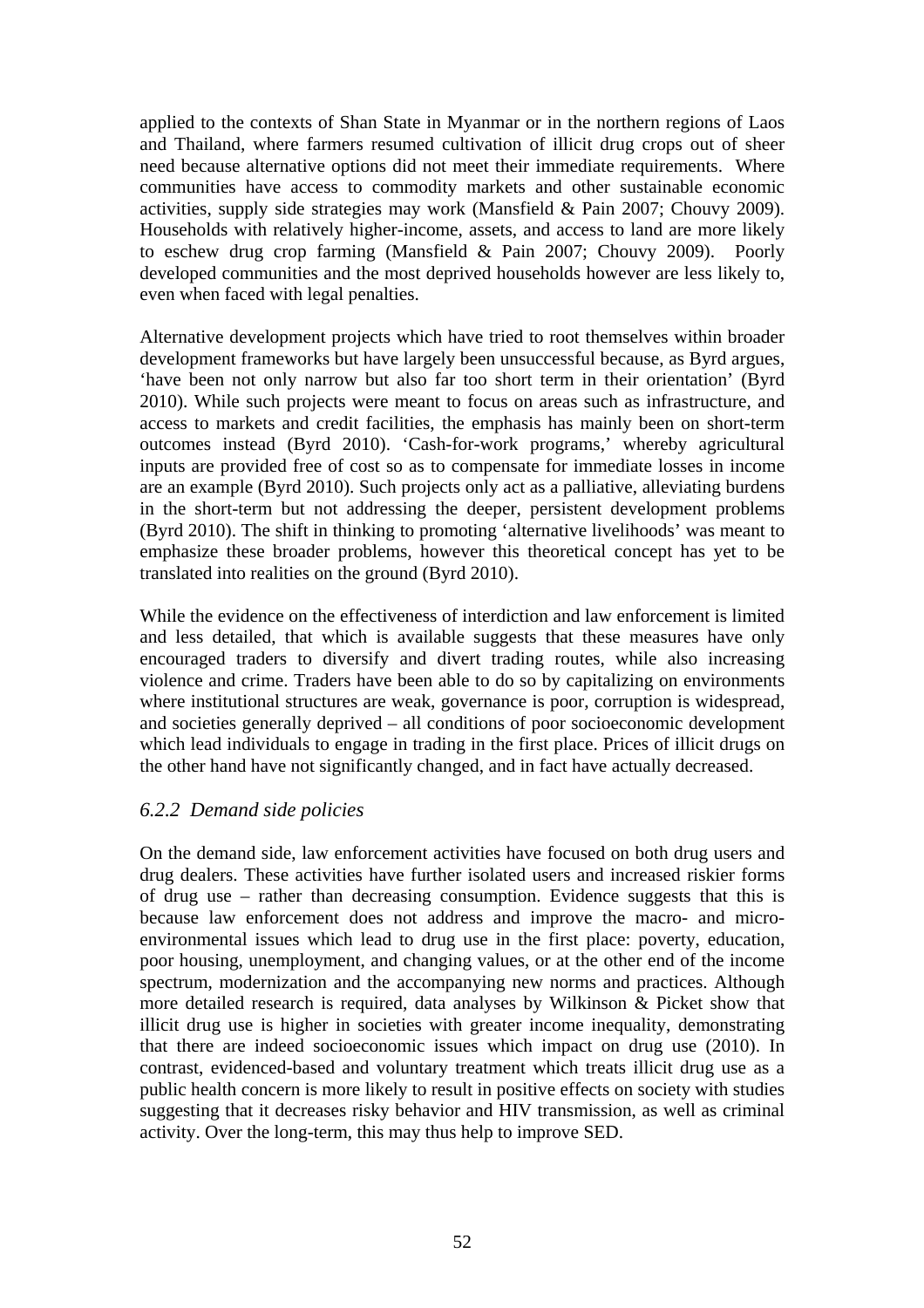## *6.2.3 Harm Reduction*

Harm reduction, which does not focus on reducing supply or demand, is also rooted in public health. While further evaluations of harm reduction programs are required to substantiate and strengthen the available body of evidence, findings suggest that drug users' risky behavior is reduced and HIV transmission is less. Strong evidence supports the claim that in Australia, prompt and effective response to HIV amongst drug users through harm reduction programs in effect "altered the course of the country's epidemic" (UNAIDS 1999). Such impacts no doubt diminish health and social costs on societies, and could thereby enhance SED. Furthermore harm reduction approaches often require sound cooperation between public health and law enforcement agencies, serving as a model for a more balanced approach between agencies concerned with both drug supply, demand and harm and those agencies concerned with improving SED.

## **6.3 All peoples have the right to pursue their economic, social, and cultural goals without suffering discrimination of any kind**

Implementation of harsh and punitive drug policies has resulted in serious human rights violations. The most vulnerable within communities suffer and are further marginalised, especially HIV infected drug users, women, and ethnic minorities. In such settings SED is more likely to be hindered.

## **6.4 A need for more rigorous studies and evaluations**

Having stated the above, we recognize that our conclusions mask significant gaps in data. Findings from our study are based on limited evidence, characterized by a lack of quantitative or detailed data on the impact of SED on illicit drug economies, and vice-versa, as well as an insufficiency of rigorous evaluations of drug control programs. Our expectation on data availability was therefore also validated. There were also considerable differences in the available evidence for various thematic areas. For example, there was more detailed information on the impact of illicit drugs on SED, versus the reverse relationship. Similarly, data on the impact of supply side policy on development was more abundant. These differences may reflect a real lack of awareness on the various issues and/or actual variations in the strength of the relationships.

Still, it is evident that there is a need for further research into the interrelationships between SED, illicit drugs production, trade and use, illicit drugs policies and human rights. Areas meriting further exploration are many, but include: impact of macroeconomic factors on illicit drug production, trading, and consumption; how enhanced SED affects illicit drug economies, and how the interrelationships differ depending on gender or ethnicity. Though SED, in itself, is difficult to measure, quantitative studies exploring the correlations between socioeconomic indicators and illicit drug production, trading would help to further understanding in the area.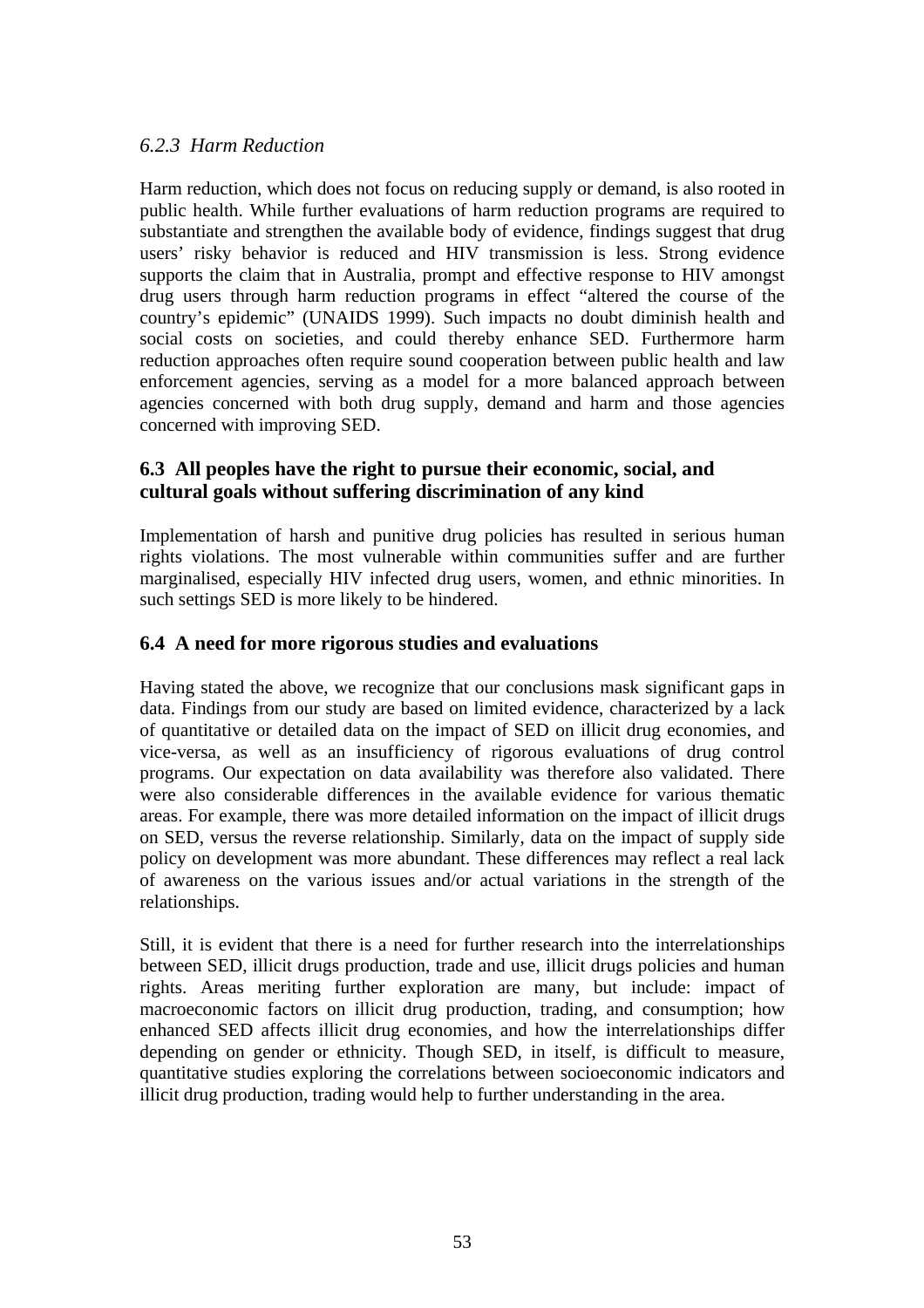## **6.5 Development policy and illicit drug policies are interdependent**

Overall, findings from our literature review substantiate the fact that illicit drug economies and socioeconomic development are indeed associated in several complex ways. Factors linked to SED may lead to or deter engagement with illicit drugs, while illicit drug economies negatively impact on SED in the long-term, despite possible short-term benefits to development. Drug control policies which have rarely taken into account the SED context have, as a result, largely failed in reducing illicit drug use, trade, and production and also inflicted considerable social and economic costs on society – including human rights violations. In effect, based on our definition of 'control', these policies defeat their purpose by exacerbating the harms associated with illicit drugs. Thus, our hypothesis that '*Equitable SED is necessary for successful control of illicit drugs,* while *effective and human rights based illicit drug control is required to foster sustainable SED*' holds true based on the evidence available.

The implications of our findings are complex, and this report does not seek to provide answers. However, it is clear that illicit drugs need to be more widely regarded as a development issue, and policies designed and implemented accordingly. Illicit drug control strategies will need to be mainstreamed within broader development strategies, such as national development or poverty reduction strategies. Illicit drug control policy, as Merrill Singer argues, has largely been 'reactive' – in other words, developed and implemented in *response* to illicit drug-related problems as they have arisen in societies (Singer 2008a). In addition, policies have been designed based on narrowly defined and specific goals: either reducing demand or supply of illicit drugs, and more recently, harm from drug use (Singer 2008a).

Socioeconomic development is a complex, broad, and dynamic process, which demands 'proactive' policy with investments in many different areas as well as longterm goals. Consequently, illicit drug policies will need to be implemented with a long-term vision and strong and sustained commitment. On the other hand, development policies will need to take into account the social and economic disparities that create vulnerabilities to illicit drug economies. It is imperative for development agencies and governments of developing and transitional countries to investigate and account for the impact of development on vulnerabilities to drug production, trade, and use. All aspects of development, ranging from infrastructure projects to education programs, especially if donor funded, must consider implications for illicit drug production, trade, and use, as is often already done with respect to the environment, HIV/AIDS or gender dynamics.

## **6.6 Illicit drug control and development agencies need to work together**

Given the above, there is a need for dialogue and collaboration between drug control and development agencies. To date, traditional development agencies, such as the United Nations Development Program (UNDP), have rarely invested in drug control, while drug control agencies, like the UNODC, lack the capacity to design and implement large-scale development programs. The development dialogue around illicit drugs has largely centered on HIV/AIDS or alternative development projects. Acknowledgement that illicit drugs and socioeconomic development are inherently linked and the resultant increased cooperation between such agencies, will enable the UNODC, for example, to capitalize on the comparative advantage that UNDP has in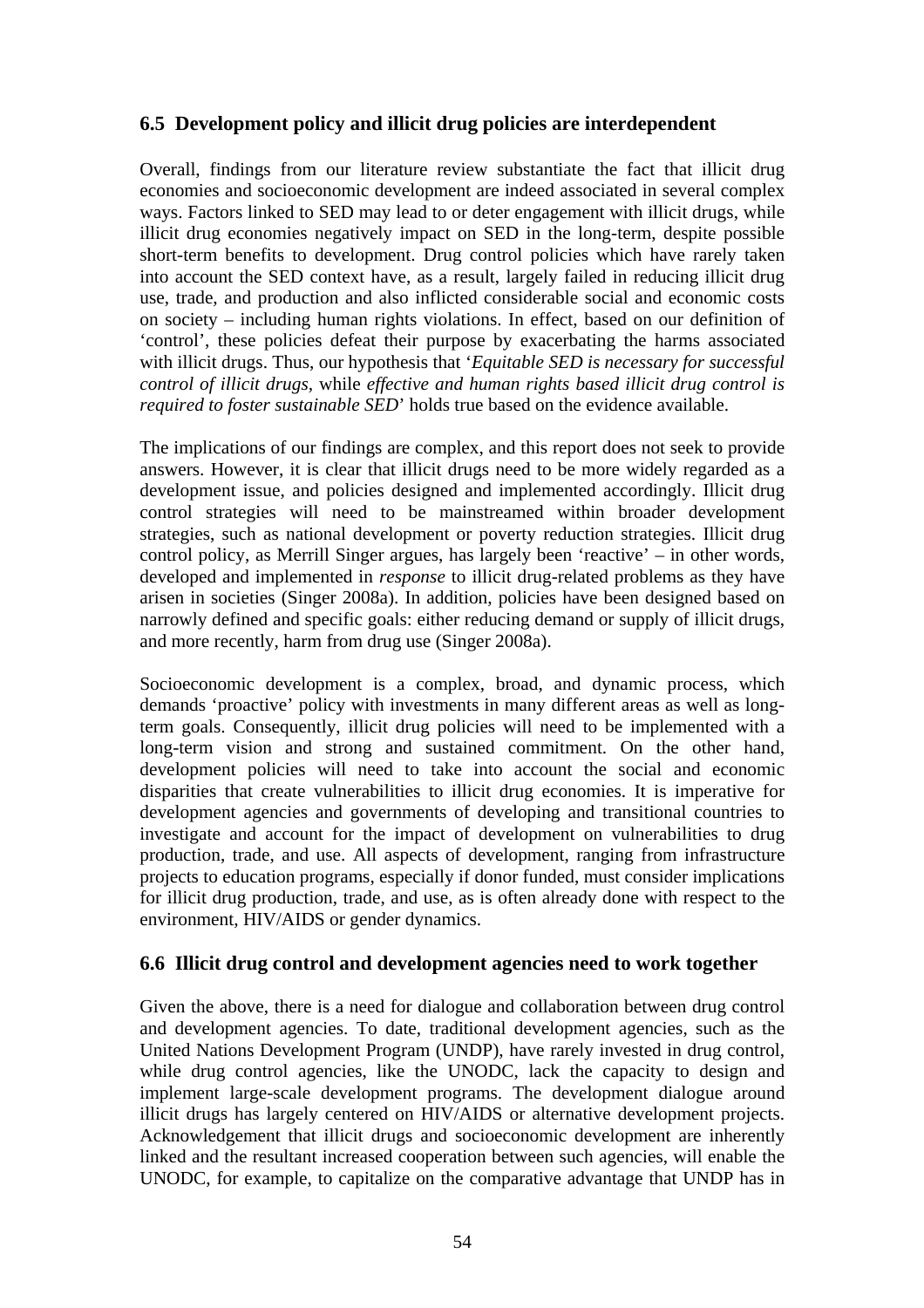implementation of development programs. Enhanced linkages between development and drug entities will, however, require widespread acknowledgement of the interrelationships between both fields.

Though the MDGs do not mention illicit drugs, there is progress being made in acknowledging the link between development and illicit drugs. Recommendations from the Executive Director's Report on the "Action Plan on International Cooperation on the Eradication of Illicit Drug Crops and on Alternative Development' presented at the 2008 Commission on Narcotic Drugs (CND) included the need for integration of alternative development strategies into broader national development strategies, as well as evaluating alternative development programs based on development indicators rather than only with crop production statistics (IDPC 2008). Similarly, a joint World Bank and the UK Department for International Development (DFID) report recommended that opium production in Afghanistan be controlled and reduced through a wide range of development and economic programs (Byrd 2010). Likewise, the Secretary General of the United Nations, Ban Ki-moon, in June 2010, acknowledged that the link between development and illicit drugs stating that effective illicit drug control was required in order to achieve the MDGs and sustainable development (Morris 2010). A recent IDPC policy paper (October 2010) by Melis & Nougier highlighted how illicit drugs are linked to various MDGs, substantiating the need to recognize that illicit drugs are a development issue (see Box 8).

#### **Box 8: Illicit drugs are important to the Millennium Development Goals**

MDG 1, Target 1.A: *Halve the proportion of people whose income is less than \$1 a day*

The majority of people involved in illicit drug production are amongst the poorest of the poor. Yet, they continue to be ignored by development policies

MDG 1, Target 1.B: *Achieve full and productive employment and decent work for all, including women and young people*

Those employed by the illicit drug economy are subject to hazardous working conditions. Illicit drug economies impact on licit sectors of the economy.

MDG 3: *Promote gender equality and empower women*

Gender components are rarely include in illicit drug control programs, despite the fact that women participate in illicit production and trading, and also consume illicit drugs. Women are often subject to human rights violations such as sexual harassment, marginalization, and lack of access to maternal and sexual reproductive health services.

MDG 6, Target 6.A: *Have halted and begun to reverse the spread of HIV/AIDS*

 Target 6.B: *Universal access to treatment for HIV/AIDS for all those who need it*

Injecting drug use is a risk factor that fuels transmission of HIV: around 10% of all HIV infections occur due to sharing of needles. Yet, HIV positive drug users continue to be discriminated against, and are denied access to treatment.

#### MDG 7: *Ensure environmental sustainability*

Eradication of illicit drug crops has negative impacts on the environment and human health.

Source: Melis & Nougier 2010; MDG website www.un.org/millenniumgoals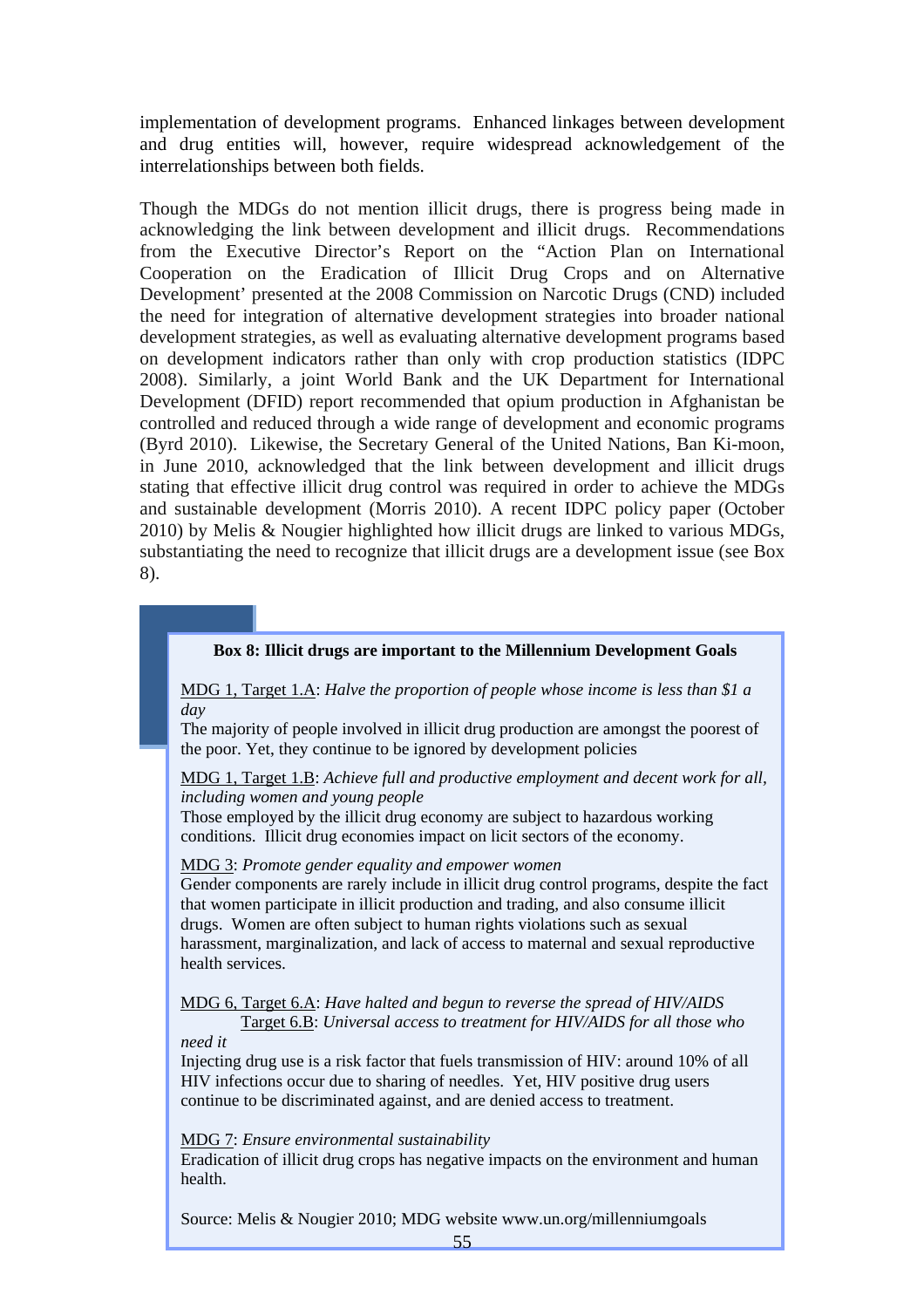Thus, it is a critical that further research is done to provide a better understanding of the relationships between SED and illicit drugs, and in order to provide a strong foundation for advocacy with important stakeholders. Widespread acknowledgement of the issue will help to ensure that theory is translated into practice. The majority of countries today still implement punitive drug control measures and treat all those involved in drug economies as criminals. Adopting a development-oriented approach to drug control, underpinned by a fundamental respect for human rights, will require a major shift in mindset but likely result in both enhanced drug control and SED.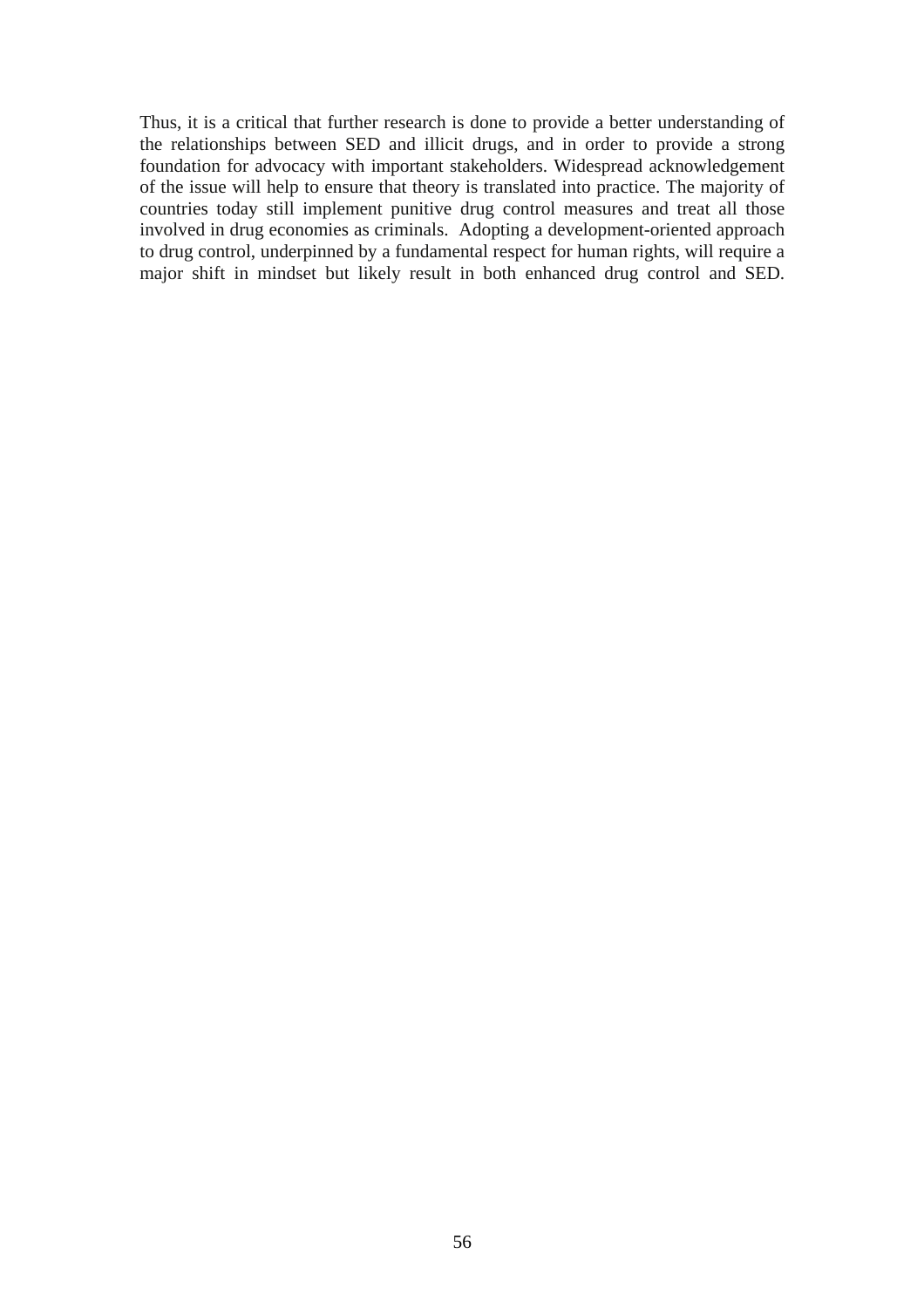#### **References**

- Adelekan, M & Stimson, G (1997), 'Problems and prospects of implementing harm reduction for HIV and injecting drug use in high risk sub-Saharan African countries', *Journal of Drug Issues,* vol. 27, issue 1, pp. 97-116.
- Alexander, BK (2001), *The Roots of Addiction in Free Market Society*, Canadian Centre for Policy Alternatives, Ottawa, viewed 10 October 2010, [<http://www.cfdp.ca/roots.pdf>](http://www.cfdp.ca/roots.pdf).
- Allen, C (1999), 'Africa and the Drugs Trade', *Review of African Political Economy*, vol. 26, no. 79, pp. 5-11.
- Allen, CM (2005), *An industrial geography of cocaine,* Routledge, New York.
- Alvarez, E (1995), 'Economic Development, Restructuring and the Illicit Drug Sector in Bolivia and Peru: Current Policies', *Journal of Interamerican Studies & World Affairs*, vol. 37, issue 3, pp.125-149.
- Aramrattana, A & Jinawat, P (2006), 'Law enforcement and crop substitution in the Golden Triangle', *Development Bulletin*, vol. 69, pp. 49 – 51.
- Barrett, D, Lines, R, Schleifer, R, Elliot, R, Bewley-Taylor D (2008), *Recalibrating the Regime: The Need for a Human Rights-Based Approach to International Drug Policy - Report 13:*, The Beckley Foundation Drug Policy Programme*,* Oxford, viewed 2 November 2010, <[www.beckleyfoundation.org/pdf/report\\_13.pdf>](http://www.beckleyfoundation.org/pdf/report_13.pdf).
- Bartilow, AH & Eom, K (2009), 'Free Traders and Drug Smugglers: The Effects of Trade Openness on States' Ability to Combat Drug Trading', *Latin American Politics and Society*, vol. 51, no. 2.
- Bastos, FI, Caiaffa, W, Rossi, D, Vila, M & Malta, M (2007), 'The children of mama coca: Coca, cocaine and the fate of harm reduction in South America', *International Journal of Drug Policy,* vol. 18, pp. 99–106.
- Bastos, FI, Strathdee, SA, Derrico, M & Pina, MD (1999), 'Drug Use and the Spread of HIV/AIDS in South America and the Caribbean', *Drugs: education, prevention and policy*, vol. 6, no. 1, pp.29-49.
- Becker, G & Murphy, K (2005), 'Battle Tactics: The Economics of the War on Drugs,' *The University of Chicago Graduate School of Business*, viewed 2 November 2010, <http://www.chicagobooth.edu/capideas/may05/battletactics.html>.
- Bewley-Taylor, D, Hallam, C, Allen, R (2009), *Report 16: The Incarceration of Drug Offenders: An Overview,* The Beckley Foundation Drug Policy Programme, Oxford, viewed 23 November 2010, <[http://www.idpc.net/php-bin/documents/Beckley\\_Report\\_16\\_2\\_FINAL\\_EN.pdf>](http://www.idpc.net/php-bin/documents/Beckley_Report_16_2_FINAL_EN.pdf).
- Block, A (2001), 'Africa.: (Special Issue: The World Geopolitics of Drugs**,** 1998/1999)', *Crime, Law and Social Change*, vol. 36, i1-2, pp.241-284.
- Buxton, J (2006). *The Political Economy of Narcotics: Production, consumption, and global markets*, Fernwood Publishing, Canada.
- Byrd, W (2010), 'Responding to the Challenge of Afghanistan's Opium Economy: Development Lessons and Policy Implications', in P Keefer & N Loayza (eds), *Innocent Bystanders: Developing Countries and the War on Drugs*, World Bank, viewed 28 October 2010, <http://wwwwds.worldbank.org/external/default/WDSContentServer/IW3P/IB/2010/03/25/000333037\_20100325 005015/Rendered/PDF/536410PUB0Inno101Official0Use0Only1.pdf>.
- Calvani, S (2006), 'Global trends and key issues on illicit drugs: Drug reduction policies and alternative development', *Development Bulletin,* vol. 68, pp. 10-14.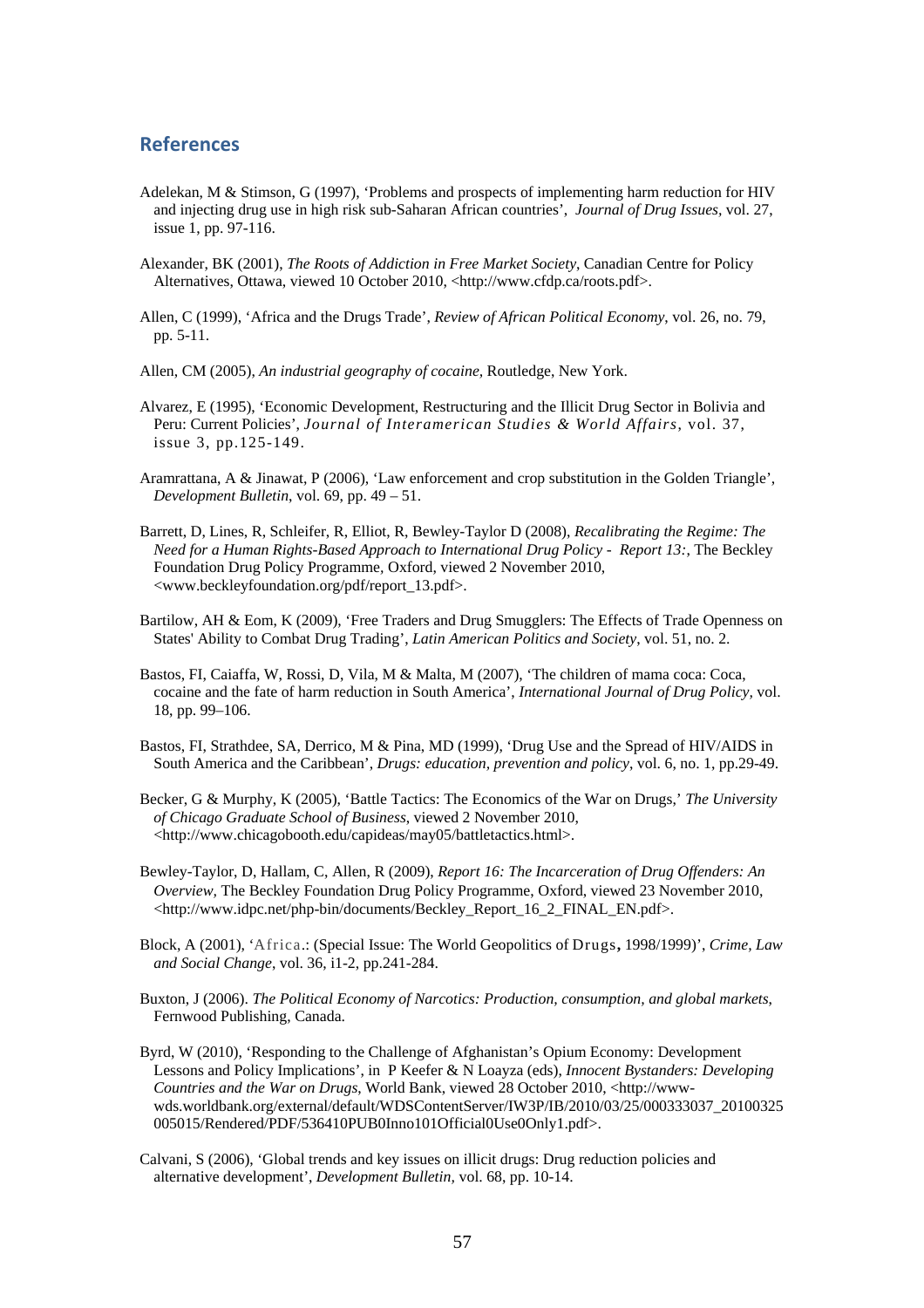- Centers for Disease Control and Prevention (CDC) (1998), 'Recommendations for prevention and control of hepatitis C virus (HCV) infection and HCV-related chronic disease', *Morbidity and Mortality Weekly Report (MMWR)*, vol. 47, issue 40, p.1.
- Chao-Tzang, Y (1993), 'The Political Economy of the Opium Trade: Implications for Shan State', *Journal for Contemporary Asia*, vol 23, no. 3, pp. 306-327.
- Chen, CY & Lin, KM (2009), 'Health consequences of illegal drug use', *Current Opinion in Psychiatry*, vol. 22, no. 3, pp. 287 – 292.
- Chouvy, PA (2005a), *Morocco said to produce nearly half of the world's hashish supply*, Jane's Intelligence Review, vol. 17, no. 11, pp. 32-35.
- Chouvy, PA (2009), *Opium: Uncovering the Politics of the Poppy*, Harvard University Press, Massachusettes.
- Chouvy, PA, (2005b), 'The dangers of opium eradication in Asia', *Jane's Intelligence Review*, vol. 17, no. 1, pp. 26-27.
- Chouvy PA & Laniel, L (2006), 'Drug Production and State Stability', SGDN *Secretariat General de la Defense Nationale, CERI Centre d'Etudes et de Recherches Internationales*, viewed 28 September 2010, <http://www.ceri-sciences-po.org/archive/sept06/rapport\_ceri\_sgdn.pdf>.
- Chouvy, P & Laniel, L (2007), 'Agricultural drug economies: cause or alternative to intra-state conflicts?', *Crime Law Social Change*, vol. 48, pp.133–150.
- Cohen, PT (2006), 'Help as a threat: Alternative development and the 'War on Drugs' in Bolivia and Laos', *Development Bulletin*, vol. 69, pp. 31-36.
- Crofts, N. (2005), 'Hepatitis C associated with Injecting Drug Use', in Pates, R, McBride, A & Arnold, K (eds.), *Injecting Illicit Drugs,* Blackwell Publishing, Oxford, pp. 82-92.
- Davis, S, Triwahyuono, A & Alexander, R (2009), 'Survey of abuses against injecting drug users in Indonesia', *Harm Reduction Journal,* vol. 6, no. 28.
- De Franco, M & Godoy, R (1992), 'The Economic Consequences of Cocaine Production in Bolivia: Historical, Local, and Macroeconomic Perspectives', *Journal of Latin American Studies*, vol. 24, no. 2, pp. 375-406.
- Denton, B (2001), *Dealing : women in the drug economy*, University of New South Wales Press Ltd., Australia.
- De Souza, J and Urani, A. (2002), *Brazil Children in Drug* Trading*: A Rapid Assessment*, International Labor Organization, Geneva, viewed 18 November 2010, <http://www.ilo.org/public/libdoc/ilo/2002/102B09\_83\_engl.pdf >.
- Dion, ML & Russler, C (2008), 'Eradication Efforts, the State, Displacement and Poverty: Explaining Coca Cultivation in Colombia during Plan Colombia', *Journal of Latin American Studies*, vol. 40, pp. 399 – 421.
- Dolan, K, Khoei, EM, Brentari, C, Stevens, A (2007), *Prisons and Drugs: A global review of incarceration, drug use and drug services - Report 12, The Beckley Foundation Drug Policy* Programme, Oxford, viewed 24 November 2010, <http://www.beckleyfoundation.org/pdf/Beckley\_RPT12\_Prisons\_Drugs\_EN.pdf>.
- Dupont, A (1999), 'Transnational crime, drugs, and security in East Asia', *Asian Survey*, vol. 39, no. 1999 pp. 433-455.
- Elliot, R, Csete, J, Wood, E & Kerr, T, (2006), 'Harm Reduction, HIV/AIDS, and the Human Rights Challenge to Global Drug Control Policy', *Health and Human Rights*, vol. 8, no. 2, pp. 104-138.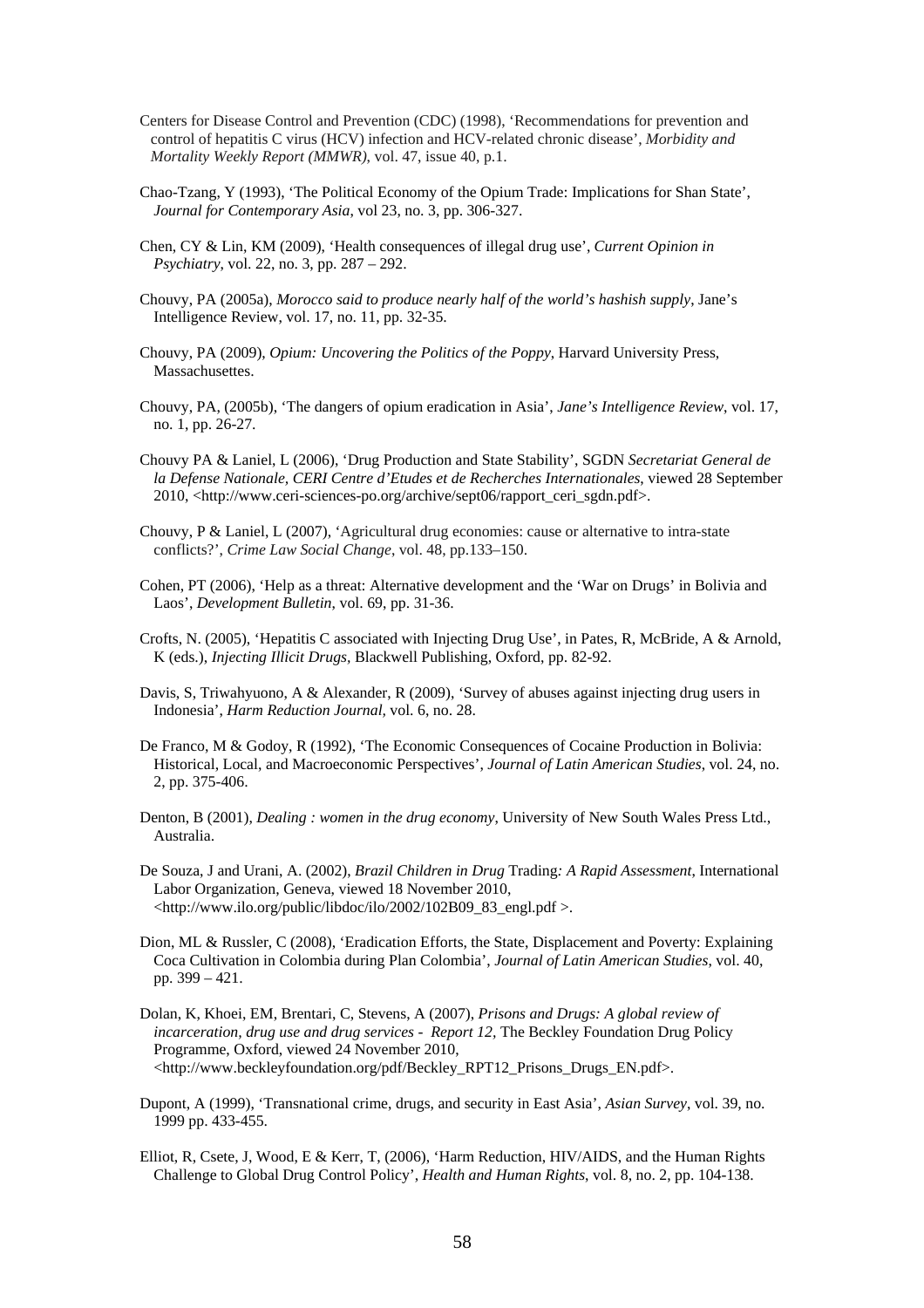- Epprecht, M (2000), 'The Blessings of the Poppy: Opium and the Akha People of Northern Laos', *Indigenous Affairs*, no. 4, pp. 16 – 21.
- Flynn, S (1993), 'Worldwide drug scourge', *Brookings Review*, vol. 11 no. 1, pp. 6-11.
- Garrett, L (2000), *Betrayal of Trust: The Collapse of Global Public Health*, Hyperion, New York.
- Goodhand, J (2005), 'Frontiers and Wars: the Opium Economy in Afghanistan', *Journal of Agrarian Change*, vol. 5, no. 2, pp 191 – 216.
- Graubner, C (2007), *Drugs and Conflict: How the mutual impact of illicit drug economies and violent conflict influences sustainable development, peace, and stability,* GTZ, Eschborn, viewed 30 September 2010, <http://www2.gtz.de/dokumente/bib/07-0470.pdf>.
- Greenfield, V, Paoli, L & Reuter, P (2009), 'Is Medicinal Opium Production Afghanistan's Answer? Lessons From India and the World Market' *Journal of Drug Policy Analysis*, vol. 2, issue 1, Art 3.
- Griffiths, P (2005), Transboundary flows and opiate plague in Vietnam. In K. Thomas (Ed.), *Australian Development Studies Network: Illicit drugs and development - critical issues for Asia and the Pacific*. Canberra: Australian Development Studies Network: Illicit drugs and development - critical issues for Asia and the Pacific.
- Griffiths, P (2006a), 'Confluence and consequence: globalisation, viscosities and transformation of HIV risk environments in Vietnam', PhD Thesis, RMIT University, Melbourne, Australia.

Griffiths, P (2006b), 'Shot in the Arm', *Development Bulletin*, vol. 68, pp. 59-63.

- Deutsche Gesellschaft für Technische Zusammenarbeit (GTZ) (2003a), *Drugs and Conflict: Discussion Paper by the GTZ Drugs and Development Program*, GTZ, viewed 30 September 2010, <[http://www.gtz.de/de/dokumente/en-drugs-conflict.pdf>](http://www.gtz.de/de/dokumente/en-drugs-conflict.pdf).
- Deutsche Gesellschaft für Technische Zusammenarbeit (GTZ) (2003b), *Drugs and Poverty: The Contribution of Development-oriented Drug Control to Poverty Reduction*, a cooperative study of the Drugs and Development Programme and the Cooperation Project of GTZ, viewed 1 October 2010, <[http://www.gtz.de/de/dokumente/en-drugs-poverty-english.pdf>](http://www.gtz.de/de/dokumente/en-drugs-poverty-english.pdf).
- Hacker, MA, Malta, M, Enriquez, M & Bastos F, (2005), 'Human immunodeficiency virus, AIDS and drug consumption in South America and the Caribbean: epidemiological evidence and initiatives to curb the epidemic', *Rev Panam Salud Publica,* vol. 18, issue 4/5, pp. 303–313.
- Hansurabhanon T, Jiraphongsa C, Tunsakun P, *et al* (2002), 'Infection with hepatitis C virus among intravenous-drug users: prevalence, genotypes and risk-factor-associated behavior patterns in Thailand,' *Ann Trop Med Parasitol*, vol. 96, pp. 615-25.
- Hoaken, P, & Stewart, S. (2003), 'Drugs of abuse and the elicitation of human aggressive behavior', *Addictive Behaviors,* issue 28, pp. 1533-1554.
- Human Rights Watch (2010), *Where Darkness Knows No Limits: Incarceration, Ill-Treatment, and Forced Labor as Drug Rehabilitation in China*, Human Rights Watch, New York, viewed 24 November 2010, <http://www.hrw.org/node/87467>.
- Hunt, N, Trace, M, & Bewley-Taylor, D. (2003), *Reducing Drug related harms to health: an overview of the global evidence: Report 15,* The Beckley Foundation Drug Policy Programme, Oxford, viewed 22nd November 2010, <http://www.beckleyfoundation.org/bib/doc/bf/2004 Neil\_211080\_1.pdf>.
- Inglehart, R & Welzel, C (2005), *Modernization, Cultural Change and Democracy: the human development sequence*, Cambridge University Press, New York.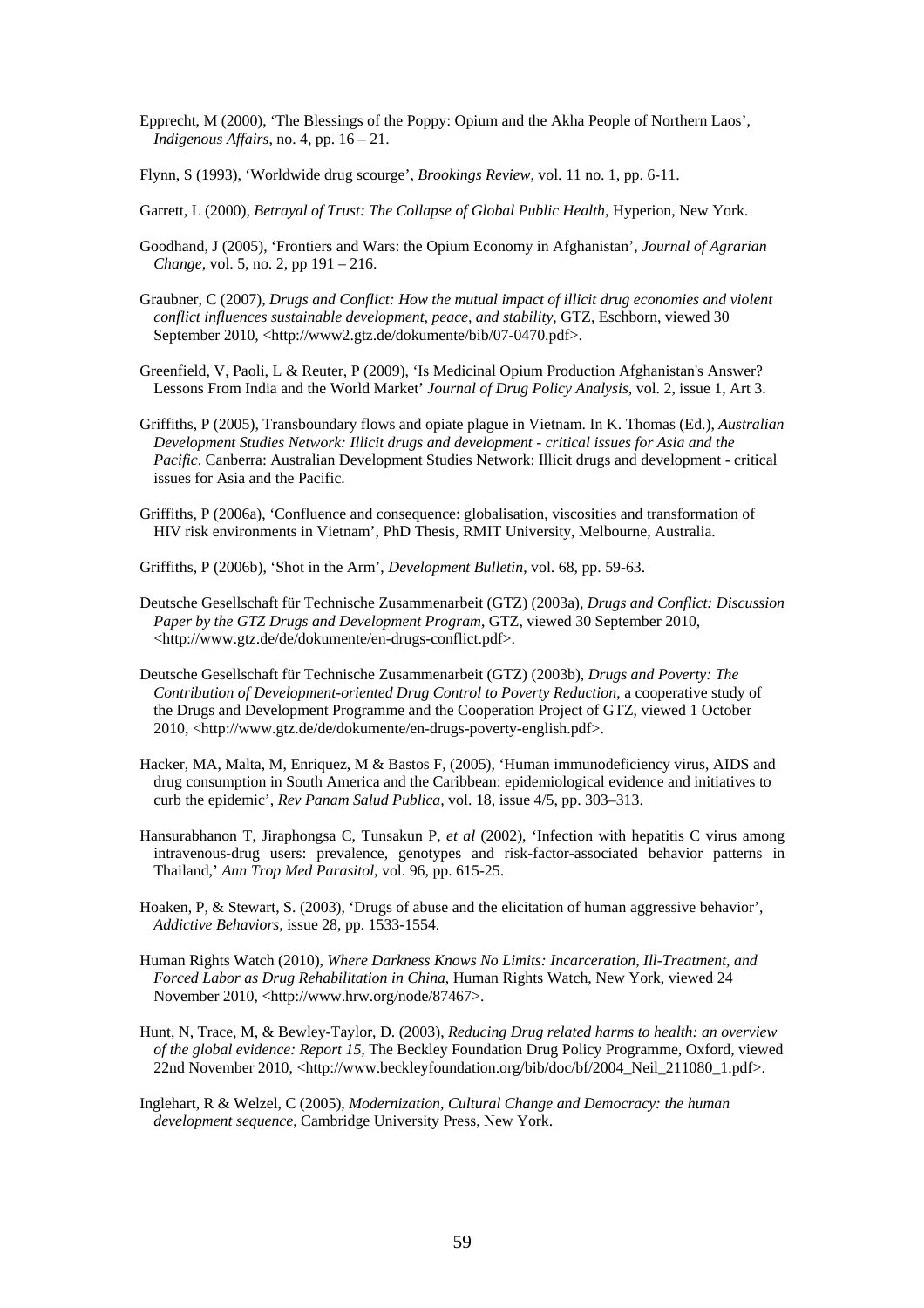- International Centre for Science in Drug Policy (ICSDP) (2010), *Effect of Drug Law Enforcement on Drug-Related Violence: Evidence from a Scientific Review*, ICSDP viewed 28 October 2010, <http://www.icsdp.org/docs/ICSDP-1%20-%20FINAL.pdf>.
- Inchaurraga, S (2003), 'Drug Use, Harm Reduction, and Health Policies in Argentina: Obstacles and New Perspectives', *Clinical Infectious Diseases*, vol. 37, pp. S336-S.
- International Council on Security and Development (ICOS) (2007), *Poppy for Medicine*, ICOS, London, viewed 18 September 2010, <http://www.icosgroup.net/modules/poppy\_for\_medicine>
- International Narcotics Control Board (INCB) (2002), *Illicit Drugs and Economic Development*, Chapter 1 in the Report of the INCB for 2002, viewed 6 October 2010, <[www.incb.org/pdf/e/ar/2002/incb\\_report\\_2002\\_1.pdf](http://www.incb.org/pdf/e/ar/2002/incb_report_2002_1.pdf)>.
- International Drug Policy Consortium (IDPC) (2008), *The United Nations Review of Global Policy on Illegal Drugs – An Advocacy Guide for Civil Society* (Fourth Version), IDPC, London, viewed 6 October 2010, <[http://www.drogasedemocracia.org/Arquivos/idpc\\_advocacyguide\\_june08\\_en.pdf](http://www.drogasedemocracia.org/Arquivos/idpc_advocacyguide_june08_en.pdf)>.
- Irwanto, I (2006), 'Indonesia: Facing illicit drug abuse challenges', *Development Bulletin*, vol. 69, pp.  $44 - 48.$
- Jelsma, M (2005), 'Learning Lessons from the Taliban opium ban', *International Journal on Drug Policy*, vol. 16, no. 2, pp. 98-103.
- Jonglez, O & Byrd, W (2006), 'Prices and Market Interactions in the Opium Economy', Chapter 5 in *Afghanistan's Drug Industry: Structure, Functioning, Dynamics and Implications for Counter-Narcotics Policy*, Buddenberg, D & Byrd, W (eds), UNODC and World Bank Report, viewed 3 November 2010, [<http://www.unodc.org/pdf/Afgh\\_drugindustry\\_Nov06.pdf](http://www.unodc.org/pdf/Afgh_drugindustry_Nov06.pdf)>.

Keefer, P & Loayza, N (eds) (2010), *Innocent Bystanders: Developing Countries and the War on Drugs*, World Bank, viewed 28 October 2010, [<http://www](http://www-wds.worldbank.org/external/default/WDSContentServer/IW3P/IB/2010/03/25/000333037_20100325005015/Rendered/PDF/536410PUB0Inno101Official0Use0Only1.pdf)[wds.worldbank.org/external/default/WDSContentServer/IW3P/IB/2010/03/25/000333037\\_20100325](http://www-wds.worldbank.org/external/default/WDSContentServer/IW3P/IB/2010/03/25/000333037_20100325005015/Rendered/PDF/536410PUB0Inno101Official0Use0Only1.pdf) [005015/Rendered/PDF/536410PUB0Inno101Official0Use0Only1.pdf](http://www-wds.worldbank.org/external/default/WDSContentServer/IW3P/IB/2010/03/25/000333037_20100325005015/Rendered/PDF/536410PUB0Inno101Official0Use0Only1.pdf)>.

Kimber, J, Palmateer, N, Hutchinson, S, Hickman, M, Goldber, D, Rhodes, T (2010), 'Harm reduction among injecting drug users — evidence of effectiveness', *Chapter 5 in Harm reduction: evidence, impacts and challenges Monograph series 10*, European Monitoring Centre for Drugs and Drug Addiction, Lisbon.

Klein, A 1999, 'Nigeria and the Drugs War', *Review of African Political Economy*, vol. 26, no. 79.

- Kohl, B & Farthing, L (2001), 'The Price of Success: Bolivia's War Against Drugs and the Poor', *North American Congress on Latin America (NACLA)*, vol. 35, no. 1.
- Kramer, T, Jelsma, M, Blickman T (2009), *Withdrawal Symptoms in the Golden Triangle: A Drugs Market in Disarray*, Transnational Institute, Amsterdam, viewed 28 September 2010, <[http://www.tni.org/report/withdrawal-symptoms-golden-triangle-4>](http://www.tni.org/report/withdrawal-symptoms-golden-triangle-4).
- Kruger, P (2010), 'Financial Crisis Fuels Opium Surge in Golden Triangle', *ABC News*, 14 December 2010, viewed 15 December 2010,
- < http://www.abc.net.au/news/stories/2010/12/14/3093232.htm>.
- Labrousse, A (1990), 'Dependence on Drugs: unemployment, migration and an alternative path to development in Bolivia'*, International Labor Review*, vol. 129, no. 3, pp. 333-349.

Lally, K (2010), 'New Alliance for U.S., Russia: Fighting Heroin', *Washington Post*, 31 October 2010.

Louw, E, Servaes, J & Thomas, P (2006), 'Drugs, development and the media: How has the media performed? Can it perform better?', *Development Bulletin*, vol. 68, pp. 36-38.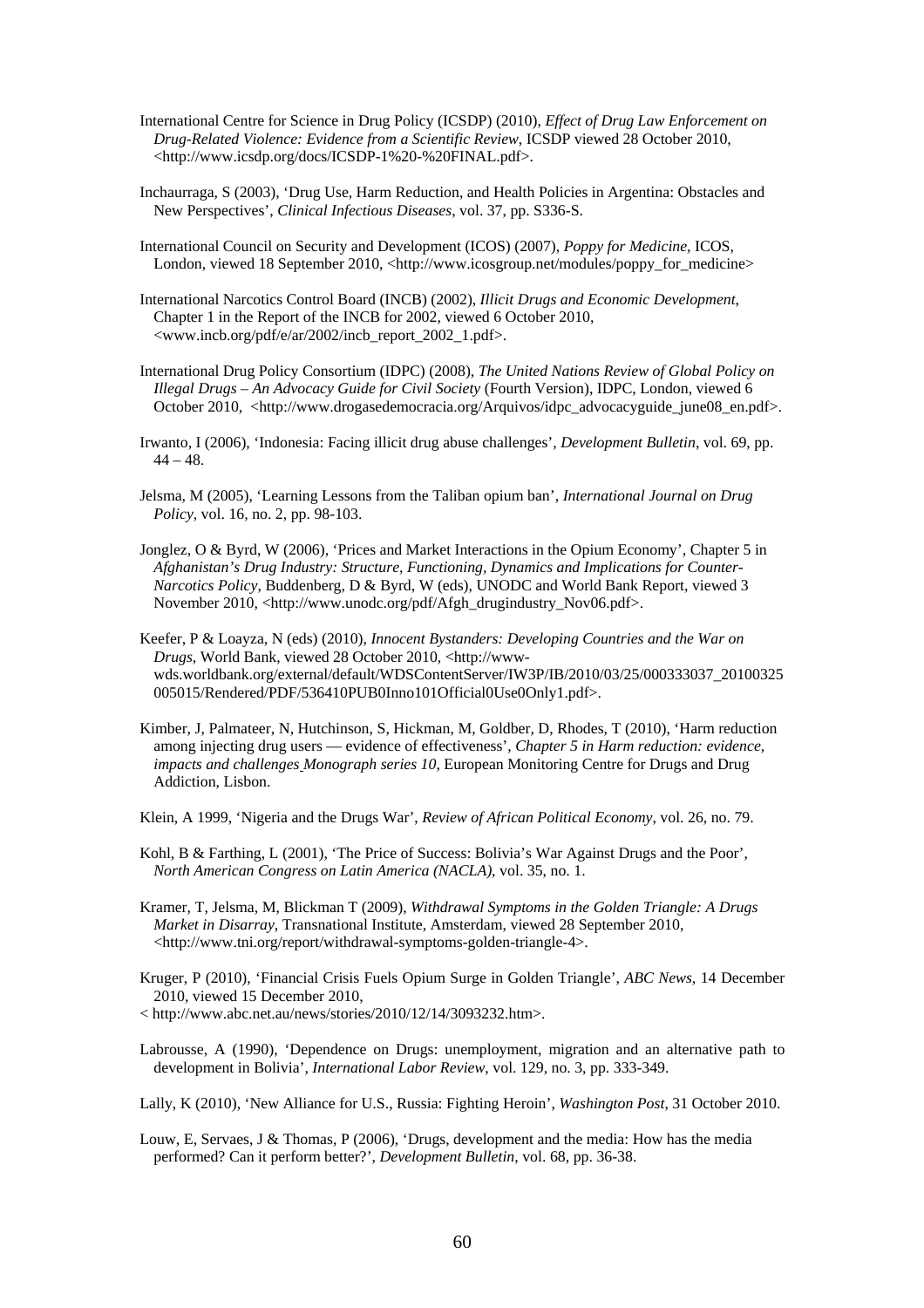- Lubin, N, Kaits, A & Barsegian, I (2002), *Narcotics Interdiction in Afghanistan and Central Asia: Challenges for International Assistance,* Report to the Open Society Institute, viewed 24 September 2010, <[http://www.jezail.org/03\\_archive/01\\_narcotics\\_afgh.pdf>](http://www.jezail.org/03_archive/01_narcotics_afgh.pdf).
- Lyttleton, C (2006), 'Opiates to amphetamines: Development and change in the Golden Triangle', (adapted from original article) *Development Bulletin*, vol. 68, pp. 22-26.
- Lyttleton, C (2004), 'Relative Pleasures: Drugs, Development and Modern Dependencies in Asia's Golden Triangle', *Development and Change*, vol. 35, no. 5, pp. 909 – 935.
- Mac Gregor, FE (ed) (1993)**,** *Coca and cocaine: an Andean perspective,* trans. Cavanagh, J & Underhay, R, Greenwood Press, Westport, Conn.
- Maher, L & Dixon, D (1999), 'Policing and Public Health: Law Enforcement and Harm Minimization in a Street-level Drug Market', *The British Journal of Criminology*, vol. 39, no. 4, pp. 488 – 512.
- Mansfield, D (2001), 'The Economic Superiority of Illicit Drug Production: Myth and Reality. Opium Poppy Cultivation in Afghanistan,' Paper prepared for the International Conference on Alternative Development to drug control and cooperation. Viewed 1 October 2010, <http://www.davidmansfield.org/data/Field\_Work/GTZ/OpiumMythorReality.doc>.
- Mansfield, D (2005), *Pariah or Poverty?: The Opium Ban in the Province of Nangarhar in the 2004– 05 Growing Season and Its Impact on Rural Livelihood Strategies*, GTZ Project for Alternative Livelihoods in Eastern Afghanistan: Internal Document No. 11, viewed 28 September 2010, [<http://www.davidmansfield.org/field\\_work.php>](http://www.davidmansfield.org/field_work.php).
- Mansfield, D (2007), *Governance, Security and Economic Growth: The Determinants of Opium Poppy Cultivation in the Districts of Jurm and Baharak in Badakhshan*, Report for GTZ/AKDN, viewed 30 September 2010, <[www.gtz.de/de/dokumente/en-eod-report-Badakhshan.pdf>](http://www.gtz.de/de/dokumente/en-eod-report-Badakhshan.pdf).
- Mansfield, D & Pain, A (2006), 'Opium Poppy Eradication: How to raise risk when there is nothing to lose?', AREU Briefing Paper, Kabul, viewed 1 October 2010,  $\langle$ http://www.davidmansfield.org/data/Policy\_Advice/AREU/Opiumpoppybriefingpaper.pdf  $\rangle$ .
- Mansfield, D and Pain, A (2007), *Evidence from the Field: Understanding Changing Levels of Opium Poppy Cultivation in Afghanistan*, Afghanistan Research and Evaluation Unit, Brief Paper Series, viewed 29 September 2010, <[http://www.davidmansfield.org/data/Policy\\_Advice/AREU/EvidenceFromtheFieldOpiumBriefingP](http://www.davidmansfield.org/data/Policy_Advice/AREU/EvidenceFromtheFieldOpiumBriefingPaper.pdf) [aper.pdf](http://www.davidmansfield.org/data/Policy_Advice/AREU/EvidenceFromtheFieldOpiumBriefingPaper.pdf)>.
- Martin, E & Symansky, S (2006), 'Macroeconomic Impact of the Drug Economy and Counter-Narcotic Efforts', *Chapter 2 in Afghanistan's Drug Industry: Structure, Functioning, Dynamics, and Implications for Counter-Narcotics Policy* Buddenberg, D & Byrd, W (eds), UNODC and World Bank Report, viewed 30 September 2010, <[http://siteresources.worldbank.org/SOUTHASIAEXT/Resources/Publications/448813-](http://siteresources.worldbank.org/SOUTHASIAEXT/Resources/Publications/448813-1164651372704/UNDC.pdf) [1164651372704/UNDC.pdf>](http://siteresources.worldbank.org/SOUTHASIAEXT/Resources/Publications/448813-1164651372704/UNDC.pdf).
- Matthews, G, Kronborg, IJ, Dore, GJ (2005), 'Treatment for hepatitis C virus infection among current injection drug users in Australia', *Clinical Infectious Disease*, vol. 4, supplement 5, pp. S325 – 9.
- McCoy, A.W. (1991). The Politics of Heroin. CIA Complicity in the Global Drug Trade, New York: Lawrence Hill Books.
- McKee, M (2002), 'Substance use and social and economic transition: the need for evidence', *International Journal of Drug Policy*, vol. 13, pp 453-459.
- Melis, M & Nougier, M (2010), 'Drug policy and development: How action against illicit drugs impacts on the Millennium Development Goals', *International Drug Policy Consortium*, London, viewed 1 November 2010,
	- <http://idpc.net/sites/default/files/library/Drug%20policy%20and%20development%20briefing.pdf?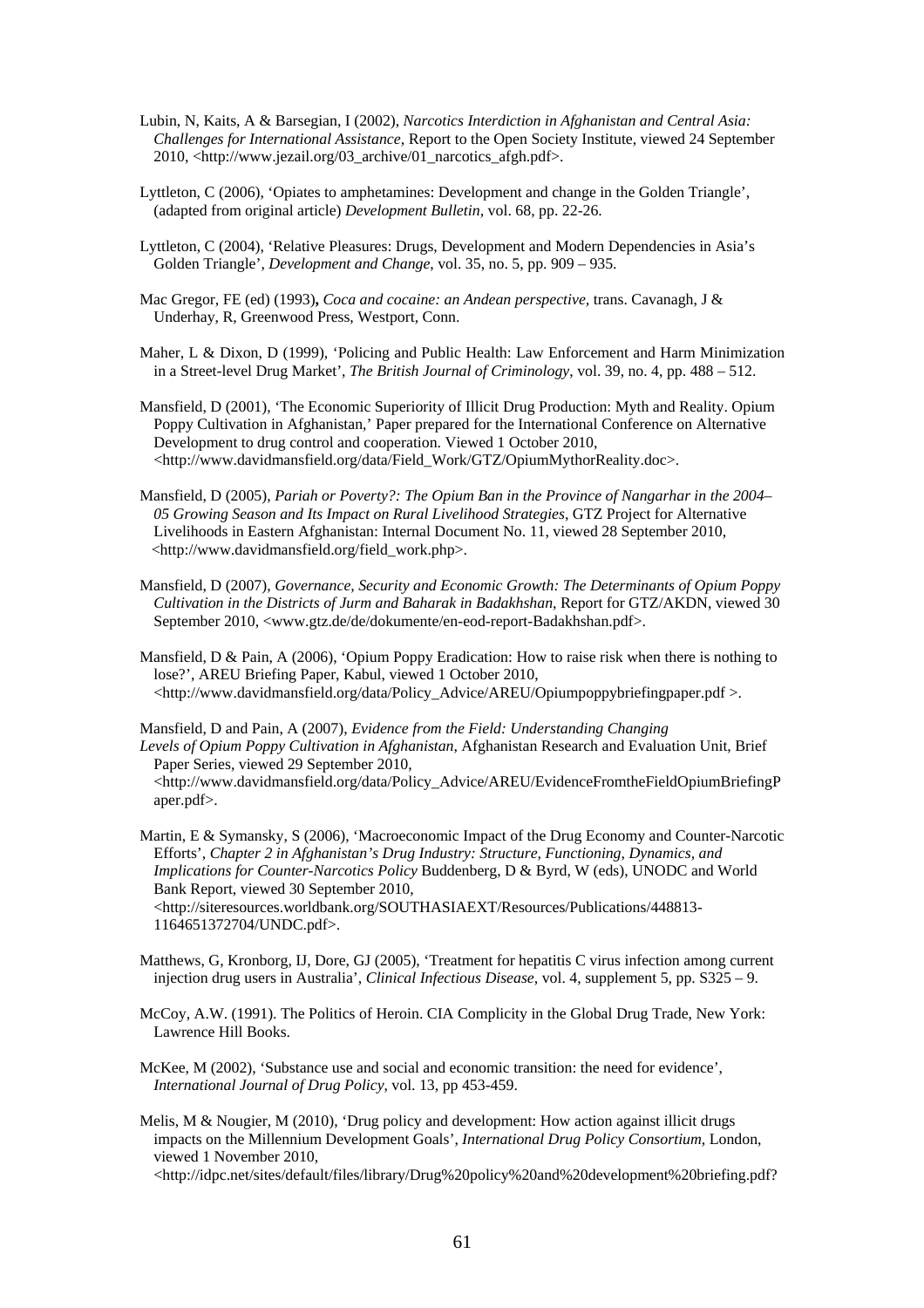utm\_source=IDPC+Monthly+Alert&utm\_campaign=5a7b06b62a-IDPC\_October\_2010\_Alert10\_27\_2010&utm\_medium=email>.

- Mesquita, F (2006), 'The health and social impacts of drugs in Brazil and Indonesia: What it means for development', *Development Bulletin,* vol. 68, pp. 64-66.
- Moore, LD & Elkavich, A (2008), 'Who's Using and Who's Doing Time: Incarceration, the War on Drugs, and Public Health', *American Journal of Public Health*, vol. 98, no. 5, pp. 782 – 786.
- Morales E (1990), 'Comprehensive Economic Development: An alternative measure to reduce cocaine supply', *Journal of Drug Issues*, vol. 20, issue 4, pp. 629-637.
- Navarette-Frías, C & Thoumi, FE (2005), 'Illegal Drugs and Human Rights of Peasants and Indigenous Communities: The Case of Peru', Policy Papers/13, UNESCO, viewed 25 October 2010, <<http://unesdoc.unesco.org/images/0014/001402/140241e.pdf>>.
- Oliveira SAN, Hacker MA, Oliveira MLA, Yoshida CFT, Telles PR & Bastos FI 2005, 'A window of opportunity: declining rates of hepatitis B virus infection among injection drug users in Rio de Janeiro, and prospects for targeted hepatitis B vaccination', *Rev Panam Salud Publica,* vol. 18 issue. 4/5, pp. 271–277.
- Open Society Institute (OSI) (2003), *Unintended Consequences: Drug Policies Fuel the HIV Epidemic in Russia and Ukraine*, OSI, New York, viewed 24 September 2010,  $\langle$ [http://www.soros.org/initiatives/health/focus/ihrd/articles\\_publications/publications/unintendedcons](http://www.soros.org/initiatives/health/focus/ihrd/articles_publications/publications/unintendedconsequences_20030414/unintended_consequences.pdf) [equences\\_20030414/unintended\\_consequences.pdf>](http://www.soros.org/initiatives/health/focus/ihrd/articles_publications/publications/unintendedconsequences_20030414/unintended_consequences.pdf).
- Open Society Institute (OSI) (2005), *Protecting the Human Rights of Injecting Drug Users: The Impact of HIV and AIDS*, OSI, New York, viewed 3 November 2010, <[http://www.soros.org/initiatives/health/focus/ihrd/articles\\_publications/publications/rights\\_2005022](http://www.soros.org/initiatives/health/focus/ihrd/articles_publications/publications/rights_20050228/Human%20Rights%20IDUs%20Web%20%28Feb%202005%29.pdf) [8/Human%20Rights%20IDUs%20Web%20%28Feb%202005%29.pdf](http://www.soros.org/initiatives/health/focus/ihrd/articles_publications/publications/rights_20050228/Human%20Rights%20IDUs%20Web%20%28Feb%202005%29.pdf)>.
- Open Society Institute (OSI) (2010a), *Human Rights and Drug Policy: Compulsory Drug Treatment,*  briefing 6 for UN Commission on Narcotic Drugs, viewed 29 October 2010, <[http://www.soros.org/initiatives/health/focus/ihrd/articles\\_publications/publications/briefing-notes-](http://www.soros.org/initiatives/health/focus/ihrd/articles_publications/publications/briefing-notes-20100306)[20100306](http://www.soros.org/initiatives/health/focus/ihrd/articles_publications/publications/briefing-notes-20100306)>.
- Open Society Institute (OSI) (2010b), *Human Rights and Drug Policy: Crop Eradication*, briefing 6 for the UN Commission on Narcotic Drugs, viewed 29 October 2010,  $\langle$ [http://www.soros.org/initiatives/health/focus/ihrd/articles\\_publications/publications/briefing-notes-](http://www.soros.org/initiatives/health/focus/ihrd/articles_publications/publications/briefing-notes-20100306)[20100306](http://www.soros.org/initiatives/health/focus/ihrd/articles_publications/publications/briefing-notes-20100306)>.
- Open Society Institute (OSI) (2010c), *Human Rights and Drug Policy: Drugs, Criminal Laws and Policing Practices*, briefing 2 for the UN Commission on Narcotic Drugs, viewed 29 October 2010,  $\langle$ [http://www.soros.org/initiatives/health/focus/ihrd/articles\\_publications/publications/briefing-notes-](http://www.soros.org/initiatives/health/focus/ihrd/articles_publications/publications/briefing-notes-20100306)[20100306](http://www.soros.org/initiatives/health/focus/ihrd/articles_publications/publications/briefing-notes-20100306)>.
- Parker, RN & Auerhahn, K. (1998), 'Alcohol, Drugs & Violence', *'Annual Review of Sociology,'* vol. 24, no. 1, pp. 291-312.
- Peterson, T & Best, D. (2005), 'Overdose: Prevalence, Predictors and Prevention', in Pates, R, McBride, A & Arnold, K (eds.), *Injecting Illicit Drugs,* Blackwell Publishing, Oxford, pp. 149-160.

Petras, J (2001), 'Geopolitics of Plan Colombia', *Monthly Review*, vol. 53, issue 1, pp.30-49.

- Poznyak, VB, Pelipas, VE, Vievski, AN, Miroshnichenko, L (2002), 'Illicit Drug Use and its Health Consequences in Belarus, Russian Federation, and Ukraine: Impact of Transition,' *European Addiction Research*, vol. 8, pp. 184-189.
- Proctor, M & Johnston, F (2006), 'Illicit drugs and development: AusAID's efforts to combat illicit drug', *Development Bulletin*, vol. 68, pp. 27-30.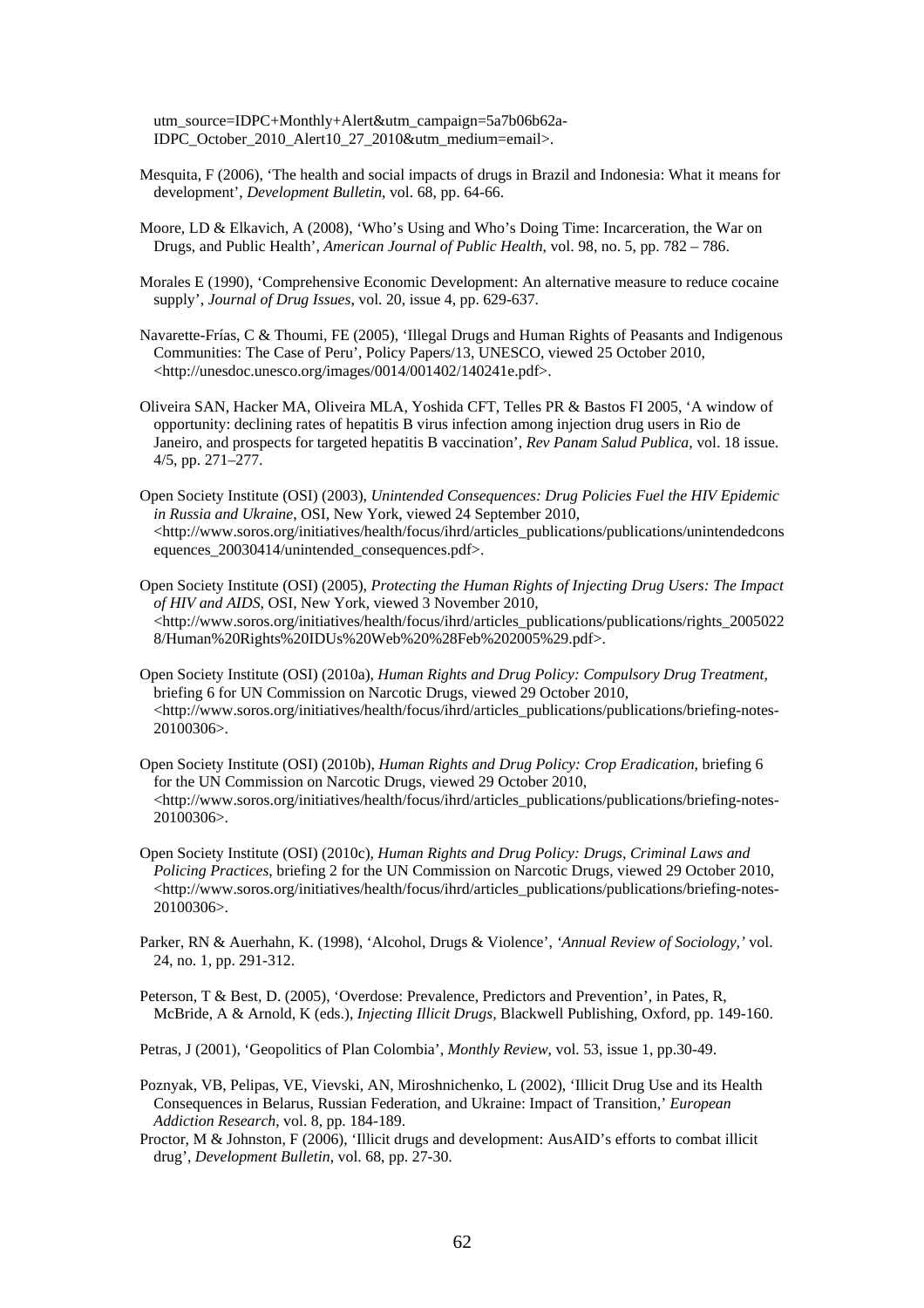- Reid, S (2009), 'Injection drug use, unsafe medical injection and HIV in Africa', *Harm Reduction Journal*, vol. 6, no. 24.
- Reuter, P, Adams, JL, Everingham, SS, Klitgaard, R, Quinlivan, JT, Riley, KJ, Akramov, K, Hiromoto, S, Mahnovski, S (2004), *Mitigating the Effects of Illicit Drugs on Development: Potential Roles for the World Bank*, Project Memorandum RAND, viewed 1 October 2010, <<http://www.gtz.de/de/dokumente/en-wb-effects-drug-dev-afg.pdf>>.
- Rhodes, T, Lilly, R, Fernandez, C, Giorgino, E, Kemmesis, UE, Ossebaard, HC, Lalam, N, Faasen, I, Spannow, KE (2003), 'Risk Factors Associated with Drug Use: the importance of 'risk environment', *Drugs: education, prevention, and policy*, vol. 10, no. 4, pp. 303 – 329.
- Roberts, M, Trace, M, Klein, A (2004a), *Law enforcement and supply reduction: Report 3*, The Beckley Foundation Drug Policy Programme*,* Oxford, viewed 23 November 2010, <[www.beckleyfoundation.org/pdf/report\\_lawenforce.pdf](http://www.beckleyfoundation.org/pdf/report_lawenforce.pdf)>.
- Roberts, M, Trace, M, Klein, A (2004b), *Thailand's War on Drugs: Drugscope Briefing Paper Number 5*, The Beckley Foundation Drug Policy Programme*,* Oxford, viewed 23 November 2010 <[http://www.beckleyfoundation.org/pdf/paper\\_05.pdf>](http://www.beckleyfoundation.org/pdf/paper_05.pdf).
- Roberts, M, Trace, M, Klein, A (2004c), *Assessing drug policy principles and practice: Report 2*, The Beckley Foundation Drug Policy Programme*,* Oxford, viewed 23 November 2010 < [www.beckleyfoundation.org/pdf/report\\_drugspolicy.pdf](http://www.beckleyfoundation.org/pdf/report_drugspolicy.pdf)>.
- Singer, M (2008a), 'Drugs and development: The global impact of drug use and trading on social and economic development', *International Journal of Drug Policy,* vol. 19, pp. 467–478.
- Singer, M (2008b), *Drugs and Development: The global impact on sustainable growth and Human Rights*, Waveland Press Inc, Illinois.
- Singh, IS (2006), 'Drug use, treatment and development in Northeast India: Case study of female drug use in Manipur', *Development Bulletin*, vol. 68, pp. 87 – 89.
- Smith, ML, Thongtham, CN, Sadeque, N, Bravo, AM, Rumrrill, R, Dávila, A (1992), *Why People Grow Drugs*, Panos Publications: London.
- Spooner, C & Hetherington, K (2005), *Social determinants of drug use: Technical Report No. 228,* National Drug and Alcohol Research Centre, viewed 4 November 2010 <[http://ndarc.med.unsw.edu.au/NDARCWeb.nsf/page/Technical+Report+228>](http://ndarc.med.unsw.edu.au/NDARCWeb.nsf/page/Technical+Report+228).
- Stevens, A, Trace, M, & Bewley-Taylor, D (2005), *Reducing Drug related crime: an overview of the global evidence: Report 15*, The Beckley Foundation Drug Policy Programme*,* Oxford, viewed 22nd November 2010, [<http://www.beckleyfoundation.org/bib/doc/bf/2005\\_Alex\\_211081\\_1.pdf>](http://www.beckleyfoundation.org/bib/doc/bf/2005_Alex_211081_1.pdf).
- Stevens, A, Bewley-Taylor, D, Dreyfus, P (2009), *Drugs Markets and Urban Violence: Can tackling one reduce the other?: Report 15,* The Beckley Foundation Drug Policy Programme, viewed 28 October 2010 <[http://www.idpc.net/php-bin/documents/BFDPP\\_UrbanViolence\\_EN.pdf](http://www.idpc.net/php-bin/documents/BFDPP_UrbanViolence_EN.pdf)>.
- Stöver, H & Michels, II 2010, 'Drug use and opioid substitution treatment for prisoners', *Harm Reduction Journal*, vol. 7, no. 17.
- Suwannawong, P (2005), 'We Are Part of the Solution, Not Part of the Problem: Drug Users Struggle for Rights in Thailand', in *Protecting the Human Rights of Injecting Drug Users: The Impact of HIV and AIDS*, OSI Report 2005, viewed 3 November 2010,  $\langle$ http://www.soros.org/initiatives/health/focus/ihrd/articles\_publications/publications/rights\_2005022 8/Human%20Rights%20IDUs%20Web%20%28Feb%202005%29.pdf>.
- Szirmai, A (2005), *The Dynamics of Socio-Economic Development*, Cambridge University Press: Cambridge, United Kingdom.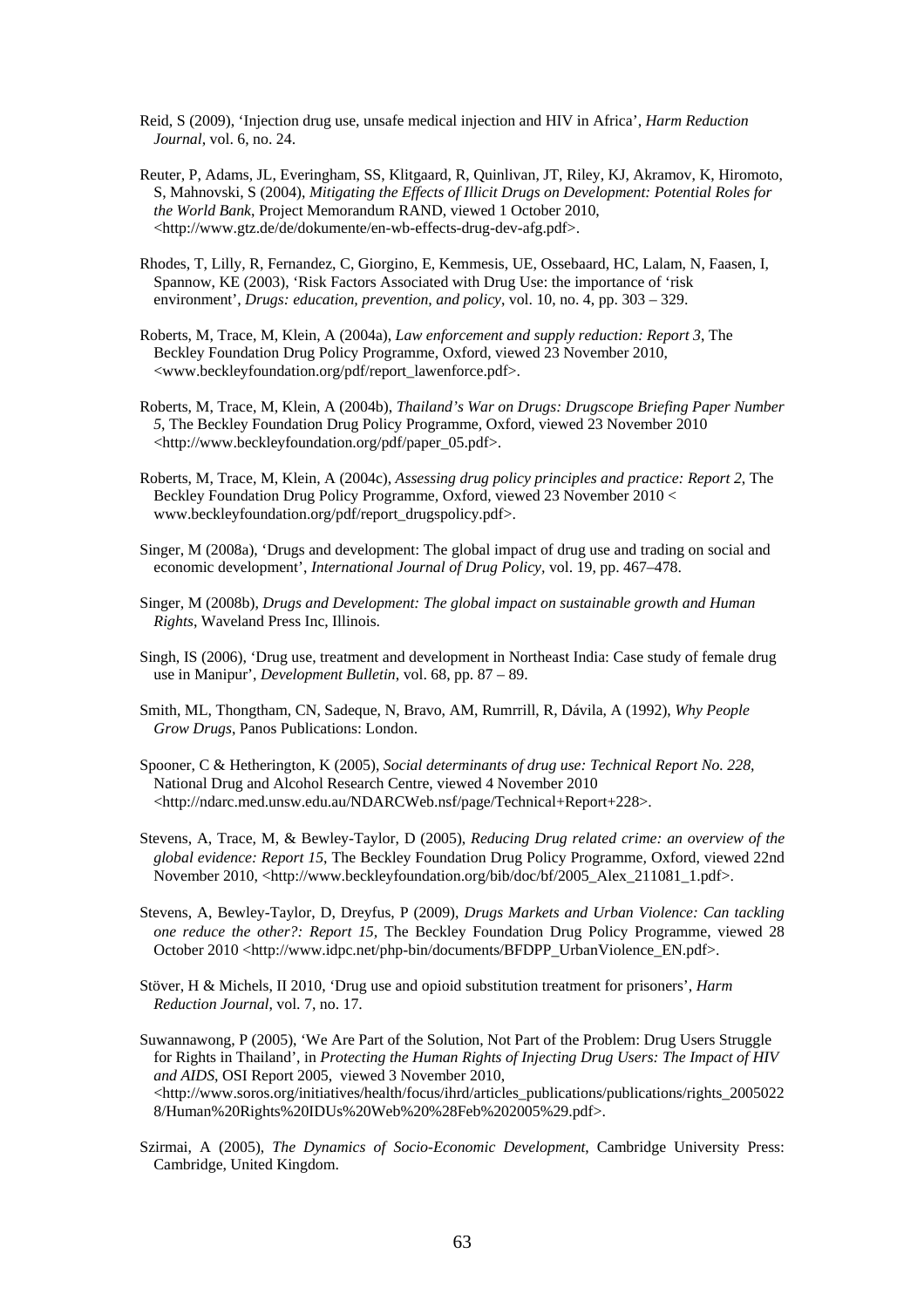- Taketa K, Ikeda S, Suganuma N, *et al* (2003), 'Differential seroprevalences of hepatitis C virus, hepatitis B virus and human immunodeficiency virus among intravenous drug users, commercial sex workers and patients with sexually transmitted diseases in Chiang Mai, Thailand,' *Hepatol Res,* vol. 27, pp. 6-12.
- Thoumi, F 2002, 'Illegal drugs in Colombia: From illegal economic boom to social crisis', *Annals of the American Academy of Political and Social Science*, vol. 582, pp. 102-116.
- Thoumi, FE 1992, 'Why the Illegal Psychoactive Drugs Industry Grew in Colombia', *Journal of Interamerican Studies and World Affairs*, vol. 34, no. 3, pp. 37-63.
- Thoumi, FE 2003, *Illegal drugs, economy and society in the Andes***,** Woodrow Wilson Center Press, Washington DC, Baltimore.
- Transnational Institute (TNI) (2002), *Alternative Development and Eradication: A Failed Balance*: *TNI Briefing Series No. 2002/4,* TNI, Amsterdam, viewed 27 September 2010 <[http://www.tni.org/briefing/failed-balance>](http://www.tni.org/briefing/failed-balance).
- Transnational Institute (TNI) (2005), *Downward Spiral: Banning Opium in Afghanistan and Burma: TNI Briefing Series No. 2005/2*, TNI, Amsterdam, viewed 27 September 2010 < [http://www.idpc.net/php-bin/documents/TNI\\_BP\\_OpiumAfghAndBurma\\_EN.pdf>](http://www.idpc.net/php-bin/documents/TNI_BP_OpiumAfghAndBurma_EN.pdf).
- Transnational Institute (TNI) (2008), *Withdrawal Symptoms: Changes in the Southeast Asian drugs market: TNI Briefing Series No. 2008/1 Debate Paper No. 16*, TNI, Amsterdam, viewed 27 September 2010 [<http://www.idpc.net/publications/changes-in-southeast-asian-drugs-market](http://www.idpc.net/publications/changes-in-southeast-asian-drugs-market)>.
- Transnational Institute (TNI) (2009), *From Golden Triangle to a Rubber Belt? The Future of Opium Bans in the Kokang and Wa Regions: TNI Drug Policy Briefing No. 29*, TNI, Amsterdam, viewed 27 September 2010, <[www.tni.org/briefing/golden-triangle-rubber-belt>](http://www.tni.org/briefing/golden-triangle-rubber-belt).
- Tullis, LaMond 1995, *Unintended Consequences: Illegal Drugs and Drug policies in Nine Countries,* Lynne Rienner Publishers, Boulder and London.
- United Nations Development Program (UNDP) (article translated from original Spanish version) (2003), Taking narcotics out of the conflict: the war on drugs, viewed 3rd November 2010, <http://www.pnud.org.co/2003/EnglishVersion/Chapter13.pdf>.
- United Nations General Assembly, (2010), 'The Report of the Special Rapporteur on the right of everyone to the enjoyment of the highest attainable standard of physical and mental health,' General Assembly Resolution A/65/255, United Nations General Assembly 65<sup>th</sup> Session.
- Joint United Nations Programme on HIV/AIDS (UNAIDS) (1999), *Drug use and HIV/AIDS*, UNAIDS Best Practice Collection, viewed 24 November 2010 [<http://data.unaids.org/publications/IRC](http://data.unaids.org/publications/IRC-pub03/una99-1_en.pdf)pub03/una99-1 $em.pdf$ .
- United Nations Office for Drug Control (UNODC), *Get the Facts About Drugs*, UNODC, viewed 26 October 2010 <[http://www.unodc.org/documents/drugs/getthefacts\\_E.pdf](http://www.unodc.org/documents/drugs/getthefacts_E.pdf)>.
- United Nations Office on Drugs and Crime (UNODC) (1994), *Drugs and Development*, viewed 18 September, <http://www.unodc.org/pdf/Alternative%20Development/Drugs\_Development.pdf>.
- United Nations Office on Drugs and Crime (UNODC) (1995), *The Social Impact of Drug Abuse*, paper prepared for the World Summit on Development in Copenhagen, Denmark held from 6-12 March 1995. Viewed 20 September 2010, [<http://www.unodc.org/pdf/technical\\_series\\_1995-03-01\\_1.pdf>](http://www.unodc.org/pdf/technical_series_1995-03-01_1.pdf).
- United Nations Office for Drug Control (UNODC) (2005a), *Alternative Development: A Global Thematic Evaluation*, UNODC, viewed 11 November 2010 <[http://www.unodc.org/pdf/Alternative\\_Development\\_Evaluation\\_Dec-05.pdf](http://www.unodc.org/pdf/Alternative_Development_Evaluation_Dec-05.pdf)>.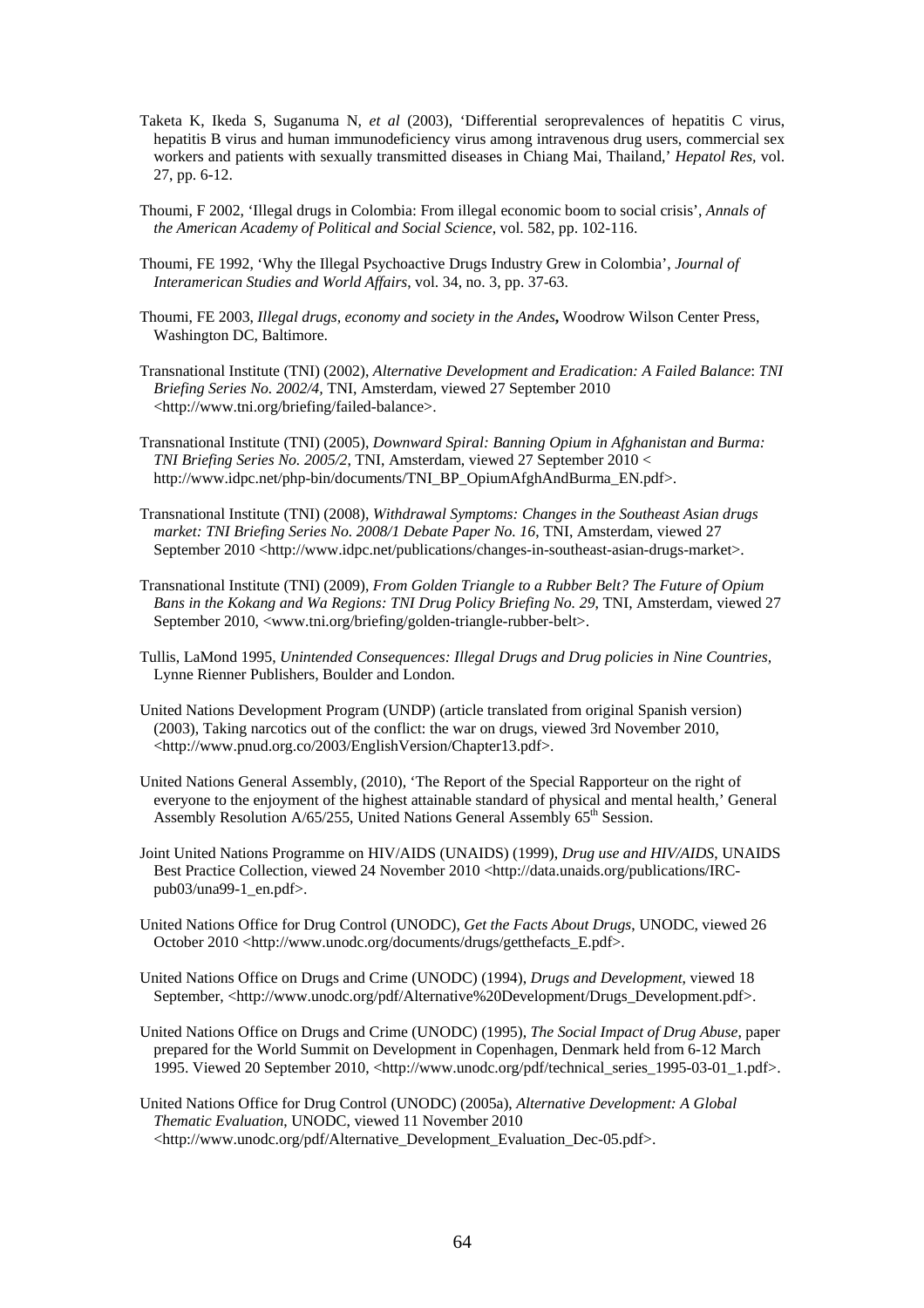- United Nations Office for Drug Control (UNODC) (2005b), *The World Drug Report 2005 Vol. 1*, UNODC, viewed 28 October 2010, <[http://www.unodc.org/pdf/WDR\\_2005/volume\\_1\\_web.pdf>](http://www.unodc.org/pdf/WDR_2005/volume_1_web.pdf).
- United Nations Office for Drug Control (UNODC) (2006b), *Life in the Wa Hills: Towards Sustainable Development,* UNODC, viewed 20 October 2010, <[http://www.unodc.org/documents/eastasiaandpacific//myanmar/towards\\_sustainable\\_development.](http://www.unodc.org/documents/eastasiaandpacific//myanmar/towards_sustainable_development.pdf) [pdf](http://www.unodc.org/documents/eastasiaandpacific//myanmar/towards_sustainable_development.pdf)>.
- United Nations Office on Drugs and Crime (UNODC) (2006), *Opium Poppy Cultivation in the Golden Triangle*, UNODC, viewed 30 September 2010, <[http://www.unodc.org/pdf/research/Golden\\_triangle\\_2006.pdf>](http://www.unodc.org/pdf/research/Golden_triangle_2006.pdf).
- United Nations Office on Drugs and Crime (UNODC) (2007a), *World Drug Report 2007*, UNODC, viewed 10 November 2010 <[https://www.unodc.org/pdf/research/wdr07/WDR\\_2007.pdf](https://www.unodc.org/pdf/research/wdr07/WDR_2007.pdf)>.
- United Nations Office on Drugs and Crime (UNODC) (2007b), *Morocco Cannabis Survey 2005 Executive Summary*, UNODC, viewed 10 November 2010, <[http://www.unodc.org/pdf/research/Morocco\\_survey\\_2005\\_ex\\_sum.pdf>](http://www.unodc.org/pdf/research/Morocco_survey_2005_ex_sum.pdf).
- United Nations Office on Drugs and Crime (UNODC) (2009), *From coercion to cohesion: Treating drug dependence through health care not punishment*, UNODC, viewed 18 September 2010, <http://www.unodc.org/docs/treatment/Coercion/Final\_eBook\_Sept\_2010.pdf>.
- United Nations Office on Drugs and Crime (UNODC) (2010), *The World Drug Report 2010*, UNODC, viewed 22 September 2010, <<http://www.unodc.org/unodc/en/data-and-analysis/WDR-2010.html>>.
- United Nations Research Institute for Social Development (UNRISD) (2004), *Illicit Drugs: Social Impacts and Policy Responses*; *UNRISD Briefing Paper No. 2*, World Summit for Social Development, viewed 29 September 2010, <[http://www.unrisd.org/80256B3C005BCCF9/\(httpAuxPages\)/4C3D0BE90FAD550480256B64004](http://www.unrisd.org/80256B3C005BCCF9/(httpAuxPages)/4C3D0BE90FAD550480256B6400419B57/$file/bp2.pdf) [19B57/\\$file/bp2.pdf](http://www.unrisd.org/80256B3C005BCCF9/(httpAuxPages)/4C3D0BE90FAD550480256B6400419B57/$file/bp2.pdf)>.
- Whynes, D (1991) , 'llicit Drug Production and Supply-side Drugs Policy in Asia and South America', *Development and Change,* vol. 22, issue 3, pp. 475-496.
- Wacziarg, R & Welch, KH (2008), 'Trade Liberalization and Growth: New Evidence', *World Bank Economic Review*, vol. 22, no. 2, pp. 187-231.
- Wilkinson, R & Picket, K (2010), *The Spirit Level: why equality is better for everyone*, Penguin Books, London.
- Wodak, A (2006), 'The current status of harm minimisation in Australia', *Development Bulletin*, vol. 68, pp. 39-43.
- Wood, E, Spittal, PM, Small, W, Kerr, T, Li, K, Hogg, RS, Tyndall, MW, Montaner, JSG, Schechter, MT (2004), 'Displacement of Canada's largest public illicit drug market in response to a police crackdown', *Canadian Medical Association Journal*, vol. 170, no. 10, 1551-6.
- World Bank (2004), *Afghanistan: State Building, Sustaining Growth, and Reducing Poverty: A Country Economic Report; Report No. 29551-AF*, World Bank, viewed 29 September 2010, <[http://siteresources.worldbank.org/INTAFGHANISTAN/News%20and%20Events/20261395/Afgh](http://siteresources.worldbank.org/INTAFGHANISTAN/News%20and%20Events/20261395/AfghanistanEconomicReportfinalversion909.pdf) [anistanEconomicReportfinalversion909.pdf>](http://siteresources.worldbank.org/INTAFGHANISTAN/News%20and%20Events/20261395/AfghanistanEconomicReportfinalversion909.pdf).
- Yongming, Z (1999), *Anti-Drug Crusades in Twentieth-Century China: Nationalism, History, and State Building*, Rowman & Littlefield Publishers Inc, United States of America.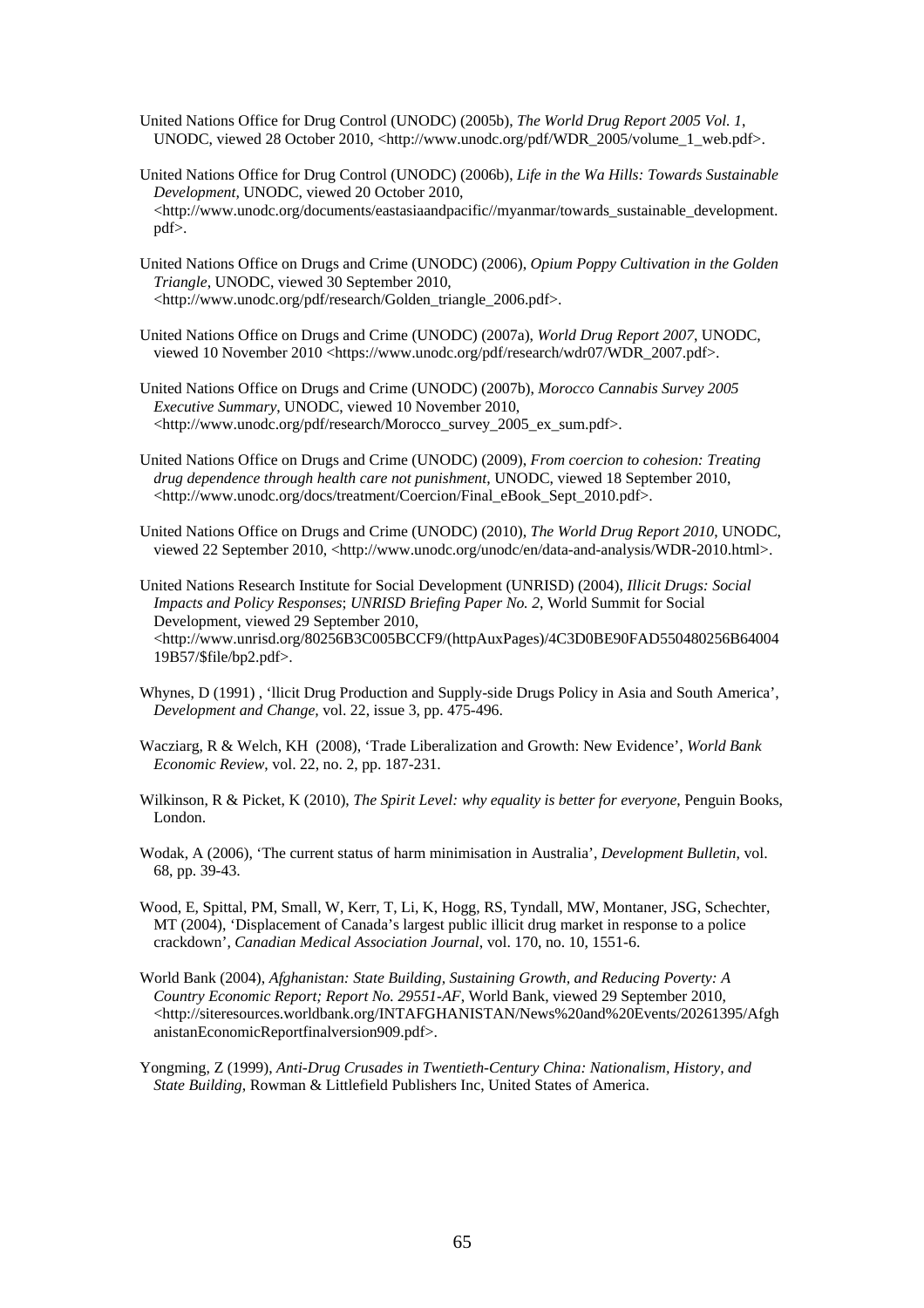# **Annex 1**

# **Understanding the interrelationships between illicit drug production, trade, and consumption and socioeconomic development in the context of South Asia**

Case Study 1: Manipur State, India

Case Study 2: Helmand Province, Afghanistan

Case Study 3: Punjab, Pakistan

Case Study 4: Kathmandu, Nepal

# **Annex 2**

# **Understanding the interrelationships between illicit drug production, trade, and consumption and socioeconomic development in the context of South East Asia**

Case Study 1: Methadone Maintenance Therapy in Vietnam

Case Study 2: Large Scale Infrastructure Projects in the Mekong Region

Case Study 3: Alternative Development in Burma

Case Study 4: Methamphetamines in South East Asia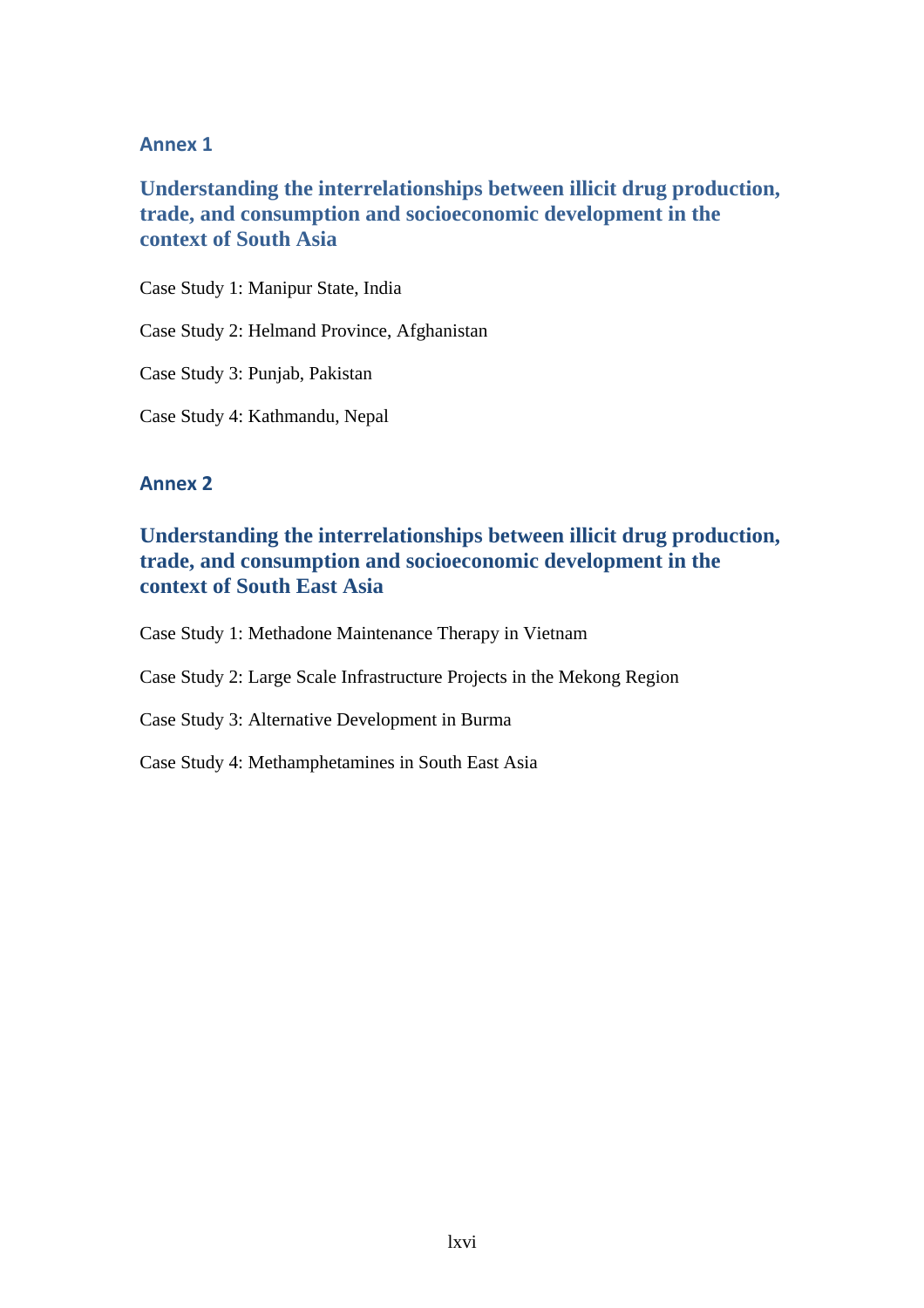# **Socio-Economic Development and Illicit Drug Use in Manipur**

#### **Introduction**

Manipur, one of the seven north-eastern states of India has long been a transit route for illicit drugs originating from countries of the "Golden Triangle<sup>[7](#page-78-0)</sup>". The states of Nagaland, Mizoram and Assam border this landlocked region on the north, south and west respectively, while to the east, Manipur shares a porous border, stretching 365.5 km, with Myanmar (Manipur Police, 2010). The total population of the state is around 2.3 million people (2001 Census provisional figure). The terrain consists of largely remote and forested hilly areas except the valley region which is relatively more developed. Access to the rest of India remains difficult owing to poor communication facilities and only two states (Assam and Nagaland) in the North-east Region have rail entries. Manipur is ethnically diverse with both affinities and conflicts existing between people living in the north-eastern states and neighbouring countries. Manipur itself remains fiercely independent from India despite being under Indian control.

Manipur has evolved from being an illicit drug trading state to a drug trading and drug consuming – and latterly, producing – state. The interrelationships between drug trading, drug using and socioeconomic development are explored in this case study.

# **The Myanmar Connection**

The history of non-state action in Manipur dates back to 1917. This was under the leadership of Hijam Irabot $<sup>8</sup>$  $<sup>8</sup>$  $<sup>8</sup>$  who wanted to introduce communism in the state but met</sup> with failure. Until the 1960s, the various groups pursued their political struggle without violence. This changed when the Nagas began training in China, followed by other non-state actor groups. The situation changed again in the 1970s when China made a foreign policy decision to stop supporting revolutionary groups around the world, including those in north-east India. As a result, non-state actor groups in the north-east turned to similar groups in Myanmar who had camps all along the Indo-Burmese border (Nepram, nd). The north-east non-state actors began being trained with the Burmese rebel groups and the development of an in illicit drug industry soon followed; the Burmese rebels obtained cover and protection for their drug production and trading activities in exchange for training non-state actor groups from the northeast (Nepram, nd). Once the Burmese and north-eastern non-state actor groups linked up, the number of these groups proliferated. In the case of Manipur, it had three such groups until the 1980s: the People's Liberation Army (PLA), then the People's Revolutionary Party of Kangleipak (PREPAK) and the Kangleipak Communist Party, which started the massive armed struggle to liberate Manipur from India. By 1986, United National Liberation Front (UNLF) emerged as a dreaded outfit in the non-state actors organizations (Singh, 2008). By the 1990s, the non-state actor groups had increased to 27 (Nepram, nd). Among many, the main violent groups operating in the state at present are the People's Liberation Army (PLA), the United National Liberation Front (UNLF), the Manipur People's Liberation Front (MPLF), the Kanglei Yawol Kanna Lup (KYKL) and the Kuki National Liberation Front (KNLF).

 $\overline{a}$ <sup>7</sup> Thailand, Myanmar and Laos

<span id="page-78-1"></span><span id="page-78-0"></span><sup>&</sup>lt;sup>8</sup> Hijam Irabot Singh (30 September 1896-26 September 1951), also known as Jana Neta Hijam Irabot, was an active political and social activist during the British rule in [Manipur.](http://en.wikipedia.org/wiki/Manipur)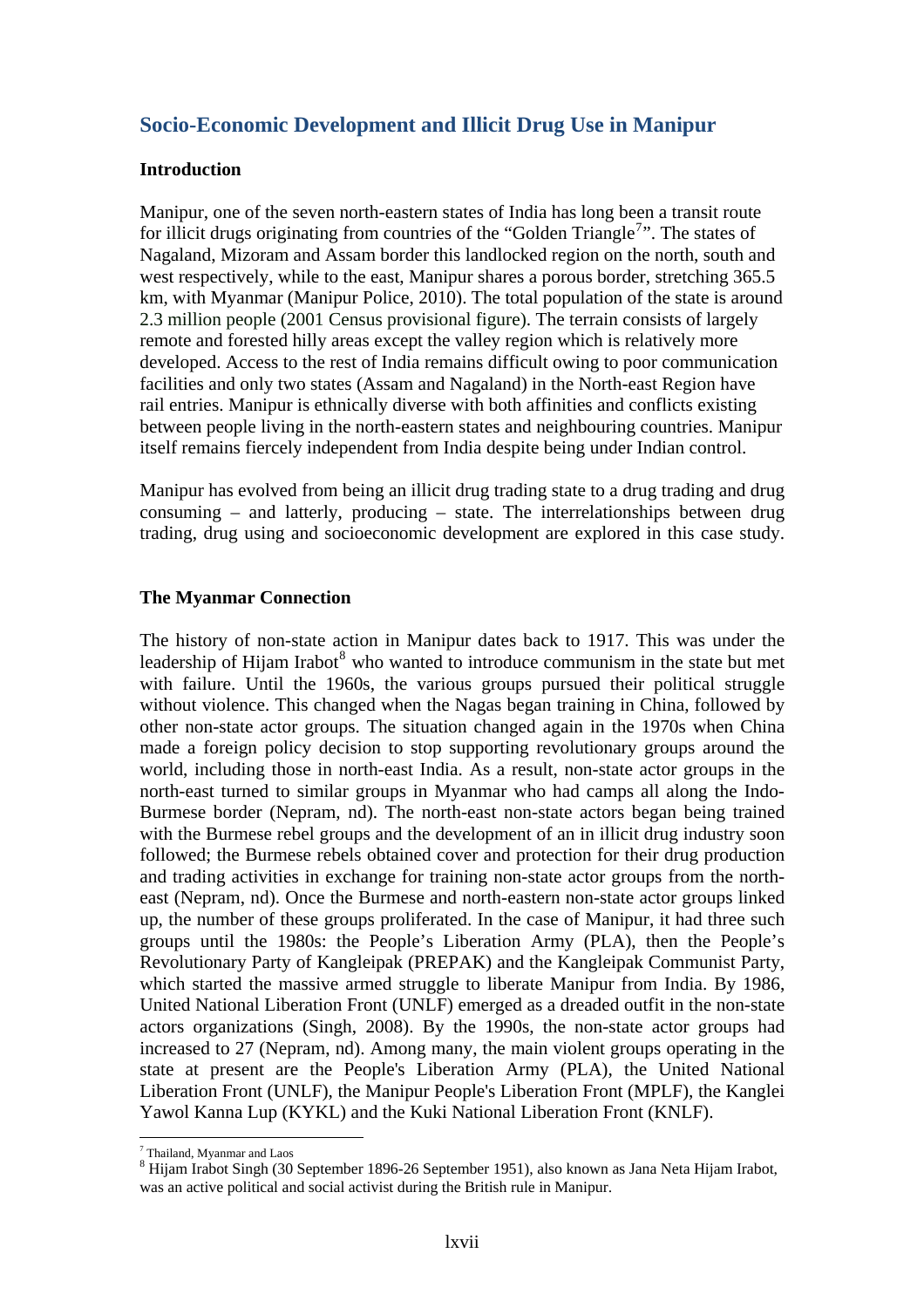# **The Drug Connection**

Considering the underdevelopment of Manipur and the underlying political issues, control over drug trading, and more recently illicit drug cultivation, became and continues to be an important source of income (other than fines and collection of taxes from local populations). Moreover, the presence of armed groups facilitates drugtrading and villagers are at the mercy of whoever controls their area. The drug lords and traders in Manipur cooperate with the non-state actor groups and both these groups engage in a lot of exchange of drugs and weapons (Bhatia, 2009). At least two of the non-state actors groups of Manipur – the PLA and the UNLF – have been closely associated with drug trading, although outwardly they project an anti-drugs stance – such as through frequent public displays of destroying illicit drugs and harsh penalizations of drug users (Bhatia, 2009).

# **Consequences of Trade on Illicit Drugs**

Drugs related issues started taking root in Manipur in the late seventies and early eighties with the opening of international commercial routes from India's north-east (Chauvy, 2002). Manipur was also recognized as a major alternative route for the movement of illicit products from the Golden Triangle (Lama, 2001). Trading through north-east India emerged as a response to the joint U.S.-Thai Operations in the 1990s that had negative impacts on trading of heroin towards south-east Asia (Crofts, 2000). The state's neighbouring country,Myanmar, was beginning to start a historical trail of drug production during a time when Manipur was in a transition phase- being incorporated in the Indian subcontinent, with a wave of discontent running through the local population. Many of the abused substances come from Myanmar through Moreh and find their way to other parts of north-east India.

# **Economic development in Manipur: A story of failure**

Trends of Manipur's economy for the last two decades show that there is hardly any change in the pre-liberalisation and the post-liberalisation period. Average growth of Manipur's economy in the 80s was roughly similar to the growth trends in the nineties while that of the country has grown faster than the 80s, indicating that the economy of the state has not been able to take any advantage from the high growth rates of the national economy (Sachdeva, 2007). At the same time, central assistance has only helped to avert any major decline (Sachdeva, 2007). The entire range of territorial reorganization in the region has overlooked economic reform. Economically, Manipur is one of the most underdeveloped states in north-east India. The state depends on other states and also to a large extent on Myanmar for about 90% of its requirement for essential commodities (Verma, 2008). Apart from being a special category state, receiving 90% of funds and 10% loans as central assistance, all districts in Manipur are among "no industry" districts ever since the 1980s (Verma, 2008).

# **Chronic Unemployment and Corruption: Invitation to a career in Drug Use**

The abysmally poor economic condition of the state results in other major challenges, especially unemployment and corruption. The opportunity of making quick money is pervasive amongst government officials including the local police, military and paramilitary officials and politicians. For example, the local police receive free drugs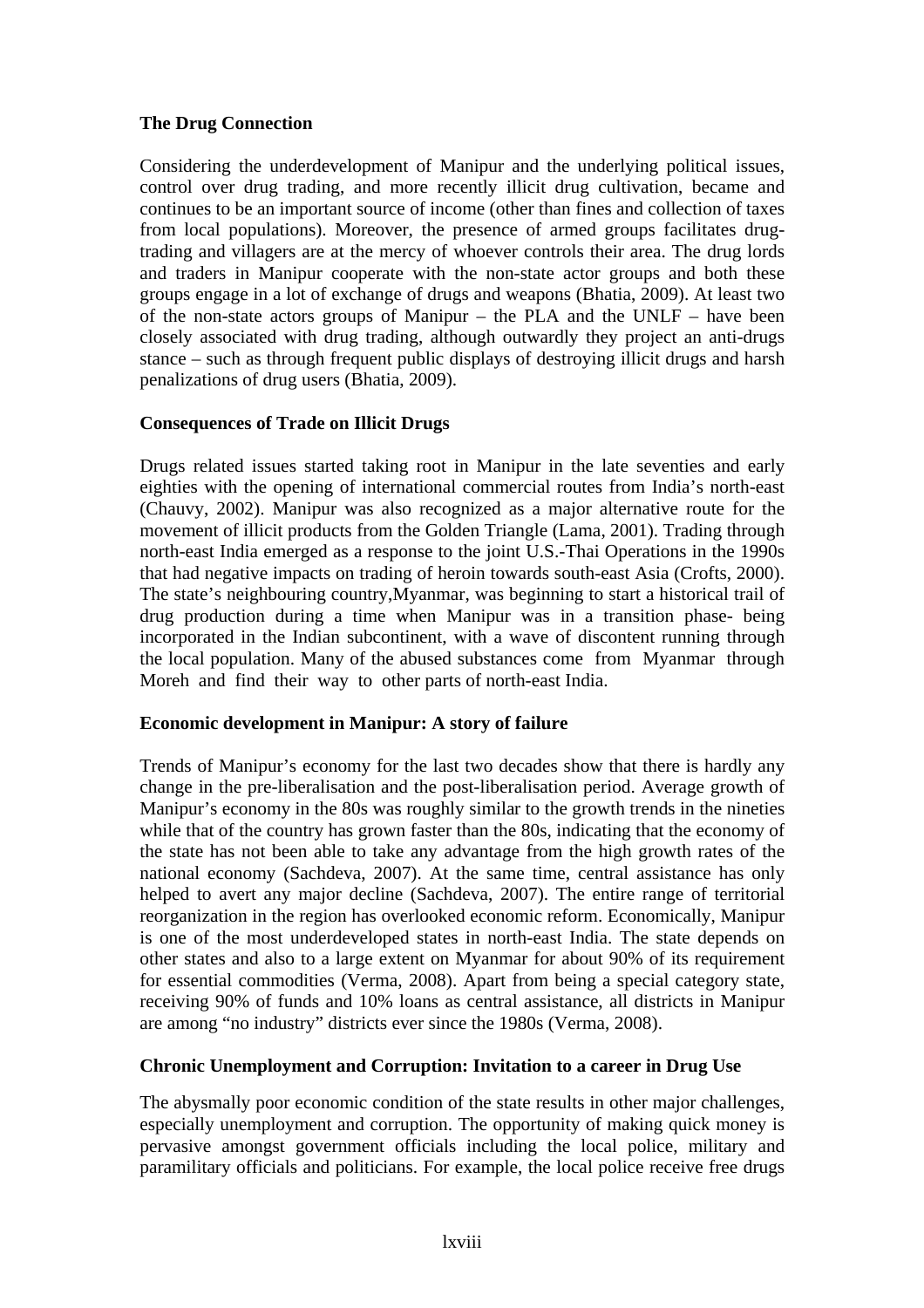and sex and are known to have close connections with drug and alcohol establishments making the sale of illegal products easy and accessible (Jaycob, 2008). The Assam Rifles, engaged in anti-non-state actor group operations on highways in Manipur have been accused of demanding bribes from passing truck drivers (The Indian News, 2008). In similar terms Bhaumik points out "*Several military and paramilitary officials have been arrested for smuggling heroin or lesser drugs in north-east India. The drug cartel has sucked in several politicians, bureaucrats and even security force officials to carry on their illicit trade*." The extent of corruption and proper functioning of the governance delivery systems has ensured that the expenditures do not get translated into results on the ground as more funding from the Central government has only meant more corruption and has not resulted in more development (Lama, p. 244). The deprivation of the people is further accentuated due to extortions and mal-administration which is rampant (Nayar, nd). Political leaders and bureaucrats have consistently used their offices to siphon off developmental funds at the cost of real development (Nayar, nd).

# **Drug Use in Manipur**

With an estimated IDU prevalence of 8% (among age group 15-65) the state stands prominent among developing and transitional countries (Aceijas et. al, 2006). Most of the drug users get involved with drugs at a young age. Karmode *et al*. concluded that children as young as 13-15 years were prone to be exposed to drugs in Manipur in casual and social settings. The drug user population itself is young, between 15 and 30 years (Sarkar, 1991), their age (median 24 years) and sex patterns (95% male) differs from western countries (Ralte, 1992). Almost half of IDUs in Manipur (47%) are initiated into injecting before the age of 21 years (compared to 24% for India), and 86% by 26 years (compared to 56% for India) (National AIDS Control Organization, 2006).

HIV prevalence among IDUs in Manipur has been as high as 80%. IDUs are more likely to be well-educated, younger, unmarried and remain living with their families (Dorabjee, 2000). This is consistent with the picture of a young population with limited domestic and financial role and responsibility as adults. Work done by Kermode *et al* and many others has shown that economics (others being seeking of pleasure and influence of peers) is an explicitly stated reason for initiating drug use (Crofts *et al*., 1996; Frajzyngier *et al*., 2007; Giddings *et al*., 2003; Roy *et al*., 2002; Witteveen *et al*., 2006; Kermode *et al*., 2007). Further in the same study, drug users dependent on oral SP or chasing heroin mostly provided economic reasons such as a shortage of money and/or drugs, for the decision to start injecting. These young drug users, especially men, admitted the fact that they had a lot of time on their hands, and drug use including injecting drug use was a way of occupying time (Kermode *et al*., 2006).

# **Shifting patterns in drug use**

The practice of injecting started in early 1980s in Manipur (Jaycob, 2008; AIDS Alert, 2001). Originally, the commonly injected drugs include tranquilizers and Methaqualone shifting to injectable Morphine and Pethidine. Later, heroin locally known as Number 4 became the most widely used drug among youth, and heroin addiction reached an explosive stage in 1984 (AIDS ALERT, 2001). By 1985, heroin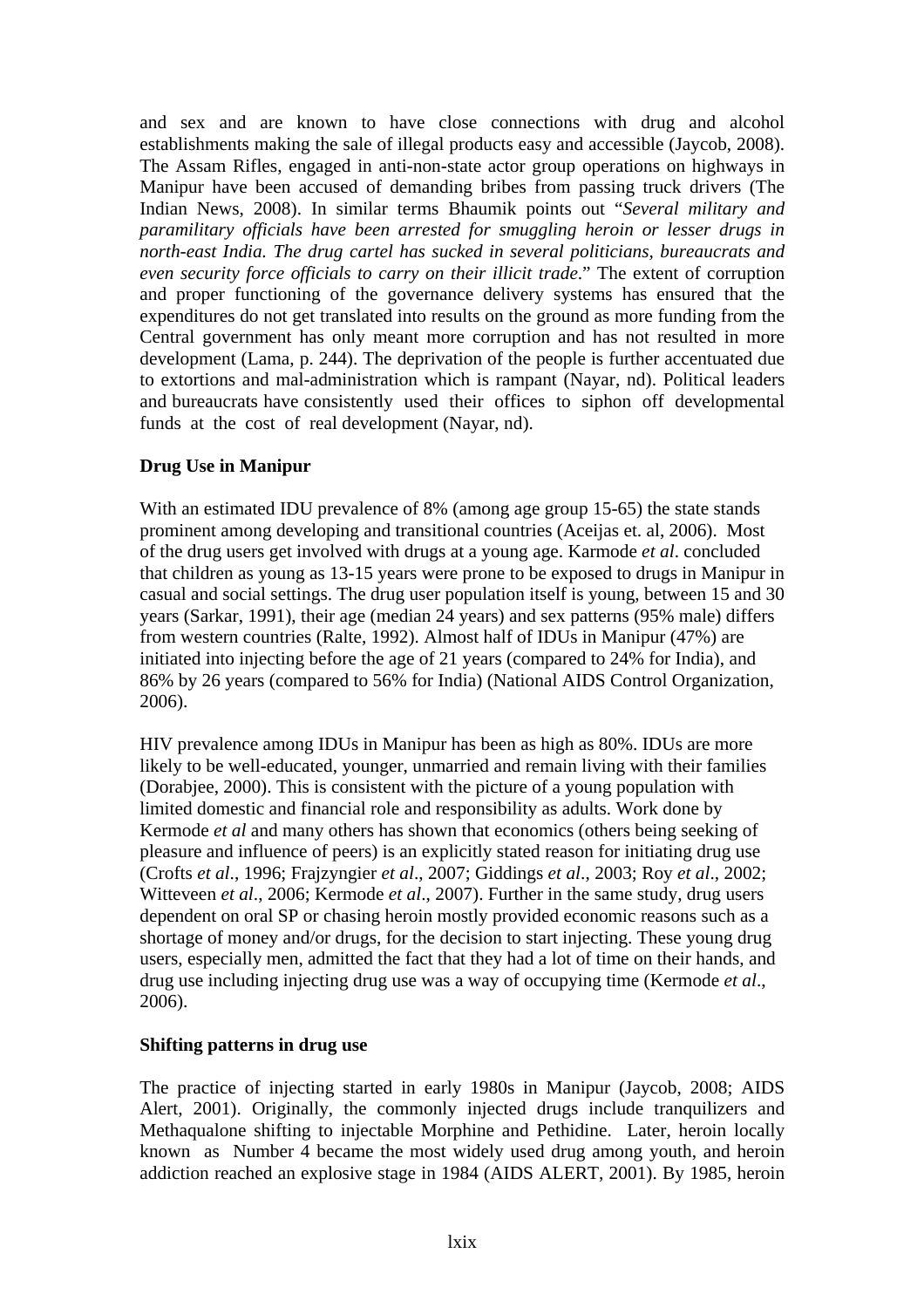became the substance of choice in the state (Jaycob, 2008). The injecting of Spasmo-Proxyvon (SP) became more common following intensified anti narcotics activities in Myanmar which led to restricted supply and increased price of heroin in the region (Kishalaya Dodo, 2004). What is more worrying about the 'Golden Triangle' is the eight-times rise in the production of amphetamines from an estimated 100 million tablets in 1993 to 800 million tablets in 2002 (Bhaumik, 2005). Recent seizures of amphetamine tablets in north-east India clearly indicates that focus in the patterns of drug abuse in the region remains dynamic and liable to change depending on demand and supply variables.

#### **References**

Akoijam AB, 2001, "How History Repeats Itself", *[Economic and Political Weekly](http://www.jstor.org/action/showPublication?journalCode=econpoliweek)* Vol. 36 No. 30 (Jul. 28 - Aug. 3, 2001), pp. 2807-2812

Beyrer, C., Razak, M. H., Lisam, K., Chen, J., Lui, W., Yu, X.-F. (2000). Overland trading routes and HIV-1 spread in south and south-east Asia, *AIDS*, 14:75–83.

Bhagat R, 2002, "In a Vicious Circle", *Frontline*, Volume 19 - Issue 15, July 20 - August 02, 2002, Viewed on 13th November 2010,<http://www.hinduonnet.com/fline/fl1915/19150420.htm>

Bhaumik S, 2005, "Guns, Drugs And Rebels", *Seminar*, June 2005. Available at [http://www.india](http://www.india-seminar.com/2005/550/550%20subir%20bhaumik.htm)[seminar.com/2005/550/550%20subir%20bhaumik.htm](http://www.india-seminar.com/2005/550/550%20subir%20bhaumik.htm)

Bhaumik S, 2005, "Guns, Drugs And Rebels", *Seminar*, June 2005. Viewed on 11th November 2010, http://www.india-seminar.com/2005/550/550%20subir%20bhaumik.htm

Myanmar Prospect – Focus on Myanmar Issues, Bangkok, February 2002

Chandrasekaran P, Dallabetta G, Loo V, Rao S, Gayle H, Alexander A: Containing HIV/AIDS in India: the unfinished agenda. *Lancet Infect Dis* 2006, 6:508-21]

Chauvy, July 1, 2002, "New Drug Trading Routes in Southeast Asia", Jane's intelligence review, Systematic Transnational Crime, Viewed on 17<sup>th</sup> November 2010, <http://www.geopium.org/JIR2.htm>

Committee on Human Rights (CHOR), 2008, "Submission Of COHR, Manipur on Human Rights Situation in Manipur to OHCHR", The Universal Periodic Review of The Government of India, Human Rights Council, Office of the High Commissioner of Human Rights, April 2008. Viewed on 18<sup>th</sup> November 2010,

http://lib.ohchr.org/HRBodies/UPR/Documents/Session1/IN/COHR\_IND\_UPR\_S1\_2008\_Committee OnHumanRights\_uprsubmission.pdf

Crofts N, 2000, "Its Everyone's Problem: HIV/AIDS and Development in Asia and the Pacific", Harm Reduction: Injecting Drug Use, Paper presented at the Australian Agency for International Development (AusAID), Special Seminar, November 22, 2000:

Dorabjee J, Samson L: A multi-centre rapid assessment of injecting drug use in India. Int J Drug Policy 2000, 11:99-112.

Hassan MS, 2006, "Explaining Manipur's Breakdown and Mizoram's Peace", Developmental Studies Institute, Working Paper NO. 7, Viewed on  $18<sup>th</sup>$  November 2010, <http://eprints.lse.ac.uk/28150/1/wp79.pdf>

Hodson, TC, *The Meitheis*, London: Macmillan & Co., 1908.

Hodson, T.C., *The Naga* Tribes of Manipur, London: Macmillan & Co. 1911.

Imphal Free Press, 2010, "*Manipur tops opium seizure, Nagaland ganja*", full story headlines, Imphal free press, Viewed on 12th November 2010, http://ifp.co.in/shownews.php?newsid=9889

INCB Annual Report 2003,

Indian Millitary Forum, [http://www.indian-military.org/forum/view-postlist/forum-12-strategy](http://www.indian-military.org/forum/view-postlist/forum-12-strategy-doctrines-and-war-gaming/topic-146-indias-burma-policy.html)[doctrines-and-war-gaming/topic-146-indias-Myanmar-policy.html](http://www.indian-military.org/forum/view-postlist/forum-12-strategy-doctrines-and-war-gaming/topic-146-indias-burma-policy.html)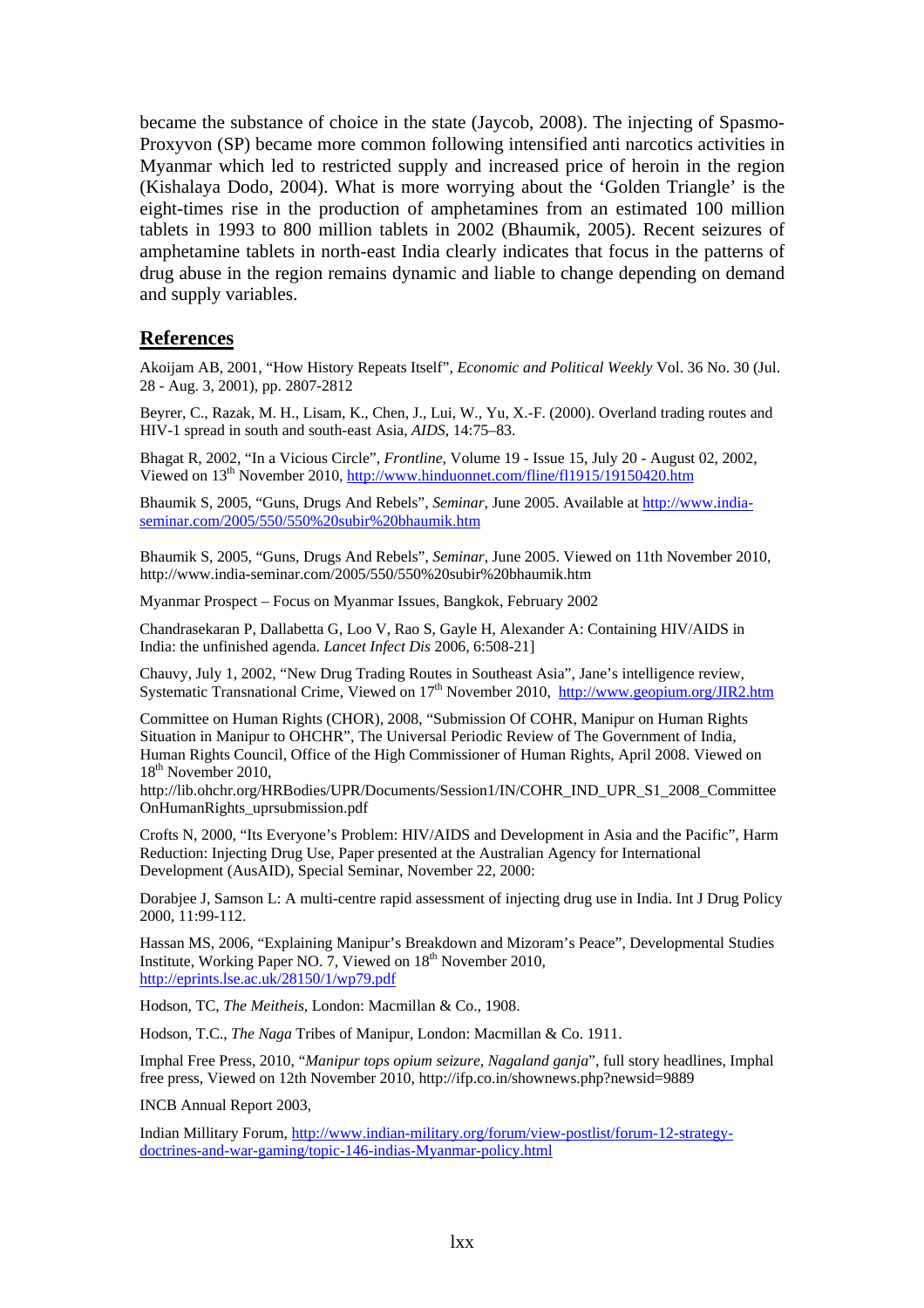Jagen, L 2003, "*SE Asia Remains Drug Hot Spot*", BBC Online, [http://news.bbc.co.uk/2/hi/asia](http://news.bbc.co.uk/2/hi/asia-pacific/2799629.stm)[pacific/2799629.stm](http://news.bbc.co.uk/2/hi/asia-pacific/2799629.stm)

Jaycob, H 2008, *Impact of HIV/AIDS on Governance in Manipur and Nagaland ASCI Research report no. 6*, Viewed on 11th November 2010, http://asci.researchhub.ssrc.org/impact-of-hiv-aids-ongovernance-in-manipur-and-nagaland/attachment

Jaycob, H 2008, *Impact of HIV/AIDS on Governance in Manipur and Nagaland ASCI Research report no. 6* 

Kanglaonline, 2010, "*Unemployment about to touch 7 lakh mark*", Viewed on 11<sup>th</sup> November 2010, <http://kanglaonline.com/2010/09/unemployment-about-to-touch-7-lakh-mark/>

Kanglaonline, 7th November 2010, "*Incredible Manipur, Manipur's Reality*", letter to the editor from D.S.Mayanglambam, Viewed on 11th November 2010, [http://kanglaonline.com/2010/11/incredible](http://kanglaonline.com/2010/11/incredible-manipur-manipurs-realities/)[manipur-manipurs-realities/](http://kanglaonline.com/2010/11/incredible-manipur-manipurs-realities/)

Kermode M, Longleng V, Chingsubam SB, Hocking J, Langkham B and Crofts N 2007, "My first time: initiation into injecting drug use in Manipur and Nagaland, north-east India" *Harm Reduction Journal*, 4:19

Kishalaya Dodo, N. (2004). *Injection Impossible, Injecting non-injectable drugs*. IHRNewsletter, 34, April. Chiang Mai: Asían Harm Reduction Network

Lintner B 2002, '*Ethnic Movements in Myanmar: From Non-state actor groups to Terrorism'*, paper deliver at seminar on Terrorism and Low Intensity Conflicts in South Asia, held in Jadavpur University

Manipur Legislative Assembly, " Address by His Excellency, the Governor of Manipur, Shri Chintamani Panigrahi to the Manipur Legislative Assembly on 22.1.1990", Summary list of Governor's address, Governor's Address, 1990 (a), viewed on 12th November 2010, http://manipurassembly.nic.in/html/gov\_add90(a).htm

Manipur Police, "*Narcotic affairs of Border*", Manipur Police, Viewed on 12th November 2010, <http://manipurpolice.org/nab.htm>

Manipur Police,"*Narcotics and Affairs of Border*", Viewed on 12<sup>th</sup> November 2010, <http://manipurpolice.org/nab.htm>

Ministry of Social Justice and Empowerment, Government of India & UNODC Regional Office for South Asia, 2004.National Survey on Extent, Pattern and Trends of Drug Abuse in India

Mittal Publications, 1998, p.44.

N. Lokendra Singh, *The Unquiet Valley: Society, Economy and Politics in Manipur* (1891-1950), New Delhi:

National AIDS Control Organization: National Baseline High Risk and Bridge Population Behavioural Surveillance Survey Part II - MSM and IDUs. Ministry of Health and Family Welfare, India 2002.

National AIDS Control Organization: National Baseline High Risk and Bridge Population Behavioural Surveillance Survey Part II - MSM and IDUs. Ministry of Health and Family Welfare, India 2002

Nayar, nd, "India's Internal Security Compulsions", Planning commission Government of India, Reports, Viewed on 12th November 2010,

<http://planningcommission.nic.in/reports/sereport/ser/vision2025/intnlsec.pdf>

Nepram, B nd, "*Gun Wars and Drug Deaths in South Asia: A Narrative of Armed Ethnic Conflict, Narco-*Trading *and the Spread of Small Arms in North-east India*", e-pao, Viewed on 11th November, 2010, http://www.e-

pao.net/epSubPageExtractor.asp?src=leisure.Essays.Gun\_Wars\_and\_Drug\_Deaths\_in\_South\_Asia

North-east Network, "Pleasure Plants or Killer Herbs" north-eastnetwork.org, Viewed on 11th November 2010, [http://www.north-eastnetwork.org/newsletters/herbs.pdf](http://www.northeastnetwork.org/newsletters/herbs.pdf)

Ralte M, Sarkar S, Panda S 1992, "*Drug addiction and HIV infection in Mizoram*", paper presented at the Second International Congress on AIDS, Asia and the Pacific, held at New Delhi from 8 to 12 November 1992.

Ray, A.K 1996 "*Territorial issues in Manipur" Reorganization of the North-east since 194*7, p251 Viewed on 18<sup>th</sup> November 2010.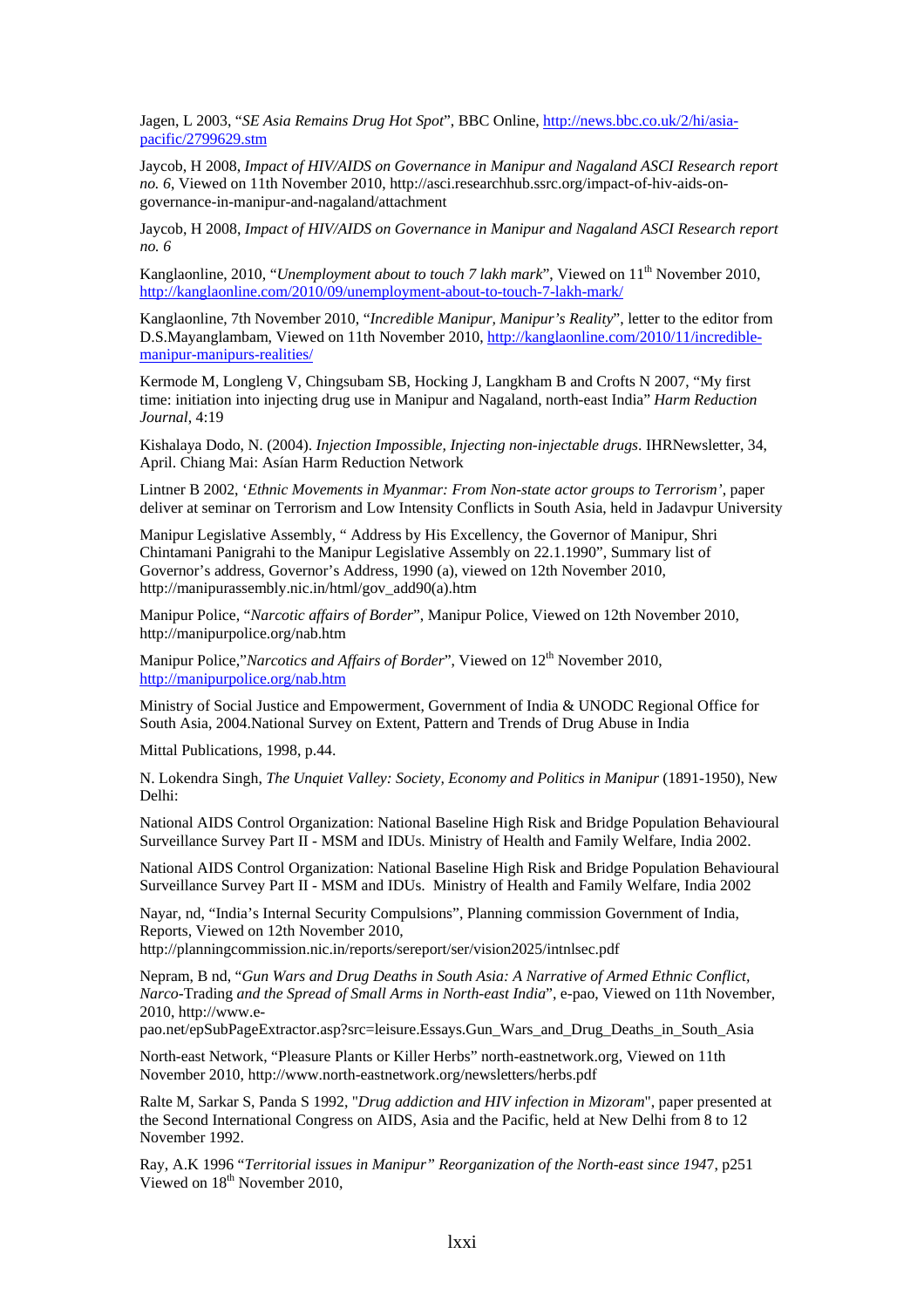[http://books.google.co.in/books?id=v44gVIFltgQC&pg=PA257&lpg=PA257&dq=the+Chin+Unificati](http://books.google.co.in/books?id=v44gVIFltgQC&pg=PA257&lpg=PA257&dq=the+Chin+Unification+and+the+Zomi+Unification+movements+implications+ray&source=bl&ots=6J-FHCQt1K&sig=3_906X1qCuABjwJhez-1qiIMcvA&hl=en&ei=clHmTImwBYTuvQOju8HCCA&sa=X&oi=book_result&ct=result&resnum=1&ved=0CBYQ6AEwAA#v=onepage&q&f=false) [on+and+the+Zomi+Unification+movements+implications+ray&source=bl&ots=6J-](http://books.google.co.in/books?id=v44gVIFltgQC&pg=PA257&lpg=PA257&dq=the+Chin+Unification+and+the+Zomi+Unification+movements+implications+ray&source=bl&ots=6J-FHCQt1K&sig=3_906X1qCuABjwJhez-1qiIMcvA&hl=en&ei=clHmTImwBYTuvQOju8HCCA&sa=X&oi=book_result&ct=result&resnum=1&ved=0CBYQ6AEwAA#v=onepage&q&f=false)[FHCQt1K&sig=3\\_906X1qCuABjwJhez-](http://books.google.co.in/books?id=v44gVIFltgQC&pg=PA257&lpg=PA257&dq=the+Chin+Unification+and+the+Zomi+Unification+movements+implications+ray&source=bl&ots=6J-FHCQt1K&sig=3_906X1qCuABjwJhez-1qiIMcvA&hl=en&ei=clHmTImwBYTuvQOju8HCCA&sa=X&oi=book_result&ct=result&resnum=1&ved=0CBYQ6AEwAA#v=onepage&q&f=false)

[1qiIMcvA&hl=en&ei=clHmTImwBYTuvQOju8HCCA&sa=X&oi=book\\_result&ct=result&resnum=1](http://books.google.co.in/books?id=v44gVIFltgQC&pg=PA257&lpg=PA257&dq=the+Chin+Unification+and+the+Zomi+Unification+movements+implications+ray&source=bl&ots=6J-FHCQt1K&sig=3_906X1qCuABjwJhez-1qiIMcvA&hl=en&ei=clHmTImwBYTuvQOju8HCCA&sa=X&oi=book_result&ct=result&resnum=1&ved=0CBYQ6AEwAA#v=onepage&q&f=false) [&ved=0CBYQ6AEwAA#v=onepage&q&f=false](http://books.google.co.in/books?id=v44gVIFltgQC&pg=PA257&lpg=PA257&dq=the+Chin+Unification+and+the+Zomi+Unification+movements+implications+ray&source=bl&ots=6J-FHCQt1K&sig=3_906X1qCuABjwJhez-1qiIMcvA&hl=en&ei=clHmTImwBYTuvQOju8HCCA&sa=X&oi=book_result&ct=result&resnum=1&ved=0CBYQ6AEwAA#v=onepage&q&f=false)

Ray, DB, Agrawal SP 1996, *Reorganization of North-east India since 1947*, concept publishing company, New Delhi, Viewed on 10th November 2010,

[http://books.google.co.in/books?hl=en&lr=&id=v44gVIFltgQC&oi=fnd&pg=PA251&dq=manipur+me](http://books.google.co.in/books?hl=en&lr=&id=v44gVIFltgQC&oi=fnd&pg=PA251&dq=manipur+merger+india&ots=6J_OKBOo4M&sig=PiL16NNi36ko4Tw_x-dElmd0NFk#v=onepage&q=manipur%20merger%20india&f=false) [rger+india&ots=6J\\_OKBOo4M&sig=PiL16NNi36ko4Tw\\_x](http://books.google.co.in/books?hl=en&lr=&id=v44gVIFltgQC&oi=fnd&pg=PA251&dq=manipur+merger+india&ots=6J_OKBOo4M&sig=PiL16NNi36ko4Tw_x-dElmd0NFk#v=onepage&q=manipur%20merger%20india&f=false)[dElmd0NFk#v=onepage&q=manipur%20merger%20india&f=false](http://books.google.co.in/books?hl=en&lr=&id=v44gVIFltgQC&oi=fnd&pg=PA251&dq=manipur+merger+india&ots=6J_OKBOo4M&sig=PiL16NNi36ko4Tw_x-dElmd0NFk#v=onepage&q=manipur%20merger%20india&f=false)

Roy SK, 2005, "Conflicting Nations in North-East India", Economic and Political Weekly, May 21, 2005, p. 2177.

Sachdeva G, 2007, "Preparing the north-east economy for the future- Manipur economy", Political Economy: Transformations, Challenges & Prospects, Manipur Research forum, Viewed on 11th November 2010, [http://www.manipurresearchforum.org/manipur\\_eco\\_gulshan\\_arch3.htm](http://www.manipurresearchforum.org/manipur_eco_gulshan_arch3.htm)

Sanajaoba, N., Manipur: A British Anthology, New Delhi: Akansha Publishing House, 2003. R Brown's account of Kuki Villages (Qouted)

Sanjay K. Roy, "Conflicting Nations in North-East India", Economic and Political Weekly, May 21, 2005, p. 2177

Sarkar MP, Roy A, Naik TN, Singh JK, Sharma AR, 1991, :Descriptive epidemiology of intravenous heroin users—A new risk group for transmission of HIV in India" *[Journal of Infection](http://www.sciencedirect.com/science/journal/01634453)* [Volume 23,](http://www.sciencedirect.com/science?_ob=PublicationURL&_tockey=%23TOC%236887%231991%23999769997%23584169%23FLP%23&_cdi=6887&_pubType=J&view=c&_auth=y&_acct=C000050221&_version=1&_urlVersion=0&_userid=10&md5=7c935413dd894c66924c0c8cf6274bc1)  [Issue 2](http://www.sciencedirect.com/science?_ob=PublicationURL&_tockey=%23TOC%236887%231991%23999769997%23584169%23FLP%23&_cdi=6887&_pubType=J&view=c&_auth=y&_acct=C000050221&_version=1&_urlVersion=0&_userid=10&md5=7c935413dd894c66924c0c8cf6274bc1), Pages 201-20[7doi:10.1016/0163-4453\(91\)92364-B.](http://dx.doi.org/10.1016/0163-4453(91)92364-B)

Singh M, Singh DP, 2008,"Voilence Impact and Interventions", Atlantic publishers and distributors, New Delhi, Viewed on 11th November 2010,

http://books.google.co.in/books?hl=en&lr=&id=38SwtIHR11QC&oi=fnd&pg=PA94&dq=non-state actor

groups+drugs+manipur&ots=SwXaXF\_s4e&sig=sOLb5Um27gN29HtSkXwYh8PstY4#v=onepage&q &f=false

Sinlung, 2010, "Manipur Becomes a Poppy Producer for the Golden Triangle", The Sangai Express, Viewed on 12th November, 2010, [http://www.sinlung.com/2010/02/manipur-becomes-poppy](http://www.sinlung.com/2010/02/manipur-becomes-poppy-producer-for.html)[producer-for.html](http://www.sinlung.com/2010/02/manipur-becomes-poppy-producer-for.html)

Sinlung, March 17, 2010,"Manipur Declares War on Poppy Cultivation", Thupui blog, Viewed on 12th November 2010, <http://thupui.blogspot.com/2010/03/manipur-declares-war-on-poppy.html>

Talukdar S, Fighting AIDS in Manipur, The Hindu, Aug 16, 2005

Thaindian News, "Assam Rifles in Manipur Accused of Extortion", Theindiannews, Viewed on 12th November 2010, [http://www.thaindian.com/newsportal/world-news/assam-rifles-in-manipur-accused](http://www.thaindian.com/newsportal/world-news/assam-rifles-in-manipur-accused-of-extortion_10018622.html)[of-extortion\\_10018622.html](http://www.thaindian.com/newsportal/world-news/assam-rifles-in-manipur-accused-of-extortion_10018622.html)

UNODC. (2006). Drug use in the north-eastern states of India. UNODC. Retrieved November 30, from [http://www.unodc.org/india/en/publications.html.](http://www.unodc.org/india/en/publications.html)

Verma SB, Sharma MK, Sharma KN, *Better Quality of Rural Life, North-east Regions, Tribal Dalit Areas*, Vol 2, Swarup & Sons, New Delhi, p362-367.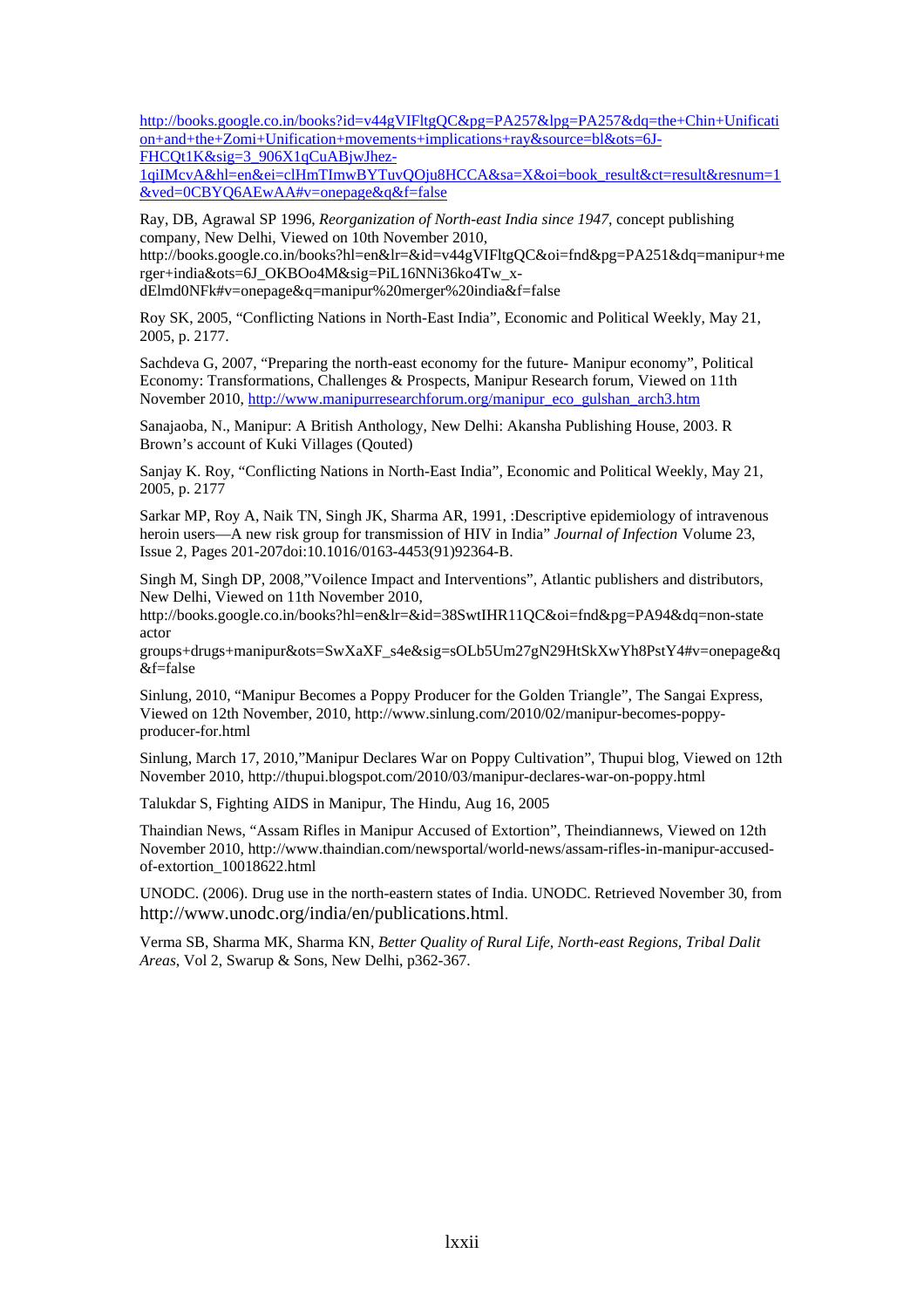# **Socio-Economic Development and Illicit Drug Cultivation: The Case of Helmand, Afghanistan**

# **Introduction**

The opium poppy has been grown in Afghanistan for hundreds of years, largely for medicinal and local consumption purposes (Graubner 2007). Following the invasion of the Soviets in the late 1970s the production of illicit opium increased due to the lack of viable alternatives that had been either destroyed by the conflict or suffered through political instability and poor economic development. Opium became an important cash crop for poor rural farmers and an important income source for warlords (Graubner 2007). Following the withdrawal of the Soviet troops in 1989 the country was subject to further violence through civil war and more recently through an occupation aimed at dismantling the Taliban regime. Afghanistan is currently the world's largest supplier of opium, accounting for around 66% of global production in 2009 (UNODC 2010). The cycle of opium farming in Afghanistan continues due to the combination of under-development and poor governance and ongoing war and conflict (Chouvy & Laniel, 2006; Mansfield & Pain, 2007).

In this case study, we illustrate the interrelationships between illicit drugs and development in Helmand, Afghanistan. Helmand is the largest province in Afghanistan and the country's largest producer of opium.

# **Helmand: A socio-economic profile**

Helmand constitutes close to 8.9% of national territory, and is located in the southeastern region of Afghanistan bordering Pakistan. (Central Statistics Office (CSO), 2005). The province is characterized by rugged mountainous or semi-mountainous and dry terrain, and its major source of water is the Helmand River (Ministry of Rural Rehabilitation and Development (MRRD), 2006). Only 2.5% of the province's land is irrigated and with an annual rainfall averaging about 4 inches. Villages are mainly concentrated around the flood plains of the Helmand River and smaller rivers in the northern areas. Helmand is the third most populous province of Afghanistan, home to an estimated 6.2% of the country's population – the majority of whom (94%) reside in rural areas (UNFPA, 2005; CSO, 2005). Correspondingly, agriculture is the main economic activity in the region, constituting the main source of revenue for 69% of households in the province (Senlis Council 2006). The main crops cultivated are wheat, corn, and the opium poppy (Senlis Council 2006). Other important economic activities include animal husbandry, running of transport companies, as well as trading of narcotics. Around one fifth of households in Helmand earn income through non-farm related labor (UNFPA, 2006).

The residents of Helmand endure substantial social and economic hardship. A quarter of all households report problems in satisfying their food requirements almost six times in a year, and only about half of the population in the province consumes the minimum daily amount of calories necessary to maintain good health (MRRD, 2005). In line with these problems of food security, the majority of loans taken by households are for the purpose of fulfilling their food related needs. The dismal situation of such households is worsened due to other acute vulnerabilities related to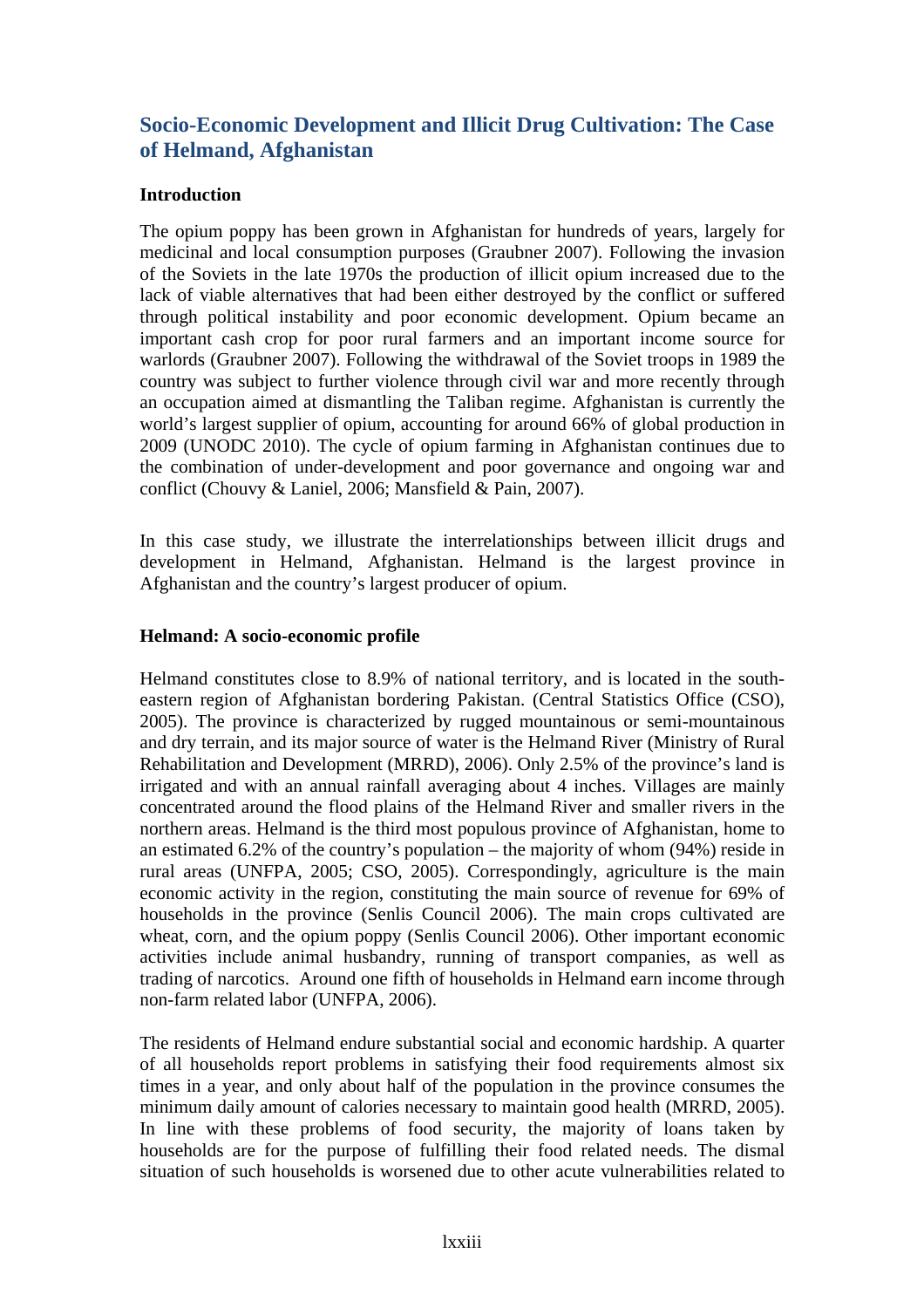poor agriculture, lack of drinking water, natural disasters and migration. In addition, educational infrastructure is weak and literacy levels are low. The vast majority of districts have no access any form of health service (MRRD, 2007)**.**

Security in Helmand remains extremely unstable; it is considered by some as the most volatile province in Afghanistan (Provincial Development Plan, Helmand: *Provincial Profile*). The presence of insurgent groups – Al-Qaeda, foreign jihadists, the Afghan Taliban, drug lords – as well as tribal rebels is significant though the extent of activities and violence varies across areas in the province. In most areas, the government and International Security Assistance Forces (ISAF) have no or weak control (MRRD, 2005). Most of these groups are concentrated around economic centers and areas where lucrative resources are found (Dressler 2006).

#### **Illicit opium in Helmand and attempts at socioeconomic development**

Last year Helmand produced 65,045 ha of opium, 53% of total opium cultivation in Afghanistan (UNODC, 2010). The profit gained by drug dealers and traders as it reaches its consumers across the world exceeds US\$1 billion (Senlis Council, 2006). Approximately 55,000 households in the province, which amounts to around 380,000 people, are dependent on opium poppy cultivation; this represents more than a third of the province's total population (Senlis Council, 2006). The border between Helmand and Pakistan forms part of the so-called Durand Line, created by the British Indian government in 1893 to divide the Afghan tribes present in the region.

The Helmand Valley Project was one of the largest and most ambitious developmental endeavors undertaken in Afghanistan; unfortunately it was also a huge failure. During initial years of this development project anti-narcotic measures taken by the government and international agencies funding the project were by and large helpful in controlling the opium crop. Extended services for development were introduced during the 1960s. The US government and farmers especially in central Helmand had official anti-narcotics agreements and narcotics were not cultivated in US supported Irrigation project areas. The farmers to some extent were forced to plant cotton in a percentage of their land in order to promote it as a cash crop (Scott, 2007). Many alternative cash crops like vegetables and watermelons were also introduced but due to low revenue that these crops generated and lack of accessible markets, they found less interest among the farmers. Further political developments led to an increase in payments and incentives paid by the government and international organizations for the cotton crops (Scott, 2007) which led to good compliance.

The invasion of the Soviets in 1979 marked the most important event that led to a massive destabilization in Afghanistan's political as well as economical structure. The irrigation development projects suffered, infrastructure of the cotton industry on which the farmers of central Helmand were by now dependent, was progressively being destroyed as a side effect of the war and the Mujahidin rigorously propagated poppy cultivation to finance their fight against the Soviets (Scott, 2007). After the Soviets left Afghanistan in 1988-1989, efforts directed against opium cultivation were more or less ineffective in breaking the hold of poppy cultivation (Scott, 2007).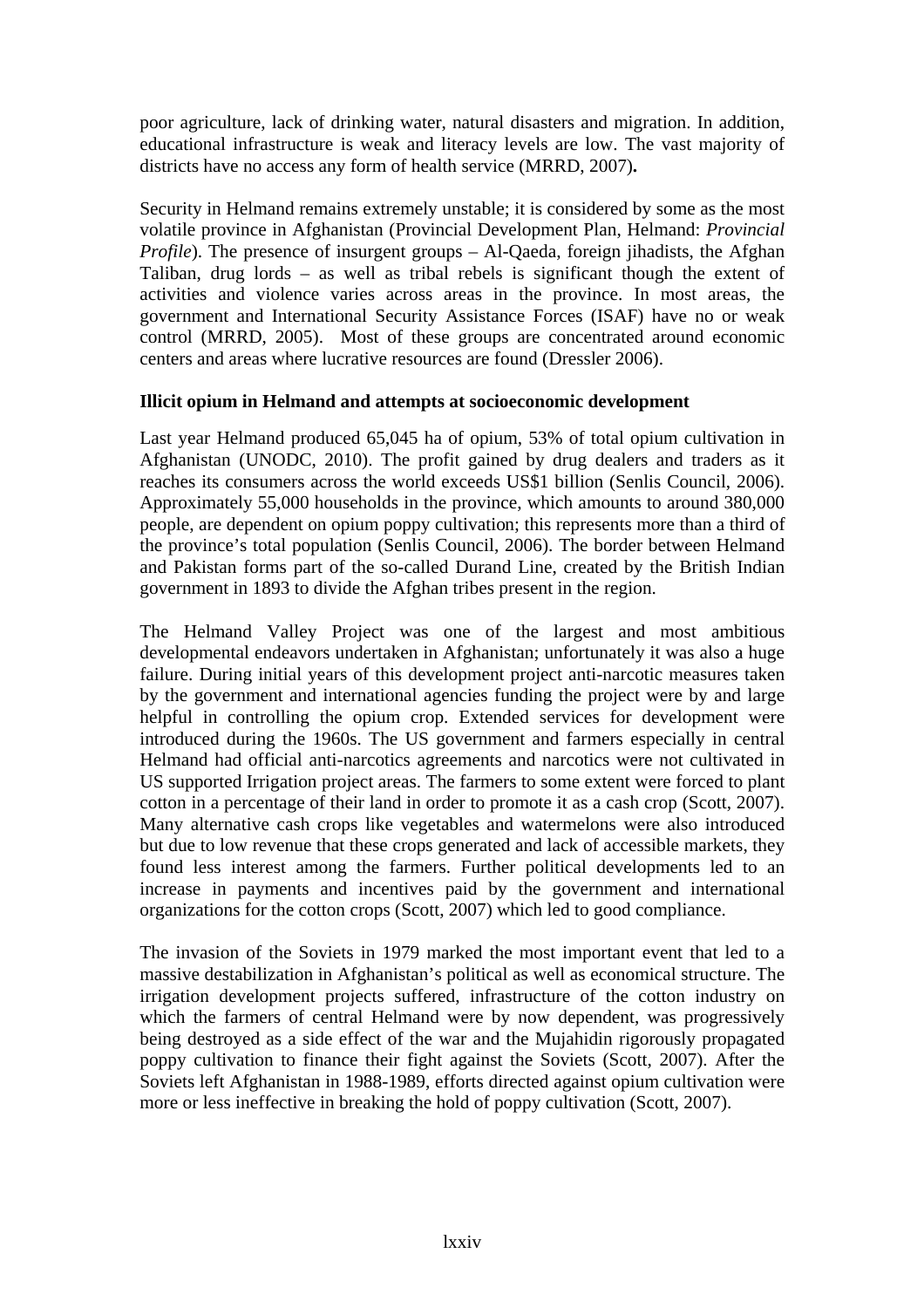#### **Influence of political instability and economic interests**

The Taliban leader Mullah Omar banned the cultivation of opium in 1999 to which there was virtually full compliance in Helmand (Scott, 2007). This compliance can also be partly attributed to the pulling out of funding from international donors and also to lowering of opium prices (Scott, 2007). Significant reductions in opium poppy cultivated were not sustained through the second year. The ban led to a rise in farm gate prices (increasing from US\$ 100 to US\$ 500 per kg between September 2000 and July 2001), as well as an exponential rise in the value of opium-denominated debt on farmers (Mansfield, 2005). Advance payments of \$50 per kg on the future opium crop were converted into cash debts at the prevailing market price of US\$ 500 per kg. For these farmers, saddled with high levels of accumulated debt, maximizing the amount of land they allocated to opium poppy was their only means of raising enough funds for repayment (Mansfield, 2005).

The fall of the Taliban rule in 2001 and the absence of formal governance contributed to making opium poppy cultivation an attractive option across the province and with the chaos and uncertainties connected with the change in government, the farmers of Helmand took a gamble in their own interest and started planting poppy in their fields (Scott, 2007). According to the analysis by Senlis Council in the year 2005, 26,500 ha were dedicated to poppy cultivation compared to 80,000 ha dedicated to wheat cultivation (Poppy representing around 33% area compared to wheat cultivated areas). While the average dry opium yield (kg/ha) in Helmand Province was estimated at around 38 kg/ha, compared to the average yield of wheat which was estimated at 2700 kg/ha. The total opium yield reached 1,000 metric tons at a price of US\$5,400 per ha –ten times more than the equivalent price of wheat. Hence, the total value of opium produced in Helmand Province reached a staggering US\$143 million, compared to the total value of wheat produced at only US\$44 million (Senlis Council, 2006).

Over the years, Helmand has emerged as a key area for money laundering in Afghanistan where about 60% of the funds are drug related and 80-90% of the money transfers among Helmand's *hawala* dealers are narcotics related (UNODC, 2010). In a sense, opium poppy cultivation has also become a "traded commodity" on which key power holders hedge their bets the opium is traded not just as a source of illicit opiates but as a source of development assistance and power for regional and national powerbrokers in Helmand province.

# **Drug control strategies in Helmand**

The Afghanistan National Drug Control Strategy actually acknowledges the diversity among opium poppy cultivating households in its text, and calls for targeting interventions accordingly (Mansfield, 2005). There are even calls for targeting the opium crops of the "greedy" not the "needy" with eradication. But in practice, eradication has typically targeted the "needy", not the "greedy (Mansfield, 2005). Resources however are more focused into aggressive strategies such as crop eradication without providing alternative livelihoods programs to address the opium crisis (Senlis Council, 2006). Further, the inconsistent nature of eradication policies carried out by government and international forces throughout Helmand Province have led to increasing resentment among the local population towards the government and international donors.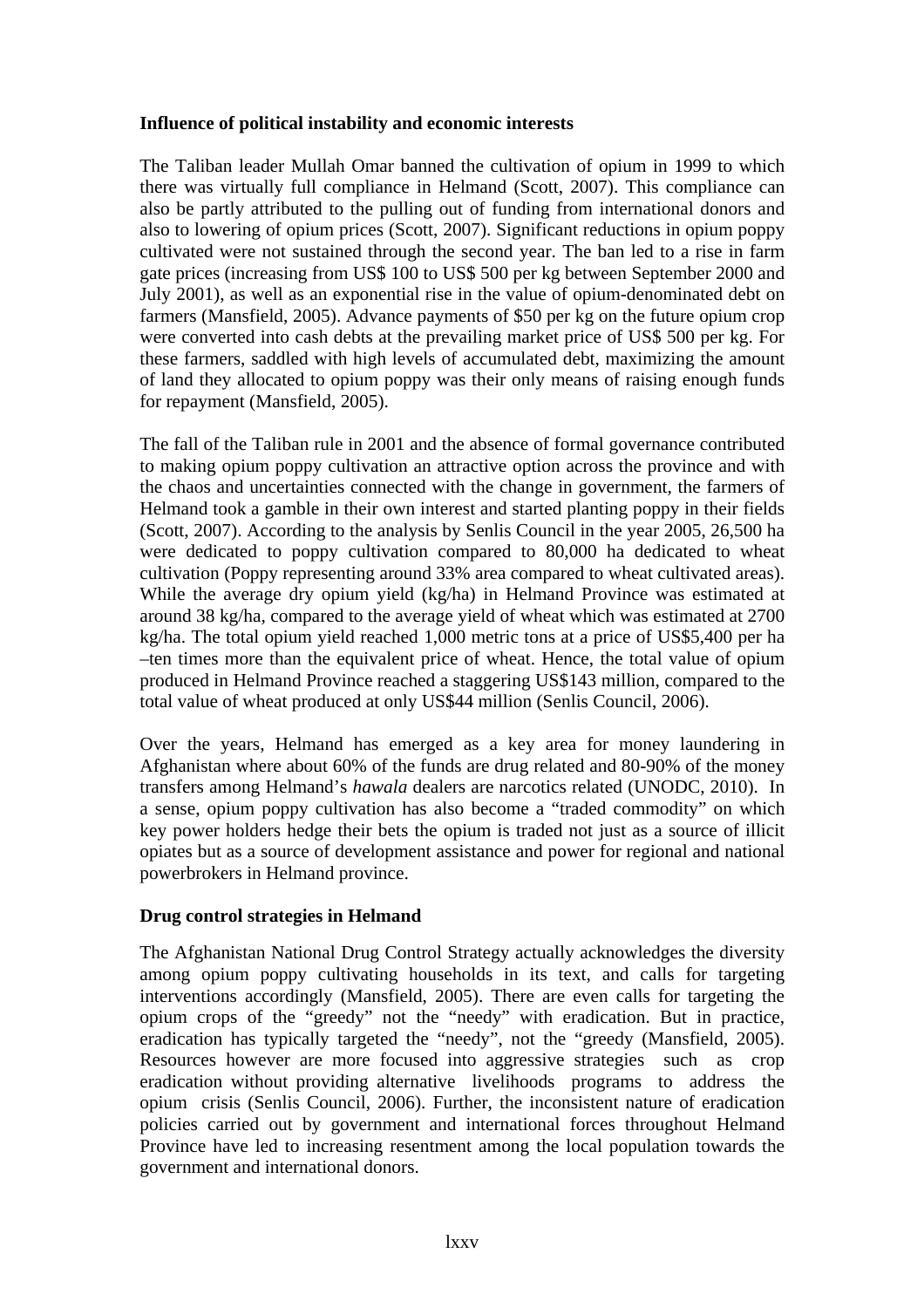#### **Corruption**

The plan to break the opium trade is vulnerable to localized corruption. While a considerable proportion of revenue from poppy cultivation goes to the Taliban, corrupt law enforcement and government officials also make use of the huge industry. Afghan National Police (ANP) and the Afghan National Army (ANA) are state institutions operating in Helmand. The ANP is also underpaid; non-trained police officers are paid approximately US\$15 per month while trained officers receive US\$ 64-70 per month (Senlis Council, 2006). While the Police in the provincial capital are reportedly paid regularly, police forces in more remote areas allegedly have difficulty receiving payments for many months. As a result many ANP officers live off bribes from criminal networks involved in the opium trade as well as from the insurgents (Senlis Council, 2006). Afghan police have also been accused of accepting bribes to leave certain fields alone (Associated Press, 2009).

#### **Conclusions**

As a case study, the example of Helmand highlights the many aspects of the complex relationship between illicit drugs, illicit drug policies and development. Violence, conflict, corruption, poverty and poorly considered development policies have meant that Helmand should not just be a case study of these complex interrelationships but an opportunity to consider what has not worked in the past and what is needed in the future.

#### **References**

Aghanistan Information Management Services, <http://www.aims.org.af/sroots.aspx?seckeys=123&seckeyo=53&seckeyz=39>

Ahmad A, 2010, "*Helmand's Poppy Growth Surges*", South Asia, Asia times online, Viewed on 20<sup>th</sup> November 2010, [http://www.atimes.com/atimes/South\\_Asia/LE01Df06.html](http://www.atimes.com/atimes/South_Asia/LE01Df06.html)

Culture and Conflict Studies, 2009, *Heroin production in Afghanistan: Helmand, Nangaehar and Badakhashan*, Viewed on 20 October 2010, <http://www.nps.edu/Programs/CCS/Docs/Opium/Heroin\_processing.pdf>

Cutruis, A 2009, '*The Lost history of Helmand',* Market Oracle website, Viewed on 20 October 2010, <

http://www.marketoracle.co.uk/Article14411.html> Dressler, AJ 2009, "Securing Helmand, understanding and responding to the enemy", Afghanistan Report 2, Institute for the study of war,

http://www.understandingwar.org/files/SecuringHelmandPDF.pdf

*Email Memos on Helmand Counter Narcotics*, 2003- present, Scotts Helmand Valley Archive, Viewed on 20October 2010, <http://scottshelmandvalleyarchives.org/main.html>

Ghotbi, N, Tsukatani, T 2002, Poppy *fields in Afghanistan and its implications for the development of a healthy agriculture*, viewed on 20 Oct 2010, <http://www.kier.kyoto-u.ac.jp/DP/DP555.pdf>

IRIN Asia, 2010, "AFGHANISTAN: War of words over Marjah displaced", Viewed on 26<sup>th</sup> October 2010, < http://www.irinnews.org/Report.aspx?ReportId=89003>

Mansfield, D 2001, *Evidence from the Field: Levels of opium cultivation in Afghanistan*

Mansfield, D 2005, *Responding to the Challange of Diversity in Opium Poppy Cultivation in Afghanistan, World Bank*, Viewed on 25 October, 2010, Responding to the Challange of Diversity in Opium Poppy Cultivation in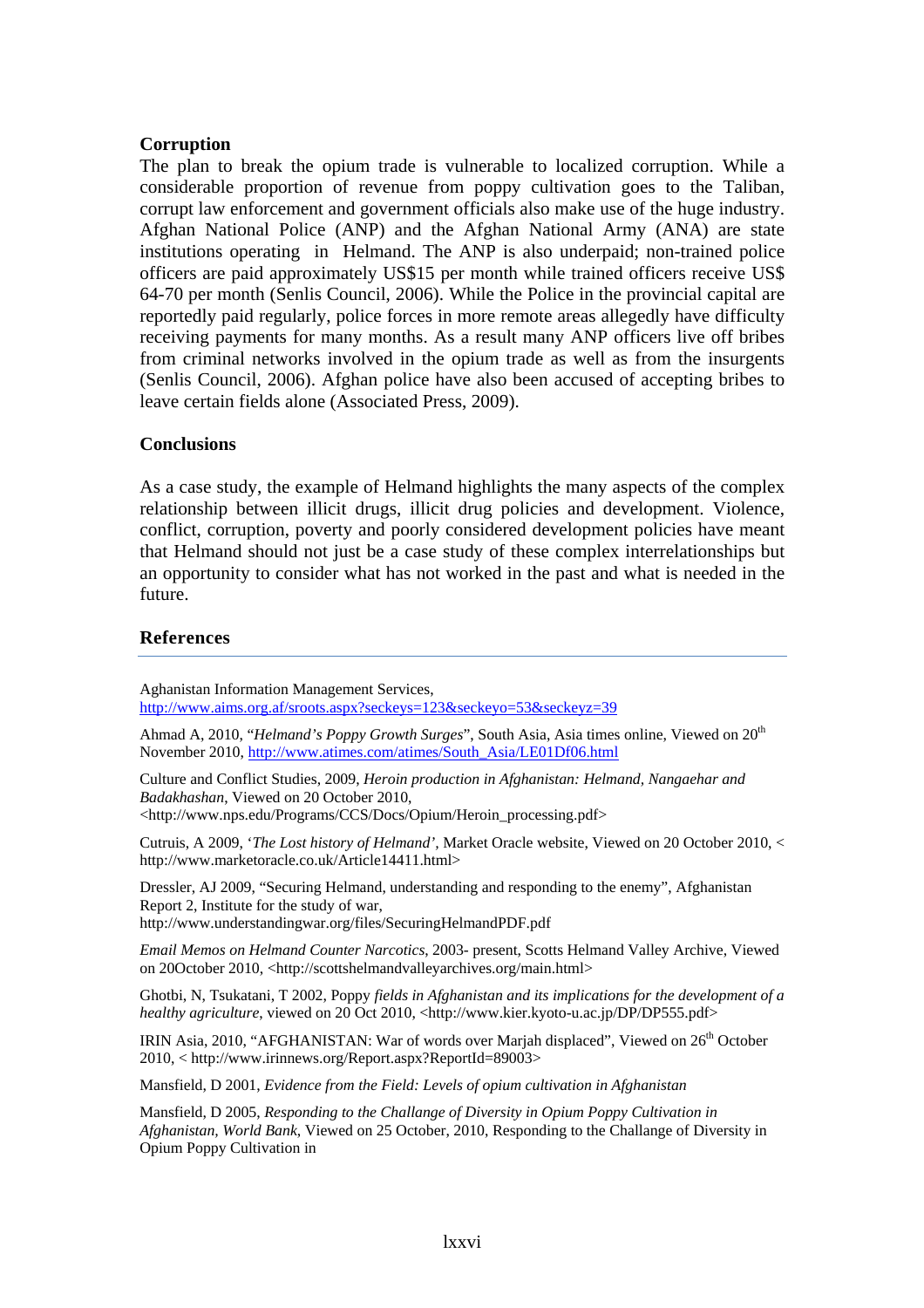Mansfield, D 2007, *Counter-Narcotics Mainstreaming in ADB's Activities in Afghanistan*, 2002-2006, Viewed on 25 October 2010, < http://www.adb.org/Documents/Assessments/Other-Assessments/AFG/Counter-Narcotics-Mainstreaming.pdf>

Mansfield, D 2007, *The Economic Superiority of Illicit Drug Production: Myth and Reality Opium Poppy Cultivation in Afghanistan*, Prepared for International Confrence on Alternate Development and Drug Control, Feldafing, Viewed on 20 October 2010, [www.davidmansfield.org/data/Field.../OpiumMythorReality.doc](http://www.davidmansfield.org/data/Field.../OpiumMythorReality.doc)

Ministry of Rural rehabilitation and Development and Central Statistical Office, nd, Provincial Development Plan, Helmand; Provincial Profile, MRRD &CSO, Afghanistan, viewed on 20 October 2010,

<[http://www.mrrd.gov.af/nabdp/Provincial%20Profiles/Helmand%20PDP%20Provincial%20profile.pd](http://www.mrrd.gov.af/nabdp/Provincial%20Profiles/Helmand%20PDP%20Provincial%20profile.pdf) [f](http://www.mrrd.gov.af/nabdp/Provincial%20Profiles/Helmand%20PDP%20Provincial%20profile.pdf)>

MRRD, Afghanistan, http://www.mrrd.gov.af/English/index.htm

Scott, RB 2008, "*Reconstruction and Opium Poppy Cultivation in Central Helmand*", Confrence on Afghanistan's Reconstruction: the future, Viewed on  $20<sup>th</sup>$  November 2010, <http://scottshelmandvalleyarchives.org/docs/cph-08-02.pdf>

Scott, RB 2007, *[Opium Poppy Cultivation in Central Helmand, Afghanistan: A Case Study in Bad ad](http://scottshelmandvalleyarchives.org/docs/cph-07-01-1.pdf)  Program Management*[, The Society for Applied Anthropology, 67th Annual Meeting, 18 pp.](http://scottshelmandvalleyarchives.org/docs/cph-07-01-1.pdf) Viewed 25 October 2010, < http://scottshelmandvalleyarchives.org/docs/cph-07-01-1.pdf>

Senlis Council, 2006, "*Helmand at War: The changing nature of the Insurgency in Southern Afghanistan and its effects on the future of the country*", June 2006,

Shairzai, Frydoon, Ghulam Farouq, and Richard Scott (1975). *Farm Economic Survey of the Helmand Valley, 1975*. Kabul: USAID/DP

United Nations Fund for Population Activities and Central Statistical Office, 2005*, Province of Helmand- A Socio- Economic and Demographic Profile, Household listing 2005*, viewed on 20 October 2010, [<http://foodsecurityatlas.org/afg/country/provincial-](http://foodsecurityatlas.org/afg/country/provincial-Profile/Hilmand/Hilmand_files/CSO-Hilmand.pdf)[Profile/Hilmand/Hilmand\\_files/CSO-Hilmand.pdf](http://foodsecurityatlas.org/afg/country/provincial-Profile/Hilmand/Hilmand_files/CSO-Hilmand.pdf)>

UNODC, 2006, *Afghan's Drug Industry Structure, function, dynamics and implications in counter narcotics stratergy*, Viewed 20 October 2010, <http://www.unodc.org/pdf/Afgh\_drugindustry\_Nov06.pdf>

UNODC, 2009*, Addiction, Crime and Insurgency: The transnational threat of Aghan opium,* viewed on 25 October 2010 < http://www.unodc.org/documents/data-andanalysis/Afghanistan/Afghan\_Opium\_Trade\_2009\_web.pdf>

World Bank, Afghanistan: *Poverty, Vulnerability and Social Protection: An Initial Assessment,* World Bank, Washington, DC: World Viewed on 25 Oct 2010, < http://wwwwds.worldbank.org/external/default/main?pagePK=64193027&piPK=64187937&theSitePK=523679& menuPK=64187510&searchMenuPK=64187283&siteName=WDS&entityID=000012009\_200503221 00004>

Zakhilwal, O nd, *The Helmand Valley Project*, Institue for Afghan Studies, Viewed on 20 October 2010, http://www.institute-for-afghan-studies.org/Foreign%20Affairs/us-afghan/helmand\_0.htm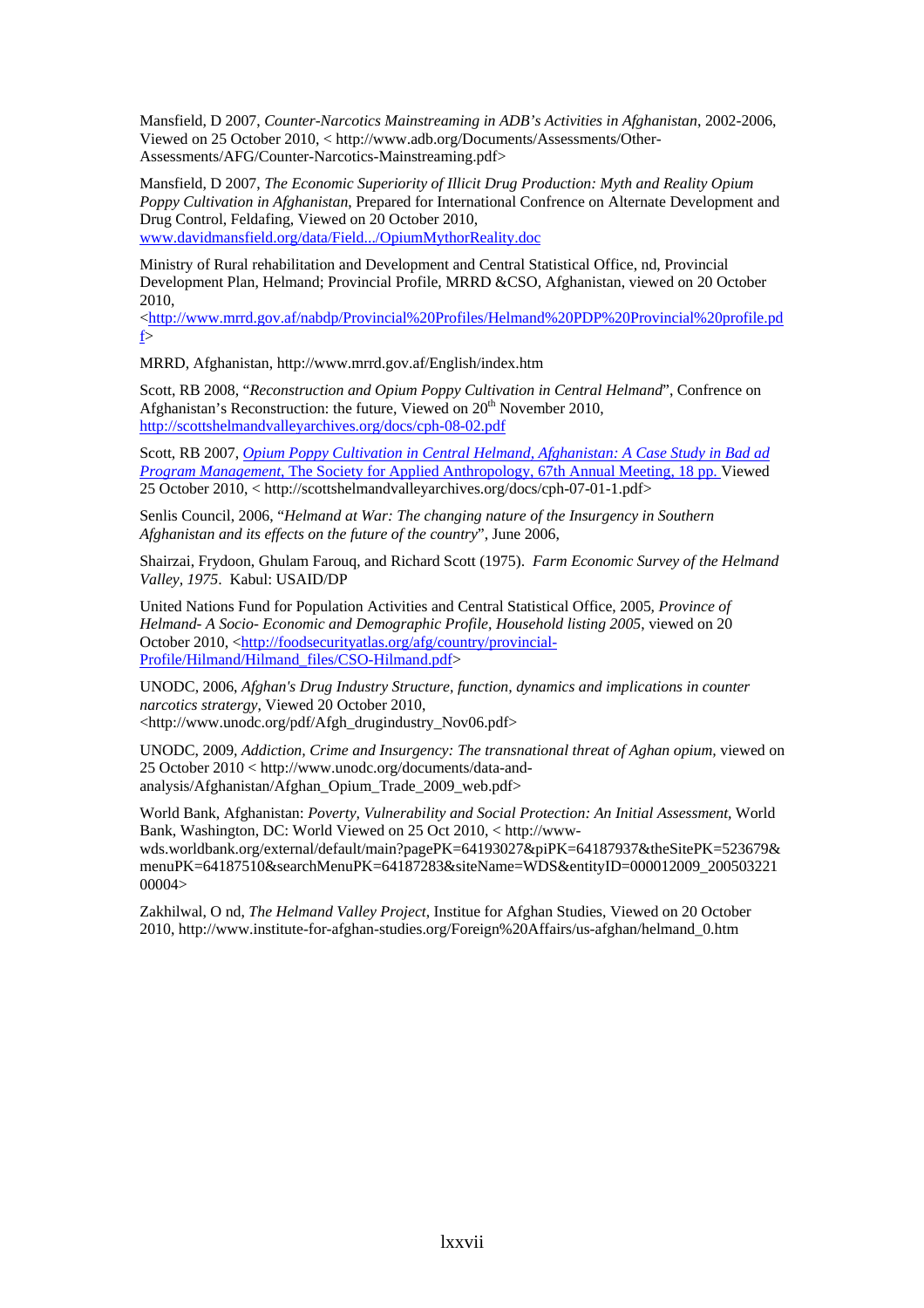# **Socio-Economic Development and Illicit Drug Use: A Case of Punjab, Pakistan**

#### **Introduction**

The province of Punjab is located towards the north-east region of Pakistan. To its north-east is Pakistan Administered Kashmir, and to its east and south is the international border, shared by the Indian states of Punjab and Rajasthan. Punjab contains several major cities of the country including Lahore, Faisalabad, Rawalpindi, Multan and Gujranwala. It is the only province that touches every other province in Pakistan. Punjab is Pakistan's second largest province spanning  $205,344$  Km<sup>2</sup> after Baluchistan (World Gazetteer, 2010). According to estimates, the population of the Province is 81,330,531 (World Gazetteer, 2010) more than 50% of the total population of Pakistan. According to a study completed in February 2010 by economists at the Lahore University of Management Sciences (IRIN, 2010), every second household in the districts of the southern Punjab, some 17.5 million people, live in absolute poverty. Lack of education is cited as the main reason for the low skill levels of the population, a significant proportion of which is employed as wage earners. This case study illustrates the negative impact of drug use on the socioeconomic development in the context of Punjab, Pakistan.

# **A History of Drug Cultivation**

Archived reports from UNODC suggest that historically, licit cultivation of opium in Punjab can be traced back to around 1947 when Pakistan was separated from India (UNODC, 1954). Opium found "quasi-medical use", mainly to treat abdominal illnesses, pain, and some fevers, especially in rural areas, and in areas where there was excessive rainfall and flooding, to treat dysentery, malaria and kala-azar endemics (UNODC, 1954). This medical use was largely attributed to a long traditional history of drug use for ritual and medicinal purposes and poorly developed medical facilities and infrastructure in the region (UNODC, 1954). Following the India-Pakistan separation in 1[9](#page-89-0)47, opium cultivation was initiated in Punjab<sup>9</sup> in response to disrupted supply of opium from India<sup>[10](#page-89-1)</sup> and in order to gain self-sufficiency (UNODC, 1954). A total of three wide-scale attempts were made between 1948 and 1951 period in West Punjab to grow licit opium crops.

# **Changing Trends of Drug Use in Punjab**

 $\overline{a}$ 

Historically opium was mainly used orally or by smoking and was neither considered a problem or illegal (McGlothlin *et al*., 1978). The province of Punjab now has one of the highest prevalence rates of drug users in Pakistan. In terms of numbers, Punjab is by far the most affected province with an estimated 200,000 opiate users of whom 100,000 are IDUs (UNODC, 2006). An increasing number of chronic heroin users are shifting from smoking heroin to injecting a combination of legal and illegal drugs. The magnitude of substance abuse among women has either been masked or largely

<span id="page-89-0"></span><sup>&</sup>lt;sup>9</sup> Punjab (in Pakistan), during the time of partition from India was referred to as 'West Punjab', 'East Punjab' being the present state of Punjab in India.

<span id="page-89-1"></span><sup>&</sup>lt;sup>10</sup> Most of the licit production of opium at the time was done in India.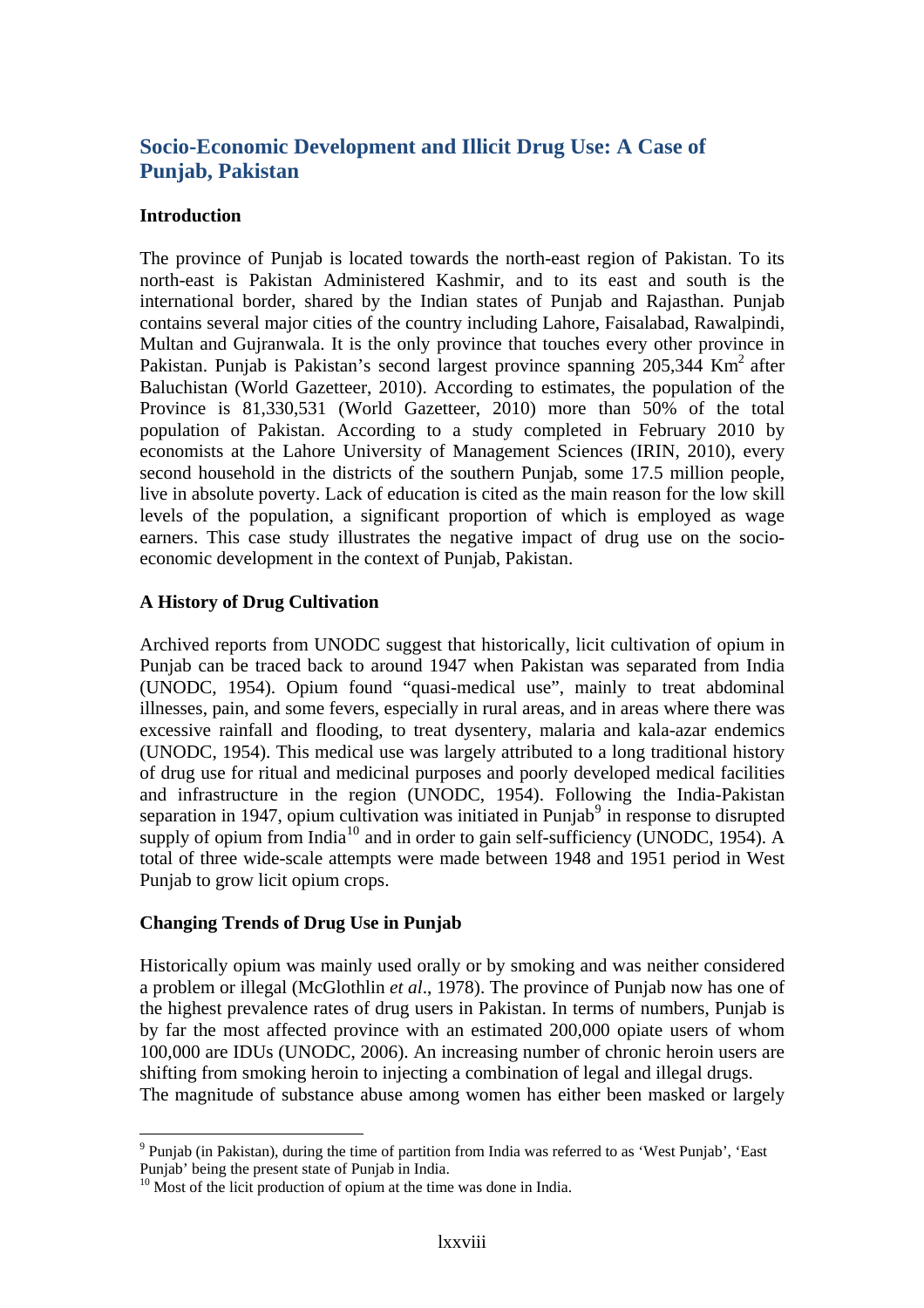restricted by lack of research focusing equal attention on substance abuse by women and men (Denise *et al*., 1994). All National Surveys on Drug Abuse (NSDA) until 1993 were constrained in the matter of interviewing women because the interviewing teams consisted exclusively of male researchers who were, therefore, not able to find easy access to women as a result of Pakistan's segregated society (Denise *et al*., 1994). In 1993 the National Survey on Drug Abuse showed a prevalence of 3% among females in Pakistan (UNODC, 2010).

#### **Impact of drugs on social and economic development**

Drug abuse occurs most frequently among young people in the 15-35 age groups, with a particular concentration in the 18-25 age groups (UNDCP, 1998). In Punjab, 40 % of the drug users are between 16 and 30 years of age (UNODC, 2007). Only 22% of the drug users in Pakistan are employed in full time or part time jobs while the majority are unemployed or deriving their livelihood through casual work (UNODC, 2007).

Presently more than 50% of the employed in Punjab are engaged in agricultural or unskilled occupations (Federal bureau of Statistics, 2009). The more developed a society, the more skilled jobs are created, therefore if the present trends of drug use keep pace it is likely that the province might become more vulnerable to its economic effects on the course of development with higher costs afflicted in terms of quality of labor force being generated in the society.

# **Drugs and the HIV epidemic in Punjab**

In the case of wives of IDUs, a recent study found that only 3% of IDU spouses reported ever selling sex, but 21% of these women did inject drugs (usually diazepam) via community based medical practitioners who give therapeutic injections to community members using the same non-sterile injecting equipment (Ahmed *et al*., 2010). A recent investigation of an outbreak of HIV suggests that many of those infected received therapeutic injections from local providers but did not have any of the conventional sex or drug injection risk factors (Pasha *et al*., 1999).

There is a severe lack of awareness on safe sexual practices among women in Pakistan, compounded by major power differences among genders which rarely let the woman be able to negotiate safe sex (Shaban, 2010). Studies conducted by Punjab AIDS Control Program also reveal that majority of the wives of IDUs are in regular physical contact with each other, and 80% don't use condoms during sexual acts, and as much as 50% of wives of HIV infected IDUs were also infected. Until 2003, many studies had described high risk but no HIV among IDUs (Emmanuel *et al*., 2004) (Haque *et al*., 2004) (Kuo *et al*., 2007). Since then, HIV prevalence has steadily increased among IDUs and this group now forms the core of the HIV epidemic in the region (Khan *et al*., 2009). To compound the situation, almost half (46%) of the IDUs report sexual activity with regular non-commercial female partners and only 10% use condoms (Khan & Khan, 2010). Twenty seven percent of IDUs report commercial sex with an FSW and 13% with an MSW; <20% have ever used condoms in the last 6 months of surveys (Khan & Khan, 2010). The government's response through the Enhanced HIV/AIDS Prevention Program for high risk groups 2003-2009 funded by World Bank through the provincial health department was discontinued in 2009.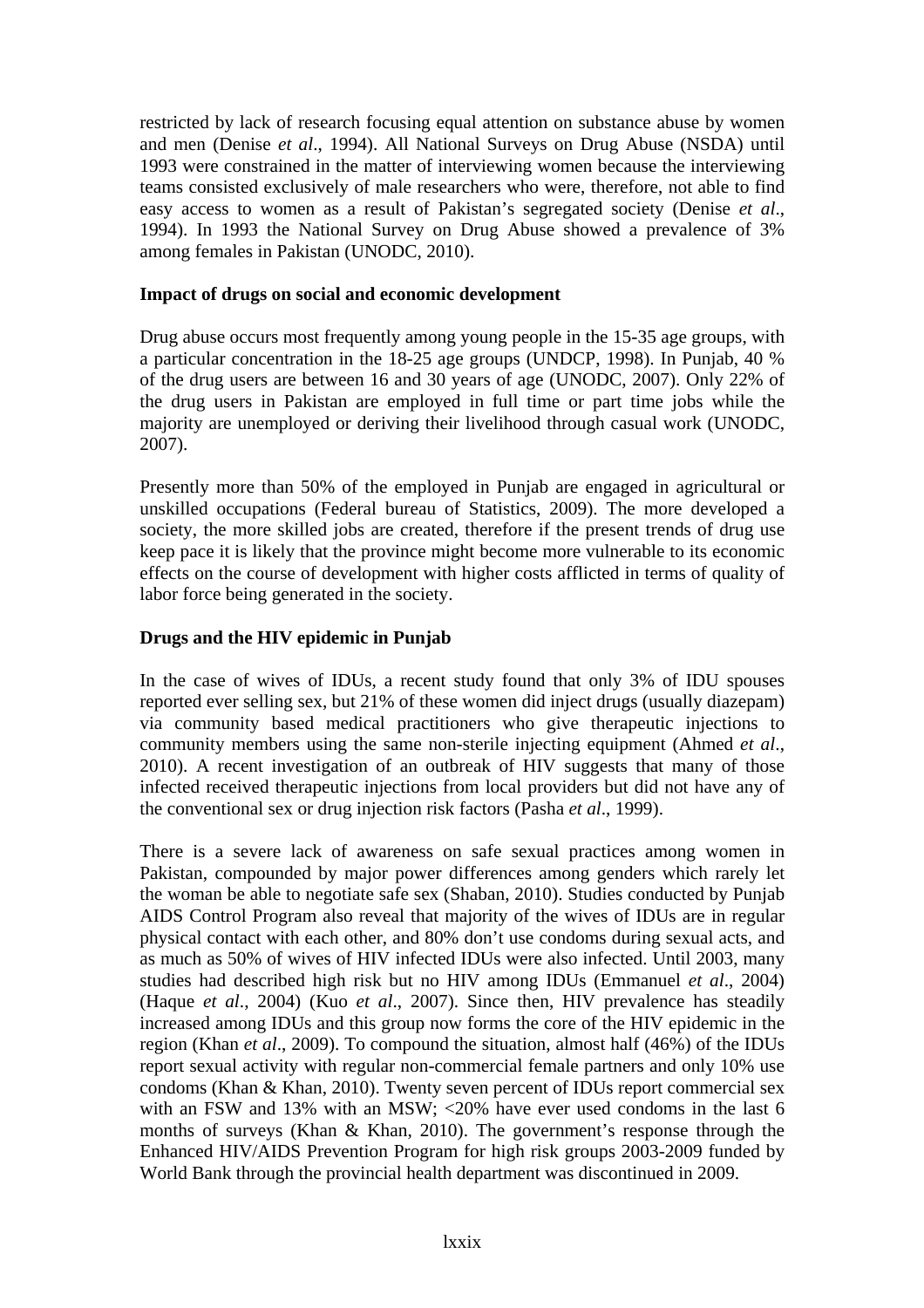#### **References**

Ahmed, S. *et al*., 2010. *Female Spouses of IDUs in Pakistan: a bridge population of the HIV epidemic?* [Online] Available at:

http://docs.google.com/viewer?a=v&q=cache:HOw8Xsi8Ye8J:resdev.org/Documents/Female%2520S pouses%2520of%2520IDUs%2520in%2520Pakistan%2520(Pakistan%2520- %2520Ahmad%25202009%252010%252011).pdf+Female+Spouses+of+IDUs+in+Pakistan:+a+bridge +population+of+the+HIV [Accessed 2010].

Denise, B.K., Warner, L.A. & Kessler, R.C., 1994. The Epidemiology of Substance Use and Dependence among Women. *National Institute of Drug Abuse*.

Emmanuel, F., Akhtar, S., A, A. & Kamran, C., 2004. HIV risk behavior and practices among heroin addicts in Lahore, Pakistan. *Southeast Asian J Trop Med Public Health*, 35(4), pp.940-8.

Haque, N. *et al*., 2004. High-risk sexual behaviours among drug users in Pakistan: implications for prevention of STDs and HIV/AIDS. *Int J STD AIDS*, 15, pp.601-7.

IRIN, 2010. *Pakistan: Sold to Sex Work*. [Online] Available at: HYPERLINK "http://www.irinnews.org/Report.aspx?ReportId=88921" http://www.irinnews.org/Report.aspx?ReportId=88921 [Accessed 1 December 2010].

Janjua, N.Z., Akhtar, S. & Hutin, Y.J., 2005. Injection use in two districts of Pakistan: implications for disease prevention. *Int J Qual Health Care*, 17, pp.401-8.

Khan, A.A. *et al*., 2009. Large sharing networks and unusual injection practices explain the rapid rise in HIV among IDUs in Sargodha, Pakistan. *Harm Reduction Journal*, 6(13).

Khan, A.A. & Khan, A., 2010. The HIV epidemic in Pakistan. *J Pak Med Assoc*, 60(4). http://resdev.org/Documents/HIV%20Epidemic%20in%20Pakistan.pdf.

Kuo, I. *et al*., 2007. Factors associated with recent-onset injection drug use among drug users in Pakistan. *Subst Use Misuse*, 42(5), pp.853-70. PMID: 17613949 [PubMed - indexed for MEDLINE].

Mahmood, K. & Cheema, M.A., 2004. Empirical Analysis of Juvenile Crime in Punjab, Pakistan. *Pak. j. life soc. sci*, 2(2), pp.136-138.

McGlothlin, W.H., Mubbashar, M., Shahique, M. & Hughes, P.H., 1978. *Opium use in two communities of Pakistan 1 - a preliminary comparison of rural and urban patterns*. [Online] Available at: HYPERLINK "http://www.unodc.org/unodc/en/data-and-analysis/bulletin/bulletin\_1978-01- 01\_4\_page002.html" \l "n15" http://www.unodc.org/unodc/en/data-andanalysis/bulletin/bulletin\_1978-01-01\_4\_page002.html#n15 [Accessed 1 December 2010].

Nai Zindagi, 2005. The Lethal Overdose [Online] Available at: HYPERLINK <http://www.naizindagi.com/Reports/The%20lethal%20overdose.pdf> [Accessed 1 December 2010].

Nai Zindagi, 2008. *Hidden Truth*. [Online] Available at: HYPERLINK "http://www.naizindagi.com/Reports/The%20hidden%20Truth.pdf" http://www.naizindagi.com/Reports/The%20hidden%20Truth.pdf [Accessed 1 December 2010].

Nai Zindagi, 2009. Rapid Situation Assessments [Online] Available at: HYPERLINK

<http://www.naizindagi.com/reports/rsabsmall.pdf>[Accessed 1 December 2010].

Pasha O, L.S.K.A.S.S.M.J.F.-H.S., 1999. Household members of hepatitis C virus-infected people in Hafizabad, Pakistan: infection by injections from health care providers. *Epidemiol Infect*, 123, pp. 515- 8.

Punjab, G.o., 2010. *Punjab Gateway*. [Online] Available at: HYPERLINK "http://pportal.punjab.gov.pk/portal/portal/media-

type/html/user/anon/page/default.psml/js\_panename/ContentViewAdmin;jsessionid=0a00000230d7681 21c3c64284faf8cdcc801ef6ab1f1.e34Ma3iPcheLci0La3mLaNiPbNmPe6fznA5Pp7ftolbGmkTy/portal/ 306/nav/right/punjabcms/ser" http://pportal.punjab.gov.pk/portal/portal/media-

type/html/user/anon/page/default.psml/js\_panename/ContentViewAdmin;jsessionid=0a00000230d7681 21c3c64284faf8cdcc801ef6ab1f1.e34Ma3iPcheLci0La3mLaNiPbNmPe6fznA5Pp7ftolbGmkTy/portal/ 306/nav/right/punjabcms/ser [Accessed 1 December 2010].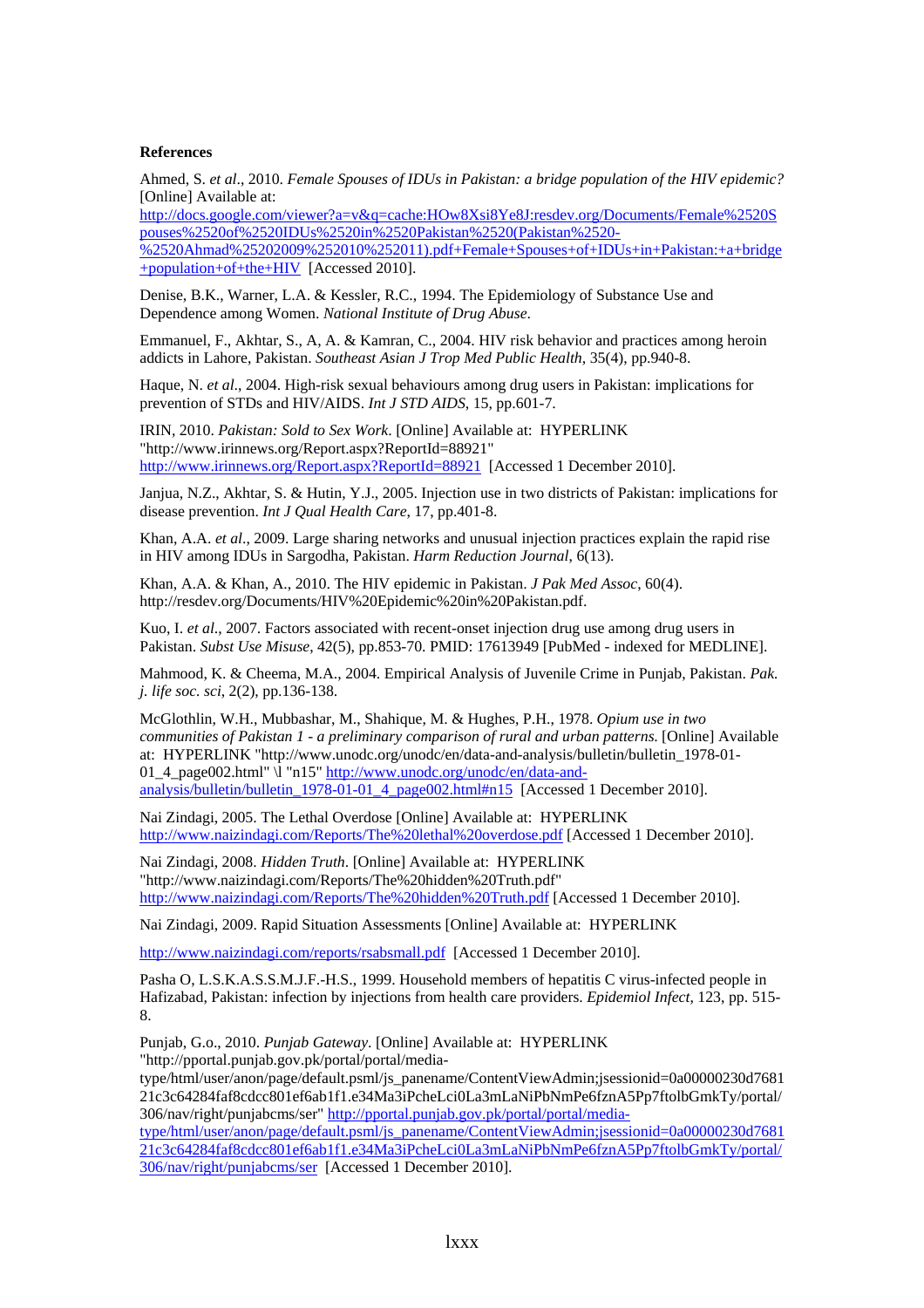Shaban, S., 2010. *Unequally Yoked: Women Highly Vulnerable To HIV In Pakistan*. [Online] Panos AIDS Available at: HYPERLINK

"http://www.panosaids.org/2010/Left\_read.asp?leftStoryId=63&leftSectionId=1" http://www.panosaids.org/2010/Left\_read.asp?leftStoryId=63&leftSectionId=1 [Accessed 1 December 2010].

Strathdee, S.A. *et al*., 2003. Rise in Needle Sharing among Injecting Drug Users in Pakistan during Afghan War. *Drug and Alcohol Dependence*, 71(1), pp.17- 24.

UNDCP, 1995. The Social Impact of Drug use. In *World Summit for Social Development, 6-12 March*. Copenhagen, 1995.

UNDCP, 1998. *Economic and Social Consequences of Drug Abuse and Illicit* Trading. [Online] Available at: HYPERLINK "http://www.unodc.org/pdf/technical\_series\_1998-01-01\_1.pdf" http://www.unodc.org/pdf/technical\_series\_1998-01-01\_1.pdf [Accessed 1 December 2010].

United Nations International Drug Control/ Joint United Nations Program on HIV AIDS, 1999. *Base line study of relationship between Injecting Drug Use, HIV and Hepatitis C among male Injecting Drug Users in Lahore*. Islamabad: UNDCP UNDCP & UNAIDS.

UNODC, 1954. *Opium in Pakistan*. [Online] Available at: HYPERLINK "http://www.unodc.org/unodc/en/data-and-analysis/bulletin/bulletin\_1954-01-01\_3\_page003.html" http://www.unodc.org/unodc/en/data-and-analysis/bulletin/bulletin\_1954-01-01\_3\_page003.html [Accessed 1 December 2010].

UNODC, 2006. *National Assesment Report on the Problem of Drug Abuse*. UNODC country office, Pakistan.

UNODC, 2007. *Illicit Drug Trends in Pakistan*. [Online] UNODC country office, Pakistan Available at: HYPERLINK "http://www.unodc.org/documents/regional/centralasia/Illicit%20Drug%20Trends%20Report\_Pakistan\_rev1.pdf" http://www.unodc.org/documents/regional/centralasia/Illicit%20Drug%20Trends%20Report\_Pakistan\_rev1.pdf [Accessed 1 December 2010].

UNODC, 2010. *Female Drug Use in Pakistan-Mapping Estimates, Ethnographic Results & Behaviourial Assessment*. UNODC country office, Pakistan.

UNODC, 2010. *Social and Economic Impact of Drug Use on Families*. UNODC country office, Pakistan.

World Gazetteer, 2010. *Pakistan Administrative Divisions (population and area)*. [Online] Available at: HYPERLINK "http://world-gazetteer.com/wg.php?x=&men=gadm&lng=en&des=wg&geo=- 172&srt=pnan&col=abcdefghinoq&msz=1500" http://worldgazetteer.com/wg.php?x=&men=gadm&lng=en&des=wg&geo=-

172&srt=pnan&col=abcdefghinoq&msz=1500 [Accessed 1 December 2010].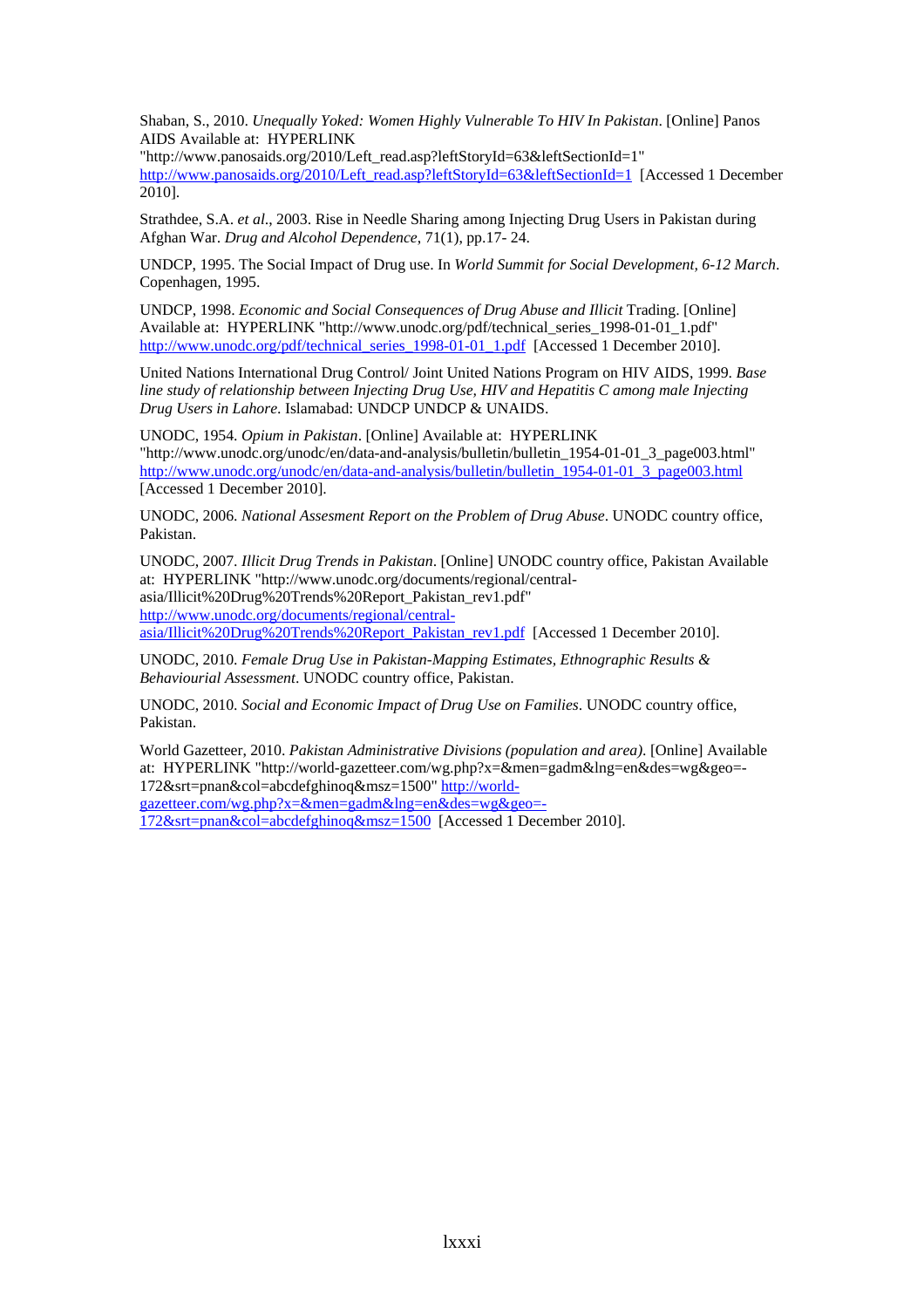# **Socio-Economic Development and Illicit Drug Use: The Case of Kathmandu, Nepal**

# **Introduction**

Kathmandu is the capital of Nepal and its largest metropolitan city. It represents by far the largest urban settlement in Nepal, accounting for 20% of the urban population in an area of 5,067 hectares and is inhabited by 671,846 people (CBS census, 2001) (Kathmandu Metropolitant City Office, 2010). According to Central Bureau of Statistics (CBS Census 2001), the Kathmandu valley with its districts has a population density of only 97 per square km whereas the Kathmandu metropolitan city has a density of 13,225 per square km (Kathmandu Metropolitant City Office, 2010). Kathmandu is considered as the backbone of the country's economy. In 2007, Nepal generated a GDP of \$30.17 billion (The Odora, 2010) while that generated by Kathmandu alone in the same year was \$10.12 billion (UNIDO, n.d.). With the most advanced infrastructure among urban areas in Nepal, Kathmandu's economy is tourism centric. The capital city forms Nepal's tourist gateway with almost 90 percent of the foreign visitors arriving by air.

This case study illustrates the interrelationships between illicit drugs and socioeconomic development within the context of Kathmandu, Nepal, where the enormous growth in the tourism industry and other economic developments been influenced by the availability of illicit drugs.

# **The growth of tourism and development, and its influence**

The first passport issued by the government was in 1955 and gradually tourism started taking roots in this formerly isolated country (Liechty, 2005). Tourism was a major source of foreign exchange earnings with the Himalayas attracting large numbers of mountaineers and hikers. Tourism was strengthened with the opening of airways to Kathmandu and other parts of the country, easing the travel restrictions. During early 1960s the tourist coming were older in age and rarely stayed long in the country while in the period between 1965 -70 Kathmandu saw a rise in tourism with the average growth rate in terms of tourist arrivals shooting up to around 40% (Liechty, 2005). There was also a shift in the characteristics of the tourists who not only belonged to younger age groups (in some years almost half were in age group of 16-30) but were also staying longer in the country than before (Liechty, 2005). Between 1985 and 1988, the number of tourists increased from approximately 181,000 to about 266,000 (Mongabay, n.d.). More than 80 percent of the tourists arrived in the country by air. In 1985, more than US\$40 million worth of foreign exchange was earned through tourism (Mongabay, n.d.). By 1988, this amount had increased to more than US\$64 million (Mongabay, n.d.). In 1989, tourism accounted for more than 3.5 percent of GDP and about 25 percent of total foreign exchange earnings (Mongabay, n.d.).

# **Increased drug use in the 'Hippie era' - a developmental side effect**

Seeing the increasing potential of this newly acquired advantage from tourism and consequent growth of their economy the indigenous population was quick to adapt to the changing circumstances and cater to the arriving tourists. In 1950s, there was a shortage of hotels. Beginning in 1960s, the government encouraged the building of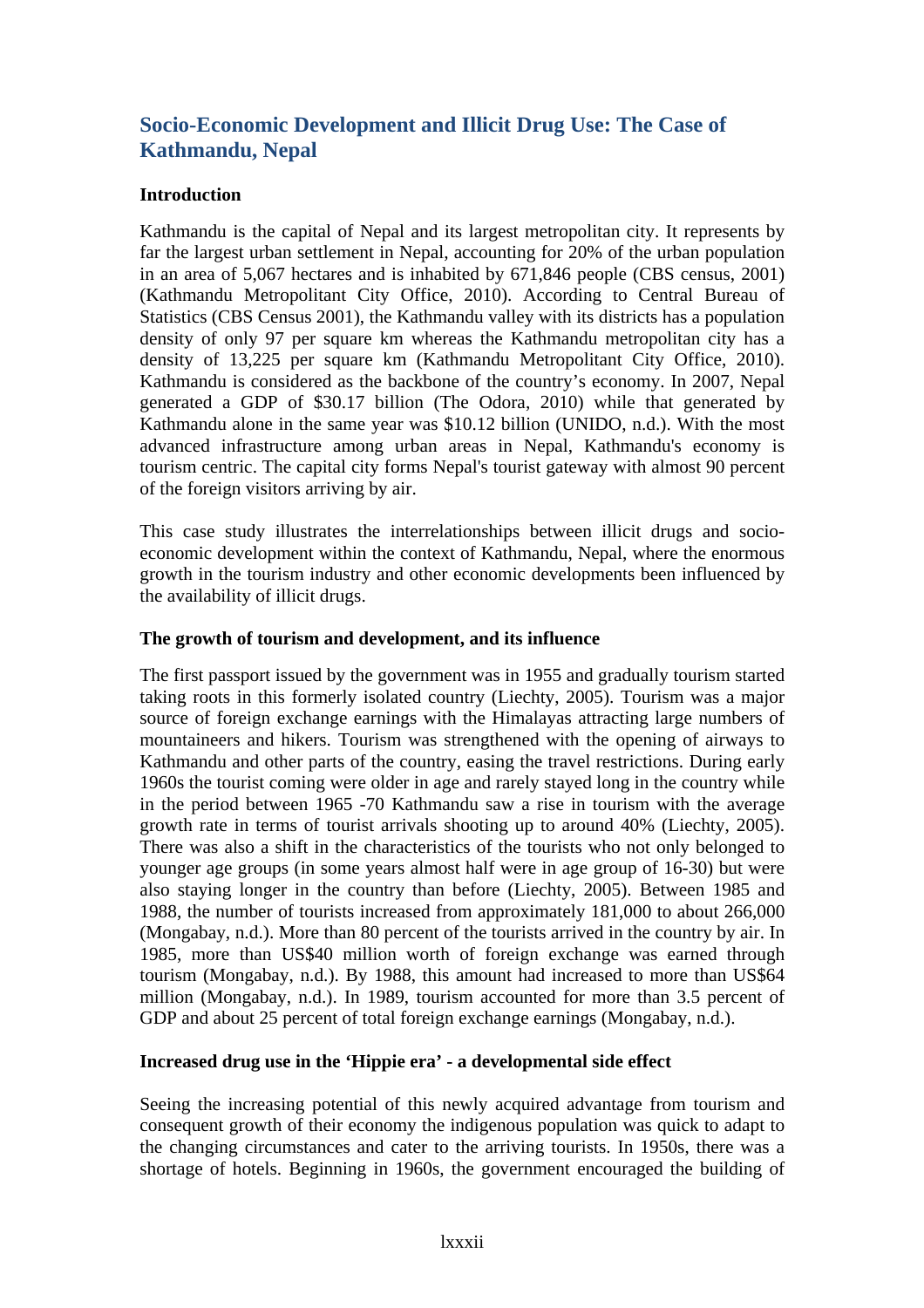hotels and other tourist facilities through loans. According to government statistics, between 1985 and 1988 the number of hotel rooms increased from below 22,000 to more than 27,000 (Mongabay, n.d.). In addition, there was an accompanying rise in the number of food shops, restaurants and hotels. Before 1973 cannabis consumption was legal in Nepal and was sold in Government shops. In 1970 there were about 30 shops and cafes in Kathmandu specializing in cannabis sales (Liechty, 2005). This period saw a major rise in drug use among the masses with most of the commercial establishments supporting the use and sale of an unregulated supply of drugs. "One thing that all of these cafes had in common, and one of the main attractions of Kathmandu, was pot smoking" (Liechty, 2005). "There is so much *charas* being smoked here that you could get stoned just sitting here", said a local resident. "The atmosphere is more like a tribal gathering" (Colaabavala, 1974). During the so called "hippie era," a person could easily get by in Kathmandu for less than a dollar a day. The major *hashish* supply regions of Morocco, Lebanon, Turkey, Afghanistan, India, and Nepal literally map out the road to Kathmandu, which was also known as the "drug trail" (Liechty, 2005).

"Geopolitical Drug Watch" organization described Nepal as the source of "an ocean of cannabis" flowing to the West (Geoeopolitical Drug Watch, 1996). Cannabis was only illegal to export and people caught at the airport were fined \$100 USD and deported on the next flight out of Kathmandu (Pietri, 2005). At that time there was not much opium use in Kathmandu nor was opium grown or heroin produced in Nepal (Pietri, 2005) although cheap, unregulated supplies of opium, heroin, and especially five-rupee vials of pure morphine and Methedrine became increasingly available(Liechty, 2005).

# **Development of national economic trade and the parallel growth of the drug industry**

Opening up of trade and connections to other countries further enhanced drug movement in the country. In 1963 a treaty was signed between Pakistan and Nepal to promote free trade, military ties were also initiated with Afghanistan and heroin was now much more freely available in Kathmandu (Pietri, 2005). Nepal had become a major player on the global heroin trade. In recent years there has been evidence that the Tribhuvan International Airport (TIA) in Kathmandu is being used for the transshipment of drugs, mainly heroin and cannabis (UNODC, 2005). TIA has direct flight connections with Thailand, Bangladesh, India (five destinations), the Middle East (three destinations), Singapore, Hong Kong, China, Bhutan, the Netherlands, Germany, Austria, Russia and the U.K. (UNODC, 2005). Although heroin was introduced in Nepal in the mid 1960s when "hippies" entered the region, it was not thought of as a problem (Bhandari & Subba, 1992; Jutkowitz, Spielmann, Koehler, Lohani, & Pande, 1997).

In 1973 the United States of America also established the new "Drug Enforcement Administration" with major powers to enforce US drug policy overseas. Apparently Richard Nixon and his recently formed Drug Enforcement Administration paid 50-70 million dollars to the new king- Mahendra to promote outlawing pot, this was due to the fact that Nepal being a Hindu country had a cultural relation with cannabis (Pietri, 2005). The US had also begun linking foreign aid to drug suppression programs in Nepal (Pietri, 2005). The official end of the "Hippie era" came on July 16, 1973 when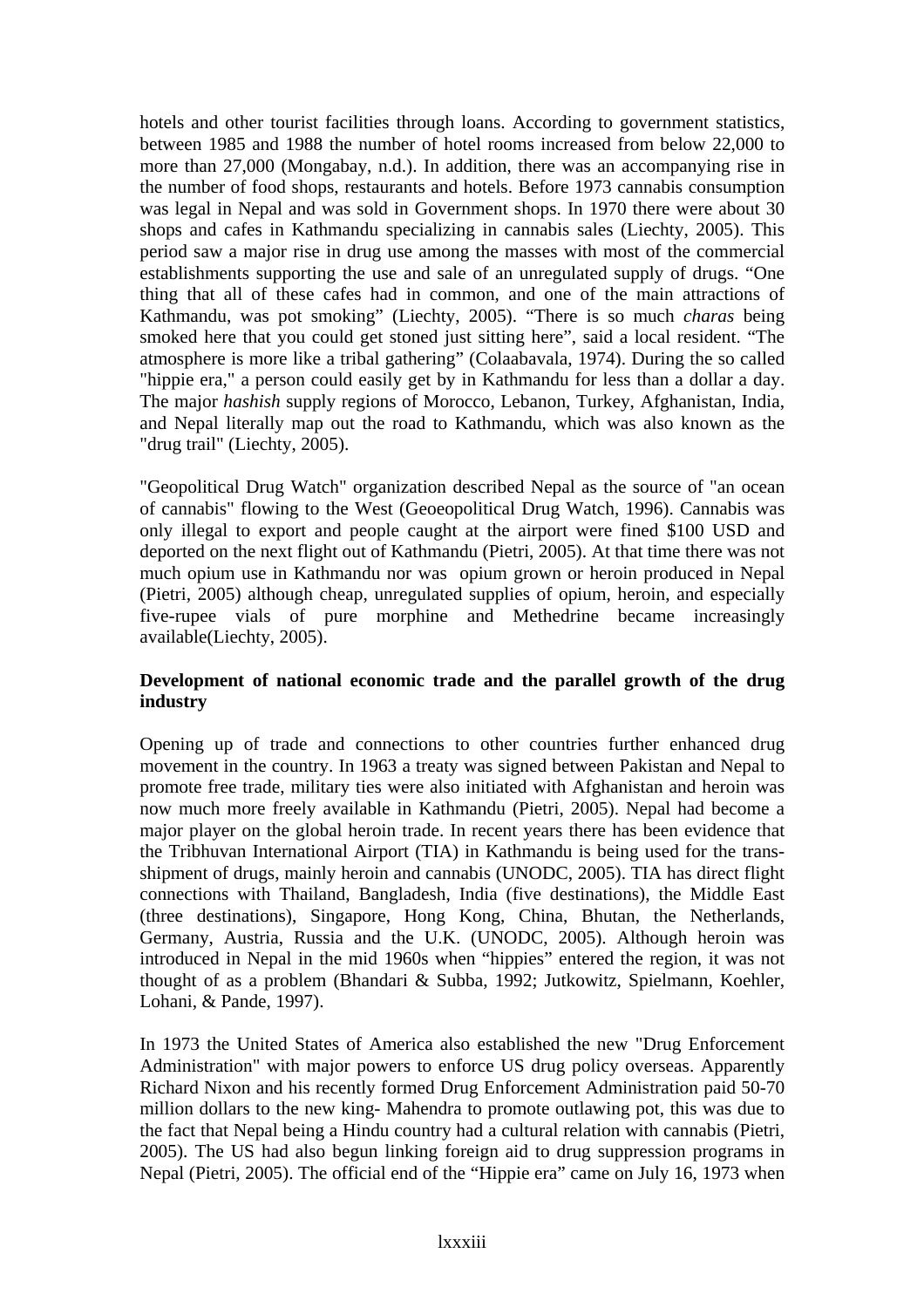the government of Nepal outlawed buying and selling cannabis (Liechty, 2005). Overnight the hash shops and smoking cafes were shut down and thousands of people were trucked to the border and deported (Pietri, 2005). During the 1980s price of *hashish* escalated 20-30 times compared to 1970's rates but a new low grade smokable type of heroin found its way on the streets (Pietri, 2005). The first case of heroin abuse in Nepal was reported in 1976 (Jha & Maddison, 2010). By 1981 the country started to have a heroin problem (Shrestha, 1990, Peitri, 2005). '

The government's Situation Analysis notes that illicit drug users could be found "…from all family backgrounds, caste, socio- economic status or educational status," which suggests that drug use is not confined to the poor or the disadvantaged in Kathmandu Valley (Pokharel *et al*., 2001). There are between 40,000 to 50,000 drug users in Nepal, of this figure it is estimated that 20,000 people could be IDUs (Jha & Maddison, 2010). The number of IDUs in the Kathmandu Valley alone is estimated to be 5000 (Jha & Maddison, 2010).

#### **Influence of tourism on local youth**

Over the years the use of drugs among arriving tourists in Kathmandu has become less common but the drug market has evolved to focus on harder drugs like heroin and unregulated pharmaceuticals (Leichty, 2002). A study carried out in Kathmandu in 1992 showed lifetime prevalence for cannabis (6.1 per cent) and heroin (2.5 per cent) among students (age range 12-22 years) (UNODC, 2006) (UNODC, 2005). Thamel is a district in Kathmandu frequented by tourists every year for "Adventure Tourism". Being a tourist spot the area attracts young workers from around Kathmandu to work as cooks, waiters, dishwashers, etc. in the many restaurants and cafes situated in the area. According to Leichty, the Nepali crowd that is generally "hanging out" in the area is either tourist hustlers (who mostly use drugs) or middle class men (Leichty, 2002). Although few tourists are aware of Thamel's reputation in terms of drugs, for many of Kathmandu's young people, to frequent Thamel is to claim the "tough guy" reputation associated with drugs, danger and illicit activities (Leichty, 2002). Tourism now holds an indirect relation to drugs in the area; tourists help finance the local user. With the prospects of getting a job, which is difficult even for the privileged youth, most drug users end up pursuing the tourists for quick money- acting as tour guides and making profits by selling drugs (Leichty, 2002).

#### **References**

Anon., 2000. Harm reduction program in Nepal. In *Seminar on harm reduction, April 9-10*. Jersey, UK, 2000.

Burrows, D., Panda, S. & Crofts, N., 2001. *HIV/AIDS Prevention Among Injecting Drug Users in Kathmandu Valley*. Centre for Harm Reduction. http://www.hivpolicy.org/Library/HPP000561.pdf.

Colaabavala, F.D., 1974. In *Hippie Dharma*. p.Hind pocket books.

Express India, 2005. *Kathmandu humming, its young spending big on drugs, disco, drink*. [Online] Available at: HYPERLINK "http://www.expressindia.com/news/fullstory.php?newsid=50677" http://www.expressindia.com/news/fullstory.php?newsid=50677 [Accessed 1 December 2010].

FHI Nepal 2009, Integrated Biological & Behavioral Surveillance 2009, Round IV, Injecting Drug Users [IDUs] Fact Sheet. Available at: HYPERLINK

[http://www.fhi.org/NR/rdonlyres/ezr3gnm5qn7l3ndo7v2hef4stb6txd5g7rcthhrvht7rjc4qg327punn3lv4y](http://www.fhi.org/NR/rdonlyres/ezr3gnm5qn7l3ndo7v2hef4stb6txd5g7rcthhrvht7rjc4qg327punn3lv4yl7n3za2pyq6bzj7lj/IDUfactsheet.pdf) [l7n3za2pyq6bzj7lj/IDUfactsheet.pdf](http://www.fhi.org/NR/rdonlyres/ezr3gnm5qn7l3ndo7v2hef4stb6txd5g7rcthhrvht7rjc4qg327punn3lv4yl7n3za2pyq6bzj7lj/IDUfactsheet.pdf) [Accessed 1 December 2010].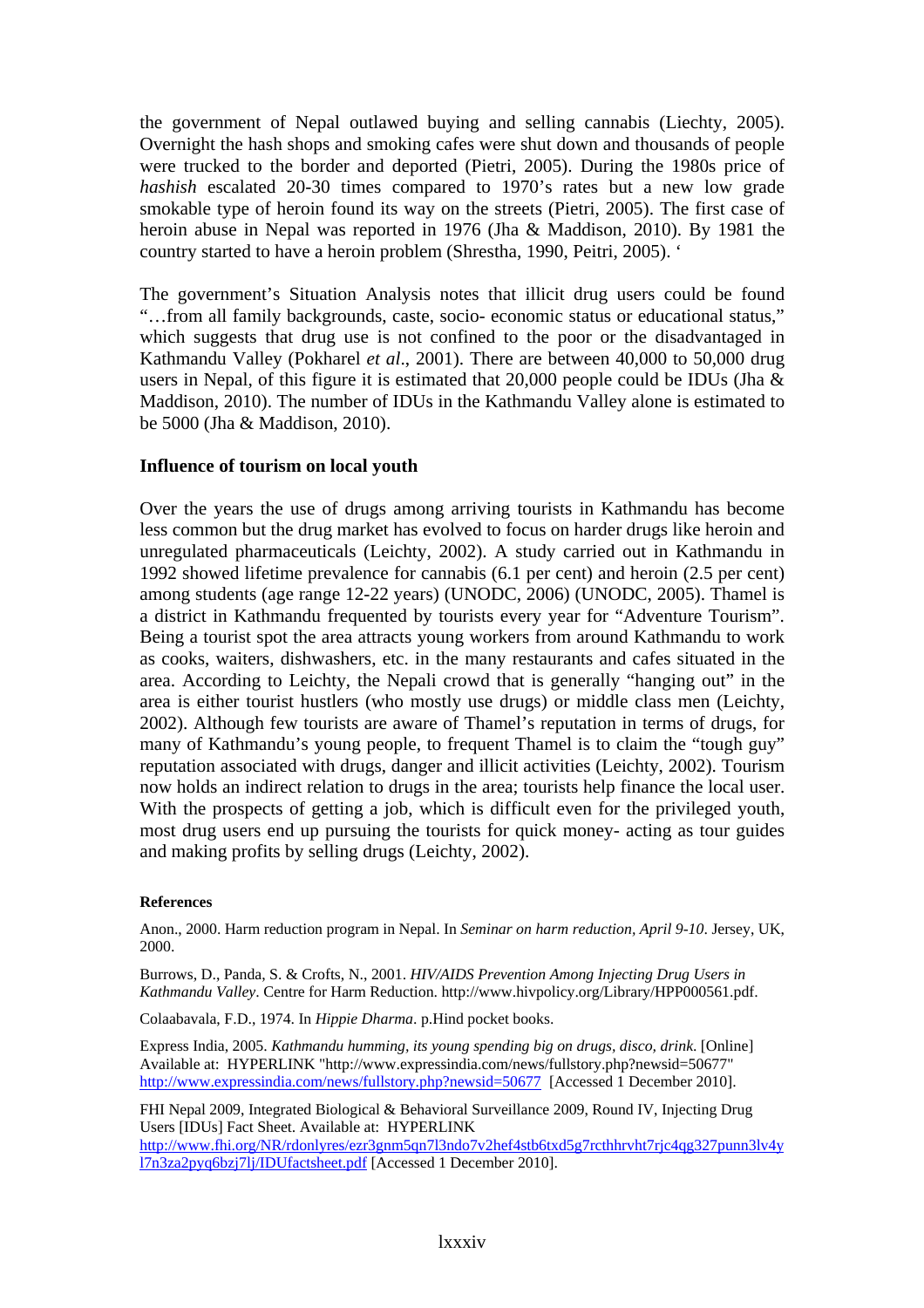Geoeopolitical Drug Watch, 1996. The Geopolitics of Drugs. Boston: North-eastern University Press. p.132.

Jha, C.K. & Maddison, J., 2010. The Voices of Injecting Drug Users: Harm Minimisation in Nepal. *Internet Journal of Criminology*.

http://www.internetjournalofcriminology.com/Kant\_Madison\_Voices\_Of\_Injecting\_Drug\_Users.pdf.

Kathmandu Metropolitant City Office, 2010. *Kathmandu Facts*. [Online] Available at: HYPERLINK "http://www.kathmandu.gov.np/index.php?cid=2&pr\_id=2" http://www.kathmandu.gov.np/index.php?cid=2&pr\_id=2 [Accessed 1 December 2010].

Leichty, M., 2002. Out here in Kathmandu: Youth and Contradictions of Modernity in Urban Nepal. USA: Indiaa university press. pp.37-47.

http://books.google.co.in/books?id=QFhYnt2rL6YC&pg=PA37&lpg=PA37&dq=Kathmandu+youth+a nd+drugs&source=bl&ots=ig\_LT-

qGFQ&sig=4cZH7PzTCSwgdPijkAq55NsCijg&hl=en&ei=qFbSTJ20HJD-

vQO7j4jiDw&sa=X&oi=book\_result&ct=result&resnum=2&ved=0CB4Q6AEwAQ#v=twopage&q=K athm.

Liechty, M., 2005. Building the Road to Kathmandu: Notes on History of Tourism in Nepal. *Himalya ),* 15(1-2), pp.19-28.

http://digitalcommons.macalester.edu/cgi/viewcontent.cgi?article=1287&context=himalaya.

Mongabay, n.d. *Nepal - The Economy*. [Online] Available at: HYPERLINK "http://www.mongabay.com/reference/country\_studies/nepal/ECONOMY.html" http://www.mongabay.com/reference/country\_studies/nepal/ECONOMY.html [Accessed 1 December 2010].

National Centre for AIDS and STD Control, 2009. *Integrated Biological and Behavioural Surveillance, IDUs, round IV Fact Sheet*. National Centre for AIDS and STD Control. http://www.fhi.org/NR/rdonlyres/ezr3gnm5qn7l3ndo7v2hef4stb6txd5g7rcthhrvht7rjc4qg327punn3lv4y l7n3za2pyq6bzj7lj/IDUfactsheet.pdf.

Pietri, J., 2005. *Golden Tar Heroin and the Black Prince, The Drug Trail Ends Here*. [Online] Available at: HYPERLINK "http://www.counterpunch.org/pietri03012005.html" http://www.counterpunch.org/pietri03012005.html [Accessed 1 December 2010].

Pokharel, B.R. *et al*., 2001. *Situation Analysis of HIV/AIDS in Nepal (Final Draft)*. Teku, Kathmandu: National Centre for AIDS and STD Control.

http://www.unaids.org.np/uploads/publication/20060111041431.pdf.

Shrestha, N., 1990. *HIV infection and drug abuse in Nepal*. WHO Working Group on HIV infection and drug abuse in the Western Pacific.

The Odora, 2010. *Nepal economy 2010*. [Online] Available at: HYPERLINK "http://www.theodora.com/wfbcurrent/nepal/nepal\_economy.html" http://www.theodora.com/wfbcurrent/nepal/nepal\_economy.html [Accessed 1 December 2010].

UNDOC, 2005. *South Asia Regional Profile: Executive Summery*. [Online] Available at: HYPERLINK

"http://www.unodc.org/pdf/india/publications/south\_Asia\_Regional\_Profile\_Sept\_2005/12\_nepal.pdf" http://www.unodc.org/pdf/india/publications/south\_Asia\_Regional\_Profile\_Sept\_2005/12\_nepal.pdf [Accessed 1 December 2010].

UNIDO, n.d. *Kathmandu/ Nepal*. [Online] Available at: HYPERLINK "http://www.unido.org/fileadmin/user\_media/Services/LDC\_SSC/Asia\_P\_LD/Nepal.pdf" http://www.unido.org/fileadmin/user\_media/Services/LDC\_SSC/Asia\_P\_LD/Nepal.pdf [Accessed 1] December 2010].

UNODC, 2005. *South Asia Regional Profile: Executive Summery*. United Nations Office of Drugs and Crime.

UNODC, 2006. *orld Situation With Regard to Drug Abuse, With Perticular Reference to Children ans Youth*. United Nations Office of Drugs and Crime. [http://www.unodc.org/pdf/document\\_2000-12-](http://www.unodc.org/pdf/document_2000-12-06_1.pdf) [06\\_1.pdf](http://www.unodc.org/pdf/document_2000-12-06_1.pdf)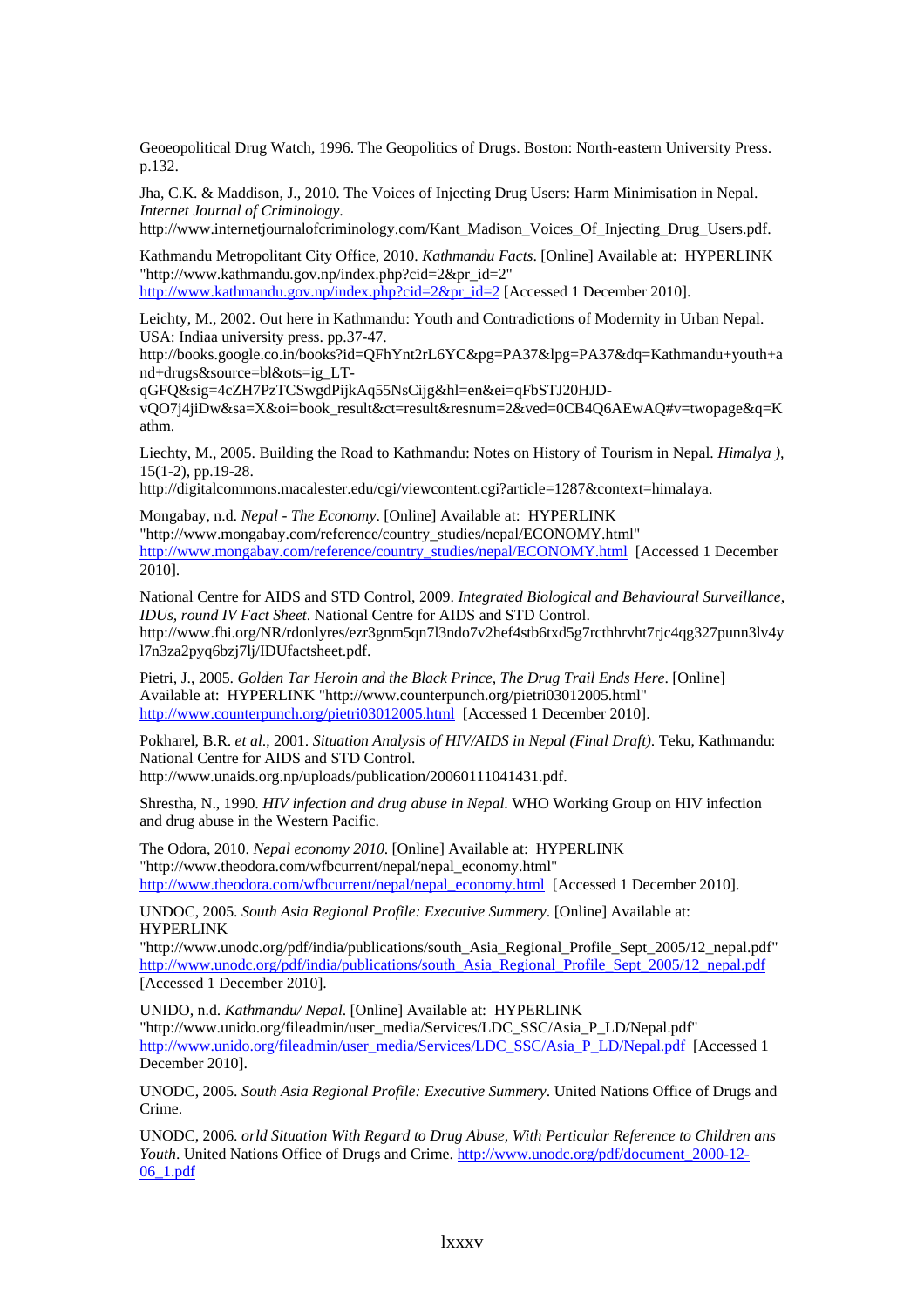# **ANNEX TWO**

# **LARGE-SCALE INFRASTRUCTURE PROJECTS IN THE GREATER MEKONG REGION**

*"Social impact assessment is the process of analyzing (predicting, evaluating and reflecting) and managing the intended and unintended consequences on the human environment of planned interventions (policies, programs, plans, projects) and any social change processes invoked by these interventions so as to bring about a more sustainable and equitable biophysical and human environment."[i](#page-108-0)*

#### **Background**

The Asian Development Bank, the World Bank and bilateral donors have embraced the development of large-scale infrastructure projects in South East Asia as a way of increasing the social-economic development of both individual countries within the region and the region as a whole<sup>[ii](#page-108-1)</sup>. Examples of these projects include the north-south and east-west corridor highway systems that are near completion. The highway systems have been funded and built to connect the countries of the Mekong to improve transport, trade and therefore economic development. A second example of large-scale infrastructure projects is the Nam Thuen hydropower dams in Laos.

While donors and governments are quick to point to the positive impacts of these infrastructure projects, critics have also highlighted the real and potential impact of these projects on the environments, in mobile migrant work forces, in forced resettlement of communities and in the lack of civil society involvement in decisionmaking processes around the construction of infrastructure projects. Furthermore, the links between the infrastructure projects and HIV vulnerability and infection are becoming clear, while at the same time HIV prevention responses have lagged and been insufficient. The impact of these large-scale infrastructure projects on drug use trends has also been documented, although far less well.

#### **Social Impact Assessments**

Social impact assessments have gradually become part of the processes involved in designing, funding and building infrastructure projects. Some of the social impact studies assess impact on environment, on gender, on culture or on HIV vulnerability. Social impact studies are often funded by both donors and by NGOs; resulting reports often contradict each other in conclusions arrived at and positions taken. The social impact of infrastructure projects on illicit drug use vulnerabilities – both production and consumption – has until now not been concretely included in the social impact assessment framework. While a clear link has been demonstrated between the success of opium eradication and the concomitant rise of heroin production and eventually injection, the impact of infrastructure projects on illicit drugs is less well understood – but clearly major.

The ADBI recently released a report which examined 26 infrastructure projects in the Mekong, spanning transport, energy and information technology projects. In addition to citing the positive impacts of the infrastructure projects on enhanced development opportunities, their report also suggests multiple negative social impacts. These impacts have included increased HIV/AIDS vulnerability, increased numbers of casinos, increases in human trading, drug trading and illegal logging. The impact on drug use has not been explicitly measured but the report notes that the poor and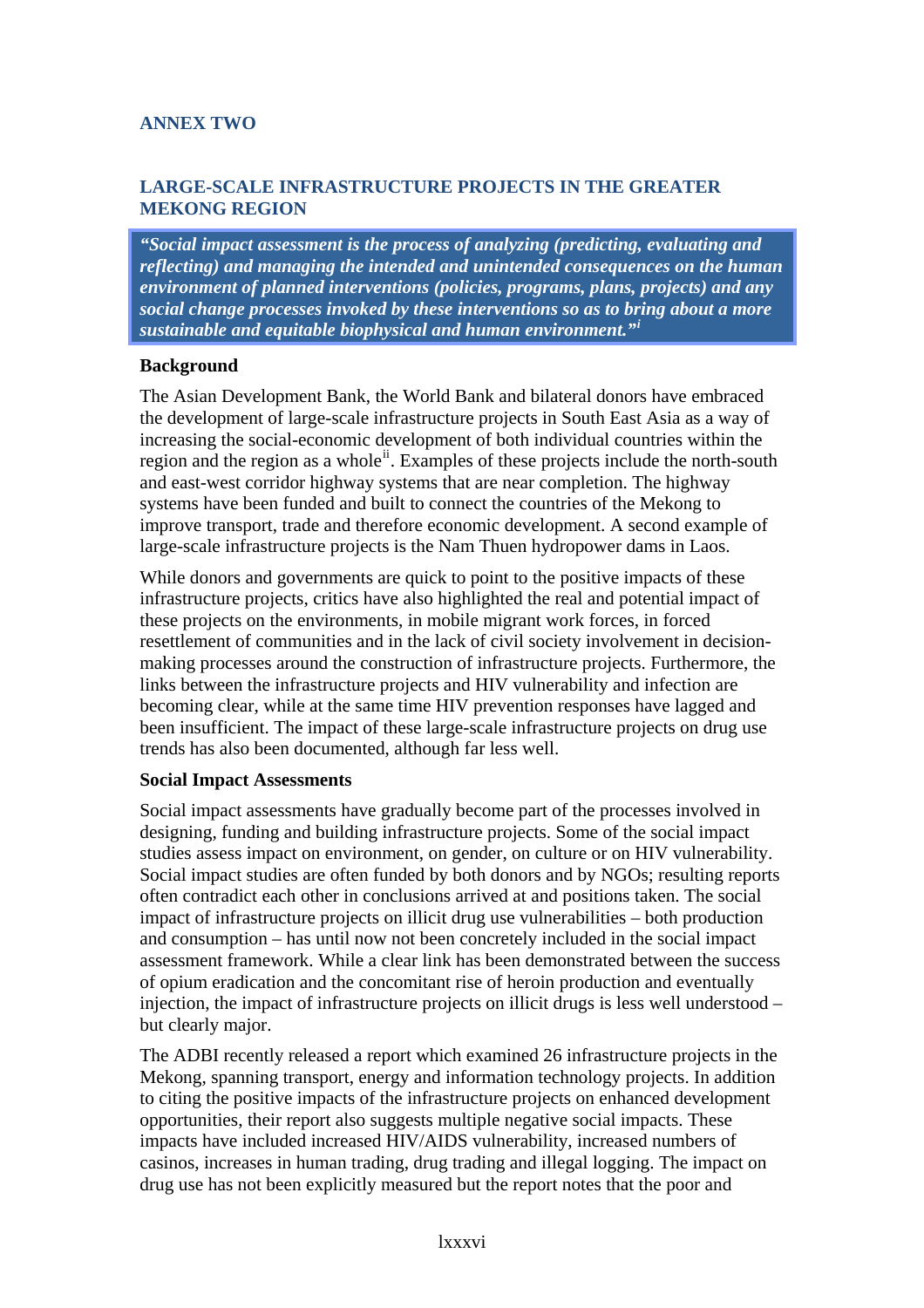vulnerable people living around transport intersections are vulnerable to turn to drug trading. Furthermore, the report notes that migrant workers are susceptible to drug abuse, particularly methamphetamines, given by their employers in order to improve "strength" associated with the labour intensive nature of the infrastructure building.

In 1997, a highway was constructed between Mandalay and Muse; the UNDP noted that a year after the construction had finished, HIV prevalence among injecting drug users in three towns along the highway had significantly increased. While it was known that drug use was rampant in these three provinces prior to the road building, the road enhanced the drug trade which expanded along the highway – one year after construction ended, HIV prevalence in three provinces along the highway in Myanmar - Mandalay, Lashio and Muse - rose from 51% to 88%, 34% to 74%, and 86% to 92%, respectively<sup>[iii](#page-108-1)</sup>.

#### **Social Impact Assessments on the impact of infrastructure projects on illicit drug production, trading and use?**

That these reports implicating infrastructure projects with increases in vulnerabilities associated with illicit drugs have been documented for over ten years, it is unfortunate that public health responses to illicit drug use associated with infrastructure projects have not been forthcoming. The responsibility for documenting the potential impact on illicit drug use must come from the donors and implementers. The design and implementation of a social impact assessment that alerts to the potential implications of large-scale infrastructure projects on illicit drug use trends would shed much light on the issue. Donor agencies, contractors, the UN and NGOs would then be in a much better position to design systems and programs that mitigate against the negative implications of illicit drug use associated with infrastructure projects. Considering the billions of US dollars associated with the design and implementation of these projects, donors need to also fund not only the social impact assessments on illicit drug use but contribute to the necessary required thinking and resources for optimum public health and human rights based responses.

"*The goals of SIA are quite straightforward. By identifying potential impacts in advance of a large project, agencies and individuals can make better decisions about which interventions should be undertaken, and how. Furthermore, mitigation and compensation measures can be undertaken to minimize the undesirable impacts of development interventions. This is in line with Principle 1 of the Rio Declaration (1992), which affirmed that, "human beings are at the center of concerns for sustainable development."[iv](#page-108-2)*

 $\overline{a}$ 

i Vanclay, F. (2003). International Principals for Social Impact Assessments. Impact assessment and project appraisal. 21(1). March 2003. Available at

http://www.adb.org/Water/topics/dams/pdf/IAPA.pdf

ii Adhikari, R and Fujimura M (2010). *Critical evaluation of cross border infrastructure projects in* Asia. Asian Development Bank Institute. Available at http://www.adbi.org/workingpaper/2010/07/06/3930.evaluation.crossborder.infrastructure.projects.asia/introduction/ iii UNDP‐SEAHIV. (2001). *Building an Alliance with Transport Sector in HIV Vulnerability Reduction.* Thailand.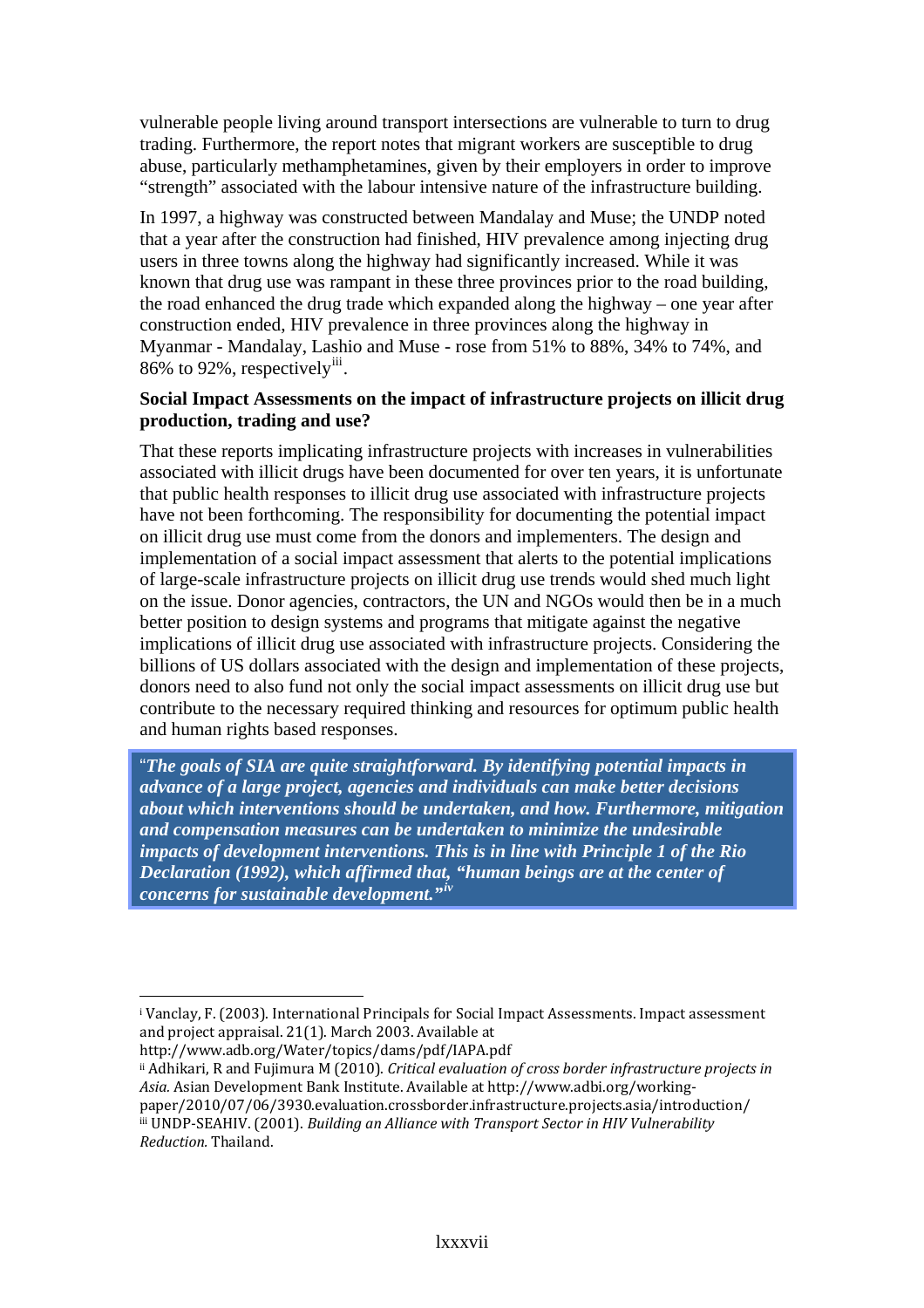iviv Vanclay, F. (2003). International Principals for Social Impact Assessments. Impact assessment and project appraisal. 21(1). March 2003. Available at http://www.adb.org/Water/topics/dams/pdf/IAPA.pdf

#### **DRUG ERADICATION AND ALTERNATIVE DEVELOPMENT IN BURMA**

#### **Background**

 $\overline{a}$ 

Opium eradication is a traditional keystone of anti-drug efforts in South East Asia, traditionally driven by drug enforcement agencies. While motives are usually imported – eradication of the crop at source will decrease availability in consumer countries – the common parochial justification for the opium eradication strategy is that illicit drug production creates a negative environment for socio-economic development.

To support and bolster opium eradication strategies, "alternative development" strategies have increasingly been viewed as a way of creating alternative economic opportunities, in order to prevent relapse, as it were, to the farming of illicit drugs. The reality is different: in the pursuit of "alternative development" models, livelihoods have often been significantly worsened, and social and economic development of whole communities disastrously impaired. The following example from Burma highlights the negative impacts of an "alternative development" approach to opium eradication on the socio-economic development of affected communities.

#### **Impact of opium eradication on household economies**

After ASEAN declared its aspirations to be drug free by 2015, the Burmese government announced a 15-year opium cultivation elimination plan, in 1999. With significant support from the UNODC, phased opium eradication began in northern Shan State 1999-2004, eastern Shan State and Wa region in 2004-2009, and parts of southern Shan State in 2009-2014 (TNI, 2009). The bans have had devastating effects on those farmers who cultivate opium as their main cash crop – nearly two million people in Shan State lost their primary source of income (TNI, 2005). In Kokang, it is estimated that 90% of the population were making a living from opium sales (UNODC, 2010). In the Wa region, 82% of farmers use money from opium poppy cultivation to buy food and 73% of household income is attributed to sales of opium (TNI, 2009).

In the Shan State, many farmers have only enough rice to feed their family for from 6 to 8 months of the year, and are therefore dependent on opium as a cash crop to finance food, medicines, clothing, and access to education. This is also the case in the Wa region where farmers are able to grow enough rice for 4 to 6 months while some have only enough food for 1 to 3 months (UNODC, 2006b); 90% of all people in the Wa region report food insecurity (UNODC, 2006a). After the bans, in Kokang, half of the population had only enough food for 6 months.

The broad consequences of this are that communities and families have less food to eat, children are taken out of school and access to health care becomes limited, resulting in high levels of stress and health problems (TNI, 2009). An assessment in Kokang found that some 60,000 people had migrated to other areas to seek alternative livelihoods, some moving to areas such as the Wa region, where opium is still cultivated (TNI, 2005).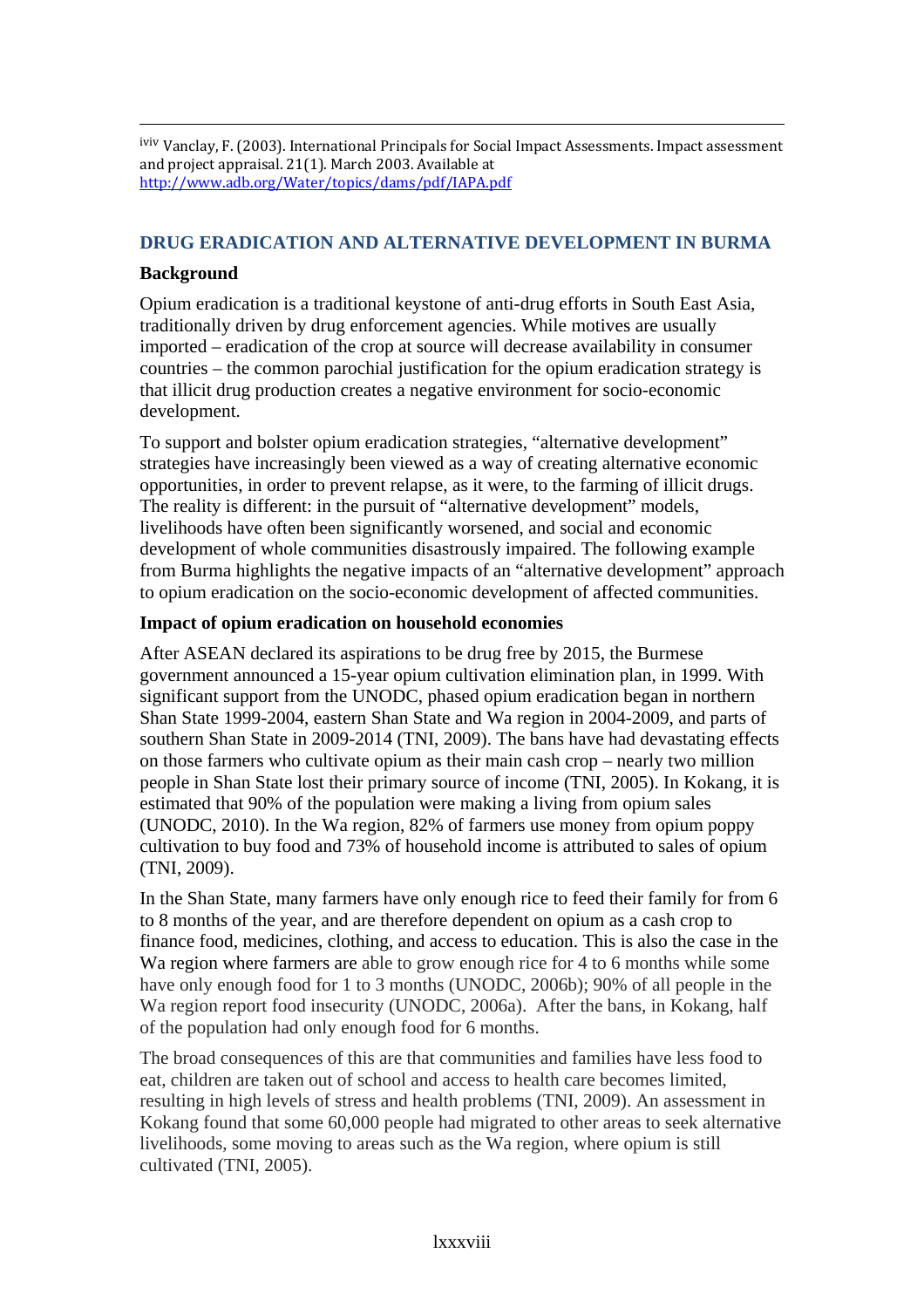Famers have adopted several strategies to cope with the loss of cash income. Expoppy farmers have tried to grow alternative crops such as corn, tea and sugarcane. Mountainous geography, lack access to land, irrigation, and sedimentary and nutrient poor soil make it impossible to grow corn successfully (Kramer, 2009). Unlike corn, opium can grow easily in mountainous area without irrigation, and farmers do not have to worry about access to market as opium traders from other places will come and buy opium right at the farm gates. Lengthy yield times and the prohibitive cost of initial capital investment have meant that the long-term sustainable development of these crops is uncertain.

Farmers additionally turn to non-timber forest products (NTFP), such as roots and tree bark from forests, to sell to Chinese traders. This is not a sustainable solution either since the NTFPs become depleted and difficult to find (Kramer, 2009). Some famers in Wa region have sold livestock, such as pigs and cattle, to generate income, but lack credit and animal husbandry technologies limit their possibilities (UNODC, 2006).

Since the bans were endorsed there has been a stark lack of investment in "alternative development". In Kokang, there was almost no implementation or economic investment in "alternative development" in 2003. In the Wa region, local authorities believed that it was easier to relocate ex-farmers from mountainous northern areas to lowlands where people can find alternative livelihoods, than providing infrastructure such as roads, school, clinics to mountainous and scattered villages in the region (UNODC, 2010a). The relocation itself resulted in a larger number of people dying from malaria. In Song Khie villages, 108 people out of an original population of 370 died in first three years of the resettlement (TNI, 2009). When arriving at the lowlands, many people did not have enough seed and other resources to make a living, leading to prolonged suffering from food insecurity (UNODC, 2010a).

# **Not enough capital investment in "alternative development"**

While UN agencies and international NGOs have tried to address the food insecurity issues, and have initiated "alternative development" programs to help ex-poppy farmers in the Kokang and Wa regions, levels of assistance are vastly insufficient compared to the magnitude of affected population. The World Food Program (WFP) provided food to nearly 160,000 people in the Wa region in 2004, and 100,000 people in the Kokang region in 2003 (TNI,2009). However, the WFP acknowledged that this assistance reached only 40% of the people in need (UNODC, 2007). In 2003, UNODC, in collaboration with 18 international UN agencies, initiated The Kokang and Wa Initiative (KOWI) to provide food security, health care, water sanitation, infrastructure, and education to vulnerable ex-farmers. This is a sustainable development approach with a 15–year program comprising three five-year cycles: The Pre and Post Emergency cycle (2004-2008), the Enhancement Cycle (2009-2013), and the Sustainability Cycle (2014- 2018), (TNI, 2009). A report in 2009 has claimed that the project is not operating well, is facing inadequate funding and has closed its office in Wa region, partly resulting from political situation in Burma (Kramer, 2009).

# **A complex scenario**

 $\overline{a}$ 

The relationship between the ongoing political situation in Burma and drug production is both ingrained and recursive. Large-scale efforts to eradicate drug production have failed due to the ongoing power struggles between the military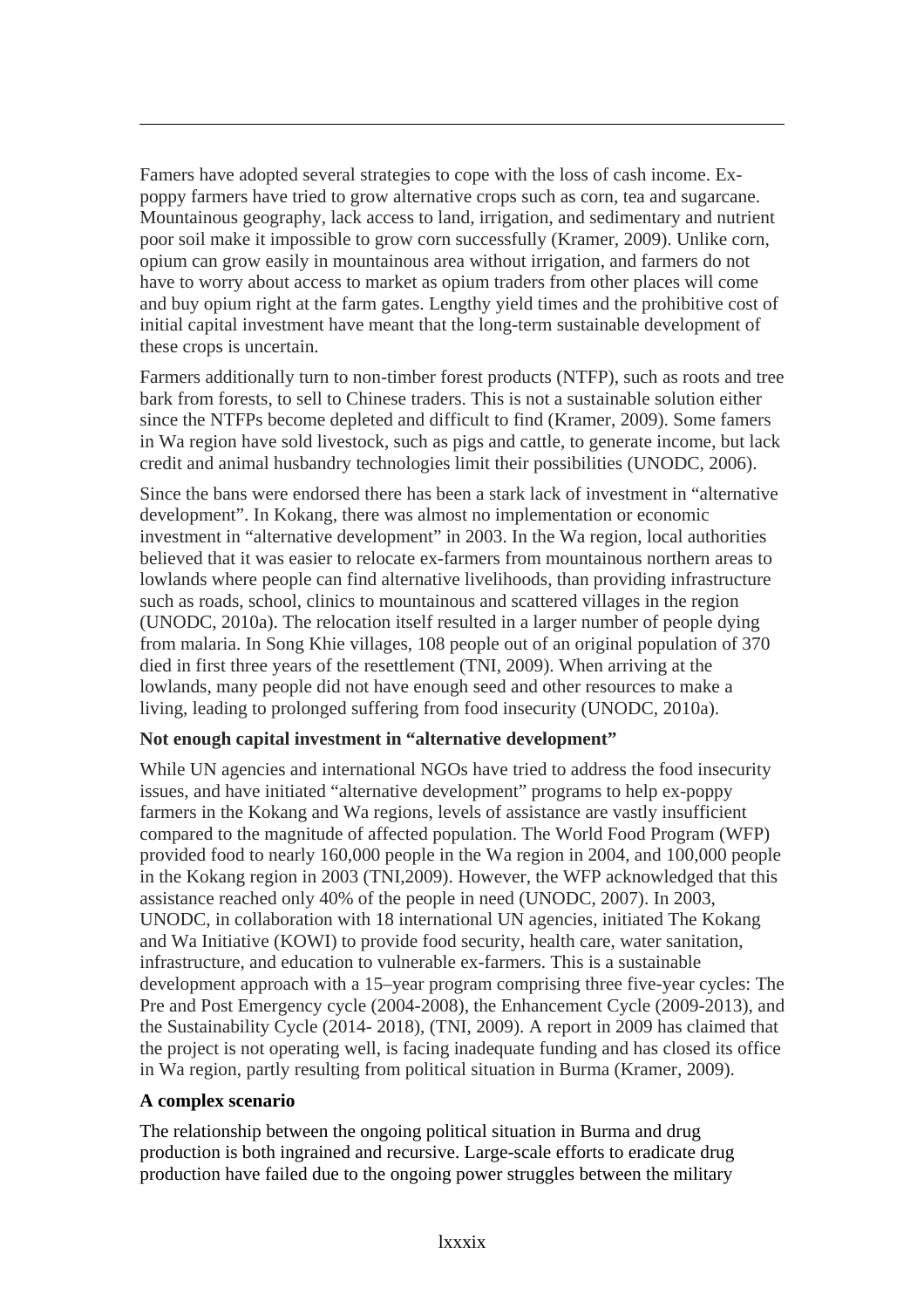government and the ethnic armed forces engaged in independence struggles. It has been widely reported that the military has significantly profited from involvement in the illicit drug economy; it is equally the case that ethnic armies are involved in illicit drug production and sales in order to fund their armed struggle against the military regime.

The SHAN Drug Watch has reported recently that the military is forcing many townships in Shan State to pay heavy taxes to the military, with farmers noting that it is impossible to meet the tax load without growing opium. Diversification of drug production has led to the widespread production of methamphetamine tablets. Burma is the largest producer of methamphetamine tablets in Asia; the tablets are traded throughout the region with a host of deleterious effects across many countries in the region and beyond.

The case of Burma highlights the challenges of human development in a fragile state where basic fundamental human rights are simply not being met. In Burma a military government opposes any opposition forcibly, and sales of narcotics form the basis of a black market economy both to fund the military's oppression and to fund the struggle of pro-independence armies. "Alternative development" in the context of opium eradication programs in Burma has primarily been conducted by law enforcement agencies without the involvement of other development-orientated agencies. Furthermore, unless there are increased and ongoing efforts to bring about a stable political environment, where fundamental human rights are recognized, opium eradication and "alternative development" will continue to fail.

#### **References**

 $\overline{a}$ 

Kramer, T 2009, *From Golden Triangle to Rubber Belt? The Future of Opium Bans in the Kokang and Wa Regions*, viewed October <

<http://www.tni.org/sites/www.tni.org/files/download/brief29.pdf> >

Kramer, T 2010, *An assessment of the impact of the global financial crisis on the sustainable alternative development*, viewed October < [http://www.unodc.org/documents/alternative](http://www.unodc.org/documents/alternative-development/Impact_Assessment.pdf)[development/Impact\\_Assessment.pdf](http://www.unodc.org/documents/alternative-development/Impact_Assessment.pdf) >

The Palaung Women's Organization 2006, *Poisoned flowers, the impacts of spiraling drug addiction on Palaung women in Burma*, viewed October < [http://www.burmalibrary.org/doc](http://www.tni.org/sites/www.tni.org/files/download/debate9.pdf)s3/PoisonedFlowers\_final1.pdf >

Transnational Institute 2003, *Drugs and Conflict in Burma: [Dilemmas](http://www.tni.org/sites/www.tni.org/files/download/debate9.pdf) for policy responses*[, viewed](http://www.tni.org/sites/www.tni.org/files/download/debate9.pdf)  [October < http://www.tni.org](http://www.tni.org/sites/www.tni.org/files/download/debate12.pdf)[/sites/www.tni.org/files/download/debate9.pdf](http://www.tni.org/sites/www.tni.org/files/download/debate9.pdf)>

Transnational Institute 2005, *Banning Opium in [Afghanistan](http://www.tni.org/sites/www.tni.org/files/download/debate12.pdf) and Burma, viewed October* [<](http://www.tni.org/sites/www.tni.org/files/download/debate12.pdf) <http://www.tni.org/sites/www.tni.org/files/download/debate12.pdf> **>**

Transnational Institute 2006, *HIV/AIDS and drug use in Burma/Myanmar,* viewed October < <http://www.tni.org/sites/www.tni.org/files/download/brief17.pdf> >

Transnational institute 2009, *Withdrawal symptoms in the golden triangle a drugs market in disarray,*  viewed October 2010, <[http://www.tni.org/sites/www.tni.org/files/download/withdrawal.pdf>](http://www.tni.org/sites/www.tni.org/files/download/withdrawal.pdf)

UNODC 2006a, *Life in the Wa Hills: Towards Sustainable Development,* viewed October < [http://www.unodc.org/documents/eastasiaandpacific//myanmar/towards\\_sustainable\\_development.pdf](http://www.unodc.org/documents/eastasiaandpacific/myanmar/towards_sustainable_development.pdf)  $>$ 

UNODC 2006b, *Opium cultivation in South East Asia* ,viewed October < [http://www.unodc.org/pdf/research/Golden\\_triangle\\_2006.pdf](http://www.unodc.org/pdf/research/Golden_triangle_2006.pdf) >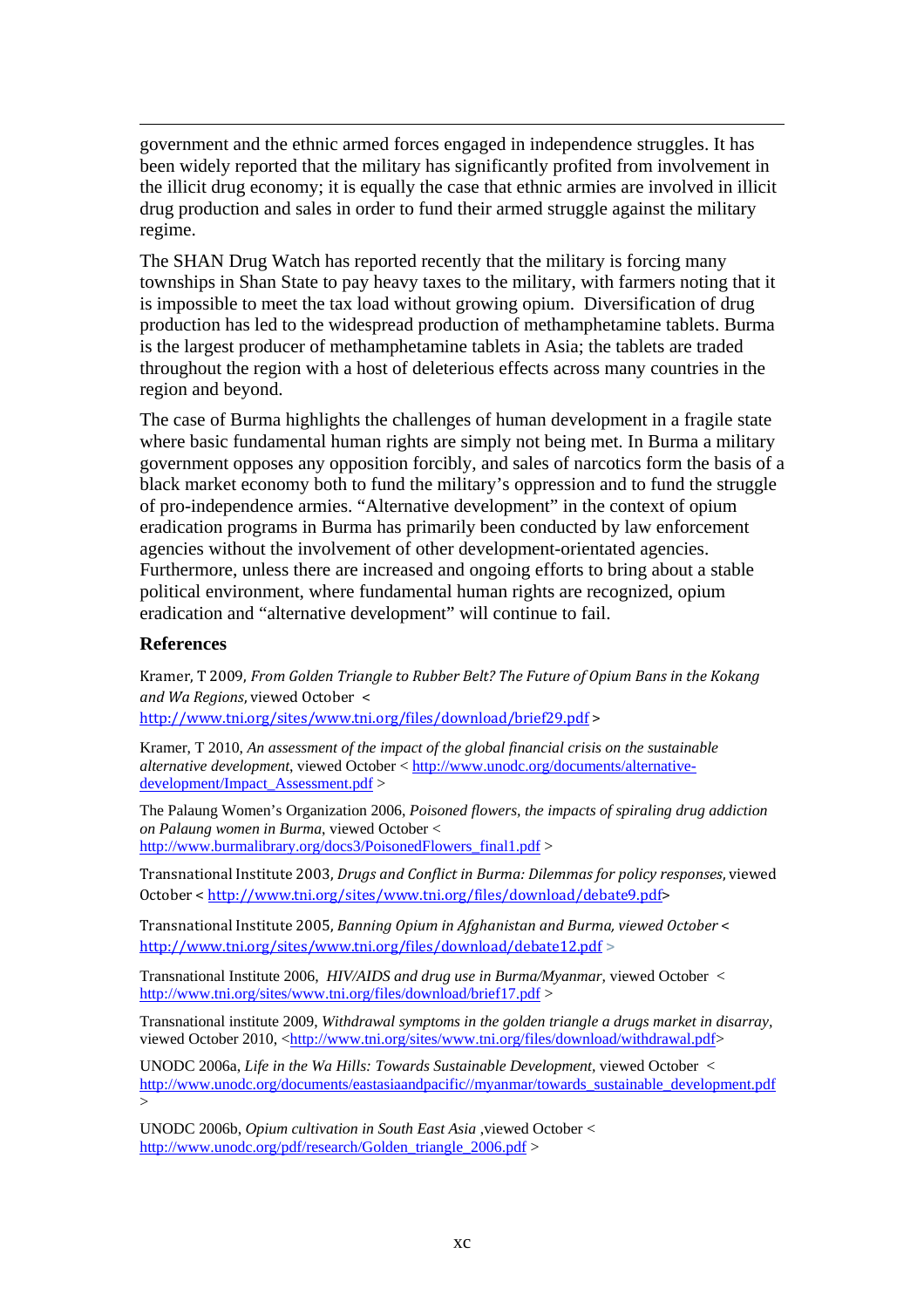UNODC 2007 , *Opium cultivation in South East Asia* ,viewed October < [http://www.unodc.org/pdf/research/icmp/south\\_east\\_asia\\_report\\_2007\\_web.pdf](http://www.unodc.org/pdf/research/icmp/south_east_asia_report_2007_web.pdf)>

UNODC 2009, *Opium cultivation in South East Asia*, viewed October < [http://www.unodc.org/documents/eastasiaandpacific//2009/12/opium](http://www.unodc.org/documents/eastasiaandpacific/2009/12/opium-poppy/SEA_Opium_survey_2009.pdf)[poppy/SEA\\_Opium\\_survey\\_2009.pdf](http://www.unodc.org/documents/eastasiaandpacific/2009/12/opium-poppy/SEA_Opium_survey_2009.pdf) >

UNODC 2010a, *Mainstreaming Alternative Development in Thailand, Lao PDR and Myanmar: A Process of Learning*, viewed October < [http://www.unodc.org/documents/alternative](http://www.unodc.org/documents/alternative-development/Final_Published_version_Mainstreaming_AD.pdf)[development/Final\\_Published\\_version\\_Mainstreaming\\_AD.pdf](http://www.unodc.org/documents/alternative-development/Final_Published_version_Mainstreaming_AD.pdf) >

UNODC 2010b, *Sustaining Opium Reduction in Southeast Asia: Sharing Experience on Alternative Development and Beyond,* viewed October < [http://www.unodc.org/documents/alternative](http://www.unodc.org/documents/alternative-development/Sustaining_Opium_Reduction_in_South_East_Asia.pdf)[development/Sustaining\\_Opium\\_Reduction\\_in\\_South\\_East\\_Asia.pdf](http://www.unodc.org/documents/alternative-development/Sustaining_Opium_Reduction_in_South_East_Asia.pdf) >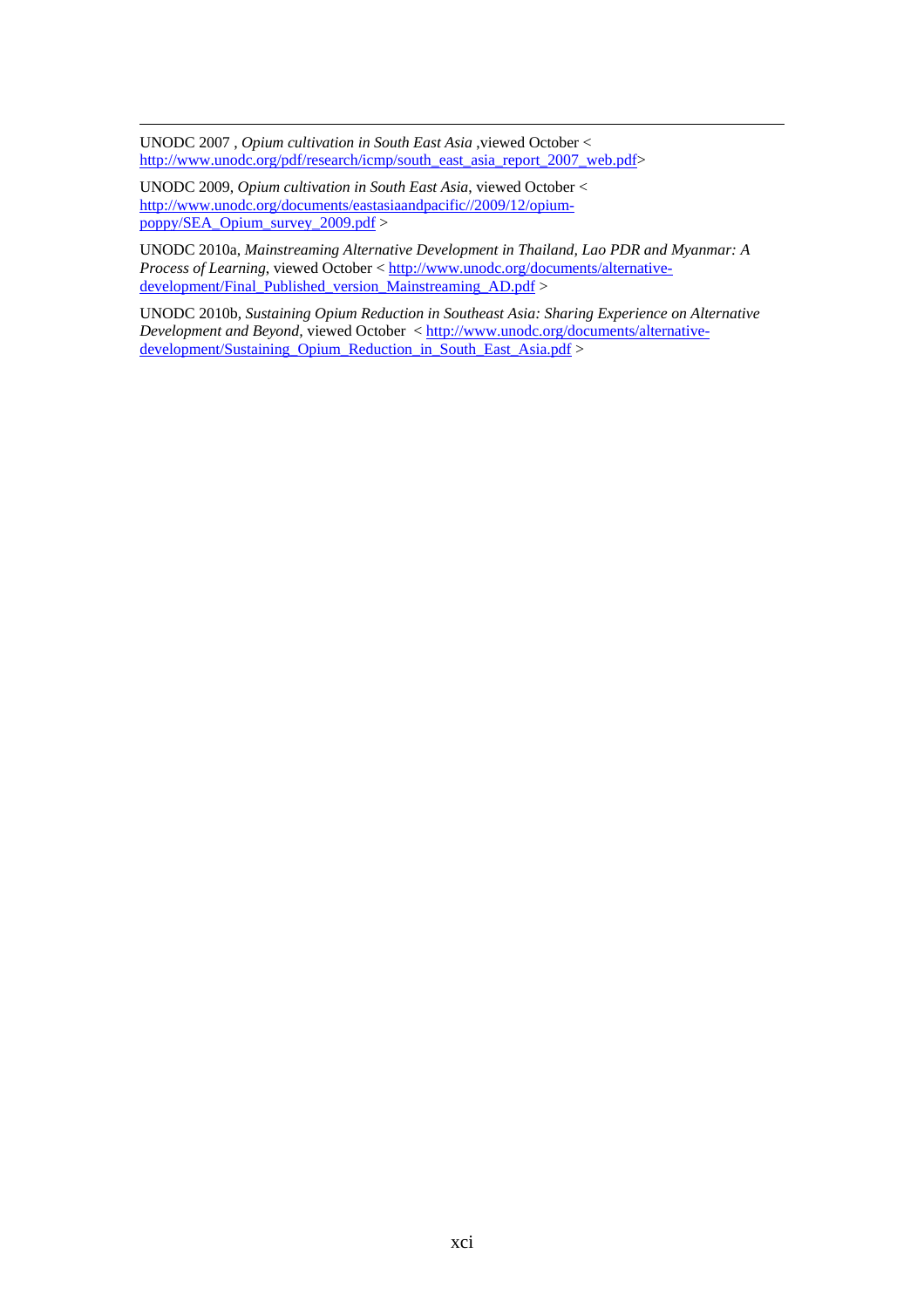# **METHAMPHETAMINES IN SOUTH EAST ASIA: PUBLIC HEALTH AND PUBLIC SECURITY RESPONSES - IMPLICATIONS FOR DEVELOPMENT**

# **Background**

 $\overline{a}$ 

The enormous production, trade and use of ATS continues unabated, and globally has emerged as an area of major concern over the past two decades.<sup>iv</sup> It is estimated that up to 25 million people use some form of ATS worldwide, 60% of whom reside in South East and East Asia.<sup>iv</sup> Large-scale production of ATS in SE Asia has led to increased availability and a dramatic increase in recreational use among young people. Increasing the complexity of the issue in SE Asia is the fact that the description of ATS is broad and covers many different forms of ATS including methamphetamine in tablet (*yaba*) or crystalline form (*ice*), and ecstasy in tablet or powder form.

By 2005, ATS was the leading illicit drug used in Brunei, Cambodia, Japan, the Lao PDR, the Philippines and Thailand.<sup>iv</sup> This trend has continued and ATS in either its pill or high purity crystalline form continues to be the dominant drug in Cambodia, Lao PDR, Myanmar, Thailand, Brunei Darussalam, Republic of Korea, Japan and New Zealand.<sup>iv</sup> While ATS in SE Asia is predominantly available in tablet form (*yaba, shabu shabu*), there has been a documented increase in the availability and use of the more potent crystalline form  $(ice)$ .<sup>iv</sup> The mode of use also varies: methamphetamine tablets are generally heated before vapourising and the resultant fumes inhaled;<sup>iv</sup> crystal methamphetamine is smoked, snorted or injected and ecstasy is predominantly ingested.

The physical manifestations of ATS use can include a loss of appetite, insomnia, rapid heartbeat, jaw tension, grinding of teeth, palpitations, irritability, a desire to urinate and tremors.iv Adverse psychological consequences of ATS are usually rare and short lived, typically lasting a few hours to a few days and can include mental confusion, paranoid ideation, and auditory hallucinations and, in some cases, toxicity can mimic a functional psychosis such as paranoid schizophrenia.<sup>iv</sup> However, the severity of adverse psychological events is dependent upon the amount used, the pattern of use, other substances used and the presence of pre-existing psychiatric illness.<sup>iv</sup> Regular use of ATS does not automatically equate with the development of dependence, nor of psychological problems for the user.

The implications of ATS use for HIV transmission are less well understood. There have been several studies investigating aspects of HIV transmission among ATS users through risky sexual practices particularly among both heterosexual men and men who have sex with men<sup>iv</sup> but there is a dearth of literature on the issue in SE Asia. It has, however, become clear that ATS is becoming more frequently injected in some areas<sup>iv</sup> and cohorts of ATS users across several countries in the South East Asian region including Thailand, Laos and Cambodia, are presenting with alarmingly high rates of STIs.<sup>iv,iv</sup> In addition to this, regional research has shown that ATS users often self-report high rates of depression and alcohol consumption,<sup>iv</sup> psychosis,<sup>iv</sup> and harmful interactions with law enforcement officials, often resulting in a period of incarceration in either a prison, a compulsory drug treatment center or both.<sup>iv,iv, iv</sup> Those detained are at a significantly greater risk of contracting communicable diseases including HIV, tuberculosis, hepatitis C, and skin infections.<sup>iv</sup>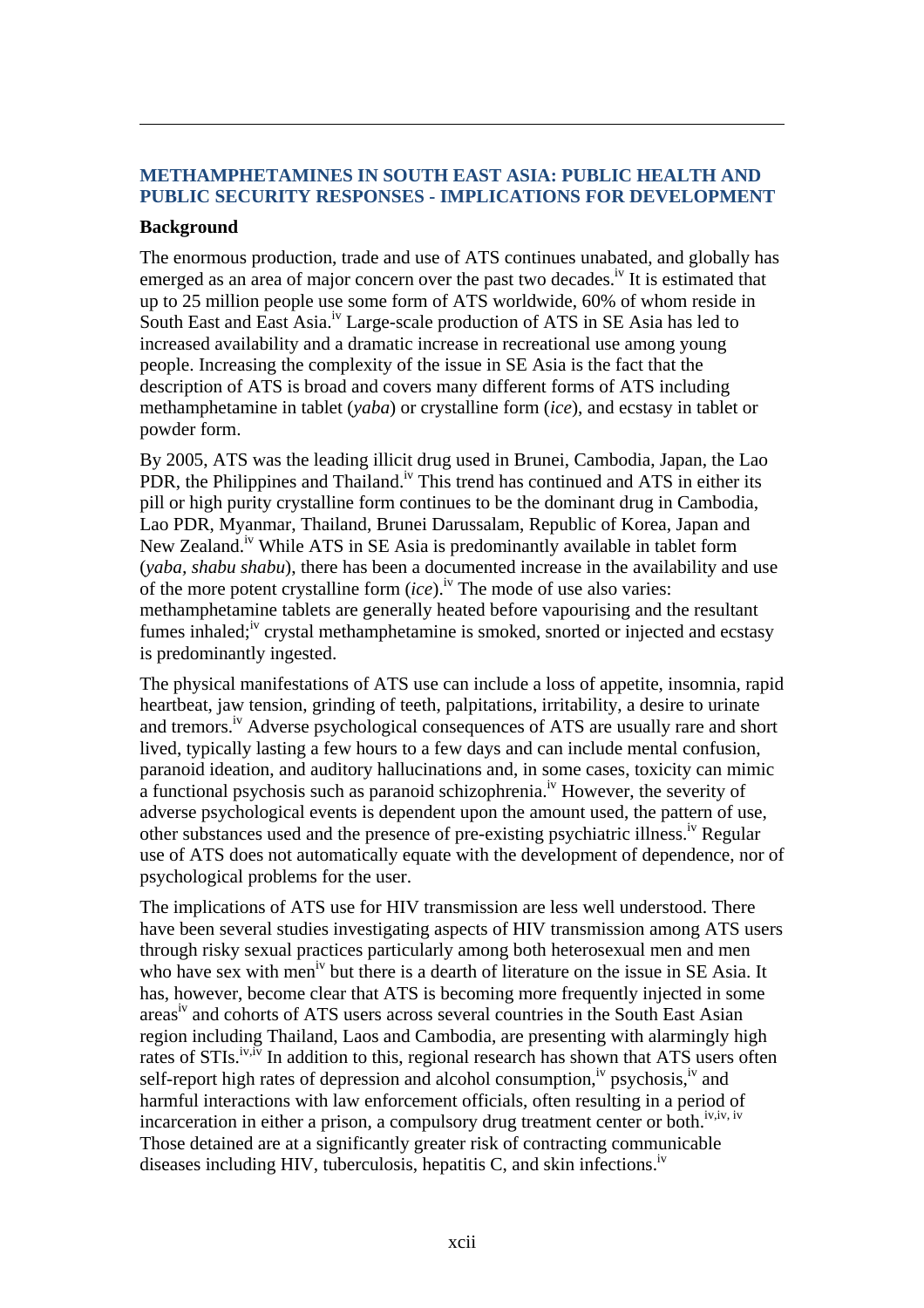#### **Public health and public security responses to ATS in South East Asia**

Current public health responses to illicit drug use and related HIV transmission have focused on the introduction and scale-up of harm reduction responses particularly to injecting drug use (including the provision of opiate substitution therapy) – mainly in response to the injecting of opiates. While the direct implications for HIV of ATS use are somewhat unclear, ATS users have multiple HIV risk behaviours including high rates of unprotected sex, high rates of STIs and potential for transition to injection of ATS. The predominant law enforcement approaches to ATS has been to arrest and incarcerate and as a result many prisons in the region are overcrowded with ATS users and small-time dealers. Increasingly, ATS-related cases are clogging judicial systems and occupying significant police resources.<sup>iv</sup> Through their detention in prison or compulsory drug treatment centers, ATS users are increasingly exposed to the risk of HIV infection.

#### **Compulsory Drug Treatment Centres**

 $\overline{a}$ 

The default response has been the funding and building of an exponentially increasing number of compulsory drug detention centres, where ATS users are often held in administrative detention in violation of international law and even sometimes contrary to the respective national law, such as in Cambodia.<sup>iv</sup> This response is widely recognised as being inhumane, lacking in an evidence-base and placing vulnerable people at further risk of infectious and other disease through their interactions in prison and compulsory drug treatment centre environments. Exacerbating this issue is the fact that in national and regional fora there appears to be almost no distinction made between recreational ATS users and ATS users who would be considered dependent. There is little or no activity in any such centre which has any resemblance to any accepted definition of 'drug treatment'.

#### **Implications for Development**

ATS in South East Asia is primarily viewed as a public security issue evidenced by the high numbers of ATS users arrested and sent to prison and/or compulsory drug treatment centres. Considering that the majority of the people placed into detention are young people, the implications for their social development are dire. Removing young people from their communities and families and placing them in detention also removes them from formal education systems and workforces, placing further pressures on fragile labour markets. While more in-depth analysis is required to quantify the effect on socio-economic development of youth in South East Asia, it is clear that alternative solutions, particularly concerning drug policy, are in desperate need of being devised and implemented.

Regionally, UNODC has become the UN focal point for ATS, both anti-trading and treatment. This approach means that what is essentially a public health and development issue is dominated by not health and development experts but by agencies whose mandate is primarily law enforcement. Unless a multi-sectoral approach is championed between health, education and law enforcement, this situation will only continue to get worse and solutions will be further away, not closer. Focussing on community-based drug use and sexual risk reduction will help foster an environment where young ATS users can manage and cease their use without being placed in detention, lost to the education system or being rendered invalid by the workforce.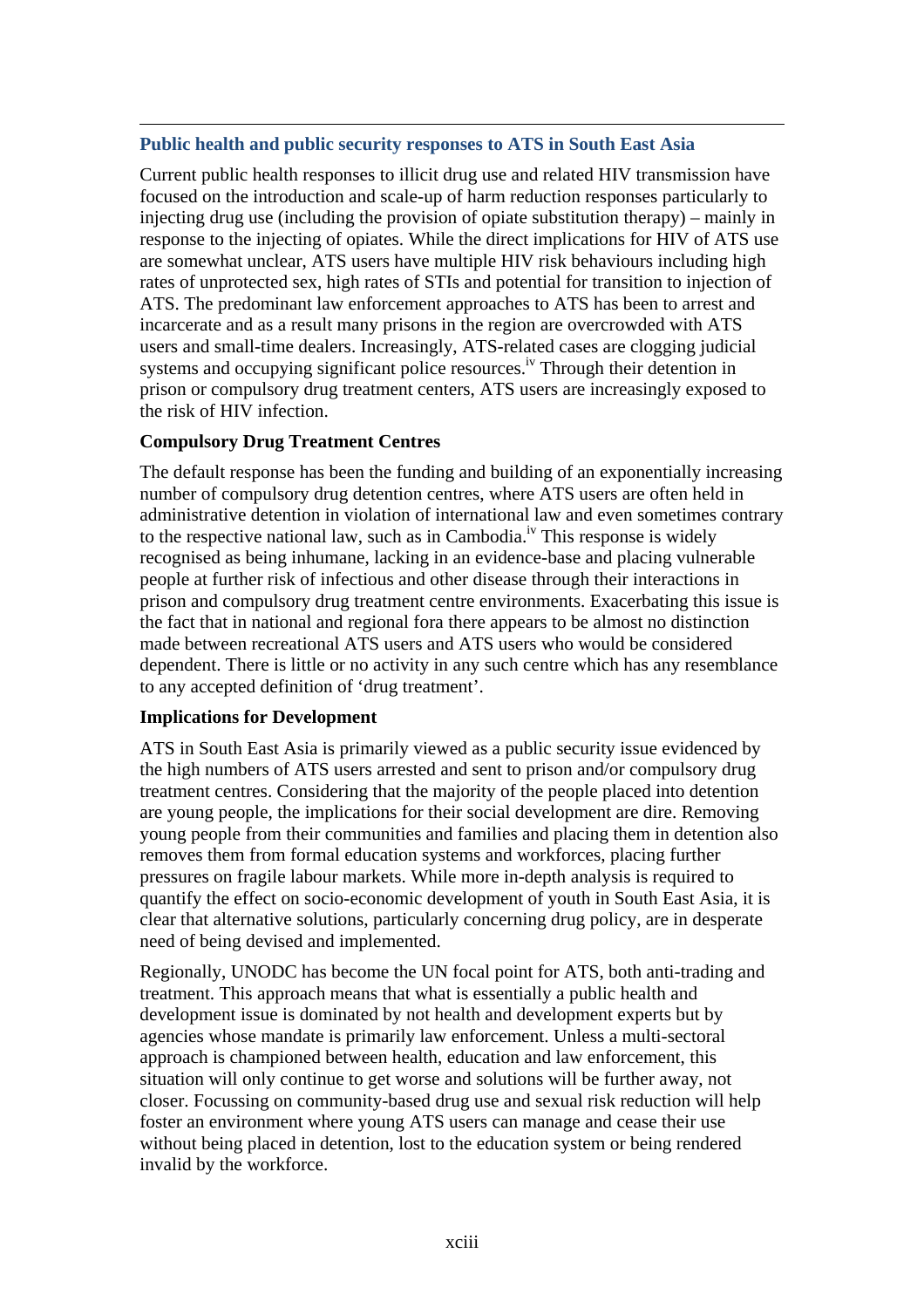iv UNODC (2007). *Patterns and Trends in ATS and Other Drugs of Abuse in East Asia and the Pacific 2006:* United Nations Office on drugs and Crimes Regional Center for East Asia and the Pacific. iv Ibid.

iv UNODC (2007). *Patterns and Trends in ATS and Other Drugs of Abuse in East Asia and the Pacific 2006:* United Nations Office on Drugs and Crimes Regional Center for East Asia and the Pacific; 2007. iv UNODC (2010). *Patterns and Trends of Amphetamine-Type Stimulants and Other Drugs in East and* 

*South-East Asia (and neighbouring regions) 2009.* A report from the Global Smart Programme. iv UNODC (2007). *Patterns and Trends in ATS and Other Drugs of Abuse in East Asia and the Pacific 2006:* United Nations Office on Drugs and Crimes Regional Center for East Asia and the Pacific; 2007.

iv Thomson N. *Detention as Treatment: Detention of Methamphetamine Users in Cambodia, Laos, and Thailand*. 2010, New York: Open Society Institute.

iv WHO (1997). Amphetamine‐like stimulants: a report from the WHO meeting on amphetamine, MDMA and other psycho stimulants. Geneva: Substance Abuse Department, WHO.

 $\frac{1}{10}$  Winstock A. (2006). Amphetamines: dependence, depression, withdrawal and psychosis. Training kit developed for Australian General Practice Network. iv Ibid.

iv Hurt, C. *et al* (2010) . Methamphetamine use among newly diagnosed HIV positive men in North Carolina, United States, from 2000‐2005. PloS, June 2010 available at

http://www.plosone.org/article/info%3Adoi%2F10.1371%2Fjournal.pone.0011314

iv Barret M, Thomson, N. (2010). Rapid Assessment and Response: Preparation for the scale up of comprehensive harm reduction services in Thailand. Asian Harm Reduction Network.

iv Celentano D, Sirirojn M *et al* (2008). "Sexually Transmitted Infections and Sexual and Substance Use Correlates Among Young Adults in Chiang Mai, Thailand." Sexually Transmitted Diseases, April, Vol 35 (4): 400‐405.

iv Thomson N. Presentation Bangkok, International Harm Reduction Conference (2009). "Implications and Responses of Methamphetamine Use in Southeast Asia".

ivCelentano D, Arramrattana A, *et al* (2008) "Associations of Substance Abuse and Sexual Risk with Self‐Reported Depressive Symptoms in Young Adults in Northern Thailand." Journal of Addiction Medicine, June, 2(2):66-73.

iv Farrel M., Marsden J, *et al*. (2002). "Methamphetamine: drug use and psychoses become a major health problem in the Asia Pacific region". Journal of Addiction. Jul, 97(7): 771‐2

iv Thomson N, Sutcliffe C *et al* (2009). "Correlates of Incarceration among Young

Methamphetamine Users in Chiang Mai, Thailand". American Journal of Public Health, Jul 99 (7), 1232‐1238.

iv Thomson N. Presentation Bangkok, International Harm Reduction Conference (2009).

"Implications and Responses of Methamphetamine Use in Southeast Asia".

<sup>iv</sup> WHO (2009). Assessment of compulsory treatment of people who use drugs in Cambodia, China, Malaysia and Viet Nam: an application of selected human rights principles.

iv Thomson N. *Detention as Treatment: Detention of Methamphetamine Users in Cambodia, Laos, and Thailand*. 2010, New York: Open Society Institute.

iv Thomson N. Detention as Treatment: Detention of Methamphetamine Users in Cambodia, Laos, and Thailand. 2010, New York: Open Society Institute.

iv WHO (2009). Assessment of compulsory treatment of people who use drugs in Cambodia, China, Malaysia and Viet Nam: an application of selected human rights principles.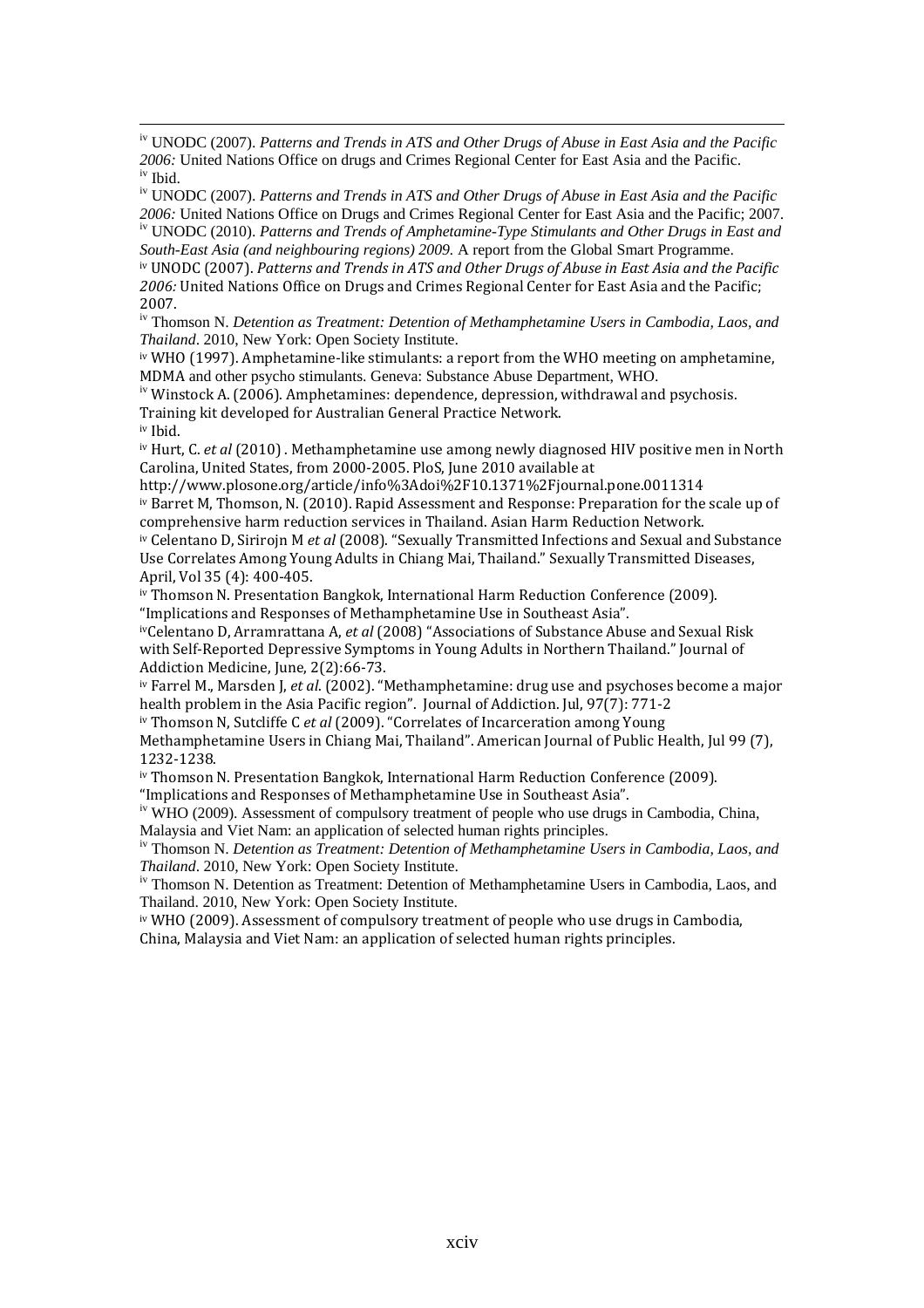#### $\overline{a}$ **METHADONE MAINTENANCE THERAPY AND SOCIAL AND ECONOMIC DEVELOPMENT IN HAI PHONG, VIETNAM**

This case study documents the impact of methadone maintenance therapy (MMT) on social and economic development in Hai Phong.

# **Background**

Hai Phong is the third most populous city in Vietnam (population about 2 million), located on the coast 120 km east of Hanoi. It is a large seaport, and the most important commercial and transportation hub for northern Vietnam. With significant economic reform over the past decade, Haiphong has seen strong economic growth: average annual GDP growth for the decade 2000 to 2009 was 10.25%. The mainstays of the economy over this period have been construction and industrial production (42.2%), agriculture, forestry and fisheries (13.7%), and services (44.1%) (Chemonics 2010).

Over this same decade, Hai Phong has also been significantly affected by dual epidemics of injecting drug use and of HIV infection. HIV rates among people who injected drugs exploded in 1997: 72% of them infected with HIV by 2001 (Pers Comm, Hai Phong Peoples AIDS Committee). More recent data suggest that HIV prevalence is reducing, but still in 2009 50% of people who injected drugs were HIV infected (IBBS).

The People's Committee of Hai Phong estimated that there are 7,000-8,000 people regularly injecting drugs in Hai Phong (Pers Comm, Hai Phong Peoples AIDS Committee); other reports suggest that there could be as many as 10,000 to 15,000 people injecting drugs in the City (UNAIDS 2010).

# *MMT and Socio Economic development*

As demonstrated throughout the report, drug use and HIV impact on socio-economic development in many profound and interrelated ways. One significant impact is the cost borne by the community due to illness and lost productivity. This case study investigates whether high coverage evidence based drug treatment can reduce this burden.

We look at three specific issues; the role of methadone in reducing HIV transmission; the economic impacts of MMT including both capital investment and changes in clients economic activities; the impact of MMT on social amenity.

# *The cost of HIV*

Total lifetime cost per case of HIV in Vietnam has been estimated at US\$22,861. This is made up of:

- **Health costs** \$3,069 per HIV/AIDS case (including \$1,908 for antiretroviral therapy and \$1,161 for hospital treatment (inpatient and outpatient); and
- **Productivity losses** \$8,611 per HIV/AIDS case (including reduced employment for caregivers (\$351) during the most severe phase of illness, and permanent reduction in employment (\$8,260) due to premature death as a result of AIDS) (Baldwin, 2009).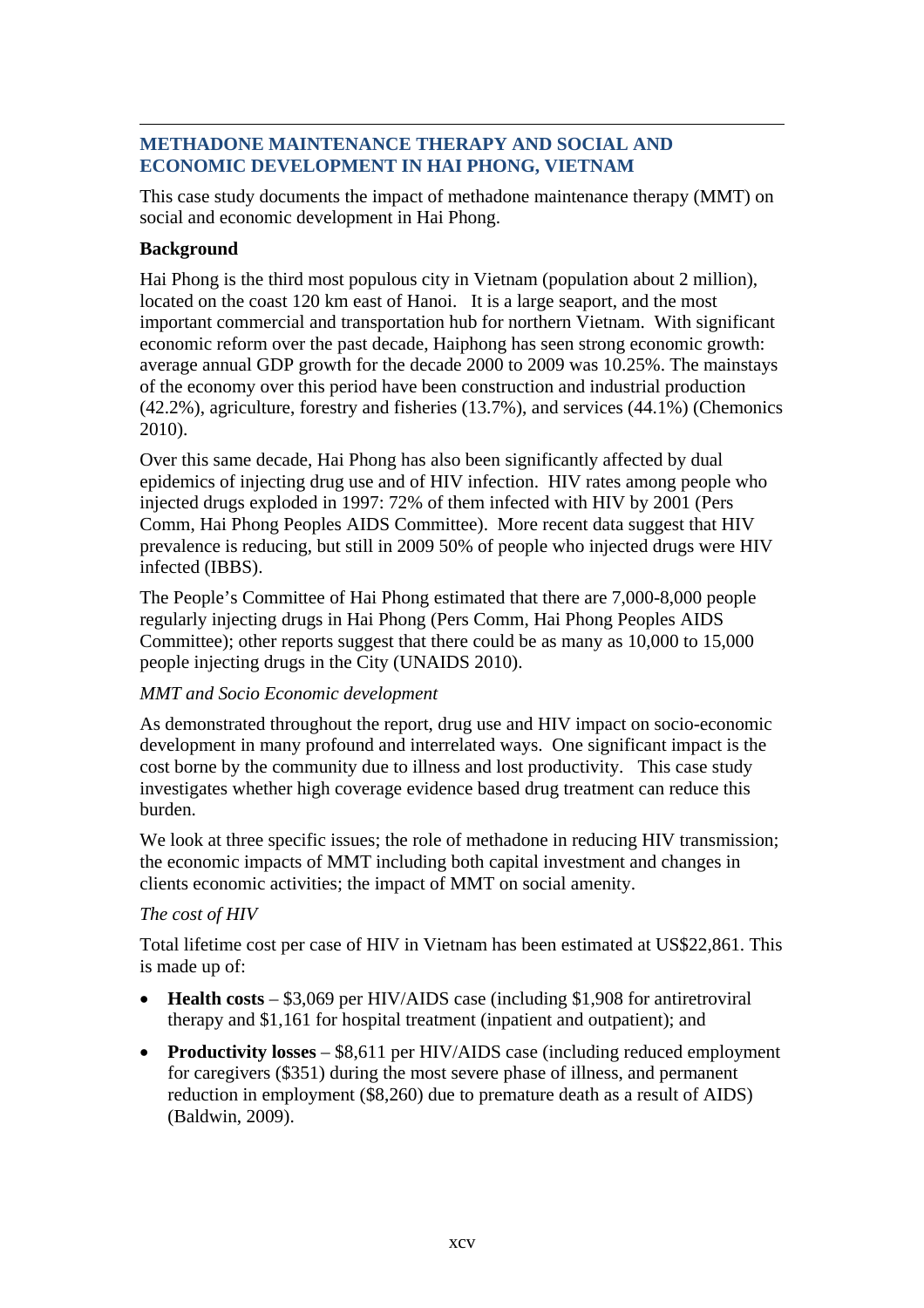# *MMT's role in reducing HIV transmission*

 $\overline{a}$ 

The reduction in the use of illicit drugs brought about by MMT correspondingly reduces HIV risk. International studies consistently find a 70-90% reduction in HIV risk for people on MMT programs compared to those who continue to inject (Gowing, Farrell, Bornemann and Ali, 2006). A study in Hai Phong and Ho Chi Minh City followed 956 clients stable on methadone treatment for 9 months – and observed only 1 new HIV infection (Nguyen, 2010).

Assuming (conservatively) an HIV incidence of 6 new infections every 100 person years among drug injectors in Vietnam without MMT (Pers Comm, Ted Hammett, APT Consulting Group) and a HIV incidence of 0.1 per 100 person years for those on MMT a crude cost saving can be calculated: for every US\$10,000 spent on MMT, 598 HIV cases will be averted each year, leading to a lifetime cost-saving of over US\$12 million. Further, it is well documented that reducing community viral load and the prevalence of HIV in the community also leads to a reduction in HIV incidence – further strengthening the impact of MMT in HIV prevention, and thus in social and economic development.

#### *MMT and the economy*

The cost of drug use has not been estimated in Vietnam but based on data collected in the Methadone Cohort study referred to above it is possible to estimate the amount of money clients "save" from reducing their drug intake in associated with MMT. This figure is estimated by subtracting the amount of money clients reported spending on drugs before entering the methadone program to the amount they spend now they are stabilized on methadone and out of the drug scene.

On average participants reported spending US\$10.50 per day on heroin prior to treatment. When stabilized on maintenance treatment, the average daily expenditure on heroin reduced to less than 10 cents per day. It can therefore be estimated that MMT reduces heroin expenditure by approximately US\$3,832 per person on the program per year. At the time of writing , there were 2,271 people on MMT in Hai Phong - resulting in a reduction of US\$8.5 million dollars being spent on heroin.

Although not researched in Hai Phong, international evidence suggests that when MMT reaches enough drugs users it can significantly shrink the drug market (Bell and Zador, 2000) – the logic being that as clients move out of the market the market shrinks. New drug users find it harder to access a smaller market, therebv continually reducing the size of the market.

Program data from Hai Phong suggests that over half of the drug users in the program have move from informal (often antisocial) occupations, and especially criminal activities, to more formal jobs. They report having more disposable income compared with when they were injecting drugs. The shift away from informal economic activity to more formal activity is accompanied by a significant reduction in crime. According to police data presented at the national HIV conference in Hanoi in December 2010, crime has been reduced by 80% in areas with MMT clinics in Hai Phong (Nguyen, 2010).

The cohort study also found that self-reported involvement in crime reduced from 41% to only 0.8% after 9 months, and that family conflicts (and conflicts with